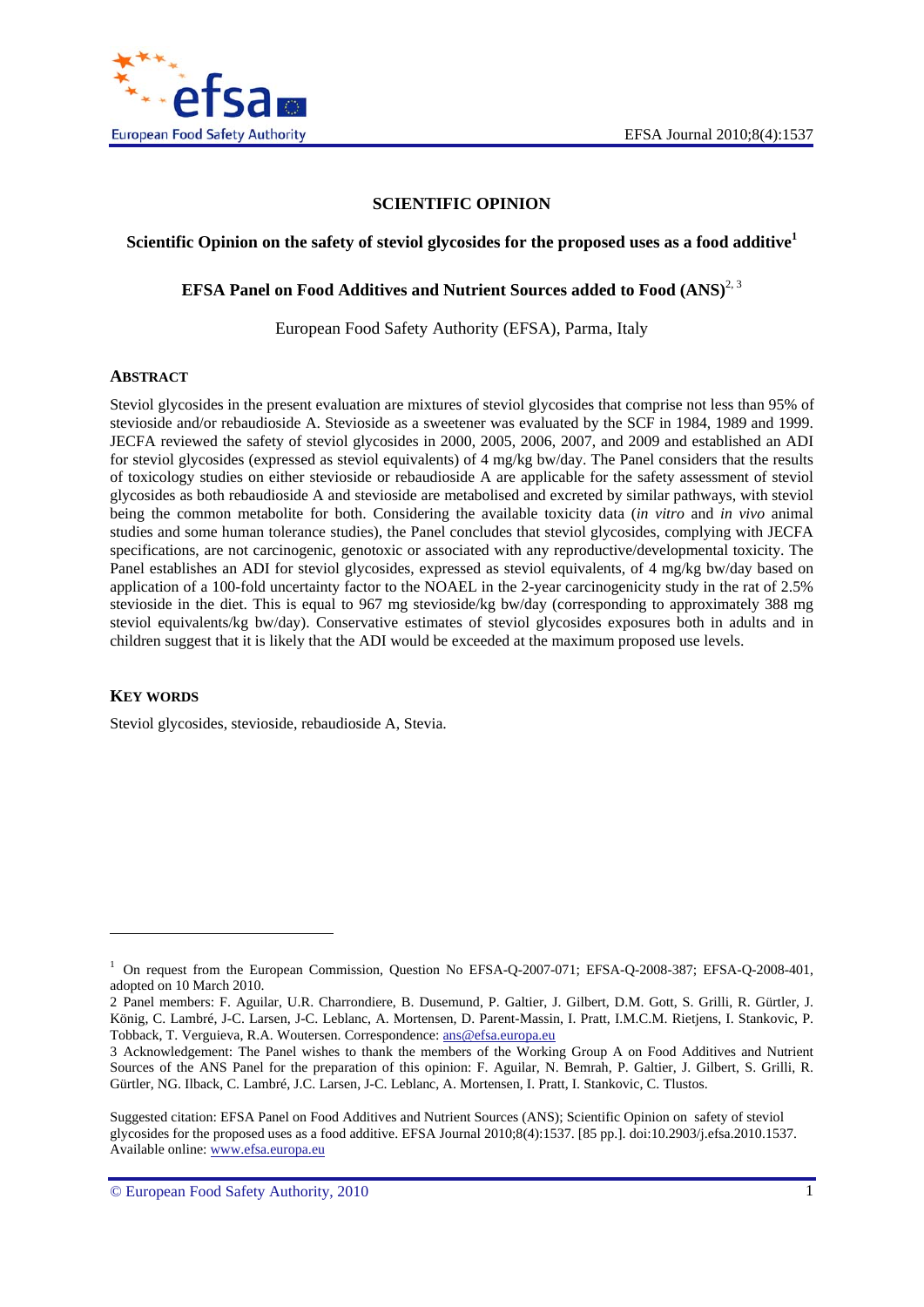

#### **SUMMARY**

Following a request from the European Commission, the Panel on Food Additives and Nutrient Sources added to Food (ANS) was asked to deliver a scientific opinion on the safety of steviol glycosides as a sweetener for use in the food categories specified in the dossiers from the three petitioners.

The steviol glycosides produced by the three petitioners are chemically defined mixtures that comprise not less than 95% stevioside and/or rebaudioside A. Stevioside and/or rebaudioside A are more than 95% of the mixture in two of the products. In the third product, rebaudioside A is the major component of the mixture  $(≥ 95%)$  together with other glycosides. In addition, smaller amounts of rebaudiosides B, C, D, E and F, steviolbioside, rubusoside and dulcoside A are present in the final mixtures, as indicated by the petitioners.

The three petitioners proposed that the specifications for the steviol glycosides should comply with the specifications adopted by the Joint FAO/WHO Expert Committee on Food Additives (JECFA) at the  $69^{\text{th}}$  meeting.

The petitioners indicated that all manufacturers use the same basic steps to extract steviol glycosides from the leaves of the *Stevia rebaudiana* Bertoni plant, although there is some variation in the later stages of purification and separation of the glycosides. Steviol glycosides can be identified in foods and beverages by High Performance Liquid Chromatography (HPLC) methods.

Different studies assessed the bulk stability of dry steviol glycosides under various storage conditions and in food matrices over a range of pH values, processing conditions, at both room temperature and elevated temperatures. The photostability of the preparation was examined under dry and aqueous conditions. The Panel notes that in these experiments the extent of degradation of the tested steviol glycoside (rebaudioside A) that occurred ranged from a few percent up to 63% under different storage (pH and temperature) and food production conditions. The Panel notes that in presence of high temperatures (e.g. heating, baking) substantial degradation of steviol glycosides might take place.

Stevioside as a sweetener was evaluated by the Scientific Committee for Food (SCF) in 1984, 1989 and 1999. The SCF concluded that the use of stevioside was "toxicologically not acceptable" due to insufficient available data to assess its safety.

JECFA reviewed the safety of steviol glycosides (in 2000, 2005, 2006, 2007, and 2009) and established an ADI for steviol glycosides (expressed as steviol equivalents) of 4 mg/kg bw/day.

The Panel evaluated oral animal studies of metabolism and toxicokinetics, laboratory animal toxicity studies, *in vitro* and *in vivo* genotoxicity studies, and human studies with single or repeated administration of steviol glycosides.

Metabolic studies with steviol glycosides in animasl and humans demonstrated that intact steviol glycosides are poorly absorbed after oral exposure but that they are hydrolysed by the microflora in the colon to steviol. A large amount of steviol is absorbed; the rest is excreted in the faeces. In the liver, steviol undergoes conjugation with glucuronic acid to form steviol glucuronide. The only interspecies difference is that the glucuronide is excreted primarily *via* the urine in humans and *via* the bile in rats. No accumulation of steviol glycoside derivatives occurs in the body. Besides steviol glucuronide, no other derivatives could be detected in the urine of humans exposed orally to steviol glycosides.

Rebaudioside A and stevioside both show similar pharmacokinetics in the rat. In humans, rebaudioside A and stevioside are also metabolised and excreted by similar pathways. Therefore, the Panel considers the results of toxicological studies on either stevioside or rebaudioside A applicable for the safety assessment of steviol glycosides in general.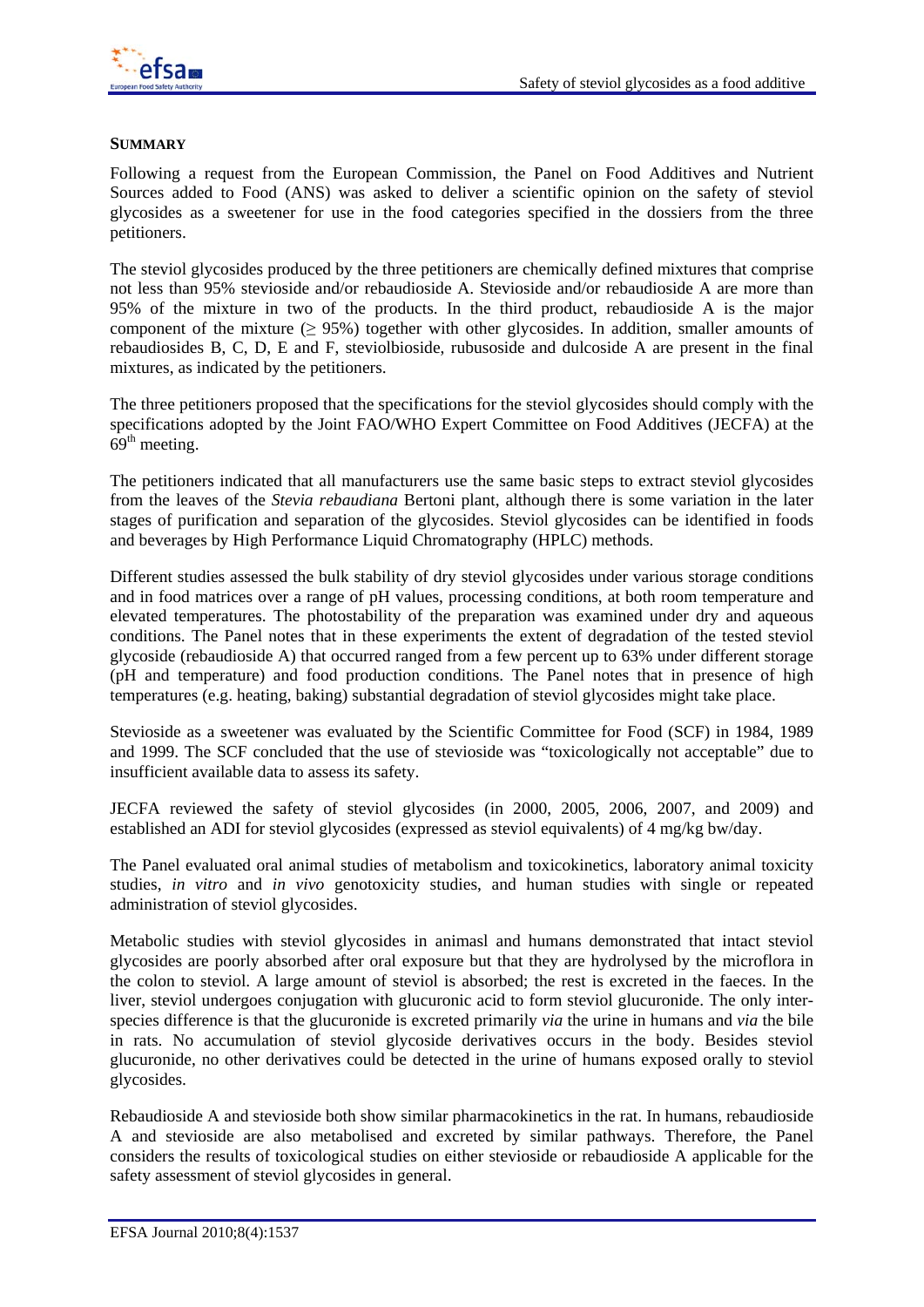In some subchronic and carcinogenicity studies, and also in the 2-generation reproductive toxicity study body weight gains were lower in the treated groups compared to the controls. In these studies decreases in feed consumption and in feed conversion efficiency were recorded. The Panel considers the effects on body weight as not adverse or indicative of toxicity but related to lower palatability and lower nutritional value of feed containing the steviol glycosides. Therefore body weight parameters are not considered to be appropriate endpoints for setting No-Observed-Adverse-Effect Levels (NOAELs) for these studies.

Overall, stevioside and rebaudioside A do not show evidence of genotoxicity *in vitro* or *in vivo*. Although a single Comet assay was reported to show effects indicative of DNA damage*,* the Panel considers that this study does not provide substantive evidence of a genotoxic potential for stevioside, given methodological concerns and also the fact that similar findings were not seen in earlier studies in mice using steviosides of higher or lower purities. The Panel notes that steviol and some of its oxidative derivates show clear evidence of genotoxicity *in vitro*, particularly in the presence of a metabolic activation system. However, studies of DNA damage and micronucleus formation in rats, mice and hamsters have shown that the genotoxicity of steviol is not expressed *in vivo* at doses of up to 8000 mg/kg bw. Given that the available toxicokinetic data indicate that free steviol is absent from the systemic circulation in humans or, at worst, present at very low (negligible) levels, any concern raised by the *in vitro* genotoxicity profile of steviol is fully addressed by the fact that the genotoxic potential of steviol is not expressed *in vivo*, and by the negative genotoxicity findings for steviol glycosides *in vitro* and *in vivo.* 

The results of toxicological testing indicated that steviol glycosides are not genotoxic, carcinogenic, nor associated with any reproductive/developmental toxicity. The NOAEL in the 2-year carcinogenicity study in the rat was 2.5% stevioside (95.6% purity) equal to 967 mg stevioside/kg bw/day (corresponding to approximately 388 mg steviol equivalents/kg bw/day).

Single doses of 1000 mg steviol glycosides/person/day (97% rebaudioside A) (corresponding to approximately 330 mg steviol equivalents/day) did not affect glucose homeostasis and did not affect blood pressure in individuals with normal glucose tolerance or type-2 *diabetes mellitus*. Also repeated use for 16 weeks of 1000 mg rebaudioside A/person/day did not alter glucose homeostasis in individuals with type-2 *diabetes mellitus*. Blood pressure parameters were not significantly affected by oral intake of 1000 mg rebaudioside A/person/day for 4 weeks in individuals with normal and low systolic blood pressure. This daily dose corresponds to 16.6 mg of rebaudioside A/kg bw for a person weighing 60 kg and to approximately 5.5 mg steviol equivalents/kg bw/day.

Available data concerning anaphylaxis-like reactions by stevioside in children with atopic eczema do not, according to the Panel, raise concern regarding the potential for oral exposure to steviol glycosides to trigger anaphylactic reactions. Sparse *in vitro* and *in vivo* data indicate that stevioside may have immunostimulating effects and modulatory activities on inflammation. The Panel considered that immunostimulating and immunomodulating effects of steviol glycosides in cell lines and rodent models have not been demonstrated in a robust and reproducible way, which could enable them to be used as pivotal studies for risk assessment. However, these observations deserve more indepth examination as, if they are confirmed, they may raise concern regarding the use of steviosides in some sub-groups of the population, particularly for individuals suffering from auto-immune diseases or inflammation of the gastrointestinal tract.

When considering the proposed maximum use levels (Tier 2), the mean dietary exposure to steviol glycosides expressed as steviol equivalents in European children (aged 1-14 years) ranged from 0.7 to 7.2 mg/kg bw/day, and from 3.3 to 17.2 mg/kg bw/day at the  $95<sup>th</sup>$  percentile. The main contributors (>10% in all countries) to the total anticipated exposure to steviol glycosides, expressed as steviol equivalents, are soft drinks (11 to 58%) and desserts, including flavoured milk products (14 to 71%). Confectionery accounted for 11% of exposure in two countries. Dried potato granules and flakes and candied fruits and vegetables, mostardo di frutta accounted for 17 and 18% of exposure in one country.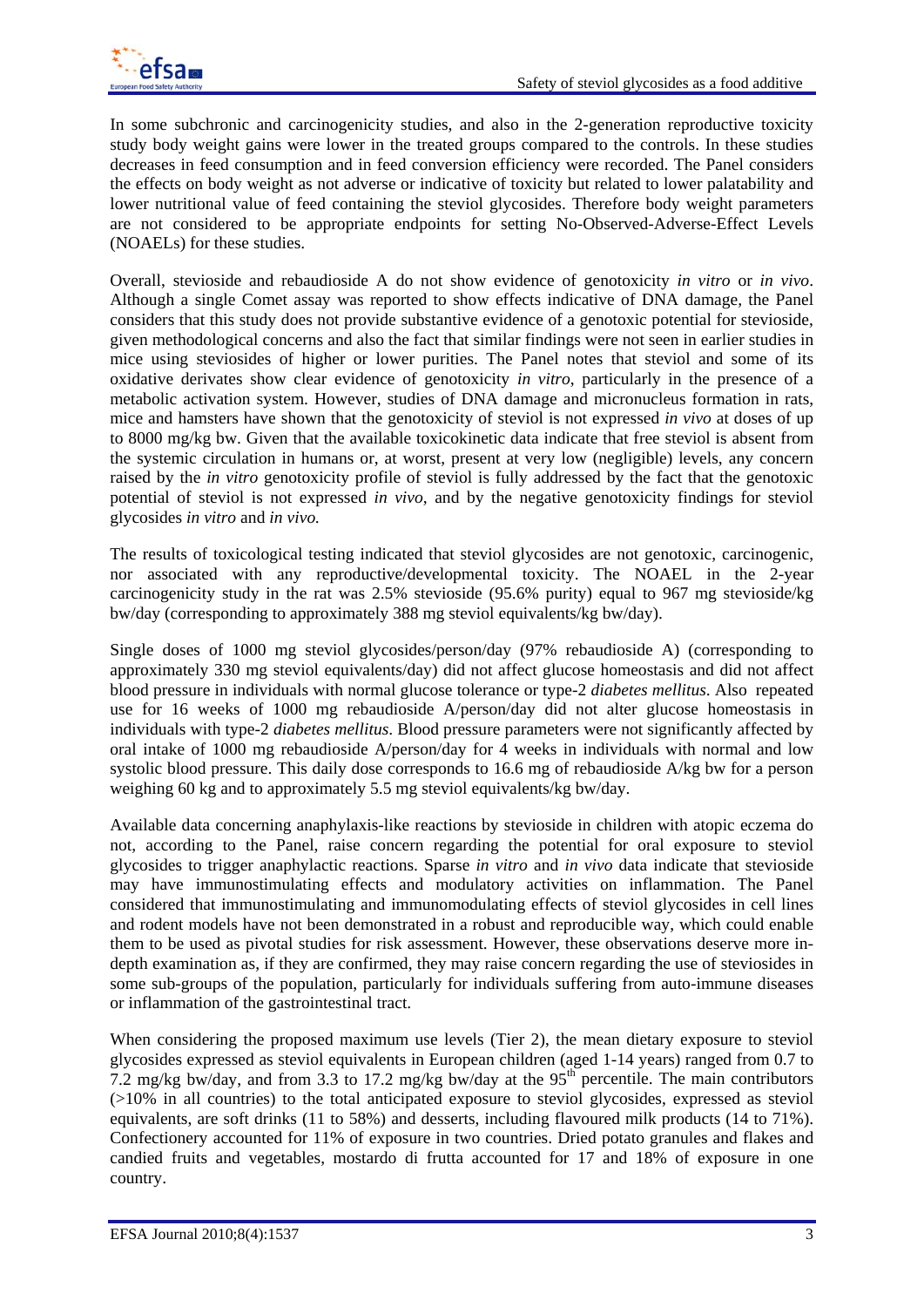

Estimates reported for the UK adult population give a mean dietary exposure to steviol glycosides, expressed as steviol equivalents of  $2.\overline{2}.\overline{2}.\overline{7}$  mg/kg bw/day and of  $8.0\overline{-9}.\overline{7}$  mg/kg bw/day for high level exposures  $(97.5<sup>th</sup>$  percentile). The main contributors to the total anticipated exposure to steviol glycosides expressed as steviol equivalents ( $>10\%$ ) are soft drinks (37%) and beer, cider and perry (33%).

After considering all the data on stability, degradation products, metabolism and toxicology, the Panel establishes an Acceptable Daily Intake (ADI) for steviol glycosides, expressed as steviol equivalents, of 4 mg/kg bw/day based on application of a 100-fold uncertainty factor to the NOAEL for stevioside of 967 mg stevioside/kg bw/day (corresponding to approximately 388 mg steviol equivalents/kg bw/day) from a 2-year carcinogenicity study in the rat.

Conservative estimates of steviol glycosides exposures both in adults and in children suggest that it is likely that the ADI would be exceeded at the maximum use levels proposed by the petitioners.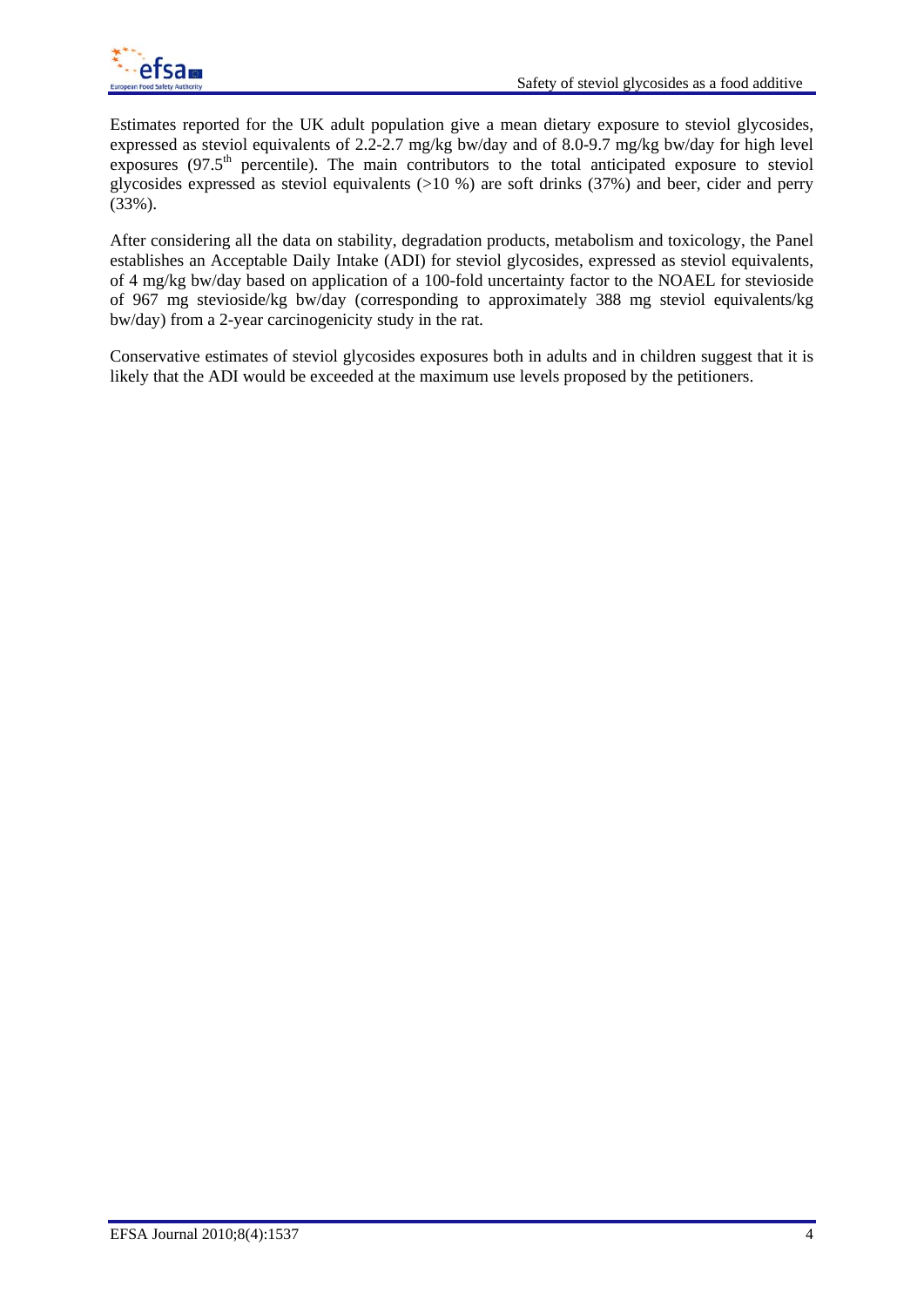

# TABLE OF CONTENTS

| $\mathbf{1}$ .                                                                               |  |
|----------------------------------------------------------------------------------------------|--|
| 2.                                                                                           |  |
| 2.1.                                                                                         |  |
| 2.2.                                                                                         |  |
| 2.3.                                                                                         |  |
| 2.4.                                                                                         |  |
| 2.5.                                                                                         |  |
| 2.6.                                                                                         |  |
| 2.7.                                                                                         |  |
| 2.8.                                                                                         |  |
|                                                                                              |  |
|                                                                                              |  |
| 3.                                                                                           |  |
| 3.1.                                                                                         |  |
| 3.1.1.                                                                                       |  |
|                                                                                              |  |
| 3.2.                                                                                         |  |
| 3.2.1.                                                                                       |  |
| 3.2.2.                                                                                       |  |
| 3.2.3.                                                                                       |  |
| 3.2.3.1.                                                                                     |  |
| 3.2.3.2.                                                                                     |  |
| 3.2.3.3.                                                                                     |  |
| 3.2.3.4.                                                                                     |  |
|                                                                                              |  |
| 3.2.4.1.                                                                                     |  |
|                                                                                              |  |
| Other studies related to reproductive and developmental toxicity with steviol or<br>3.2.5.1. |  |
| <i>Stevia</i> extracts not complying with the specifications proposed by the petitioners  33 |  |
|                                                                                              |  |
| 3.2.6.1.                                                                                     |  |
| 3.2.6.2.                                                                                     |  |
| 3.2.6.3.                                                                                     |  |
|                                                                                              |  |
| 3.2.7.1.                                                                                     |  |
| 3.2.7.2.                                                                                     |  |
| Studies of hypolipidaemic and hepatotoxic potential of steviol glycosides  39<br>3.2.7.3.    |  |
| 3.2.8.                                                                                       |  |
| 3.2.9.                                                                                       |  |
| 3.2.9.1.                                                                                     |  |
| 3.2.9.2.                                                                                     |  |
| 3.2.9.3.                                                                                     |  |
| 3.2.9.4.                                                                                     |  |
|                                                                                              |  |
| 4.                                                                                           |  |
|                                                                                              |  |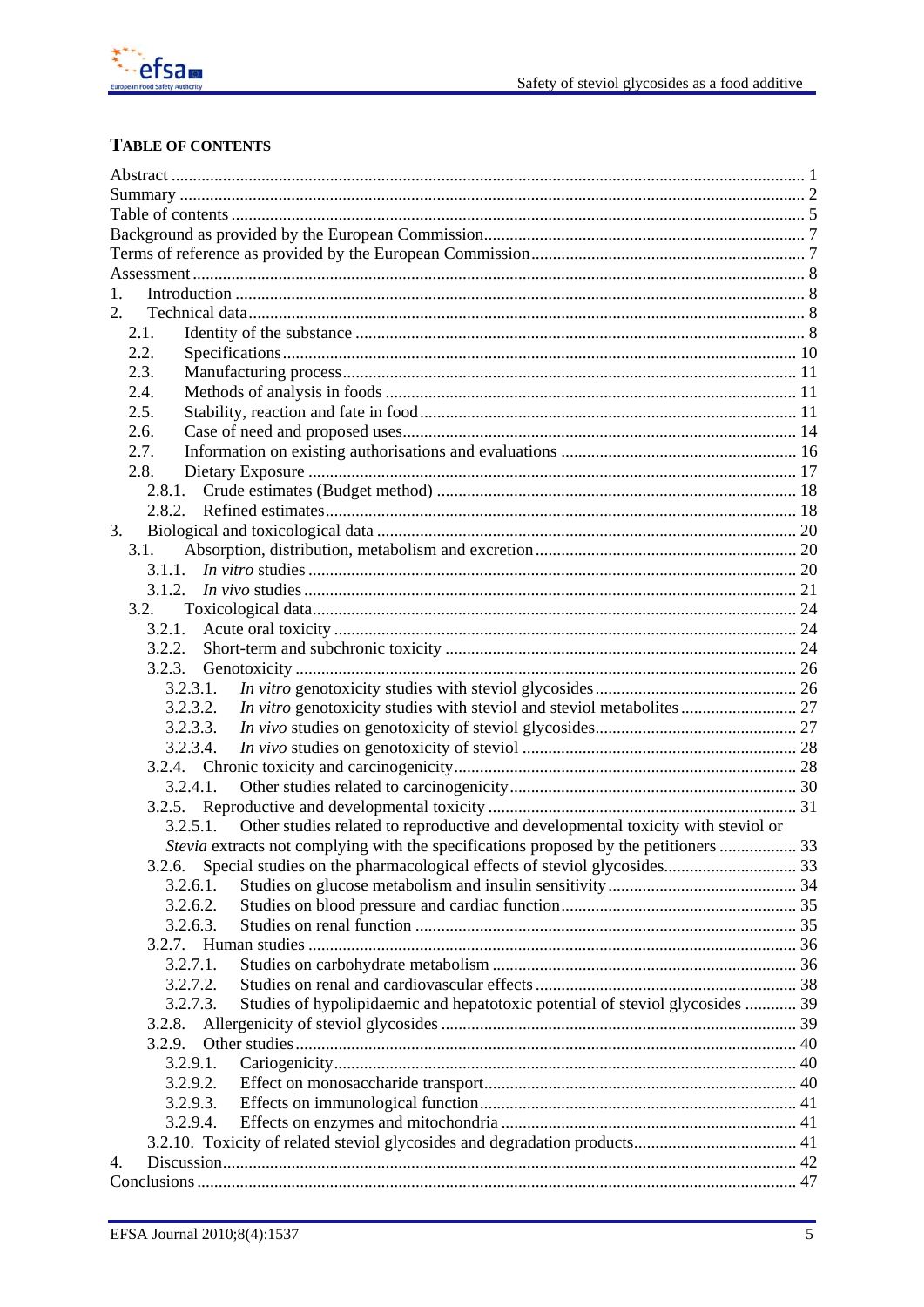

| Appendix I: Acute oral toxicity studies with steviol, steviol glycosides or Stevia extract(s) not                                                                                                             |
|---------------------------------------------------------------------------------------------------------------------------------------------------------------------------------------------------------------|
|                                                                                                                                                                                                               |
| Appendix II: Core toxicological studies in laboratory animals with steviol glycosides meeting the                                                                                                             |
|                                                                                                                                                                                                               |
| Appendix III: Toxicological studies in laboratory animals with steviol glycosides or Stevia extract(s)<br>not complying with the JECFA specifications, and steviol administrated either orally or by non-oral |
|                                                                                                                                                                                                               |
|                                                                                                                                                                                                               |
| Table 1: List of in vitro genotoxicity studies of steviol glycosides, Stevia extract, steviol, isosteviol                                                                                                     |
|                                                                                                                                                                                                               |
| Table 2: List of in vivo genotoxicity studies of steviol glycosides, Stevia extract and steviol 72                                                                                                            |
|                                                                                                                                                                                                               |
|                                                                                                                                                                                                               |
|                                                                                                                                                                                                               |
|                                                                                                                                                                                                               |
| Appendix VI: Summaries of special studies in animals with steviol glycosides meeting JECFA                                                                                                                    |
|                                                                                                                                                                                                               |
|                                                                                                                                                                                                               |
|                                                                                                                                                                                                               |
| Appendix VII: Summaries of special studies in animals with steviol glycoside not meeting JECFA                                                                                                                |
|                                                                                                                                                                                                               |
|                                                                                                                                                                                                               |
|                                                                                                                                                                                                               |
|                                                                                                                                                                                                               |
|                                                                                                                                                                                                               |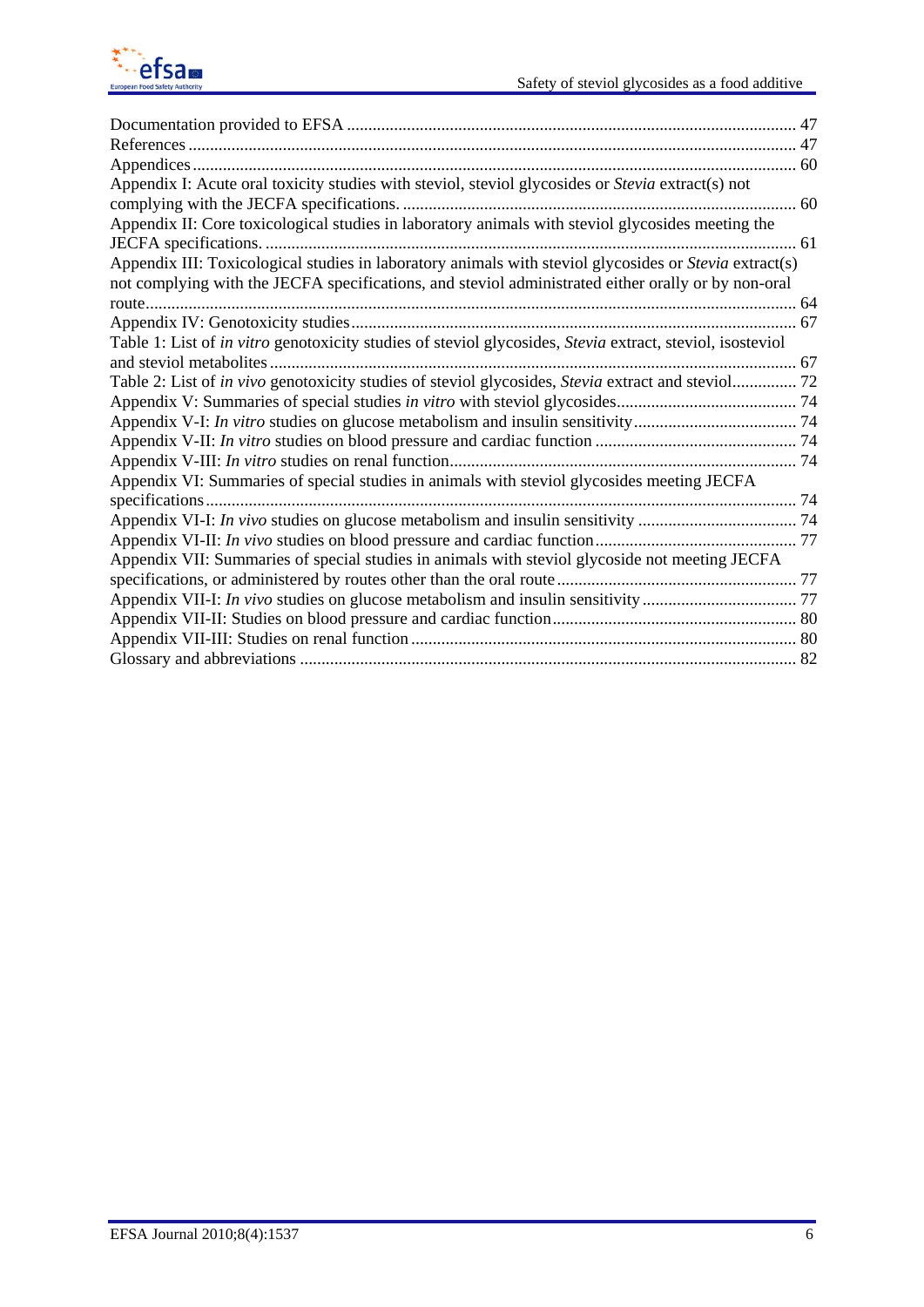#### **BACKGROUND AS PROVIDED BY THE EUROPEAN COMMISSION**

The authorisation and conditions of use of sweeteners are regulated in the Annex of Directive 94/35/EC of the European Parliament and the Council on sweeteners for use in foodstuffs.

The Scientific Committee of Food (SCF) has considered the safety of stevioside as a sweetener in 1984 and the review was updated in 1988 and in 1999. The most recent opinion of the Scientific Committee dates from June 1999<sup>4</sup>. In its latest opinion, the Committee concluded that "the substance is not acceptable as a sweetener on the presently available data". Consequently, the Commission did not propose the authorization of this substance under Directive 94/35/EC.

In 1998 another request was made for *Stevia rebaudiana* Bertoni plants and leaves to be marketed in the EU as a novel food under the novel food Regulation (EC) No 258/97. With regard to the plant products, the Committee concluded that the information submitted was insufficient with respect to specification of the commercial product and contained no safety studies<sup>5</sup>. Consequently, the Commission refused the placing on the market of *Stevia rebaudiana* Bertoni plants and dried leaves as food or food ingredient<sup>6</sup>.

In 2007, two applicants requested the authorization of steviol glycosides under Directive 94/35/EC for its use as a sweetener in foodstuffs such as drinks, desserts, yogurts, confectionary, cakes, biscuits and pastries, sauces, toppings, spread, cereals, canned fruits, jams etc.

In 2008, a third applicant requested the authorization for the use of steviol glycosides, as a sweetener, for uses and use-levels reflecting basically the current authorisation of aspartame under the Directive 94/35/EC.

#### **TERMS OF REFERENCE AS PROVIDED BY THE EUROPEAN COMMISSION**

In accordance with Article 29 (1) (a) of Regulation (EC) No 178/2002, the European Commission asks the European Food Safety Authority to provide a scientific opinion on the safety of steviol glycosides as a food additive for use in the food categories specified in the dossiers.

-

<sup>4</sup> SCF Opinion on STEVIOSIDE AS A SWEETENER (adopted on 17/6/99):

http://europa.eu.int/comm/food/fs/sc/scf/out34\_en.pdf

<sup>5</sup> SCF Opinion on Stevia Rebaudiana Bertoni plants and leaves (adopted on 17/6/99): http://europa.eu.int/comm/food/fs/sc/scf/out36\_en.pdf

 $6$  Commission Decision of 22 February 2000 refusing the placing on the market of Stevia Rebaudiana Bertoni: plants and dried leaves as a novel food or novel food ingredient under Regulation (EC) No 258/97 of the European Parliament and of the Council, OJ L 61, 8.3.2000, p.14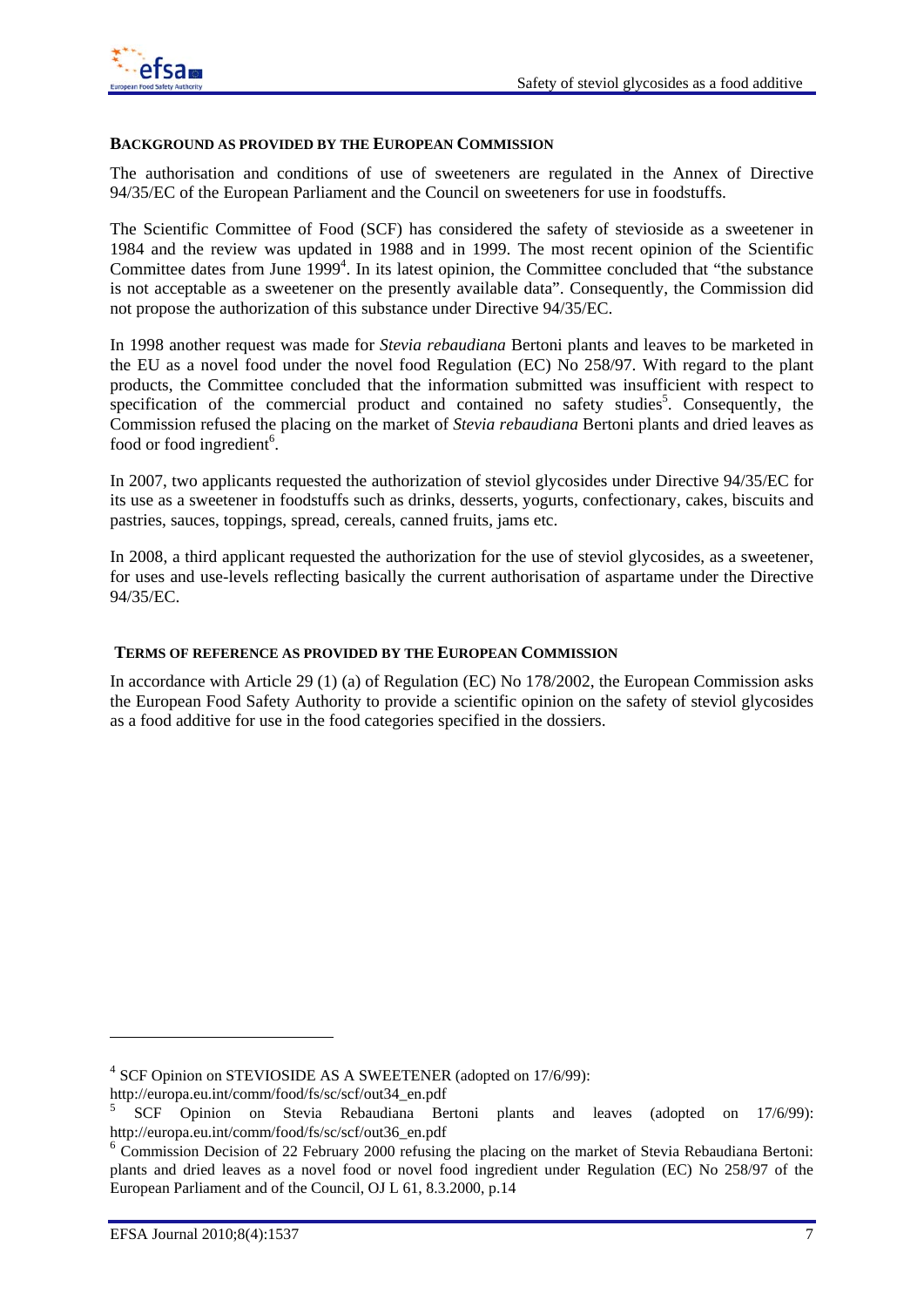

### **ASSESSMENT**

### **1. Introduction**

The present opinion deals with the safety of steviol glycosides as a food additive for use as a sweetener in food categories specified in the dossiers from the three petitioners.

Steviol glycosides used as a sweetener are extracted from the leaves of the plant *Stevia rebaudiana* Bertoni of the family Asteraceae (Compositae), native to Paraguay.

Steviol glycosides, in the present evaluation contain stevioside and/or rebaudioside A as the principal sweetening components.

Stevioside as a sweetener was evaluated by the Scientific Committee for Food (SCF) in 1984 (SCF, 1985), in 1988 (SCF, 1989) and in 1999 (SCF, 1999).

Several questions of concern were raised by the SCF regarding the specifications of the extracts that had been tested (for the majority of toxicological studies a precise composition of the extract was not adequately defined), metabolism, questionable chronic toxicity and carcinogenicity studies, the possible effects on the male reproductive system that could affect fertility, and the effects of steviol glycosides on renal and cardiovascular function and on carbohydrate metabolism*.* Furthermore, steviol, one of the main metabolites of stevioside, was found to be genotoxic and to induce developmental toxicity. Therefore, due to limited data the SCF concluded that the use of stevioside was "toxicologically not acceptable" and considered the data available at that time to be insufficient to adequately assess the safety of stevioside (SCF, 1985; 1999).

The Joint FAO/WHO Expert Committee on Food Additives (JECFA) (2000, 2004, 2005, 2007, and 2009) reviewed the safety of steviol glycosides and established an Acceptable Daily Intake (ADI) for steviol glycosides (expressed as steviol equivalents) of 4 mg/kg bw/day.

In addition, the SCF evaluated the safety of *Stevia rebaudiana* Bertoni plants and leaves as a novel food (SCF, 1999) and concluded that no appropriate data were presented to enable the safety of the commercial plant product to be evaluated.

The Panel on Food Additives and Nutrient Sources added to Food (ANS) in assessing the safety of steviol glycosides considers whether the data submitted by the three petitioners support the safety of steviol glycosides as a sweetener and answer the safety concerns expressed in the past by the SCF.

#### **2. Technical data**

#### **2.1. Identity of the substance**

The steviol glycosides produced by the three petitioners are chemically defined mixtures that comprise not less than 95% stevioside and/or rebaudioside A. Stevioside and/or rebaudioside A are more than 95% of the mixture in two of the products. In the third product, rebaudioside A is the major component of the mixture  $(≥ 95%)$  together with other glycosides. In addition, smaller amounts of rebaudiosides B, C, D, E and F, steviolbioside, rubusoside and dulcoside A are present in the compositions of the final mixtures, as indicated by the petitioners.

The mixtures from the three petitioners are described as white to light yellow powders, odourless or having a slight characteristic odour, about 200-300 times sweeter than sucrose.

The structural formulas of steviol and its glycosides extracted from the leaves of the *Stevia rebaudiana* Bertoni plant are presented below (Figure 1 and Table 1).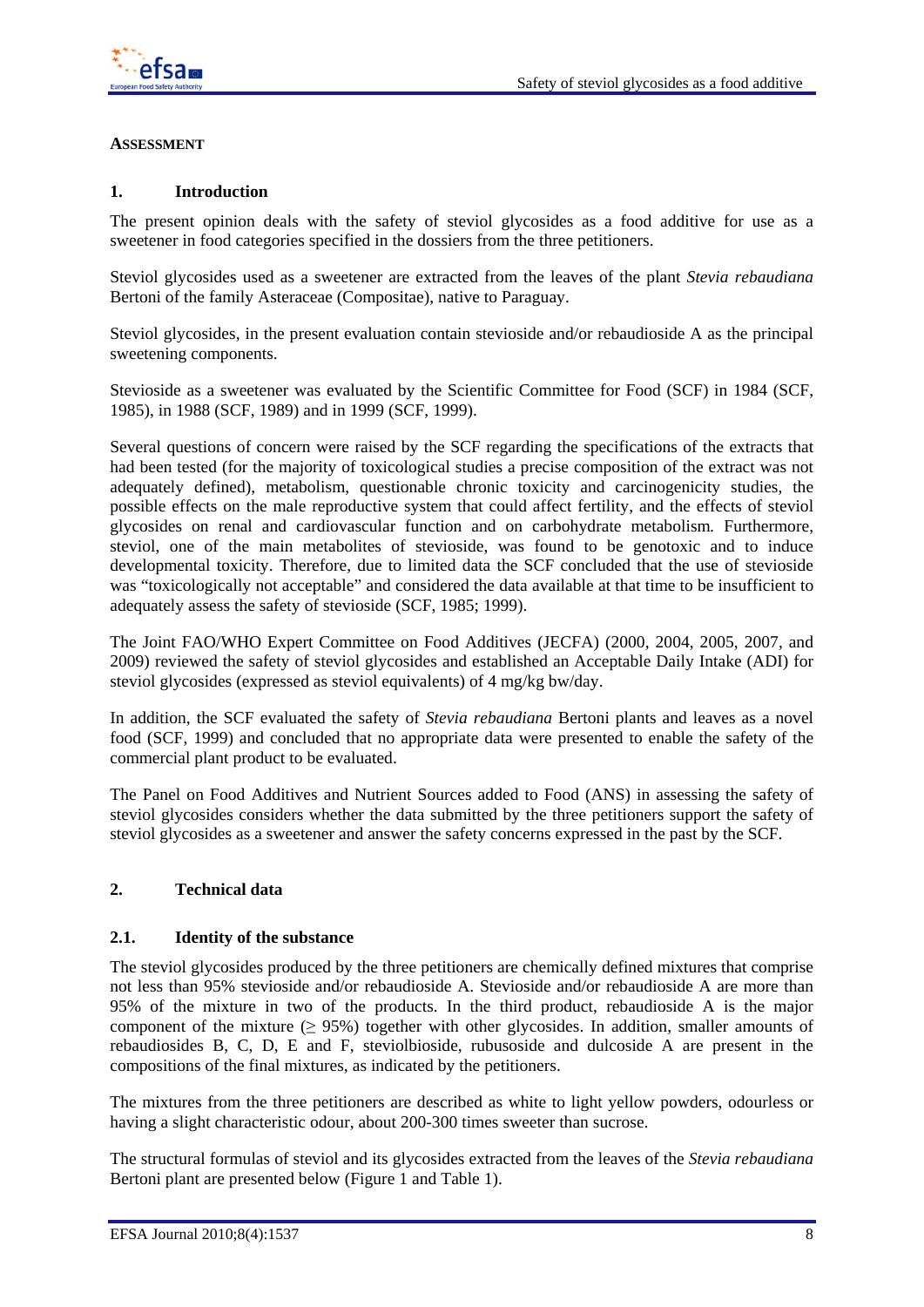

**Figure 1**: Structural formula of steviol and steviol glycosides

The trivial names, CAS numbers, molecular formulas, molecular weights and conversion factors for calculation of the steviol equivalents<sup>7</sup> of the different steviol glycosides are presented in Table 1.

**Table 1:** Trivial names of steviol and its glycosides, their CAS Numbers, molecular formulas, molecular weights (MW) and conversion factors (X) for calculation of steviol equivalents.

| <b>Trivial name</b> | $\mathbf{R}_1$ | $\mathbf{R}_2$ | $\mathbf{R}_3$ | <b>CAS Number</b> | Formula              | <b>MW</b> | Conversion |
|---------------------|----------------|----------------|----------------|-------------------|----------------------|-----------|------------|
|                     |                |                |                |                   |                      | (g/mol)   | factor X   |
| Steviol             |                |                |                | 471-80-7          | $C_{20}H_{30}O_3$    | 318.45    | 1.00       |
| Stevioside          |                |                | H              | 57817-89-7        | $C_{38}H_{60}O_{18}$ | 804.87    | 0.40       |
| Rebaudioside A      |                |                |                | 58543-16-1        | $C_{44}H_{70}O_{23}$ | 967.01    | 0.33       |
| Rebaudioside C      |                | Н              |                | 63550-99-2        | $C_{44}H_{70}O_{22}$ | 951.01    | 0.34       |
| Dulcoside A         |                | н              | H              | 64432-06-0        | $C_{38}H_{60}O_{17}$ | 788.87    | 0.40       |
| Rubusoside          |                | H              | H              | 63849-39-4        | $C_{32}H_{50}O_{13}$ | 642.73    | 0.50       |
| Steviolbioside      | H              |                | H              | 41093-60-1        | $C_{32}H_{50}O_{13}$ | 642.73    | 0.50       |

 $<sup>7</sup>$  All the exposure results in this opinion are presented in terms of steviol equivalents, based on a conversion of 40% from</sup> stevioside (MW: steviol, 318.45 g/mol; stevioside, 804.87 g/mol), or 33% from rebaudioside A (MW: steviol, 318.45 g/mol; rebaudioside A, 967.01 g/mol).

1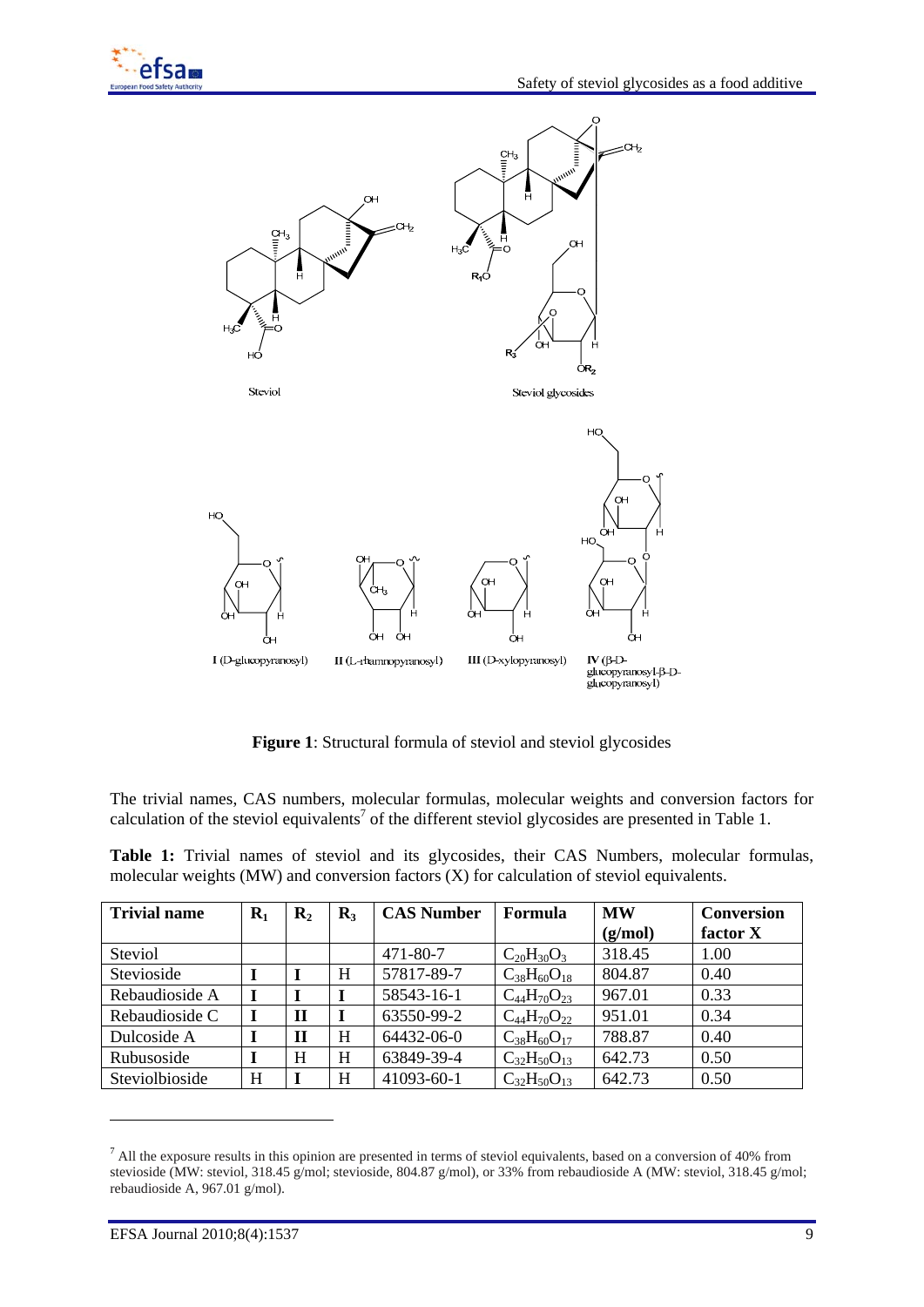

| Rebaudioside B |   | 58543-17-2  | $C_{38}H_{60}O_{18}$ | 804.87  | 0.40 |
|----------------|---|-------------|----------------------|---------|------|
| Rebaudioside D |   | 63279-13-0  | $C_{50}H_{80}O_{28}$ | 1129.15 | 0.29 |
| Rebaudioside E |   | 63279-14-1  | $C_{44}H_{70}O_{23}$ | 967.01  | 0.33 |
| Rebaudioside F | Ш | 438045-89-7 | $C_{43}H_{68}O_{22}$ | 936.99  | 0.34 |

### **2.2. Specifications**

The three petitioners proposed that the specifications for the steviol glycosides should comply with the specifications adopted by the Joint FAO/WHO Expert Committee on Food Additives (JECFA) at the  $69<sup>th</sup>$  meeting (JECFA, 2008).

The JECFA specifications outline that the purity of steviol glycosides should not be less than 95% of the total amount of the seven named glycosides (stevioside, rebaudioside A, rebaudioside C, dulcoside A, rubusoside, steviolbioside and rebaudioside B) on the dried basis with the major glycosides in the product being stevioside and rebaudioside A. The Panel notes that the steviol glycosides produced by the three petitioners are comprised of not less than 95% of stevioside and/or rebaudioside A.

Furthermore, the three petitioners proposed to include in the EU specifications rebaudioside D and rebaudioside F, two minor steviol glycosides, which may also be present in the final mixture.

Current chemical specifications for steviol glycosides as adopted by JECFA at the  $69<sup>th</sup>$  meeting are presented in Table 2.

| <b>Parameter</b>              | Limit                                                                                                                                             |
|-------------------------------|---------------------------------------------------------------------------------------------------------------------------------------------------|
| Assay                         | Not less than 95% of the total of the seven named steviol<br>glycosides <sup>1</sup> on the dried basis                                           |
| Identification                |                                                                                                                                                   |
| Solubility                    | Freely soluble in water                                                                                                                           |
| Stevioside and rebaudioside A | The main peak in the chromatogram obtained by the following<br>procedure in Method of Assay corresponds to either stevioside<br>or rebaudioside A |
| pH                            | Between 4.5 and 7.0 (1 in 100 solution) <sup>2</sup>                                                                                              |
| Purity                        |                                                                                                                                                   |
| Total ash                     | Not more than 1%                                                                                                                                  |
| Loss on drying                | Not more than 6% (105 $\degree$ c, 2h)                                                                                                            |
| Residual solvents             | Not more than 200 mg/kg methanol and not more than 5000<br>mg/kg ethanol                                                                          |
| Arsenic                       | Not more than 1 mg/kg                                                                                                                             |
| Lead                          | Not more than $1 \text{ mg/kg}$                                                                                                                   |

Table 2: Chemical specifications for steviol glycosides as adopted by JECFA at the 69<sup>th</sup> meeting.

<sup>1</sup> Stevioside, rebaudioside A, rebaudioside C, dulcoside A, rubusoside, steviolbioside, and rebaudioside B.  $2$  1 part of solute in 100 parts of solvent

According to the information provided by the petitioners regarding the physicochemical data, only the product from one petitioner was in full compliance with JECFA specifications, while for the others the solubility in water did not comply with JECFA specifications.

According to the petitioners, the composition of the steviol glycoside mixtures may differ according to the cultivar from which the steviol glycosides are extracted, and differences in the manufacturing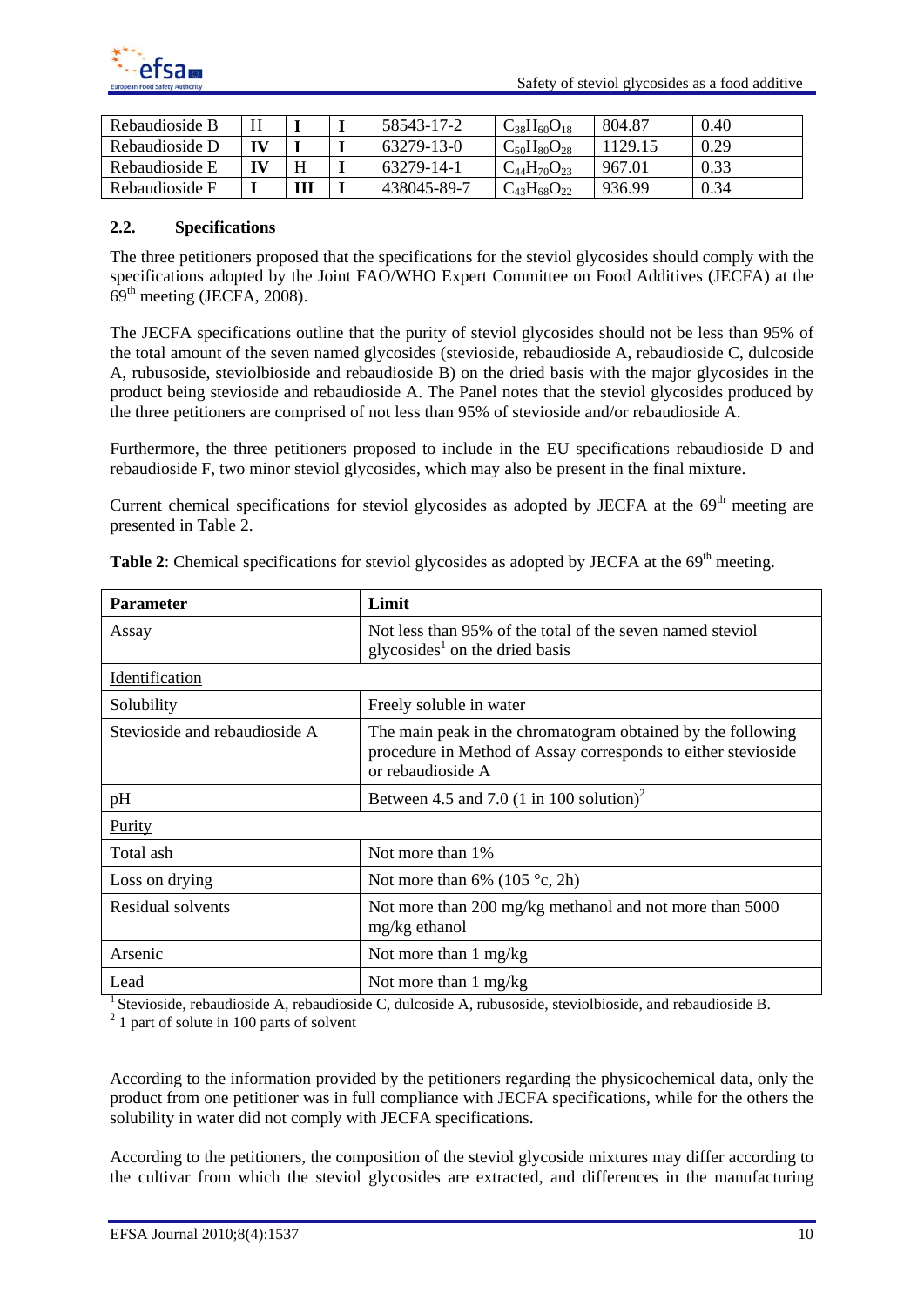process. For this reason, the Panel considers that the specifications should be detailed and should indicate the percentage of each majority component. Likewise, the Panel notes that in the JECFA specifications the impurities are not detailed and 5% of the material is not specified.

According to JECFA (2007), impurities occurring in extracts of *Stevia* leaves are typical plant materials, such as pigments and saccharides. JECFA (2007) quoted one literature study that reports identification of the following substances in the non-glycosidic fractions of extracts of *Stevia* leaves, obtained using Supercritical Carbon-dioxide Fluide Extraction (SCFE): spathulenol; decanoic acid; 8,11,14-ecosatrienoic acid; 2-methyloctadecane; pentacosane; octacosane; stigmasterol;  $\beta$ - sitosterol;  $\alpha$ - and  $\beta$ -amyrine; lupeol;  $\beta$ -amyrin acetate; and pentacyclic triterpene. These substances (corresponding to approximately 5% of the steviol glycosides preparation) represent 56% of the total non-glycosidic extracts, while 44% remain unidentified.

The specified additive (>95% total steviol glycosides) will contain, in addition to saccharides other than those associated with the individual steviol glycosides, residual extraction/recrystallisation solvent and possibly also residues of ion-exchange resins used in the manufacturing process. According to JECFA, the level of the non-glycosidic fraction, because of its highly non-polar character can be considered insignificant in the additive.

According to one petitioner several other related steviol glycosides that may be generated as a result of the production process, but do not occur naturally in the leaves of *Stevia rebaudiana* plant, have been identified in small amounts (0.10 to 0.37%, w/w) by High Performance Liquid Chromatography (HPLC) in the steviol glycoside bulk material. Some of them share the same steviol aglycone backbone structure as rebaudioside A and differ only with respect to the number of glucose units, while the remaining compounds have slight structural differences in the aglycone backbone like an endocyclic double bond, an additional hydroxyl group or isosteviol instead of steviol aglycone.

### **2.3. Manufacturing process**

Steviol glycosides are reported by the petitioners to be produced in accordance with current Good Manufacturing Practices (GMPs).

Steviol glycosides manufacturing methodology is unique to each petitioner, but the overall process scheme is similar.

The manufacturing process comprises two main phases: the first involving water extraction of the leaves of the *Stevia rebaudiana* Bertoni plant and preliminary purification of the extract by employing ion exchange chromatography to yield a steviol glycoside primary extract, and the second involving recrystallisation of the steviol glycosides from methanol or aqueous ethanol resulting in a final product of not less than 95% stevioside and/or rebaudioside A according to two petitioners or not less than 95% rebaudioside A, according to the other petitioner.

### **2.4. Methods of analysis in foods**

All petitioners indicated that in-house HPLC methods were developed and validated for the identification of stevioside, rebaudioside A and other related steviol glycosides (minor steviol glycoside constituents and degradation products) in food and beverage matrices, including beverages with and without alcohol. Validated HPLC methods have been recently published (Geuns *et al.*, 2008a; Gardana *et al*., 2010).

#### **2.5. Stability, reaction and fate in food**

According to all three petitioners, different studies have assessed the bulk stability of dry steviol glycosides under normal and accelerated storage conditions and in food matrices over a range of pH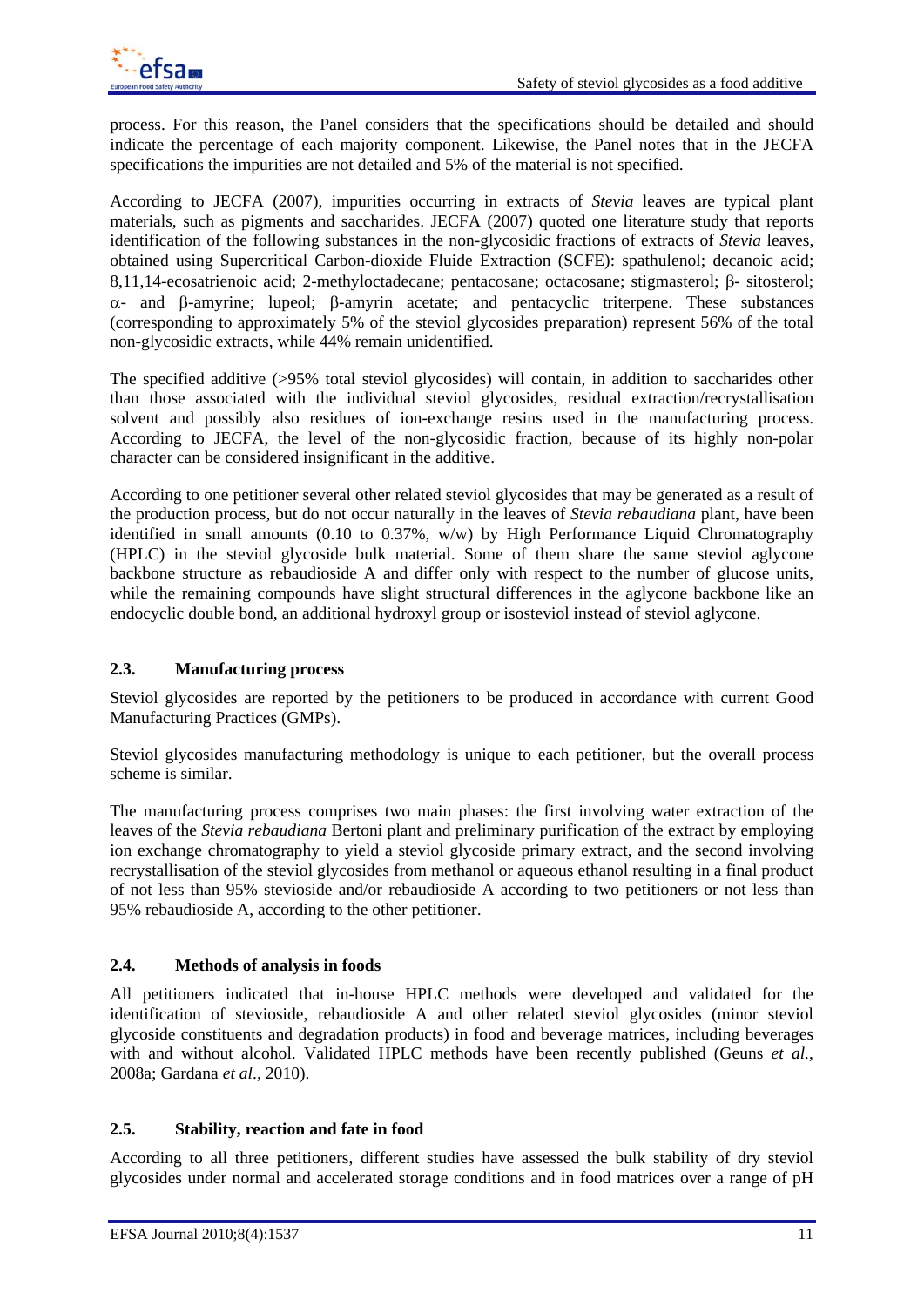values, processing conditions, at both room temperature and at elevated temperatures. The photostability of the preparations have been examined under dry and aqueous conditions. Two of the petitioners concluded that their products were stable, mainly based upon information from the literature, and the other petitioner conducted stability studies with rebaudioside A.

According to data presented by the latter petitioner, the steviol glycoside (rebaudioside A) was more stable at a pH between 4 and 6 and at temperatures between 5 and 25°C than under other pH and temperature conditions. Concerning photostability, no differences were observed in the composition of the rebaudioside A powder between light-exposed and un-exposed samples stored under similar conditions.

A model was developed to evaluate the stability of a steviol glycoside (rebaudioside A) preparation for all proposed food uses. This model was previously validated for aspartame stability determinations (Pariza *et al.*, 1998). The stability studies included a table-top product (low moisture, low heat, neutral pH), mock beverages (high moisture, low heat, low pH), thermally processed beverages (high moisture, medium to high heat, low pH), yogurt (high moisture, medium heat, low pH), and white cake (moderate moisture, high heat, neutral pH). The results demonstrated that the stability of the steviol glycoside preparation is pH-, temperature- and time-dependent. The Panel notes that in these experiments the extent of degradation that occurred in the tested steviol glycoside (rebaudioside A) ranged from a few percent up to 63% under different storage (pH, temperature and period of time) and food production conditions.

The petitioner characterised minor degradation products by Liquid Chromatography-Mass Spectrometry (LC-MS). Detected degradation products were related steviol glycosides that do not occur naturally in the leaves of the *Stevia rebaudiana* Bertoni plant. Isosteviol, the structural isomer of steviol was also identified as a degradation product. Based on the results of the stability studies, seven identified compounds are related steviol glycosides that increase over time under certain storage conditions, while three degradation products have not been identified in the starting bulk material by either HPLC or LC-MS. Two degradation products share the same steviol aglycone backbone structure as rebaudioside A and differ only with respect to the number of glucose units, while the third possesses a hydroxyl group at C-16 and one less glucose unit than rebaudioside A.

According to the literature (Chang and Cook, 1983) only 68.5% of the original content of rebaudioside A was detected after heating this steviol glycoside (purity not reported) in an aqueous solution (6.5 mg/mL) at 100ºC for 48 hours. Rebaudioside B and glucose were identified degradation products, indicating that the C-19 ester linkage appeared to be the most heat-labile bond in rebaudioside A. Heating of acidic solutions of rebaudioside A (6.5 mg/mL) at 60ºC for up to 137 hours did not cause any appreciable degradation of this steviol glycoside. After heating at 100ºC for 13 hours only 18.3% and 24.1% of rebaudioside A were present in phosphoric and in citric acid solutions, respectively. Degradation products observed by Thin-Layer Chromatography (TLC) were rebaudioside B, glucose and two unknown components. Degradation reactions were reported by the authors of the study to be somewhat more pronounced in the phosphoric acid system, in comparison to the citric acid system, as indicated by higher concentrations of one of the unknown degradation products. Rebaudioside A showed no significant changes in HPLC and TLC analyses during 4 months of storage at 4ºC, 3 months at room temperature, or 1 month at 37ºC in either citric or phosphoric beverages, but again the authors noted that rebaudioside A exhibited greater stability in the citric acid system than in the phosphoric acid system. Exposure to 1 week of sunlight resulted in 22% and 18% degradation of rebaudioside A in phosphoric (cola-like) and citric (citrus-like) beverages, respectively (Chang and Cook, 1983). The Panel notes that these results could not be reproduced by the stability studies carried out by the petitioner for rebaudioside A.

The same authors (Chang and Cook, 1983) reported data on the stability of stevioside. Prolonged heating at 100°C of stevioside (purity not reported) in an aqueous solution (6.5 mg/mL) resulted in a decrease in the stevioside concentration. Retention of pure stevioside was 66% and 38.2% after 48 and 66 hours, respectively. Steviolbioside and glucose were identified degradation products and the C-19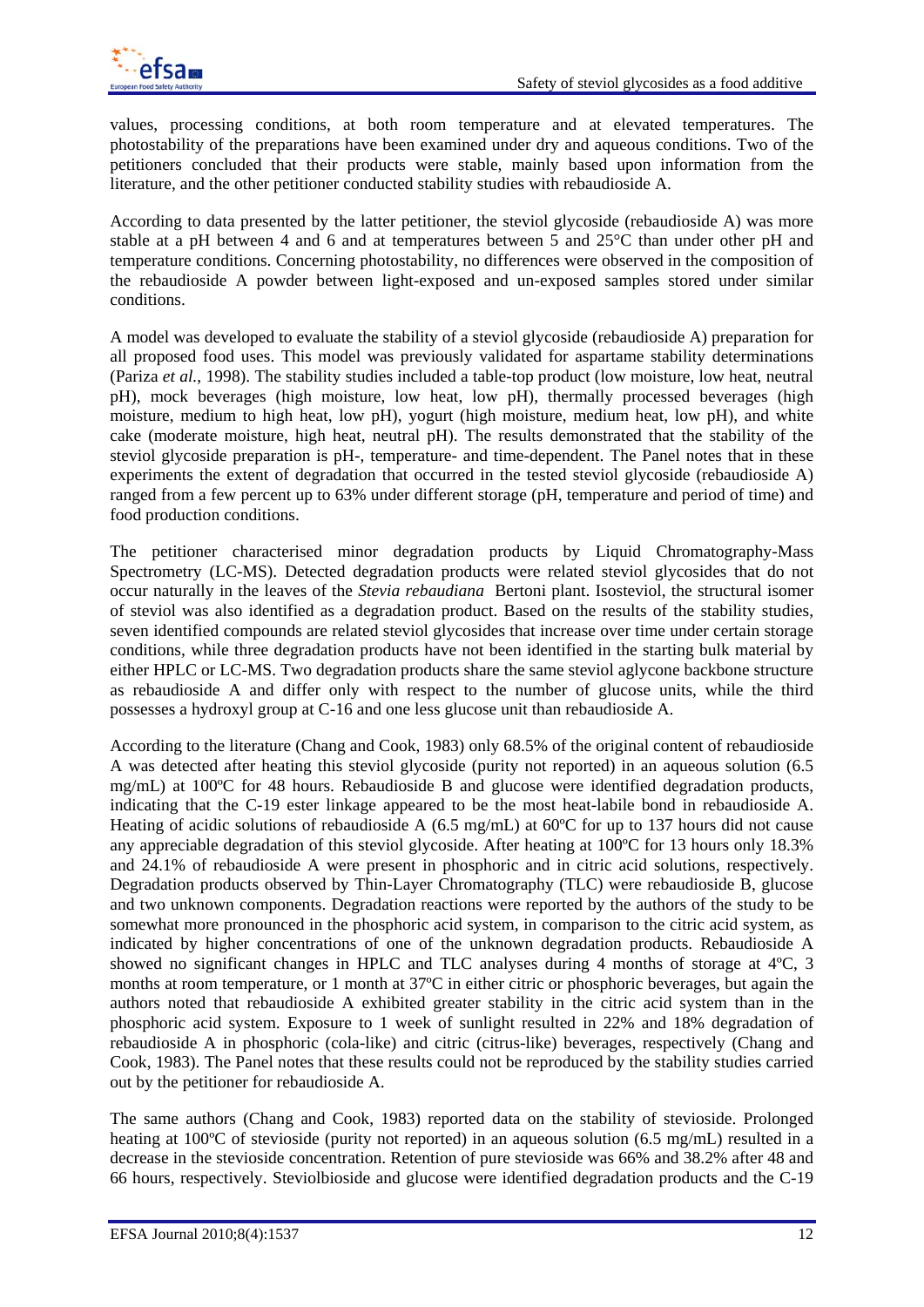ester linkage appeared to be the most heat-labile bond in stevioside. Heating of acidic solutions of stevioside (6.5 mg/mL) at 60ºC for up to 137 hours did not cause any appreciable degradation of this steviol glycoside. Following heating at 100ºC for 13 hours 18.7% and 32.2% of stevioside were present in phosphoric and in citric acid solutions, respectively. By TLC were detected as degradation products steviolbioside, glucose and two unknown components. Stevioside showed no significant changes in HPLC and TLC analyses at 4ºC or at room temperature for at least 5 months when formulated in carbonated beverage containing 0.1% stevioside with phosphoric or citric acid as the acidulant. Thirty-six percent and 17% degradation of stevioside in phosphoric (cola type) and citric acid (citrus type) beverages was reported after 4 months of storage at 37ºC. Exposure to 1 week of sunlight did not affect stevioside in either the phosphoric or citric acid beverages (Chang and Cook, 1983).

Other published data (Kroyer, 1999) on the stability of stevioside (purity not reported) demonstrated that solid stevioside at elevated temperatures for 1 hour showed good stability up to 120ºC, whilst at temperatures exceeding 140ºC forced decomposition was seen which resulted in total decomposition by heating to 200<sup>o</sup>C. The same author reported that stevioside in an aqueous solution (0.5 g/L) was stable within a pH range of 2 - 10 over 2 hours at 60ºC and losses that occurred on heating to a temperature of 80ºC were up to 5%. Similarly, losses up to 5% of stevioside were seen after 4 hours incubation of tea or coffee at 80ºC. Under strong acidic conditions (pH 1), forced decomposition of stevioside was observed which resulted in total decomposition after incubation at a temperature of 80ºC for 2 hours. After 4 months of storage at room temperature no evidence was found of degradation of stevioside in 1 g/L solutions of acetic acid (pH 3.1), citric acid (pH 2.6), and tartaric acid (pH 2.6), but losses of 30% occurred in equivalent solutions of phosphoric acid (pH 2.2). In 10 g/L stevioside solutions of acetic acid (pH 2.6), citric acid (pH 2.1), tartaric acid (pH 2.1) and phosphoric acid (pH 1.6) losses in stevioside concentration of 2, 22, 33 and 75% were observed after 4 months of storage, respectively, and steviolbioside and glucose were detected as degradation products (Kroyer, 1999). The Panel notes that in presence of high temperatures (e.g. heating, baking), substantial degradation of steviol glycosides might take place.

Based on information from the published literature (Kroyer, 1999) provided by one of the petitioners, incubation of stevioside with individual water soluble B vitamins and vitamin C showed no significant change in nutrient levels resulting from the presence of the sweetener. With regard to the practical application of low-calorie sweeteners in synergistic mixtures, the stability of the sweeteners in binary aqueous solutions of stevioside with other individual low-calorie sweeteners, saccharin, cyclamate, aspartame, acesulfame and neohesperidin dihydrochalcone, was investigated. No interactions between the individual sweeteners were found in the course of thermal treatment at 80ºC for up to 4 hours as well as for over 4 months of incubation at room temperature (Kroyer, 1999).

The same petitioner further argued that no indications of any influence of steviol glycosides on the bioavailability of nutrients, or on physiological parameters were found in different experiments with animals fed with steviol glycosides (Geuns *et al*., 2003b, Yamada *et al*., 1985; Yodyingyuad and Bunyawong, 1991)*.*

The French Food Safety Agency (AFFSA) addressed thermal stability of rebaudioside A, with a purity higher than 97%, in an opinion published in December 2009 (AFSSA, 2009). In this opinion it was observed that its authorisation as table-top sweetener could lead regular consumers to use rebaudioside A as sweetener to prepare foodstuffs such as cakes and biscuits. A stability test performed on rebaudioside A tested as an ingredient of a white cake model was regarded as only indicative of thermal stability at heating conditions up to 182 °C for 20-25 minutes. The AFSSA opinion noted that most heating conditions used to prepare common types of bakeries apply higher temperatures (up to 220 °C) and/or longer baking times (up to 45 minutes). Therefore taking also into consideration that the thermal instability of steviol glycosides has been reported previously (Kroyer, 1999), as a precaution AFSSA recommended to avoid heating rebaudioside A at temperatures over 100 - 120 °C.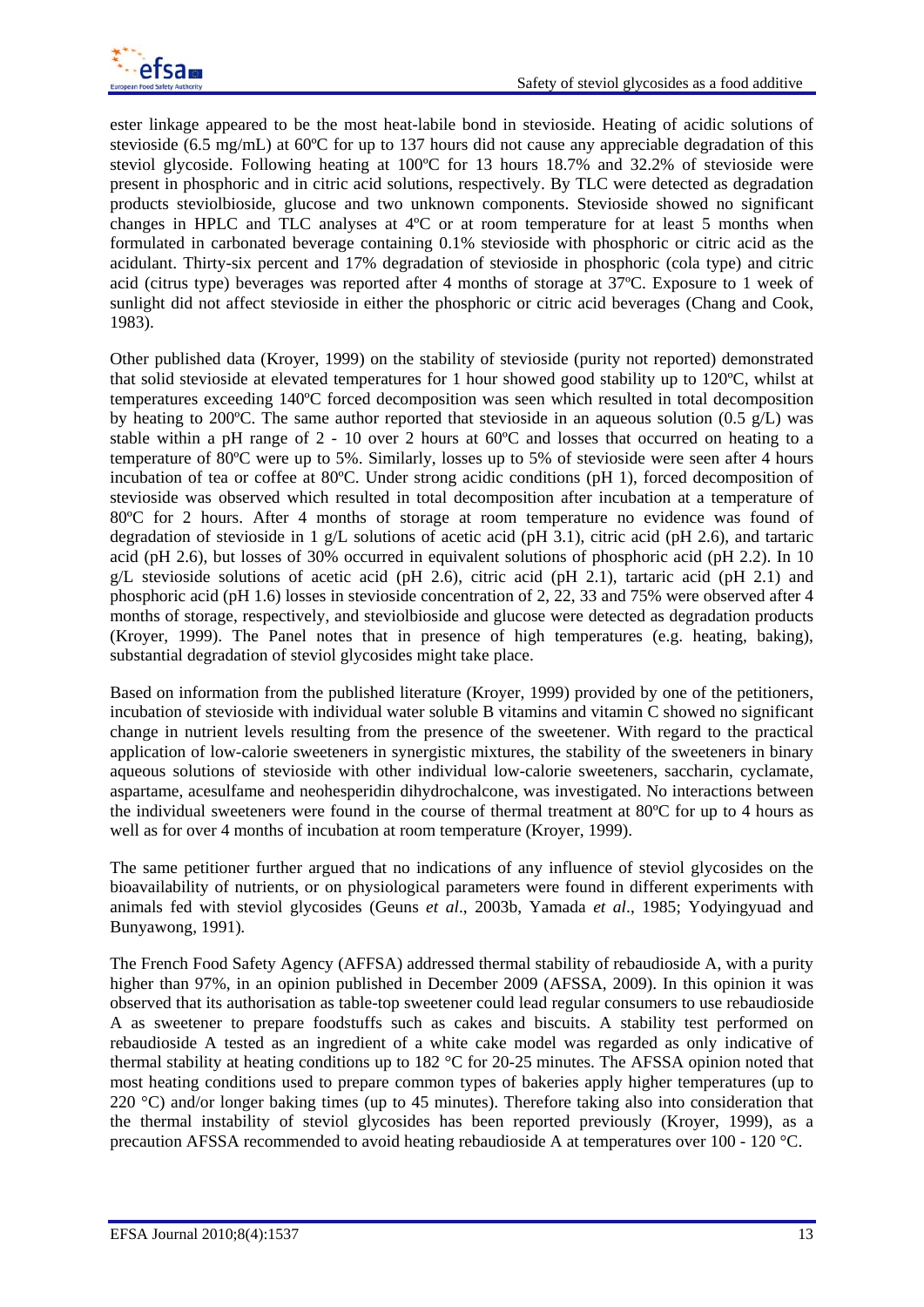Enzymatic degradation of steviol glycosides was reported by Tomoyoshi *et al*. (1991). Stevioside was completely degraded at 45°C overnight in raw soy sauce, but it was not degraded in heat-treated soy sauce. Rebaudioside A and C were not degraded under the same conditions. The degradation products were separated and identified as the β-D-glycosyl ester of 13-O-β-D-glycosylsteviol (rubusoside) and 13-O-β-D-glycosyl steviol (steviol monoside). Authors concluded that stevioside in raw soy sauce was hydrolysed by β-glucosidase, and that enzyme was inactivated after heating. The stability of rebaudiosides A and C was probably due to steric hindrance around the β-1,2-glycosyl linkage and lack of the β-1,2-glycosyl linkage, respectively (Tomoyoshi *et al*., 1991).

### **2.6. Case of need and proposed uses**

The three petitioners indicated that steviol glycosides are low-calorie, high-intensity sweeteners  $($ 200-300 times sweeter than sucrose) of similar taste quality as sucrose that provide an alternative to the already approved high-intensity sweeteners.

Steviol glycosides are proposed to be used in a variety of foods and beverages, such as soft drinks, canned fruit and jams, ice creams and other dairy products, cakes and desserts and alcoholic beverages, etc.

To aid the Panel's assessment of steviol glycosides, the three petitioners submitted to EFSA on 28 April 2009, a cross-reference document ("roadmap") which intended to harmonise their proposed uses and use-levels for steviol glycoside preparations in food categories.

From all three petitioners, the uses and use levels for steviol glycosides intended to be used in food categories reflect those currently permitted for aspartame in the EU (Directive  $94/35/EC^8$  on sweeteners for use in foodstuffs) with major exceptions for milk and milk derivative-based or fruit juice-based drinks, energy-reduced or with no added sugar (1 000 mg steviol glycosides/kg product instead of 600 mg aspartame/kg product) and other minor exceptions for chewing gums with no added sugar (10 000 mg steviol glycosides/kg product instead of 5 500 mg aspartame/kg product), fine bakery products for special nutritional uses (1 000 mg steviol glycosides/kg product instead of 1 700 mg aspartame/kg product), breath-freshening micro-sweets with no added sugar (10 000 mg steviol glycosides/kg product instead of 6 000 mg aspartame/kg product), confectionery with no added sugar (soft candy, nougats, and marzipans;1 500 mg steviol glycosides/kg product instead of 1 000 mg steviol glycosides/kg product), soy-based beverages for which a use of steviol glycosides is proposed (600 mg steviol glycosides/kg product) and for energy-reduced beer for which the use of steviol glycosides was not proposed.

Table 3 summarises the individual proposed food-uses and use-levels for steviol glycosides as proposed by the petitioners.

**Table 3**: Summary of food uses and use levels for aspartame and steviol glycosides as proposed by the petitioners.

| <b>Foodstuffs</b>           | <b>Maximum Use Levels</b> |                                           |                                            |
|-----------------------------|---------------------------|-------------------------------------------|--------------------------------------------|
|                             | <b>Aspartame</b>          | <b>Steviol</b><br>Glycosides <sup>1</sup> | <b>Steviol</b><br>Equivalents <sup>2</sup> |
| <b>Non-alcoholic drinks</b> |                           |                                           |                                            |

1

<sup>8</sup> European Parliament and Council Directive 94/35/EC of 30 June 1994 on sweeteners for use in foodstuffs. OJ L 237, 10.0.1994, 3-12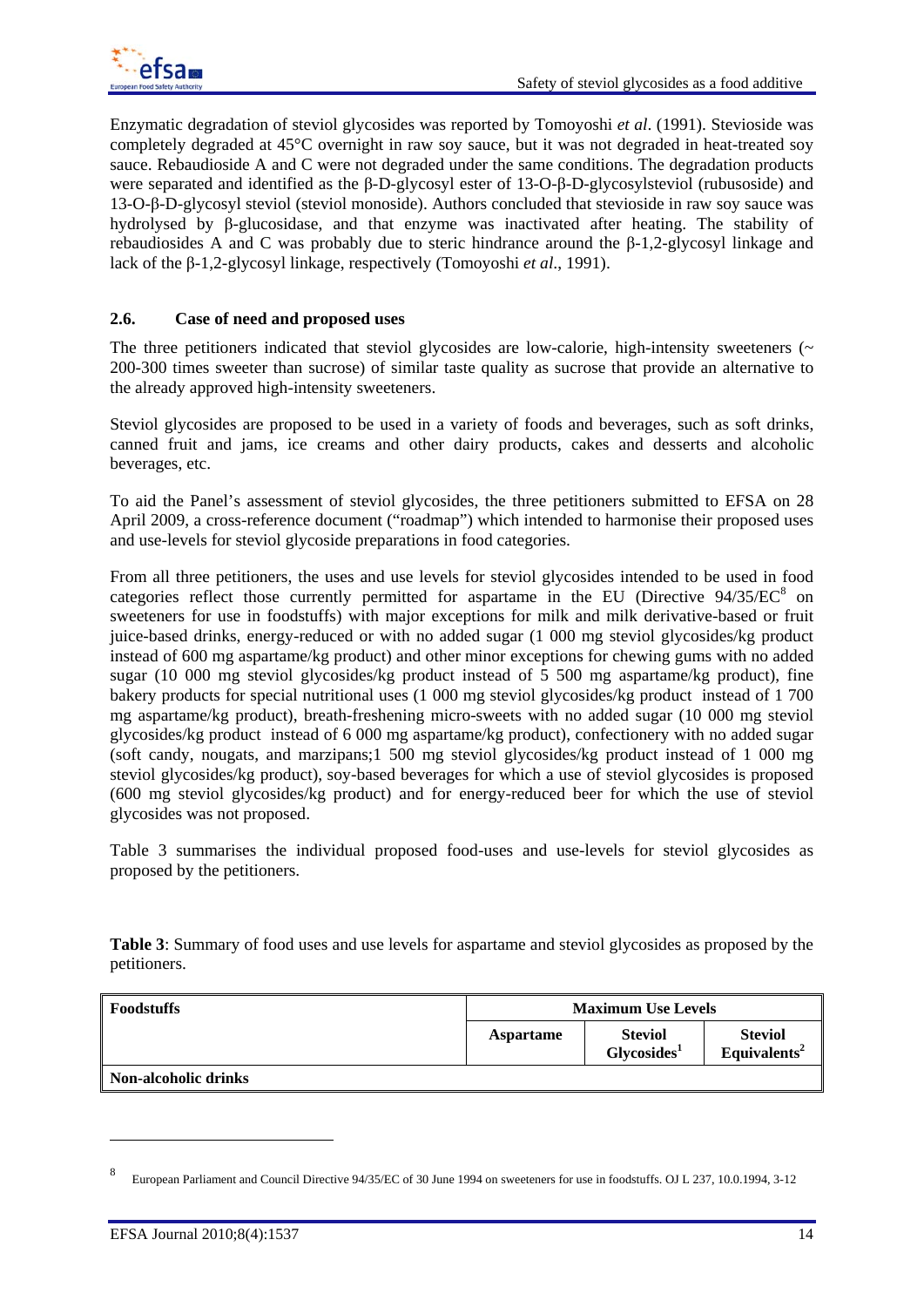

| <b>Foodstuffs</b>                                                                                                      | <b>Maximum Use Levels</b> |                                                            |                                                           |  |
|------------------------------------------------------------------------------------------------------------------------|---------------------------|------------------------------------------------------------|-----------------------------------------------------------|--|
|                                                                                                                        | <b>Aspartame</b>          | <b>Steviol</b><br>Glycosides <sup>1</sup>                  | <b>Steviol</b><br>Equivalents <sup>2</sup>                |  |
| -Water-based flavoured drinks, energy-reduced or with<br>no added sugar                                                | $600$ mg/L                | $600$ mg/L                                                 | $198$ mg/L                                                |  |
| -Milk- and milk-derivative-based or fruit juice-based<br>drinks, energy-reduced or with no added sugar                 | $600$ mg/L                | $1000$ mg/L                                                | 330 mg/L                                                  |  |
| <b>Desserts and similar products</b>                                                                                   |                           |                                                            |                                                           |  |
| -Water-based flavoured desserts, energy-reduced or<br>with no added sugar                                              | $1000$ mg/kg              | $1000$ mg/kg                                               | $330$ mg/kg                                               |  |
| -Milk- and milk-derivate-based preparations, energy-<br>reduced or with no added sugar                                 | $1000$ mg/kg              | $1000$ mg/kg                                               | $330$ mg/kg                                               |  |
| -Fruit- and vegetable-based desserts, energy-reduced or<br>with no added sugar                                         | $1000$ mg/kg              | $1000$ mg/kg                                               | $330$ mg/kg                                               |  |
| -Egg-based desserts, energy-reduced or with no added<br>sugar                                                          | $1000$ mg/kg              | $1000$ mg/kg                                               | $330$ mg/kg                                               |  |
| -Cereal-based desserts, energy-reduced or with no<br>added sugar                                                       | $1000$ mg/kg              | $1000$ mg/kg                                               | $330$ mg/kg                                               |  |
| -Fat-based desserts, energy-reduced or with no added<br>sugar                                                          | $1000$ mg/kg              | $1000$ mg/kg                                               | $330 \text{ mg/kg}$                                       |  |
| -'snacks': certain flavours of ready to eat, prepacked,<br>dry, savoury starch products and coated nuts                | $500$ mg/kg               | $500$ mg/kg                                                | $165 \text{ mg/kg}$                                       |  |
| Confectionery                                                                                                          |                           |                                                            |                                                           |  |
|                                                                                                                        |                           | $1000$ mg/kg<br>(hard candy)                               | $330$ mg/kg<br>(hard candy)                               |  |
| -Confectionery with no added sugar                                                                                     | $1000$ mg/kg              | $1500$ mg/kg<br>(soft candy,<br>nougats, and<br>marzipans) | $495$ mg/kg<br>(soft candy,<br>nougats, and<br>marzipans) |  |
| -Cocoa- or dried-fruit-based confectionery, energy-<br>reduced or with no added sugar                                  | $2000$ mg/kg              | $2000$ mg/kg                                               | $660$ mg/kg                                               |  |
| -Starch-based confectionery, energy-reduced or with<br>no added sugar                                                  | $2000$ mg/kg              | $2000$ mg/kg                                               | $660$ mg/kg                                               |  |
| -Cocoa-, milk-, dried-fruit-, or fat-based sandwich<br>spreads, energy-reduced or with no added sugar                  | $1000$ mg/kg              | $1000$ mg/kg                                               | $330$ mg/kg                                               |  |
| -Chewing gum with no added sugar                                                                                       | 5500 mg/kg                | 10 000 mg/kg                                               | 3300 mg/kg                                                |  |
| -Cider and perry                                                                                                       | $600$ mg/L                | $600$ mg/L                                                 | $198$ mg/L                                                |  |
| -Alcohol-free beer or with an alcohol content not<br>exceeding 1,2% vol                                                | $600$ mg/L                | $600$ mg/L                                                 | $198$ mg/L                                                |  |
| -'Bière de table/tafelbier/Table beer' (original wort<br>content less than 6%) except for 'Obergäriges<br>Einfachbier' | $600 \text{ mg/L}$        | $600$ mg/L                                                 | $198$ mg/L                                                |  |
| -Beers with a minimum acidity of 30 milli-equivalents<br>expressed as NaOH                                             | $600 \text{ mg/L}$        | $600$ mg/L                                                 | $198$ mg/L                                                |  |
| -Brown beers of the 'oud bruin' type                                                                                   | $600$ mg/L                | $600$ mg/L                                                 | $198$ mg/L                                                |  |
| -Edible ices, energy-reduced or with no added sugar                                                                    | $800 \text{ mg/L}$        | $800 \text{ mg/L}$                                         | $264$ mg/L                                                |  |
| -Canned or bottled fruit, energy-reduced or with no<br>added sugar                                                     | $1000$ mg/kg              | $1000$ mg/kg                                               | 330 mg/kg                                                 |  |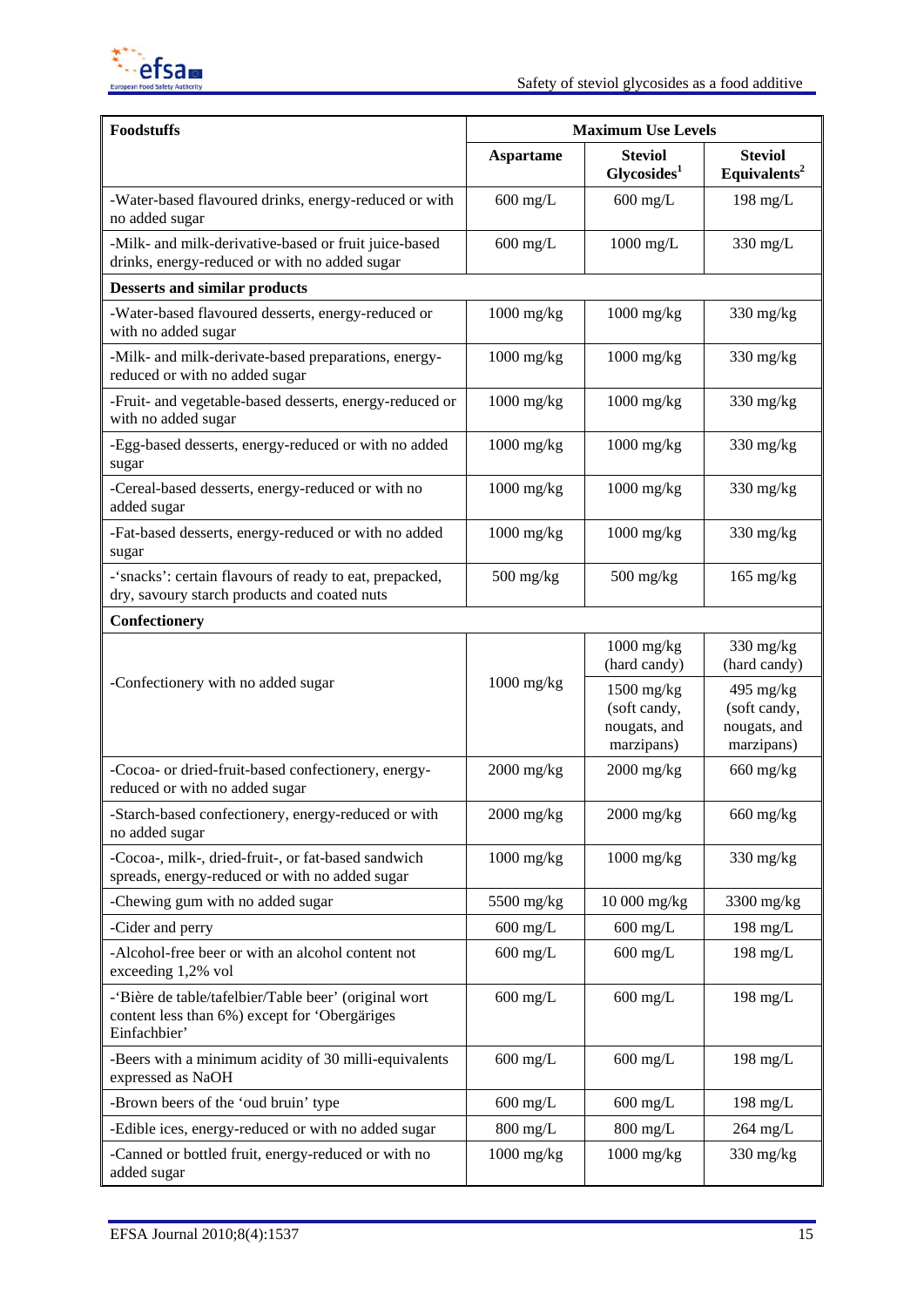

| <b>Foodstuffs</b>                                                                                                          | <b>Maximum Use Levels</b>         |                                           |                                            |  |
|----------------------------------------------------------------------------------------------------------------------------|-----------------------------------|-------------------------------------------|--------------------------------------------|--|
|                                                                                                                            | <b>Aspartame</b>                  | <b>Steviol</b><br>Glycosides <sup>1</sup> | <b>Steviol</b><br>Equivalents <sup>2</sup> |  |
| -Energy-reduced jams, jellies, and marmalades                                                                              | $1000$ mg/kg                      | $1000$ mg/kg                              | $330$ mg/kg                                |  |
| -Energy-reduced fruit and vegetable preparations                                                                           | $1000$ mg/kg                      | $1000$ mg/kg                              | $330$ mg/kg                                |  |
| -Sweet-sour preserves of fruit and vegetables                                                                              | $300$ mg/kg                       | $600$ mg/kg                               | $198$ mg/kg                                |  |
| -Sweet-sour preserves and semi-preserves of fish and<br>marinades of fish, crustaceans, and molluscs                       | $300 \frac{\text{mg}}{\text{kg}}$ | $600$ mg/kg                               | $198$ mg/kg                                |  |
| -Sauces                                                                                                                    | $350$ mg/kg                       | $350$ mg/kg                               | 115.5 mg/kg                                |  |
| -Mustard                                                                                                                   | 350 mg/kg                         | 350 mg/kg                                 | 115.5 mg/kg                                |  |
| -Fine bakery products for special nutritional uses                                                                         | $1700$ mg/kg                      | $1000$ mg/kg                              | $330 \text{ mg/kg}$                        |  |
| -Complete formulae for weight control intended to<br>replace total daily food intake or an individual meal                 | 800 mg/kg                         | $800$ mg/kg                               | $264$ mg/kg                                |  |
| -Complete formulae and nutritional supplements for<br>use under medical supervision                                        | $1000$ mg/kg                      | $1000$ mg/kg                              | $330$ mg/kg                                |  |
| -Liquid food supplements/dietary integrators                                                                               | $600$ mg/kg                       | $600$ mg/kg                               | $198$ mg/kg                                |  |
| -Solid food supplements/dietary integrators                                                                                | $2000$ mg/kg                      | $2000$ mg/kg                              | $660$ mg/kg                                |  |
| -Essoblatten (a type of wafer)                                                                                             | $1000$ mg/kg                      | $1000$ mg/kg                              | $330$ mg/kg                                |  |
| Food supplements/diet integrators based on vitamin<br>and/or mineral elements, syrup-type or chewable                      | 5500 mg/kg                        | 5500 mg/kg                                | $1815$ mg/kg                               |  |
| -Breakfast cereals with a fibre content >15% and<br>containing at least 20% bran, energy-reduced or with<br>no added sugar | $1000$ mg/kg                      | $1000$ mg/kg                              | $330$ mg/kg                                |  |
| Energy-reduced soups                                                                                                       | $110$ mg/L                        | $110 \text{ mg/L}$                        | 36.3 mg/L                                  |  |
| Breath-freshening micro-sweets with no added sugar                                                                         | $6000$ mg/kg                      | 10 000 mg/kg                              | 3300 mg/kg                                 |  |
| Strongly flavoured freshening throat pastilles with no<br>added sugar                                                      | $2000$ mg/kg                      | $2000$ mg/kg                              | $660$ mg/kg                                |  |
| Energy-reduced beer                                                                                                        | $25 \text{ mg/L}$                 |                                           |                                            |  |
| Drinks consisting of a mixture of a non-alcoholic drink<br>and beer, cider, perry, spirits or wine                         | $600$ mg/L                        | $600$ mg/L                                | $198$ mg/L                                 |  |
| Spirit drinks containing <15% alcohol by volume                                                                            | $600$ mg/kg                       | $600$ mg/L                                | $198$ mg/L                                 |  |
| Feinkostsalat (delicatessen salads)                                                                                        | $350$ mg/kg                       | $350$ mg/kg                               | $115.5$ mg/kg                              |  |
| Soy-based beverages                                                                                                        |                                   | $600$ mg/L                                | $198$ mg/L                                 |  |

<sup>1</sup> Use levels are represented as "steviol glycosides" based on the similarity of sweetness potency between stevioside and rebaudioside A, which are the major constituent glycosides of steviol glycoside sweetness. 2

<sup>2</sup> The maximum use levels expressed as steviol equivalents provided by the petitioners were based on a conversion factor of 0.33 of the maximum use levels of steviol glycosides.

### **2.7. Information on existing authorisations and evaluations**

As informed by the petitioners steviol glycosides are permitted for use in foods and beverages in South Korea, Japan, Argentina, Paraguay and Brazil (Marie, 1991; Das *et al*., 1992; Kinghorn *et al.*, 1998; Chung *et al.*, 2005; Ferlow, 2005). According to one petitioner, other countries permitting the use of steviol glycosides include China, Russia, Indonesia, Mexico (since 2005), Senegal (since 2006), Thailand and Israel.

In the US, steviol glycosides are allowed as a dietary supplement since 1995. Furthermore, a specific steviol glycoside (rebaudioside A, purity higher than 97%) received no objection letters from the US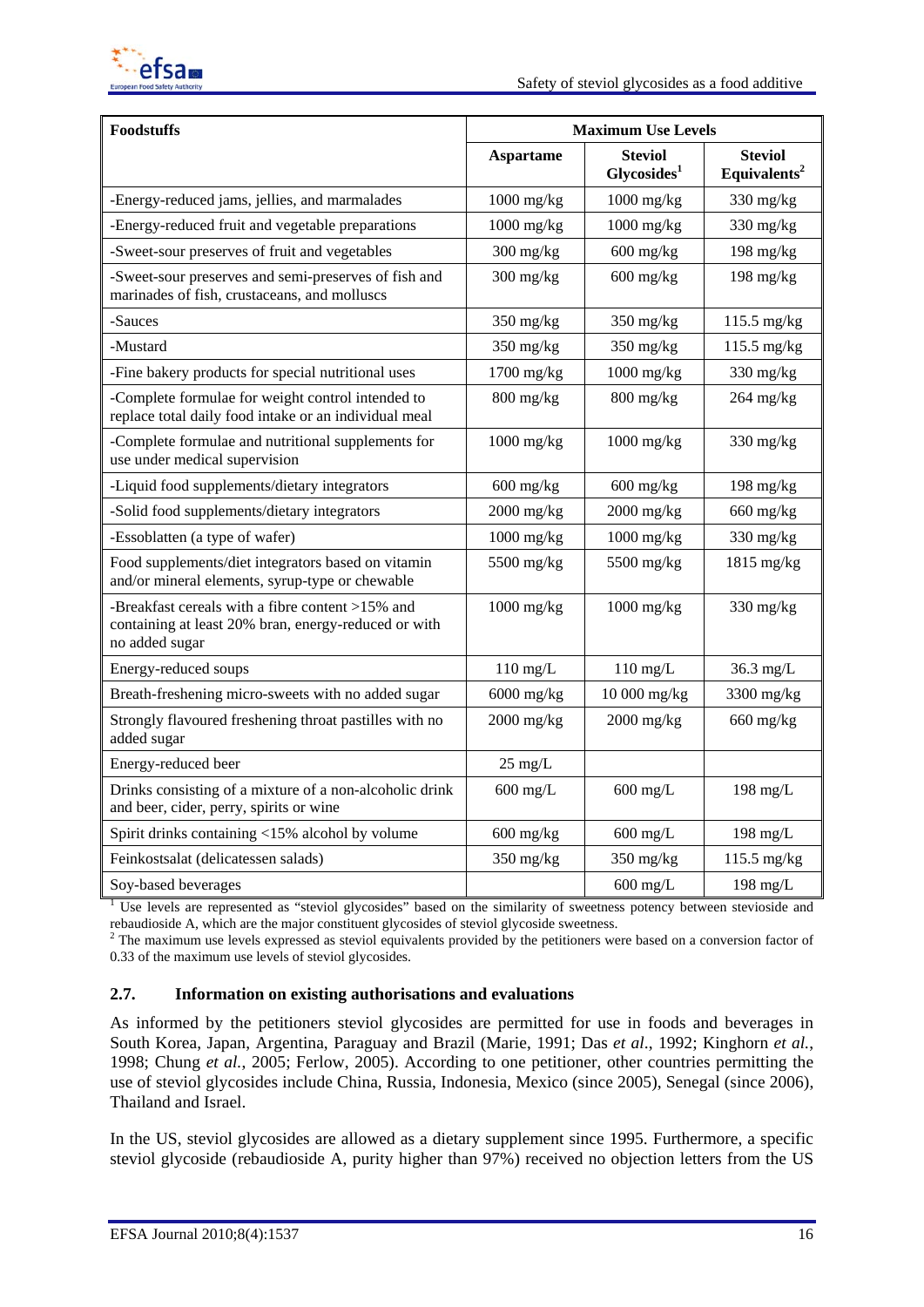

Food and Drug Administration (US FDA) (December 2008) in response to two independent selfconducted Generally Recognized as Safe (GRAS) determinations (FDA, 2008).

The SCF evaluated stevioside as a potential sweetener in 1985 *(*SCF, 1985), 1989 (SCF, 1989) and 1999 (SCF, 1999). The SCF considered the data available at the time of the evaluation to be insufficient to adequately assess the safety of stevioside (SCF, 1985, 1989 1999) and concluded that the use of stevioside was "toxicologically not acceptable". Several concerns were raised by the SCF regarding the specifications of the extracts that had been tested (for the majority of toxicological studies a precise composition of the extract was not adequately defined), metabolism, chronic toxicity and carcinogenicity studies, possible effects on the male reproductive system, on renal and cardiovascular function and on carbohydrate metabolism*.* Furthermore, steviol, the main metabolite of stevioside, was found to be genotoxic and to induce developmental toxicity (SCF, 1985 1999). The SCF evaluated the safety of *Stevia rebaudiana* Bertoni plants and leaves as a novel food (SCF, 1999) and concluded that no appropriate data were presented to enable the safety of the commercial plant product to be evaluated.

JECFA reviewed the safety of steviol glycosides as a sweetener on several occasions (in 2000, 2005, 2006, 2007 and 2009) and established an ADI for steviol glycosides of 4 mg/kg bw/day (expressed as steviol equivalents).

In 2007, AFSSA (2007) issued an opinion on steviol glycosides in which it was considered that current scientific knowledge indicated that the health risk of using steviol glycosides, extracts of *Stevia rebaudiana*, as a food sweetener, could not be assessed because of observed pharmacological effects in humans and animals associated with the oral consumption of these substances. Following new information provided concerning only the use of rebaudioside A with a purity level higher than 97%, in September 2008 AFSSA considered that the use of rebaudioside A, extracted from *Stevia rebaudiana*, with a purity level higher than 97%, did not present a health risk for consumers (AFSSA, 2008). This conclusion only concerned rebaudioside A, with a purity level higher than 97%, which was the focus of the most recent studies published. The use of rebaudioside A has been authorised in France since August 2009 (JORF, 2009). More recently AFSSA issued a new opinion on rebaudioside A in December 2009 (AFSSA, 2009). In this opinion modifications on purity criteria and modifications on definitions of two food categories introduced by the French administration were considered; the use of rebaudioside A, with a purity higher than 97%, as table-top sweetener was considered and new exposure calculations were done taking into consideration table-top use. Exposure calculations based on an assumption of similar sweetening power between rebaudioside A and aspartame did not exceed the health based value (toxicological reference value) identified previously by AFSSA (1000 mg rebaudioside A/day) which was derived from the studies done in humans by Maki *et al.* (2007, 2008a).

### **2.8. Dietary Exposure**

The petitioners only provided estimates of dietary exposure based on international consumption data. As these are not directly applicable to the European situation, the Panel decided to perform its own assessment.

In order to perform the exposure assessment, the Panel took into account the table of harmonised maximum proposed use levels provided by all three petitioners (Table 3) and followed the principles of the stepwise approach, which were used in the report of the Scientific Co-operation (SCOOP) Task 4.2, to estimate intakes of additives (EC, 1998). In the tiered approach, the First Tier is based on theoretical food consumption data and Maximum Permitted use Levels (MPLs) for additives as permitted by relevant Community legislation. The Second and Third Tiers refer to assessment at the level of individual Member States, combining national data on food consumption with the MPLs for the additive (Tier 2) and its actual usage patterns (Tier 3). As no MPLs exist for steviol glycosides at present, only Tier 1 for the Budget method and Tier 2 using maximum proposed use levels for both exposure estimates have been made by the Panel.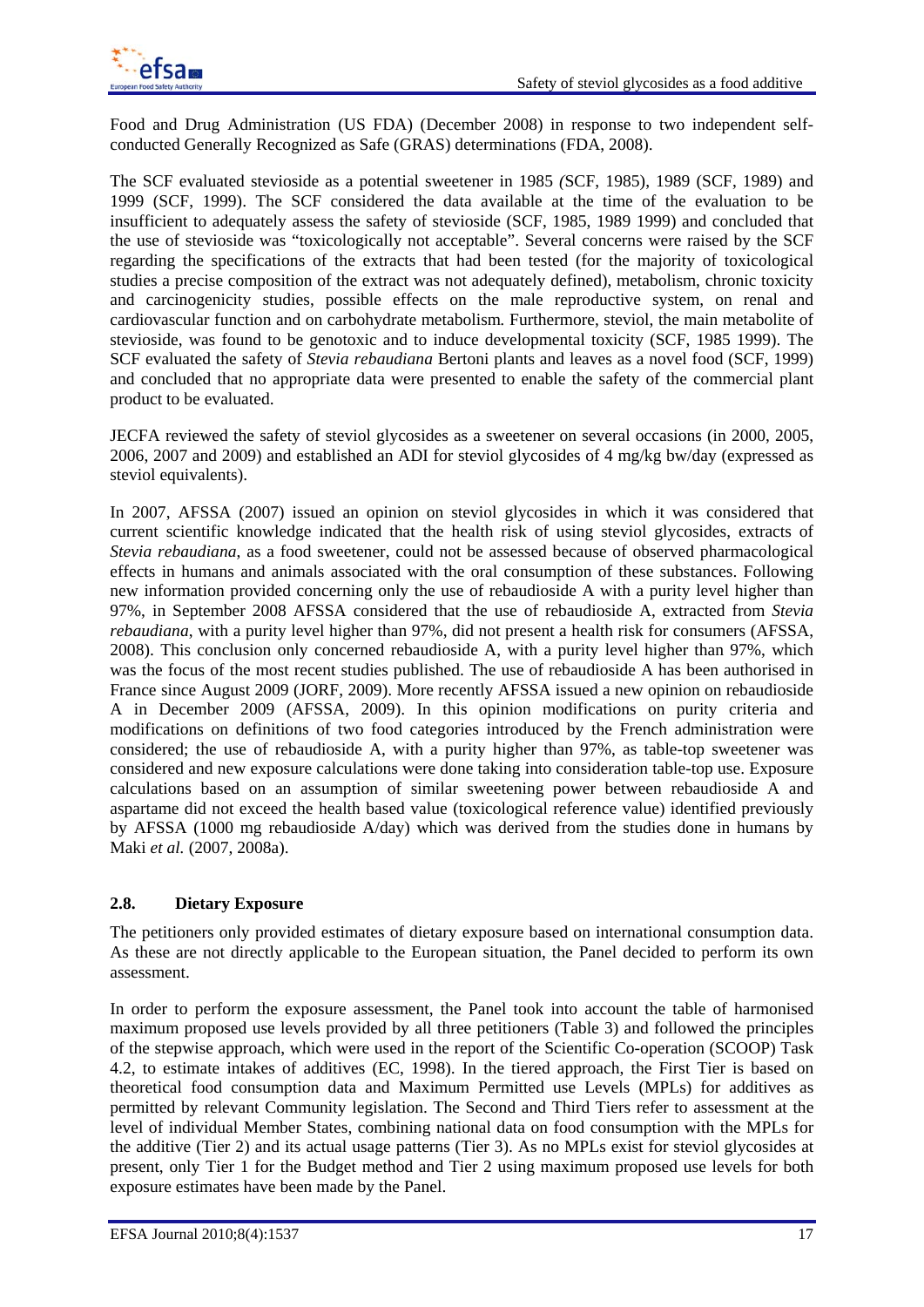

### **2.8.1. Crude estimates (Budget method)**

The dietary exposure to steviol glycosides, expressed as steviol equivalents from the maximum proposed use levels was estimated using the Budget method (Tier 1) according to the report of the SCOOP Task 4.2 (EC, 1998) while assuming that 25% of solid foods and all beverages for adults and children contain the sweetener. This assumes that a typical adult, weighing 60 kg, consumes daily 1.5 L of beverages and 375 g of solid foods, containing the steviol glycosides and that a typical 3-year old child, weighing 15 kg, consumes daily 1.5 L of beverages and 94 g of solid foods, containing the steviol glycosides. The theoretical maximum daily exposure would be 37.1 mg/kg bw/day for children and adults.

### **2.8.2. Refined estimates**

Refined exposure estimates have been performed for Tier 2 using maximum proposed use levels from the three petitioners, presented in Table 3, with individual food consumption data for child and adult populations.

Exposure estimates for children (aged 1-10 years old except for Cyprus: 12-14 years old) have been performed by the Panel using the detailed individual food consumption data from 11 European countries (Belgium, France, the Netherlands, Spain, Czech Republic, Italy, Finland, Germany, Greece, Cyprus, Sweden) of the EXPOCHI ("Individual food consumption data and exposure assessment studies for children") consortium (Huybrechts *et al*., in press).

Additionally, as the UK is not part of the EXPOCHI consortium, data for children from the UK National Dietary and Nutrition Survey (NDNS) programme were used for pre-school children aged 1.5-4.5 years (Gregory *et al.,* 1995). Detailed individual food consumption data, obtained from a 4-day weighed dietary record method and categorised according to the use applications in Directive  $94/36/EC<sup>9</sup>$  on colours for use in foodstuffs, were available from an earlier report provided by the Union of European Beverages Associations (UNESDA) (Tennant, 2006).

Since the UK population is considered to be the one with the highest consumption of soft drinks in Europe and as estimates were calculated from more refined adult food consumption data than those currently available to EFSA Panels (e.g. EFSA Concise European Food Consumption Database, which gives aggregate food categories consumed in 19 European countries (EFSA, 2008)) it was decided to select the UK population as representative of EU consumers for the steviol glycosides exposure estimates for adults. Detailed individual food consumption data, obtained from a 7-day weighed dietary record method of subjects aged 19-64 years (Henderson *et al.,* 2002) and categorised via the use applications listed in Directive 94/36/EC were available from an earlier report provided by UNESDA (Tennant, 2006).

For children, the data from the EXPOCHI countries and UK data were used to calculate the mean and high level exposure to steviol glycosides using proposed maximum use levels. High level exposure  $(95<sup>th</sup>$  percentile of consumers only) was based on the assumption that an individual might be a high level consumer of one food category and would be an average consumer of the others. This approach has been tested several times by the Panel for food colour opinions, which were in agreement with the intake figures obtained by computer analysis. Therefore, this approach was preferred for the calculations based on the maximum proposed use levels in order to avoid excessively conservative estimates. Table 4 summarises the ranges of those results and the results of the Budget method.

When considering the proposed maximum use levels (Tier 2), the mean dietary exposure to steviol glycosides expressed as steviol equivalents in European children (aged 1-14 years) ranged from 0.7 to 7.2 mg/kg bw/day and from 3.3 to 17.2 mg/kg bw/day at the  $95<sup>th</sup>$  percentile. The main contributors

1

<sup>&</sup>lt;sup>9</sup> European Parliament and Council Directive 94/36/EC of 30 June 1994 on colours for use in foodstuffs. Official Journal of the European Communities, L 237 10.9.94.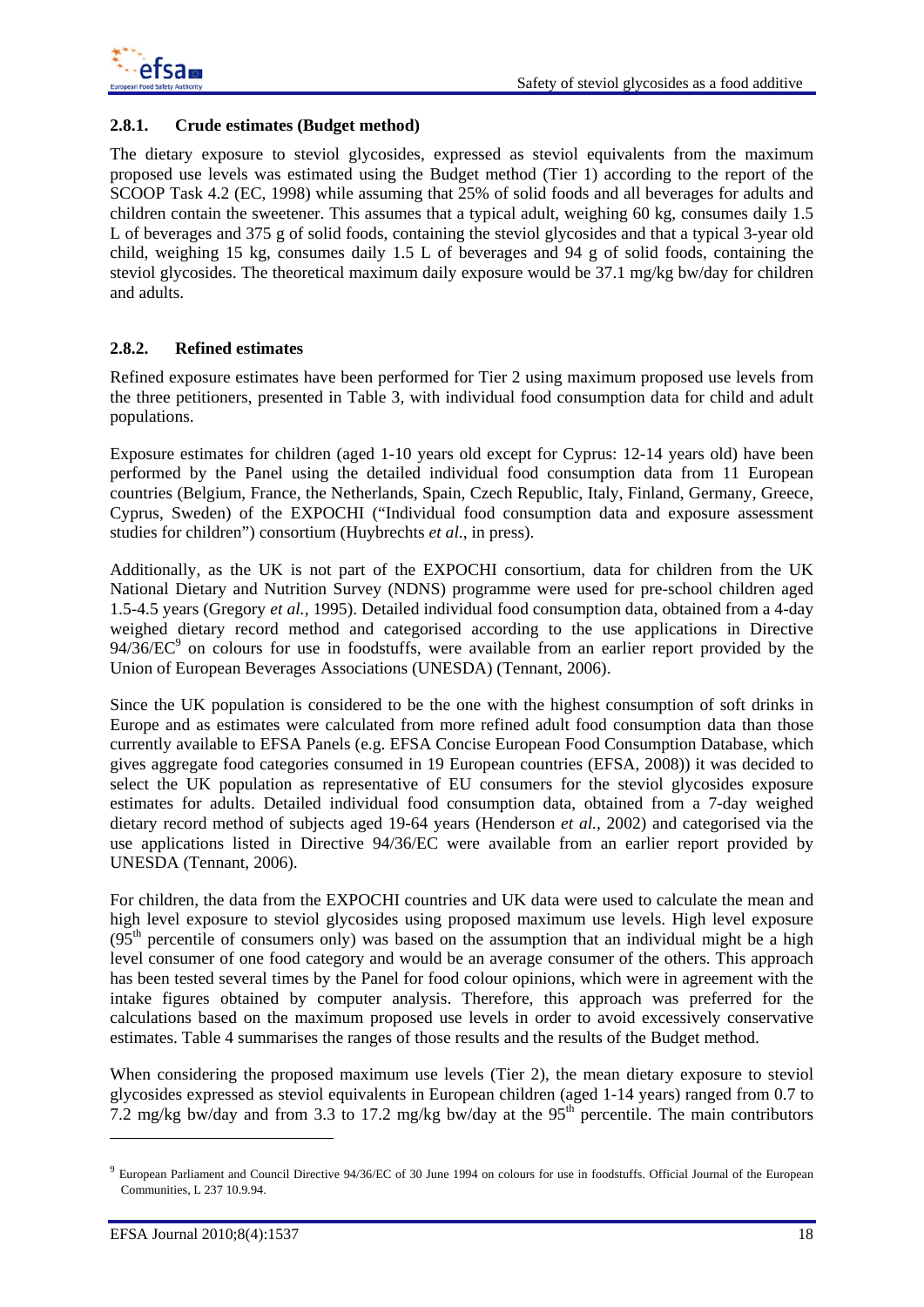(>10% in all countries) to the total anticipated exposure to steviol glycosides, expressed as steviol equivalents are soft drinks (11 to 58%) and desserts, including flavoured milk products (14 to 71%). Confectionery accounted for 11% of exposure in two countries. Dried potato granules and flakes and candied fruits and vegetables, mostardo di frutta accounted for 17 and 18% of exposure in one country.

Exposure estimates reported for the UK adult population give a mean dietary exposure to steviol glycosides, expressed as steviol equivalents of 2.2-2.7 mg/kg bw/day, and of 8.0-9.7 mg/kg bw/day for high level consumers (97.5<sup>th</sup> percentile). The main contributors to the total anticipated exposure to steviol glycosides, expressed as steviol equivalents (>10 %) are soft drinks (37%) and beer, cider and perry (33%).

**Table 4:** Summary of anticipated exposure to steviol glycosides expressed as steviol equivalents in children and adult populations.

|                                          | <b>Adult UK population</b> | <b>Children population</b> |
|------------------------------------------|----------------------------|----------------------------|
|                                          | $($ >18 years old)         | $(1-14 \text{ years old})$ |
|                                          | $mg/kg$ bw/day             |                            |
| <b>Tier 1.</b> Budget method             | 37.1                       | 37.1                       |
| Tier 2. Maximum Proposed use Level*      |                            |                            |
| Mean exposure                            | $2.2 - 2.7$                | $0.7 - 7.2$                |
| • Exposure $95th$ or $97.5th$ percentile | $8.0 - 9.7$                | $3.3 - 17.2$               |

\* Estimates were made by the Panel with a conversion factor of 0.33 (lower range corresponding to the proposed use levels on steviol equivalents provided by the petitioner and summarised in Table 3) and 0.4 (upper range corresponding to the conversion factor agreed by the Panel and summarised in Table 1) for calculation of anticipated exposure to steviol glycosides expressed as steviol equivalents.

The Panel compared its exposure assessments to those derived from Renwick (2008) which represent predicted exposure data for European consumers to steviol equivalents based on the observed exposure data for aspartame. Renwick's (2008) calculations assumed relative sweetness potencies in relation to sucrose, of 180 for aspartame and 200 for rebaudioside A and divided by a factor of three to obtain steviol equivalents. The observed exposure data for aspartame were derived from national individual intake surveys which included diabetics (Denmark, France, Germany, Netherlands and UK).

The mean dietary exposure to steviol glycosides, expressed as steviol equivalents for children (aged 1- 14 years), including diabetics, ranged from 0.4 to 1.3 mg/kg bw/day, and from 1.5 to 4.2 mg/kg bw/day at the high percentile  $(90<sup>th</sup>/97.5<sup>th</sup>)$ . For adults, the mean dietary exposure to steviol glycosides, expressed as steviol equivalents, including diabetics, ranged from 0.3 to 0.7 mg/kg bw/day, and from 1.5 to 3.1 mg/kg bw/day at the high percentile  $(90<sup>th</sup>/97.5<sup>th</sup>)$ .

The Panel notes that its estimates for upper range of high percentile are three (for children) to four (for adults) times higher than those based on Renwick (2008) because the Panel assumed that all processed foods and beverages contain the sweetener steviol glycosides added at the maximum proposed use levels (i.e. not only energy-reduced beverages as proposed for the use of steviol equivalents). But the Panel notes that the exposure data from Renwick (2008) uses older consumption figures, a conversion factor of three for calculation of predicted exposure to steviol glycosides expressed as steviol equivalents and that the food category "Milk and milk derivative-based or fruit juice-based drinks, energy-reduced or with no added sugar", which is one of the main contributors to the overall exposure in the assessment made by the Panel has higher proposed use levels (1000 mg steviol glycosides/kg instead of 600 mg aspartame/kg).

Despite the limitations of the present assessment, the Panel notes that its assessment presents a good geographical spread of the food consumption of children in Europe, a standardised approach in food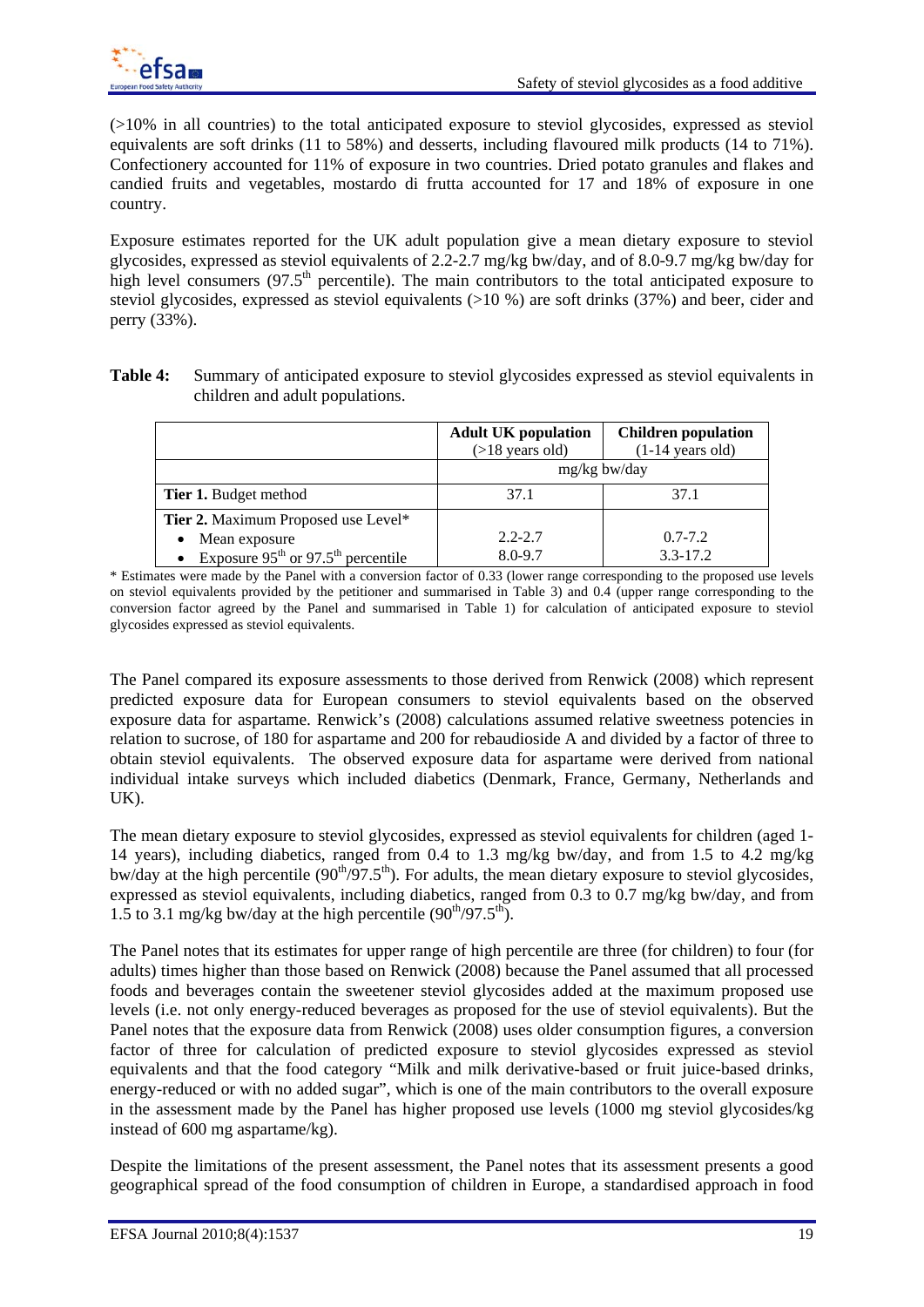

categorisation via use applications in Directive 94/36/EC and methodology to calculate anticipated dietary exposure assessments and concluded that its estimates are considered to be the most up to date anticipated dietary exposure to a steviol glycosides preparation expressed as steviol equivalents.

### **3. Biological and toxicological data**

#### **3.1. Absorption, distribution, metabolism and excretion**

#### **3.1.1.** *In vitro* **studies**

The metabolism of stevioside (purity not reported) was studied by using various digestive enzymes or fluids like salivary  $\alpha$ -amylase, pancreatic  $\alpha$ -amylase, saliva, pepsin, gastric secretion, pancreatin and intestinal brush border membrane enzymes of rodents as well as by the intestinal microflora of various species including humans (Hutapea *et al.*, 1997). None of these enzymes digested stevioside. However, the caecal microflora of all species tested was able to metabolise stevioside to steviol. A transient formation of steviol-16,17 $\alpha$ -epoxide was observed in mouse caecal contents and human faeces. The authors suggested that steviol is the major metabolite produced by caecal microflora from various animal species and humans.

Regarding human intestinal metabolism of steviol glycosides, a study was undertaken by Koyama *et al.* (2003a) to investigate human intestinal metabolism of a *Stevia* mixture (28.8% rebaudioside A, 17% stevioside, 25.2% rebaudioside C, 10.2% dulcoside) and its  $\alpha$ -glucose derivative by LC-MS analysis. The Panel notes that the authors had also studied  $\alpha$ -glucose derivatives of the *Stevia* mixture, the precise composition of this is unclear from the published information and the Panel considers that these data are irrelevant to the steviol glycosides considered in this opinion. Metabolism was examined by incubating the *Stevia* mixture, its  $\alpha$ -glucose derivative, stevioside, rebaudioside A,  $\alpha$ monoglucosylstevioside,  $\alpha$ -monoglucosylrebaudioside A and the aglycone steviol with pooled human faecal homogenates (obtained from five healthy volunteers, no age indicated) for 0, 8 and 24 hours under anaerobic conditions. The *Stevia* mixture, its  $\alpha$ -glucose derivative, stevioside and rebaudioside A (0.2 mg/mL) were completely metabolised to steviol within 24 hours, whereas no metabolism of steviol (0.08 and 0.2 mg/mL) appeared to be found during the incubation period. The *Stevia* mixture, stevioside and rebaudioside A appeared to be hydrolysed to steviol by human intestinal microflora. This observation is consistent with previous rat metabolism studies. Similarly, the  $\alpha$ -glucose derivative appeared to be finally metabolised to steviol.

Gardana *et al.* (2003) investigated the *in vitro* transformation of stevioside and rebaudioside A (*Stevia* extract containing either 85% stevioside or 90% rebaudioside A, respectively) after incubation with human intestinal microflora, the influence of these sweeteners on the human microbial faecal composition and which specific microbial species metabolise preferentially stevioside and rebaudioside A. The experiments were carried out under strict anaerobic conditions in batch cultures inoculated with mixed faecal bacteria from volunteers (6 males and 5 females aged between 20 and 50 years old). The hydrolysis was monitored by LC-MS analysis. Isolated bacterial strains from faecal materials incubated in selective broths were added to stevioside and rebaudioside A; these sweeteners were completely hydrolysed to their aglycone steviol within 10 and 24 hours, respectively. Interestingly, the human intestinal microflora was not able to degrade steviol. Furthermore, stevioside and rebaudioside A did not significantly influence the composition of faecal cultures. Among the selected species, bacteroides were the most efficient in converting steviol glycosides to steviol.

The intestinal transport characteristics of stevioside, rebaudioside A (purity not reported) and steviol (purity not reported) were studied in Caco-2 cells (Geuns *et al.* 2003b). In comparison to steviol (apparent permeability value of  $31.9 \times 10^{-6}$  cm/s), only a minor fraction of stevioside and rebaudioside A was transported through the Caco-2 cell layer giving apparent permeability values of  $0.16\times10^{-6}$  and 0.11×10<sup>-6</sup> cm/s, respectively. In addition, the apparent permeability value for the absorptive transport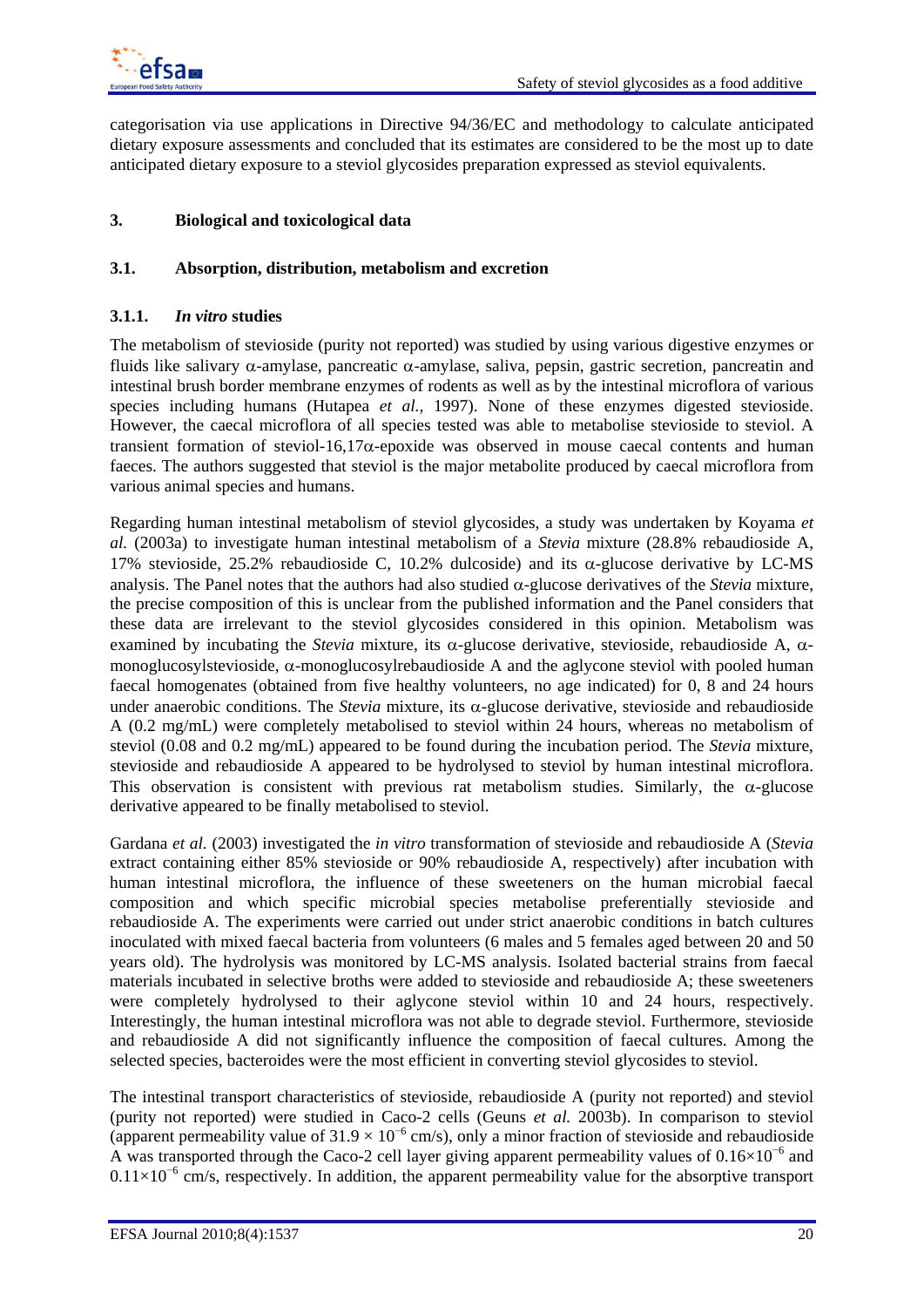of steviol was about 7 times higher than that for the secretory transport of steviol, suggesting a carriermediated transport. The Panel notes that in this intestinal model, the apparent permeability value for steviol is 200 to 300-times higher than that for stevioside or rebaudioside A.

Regarding steviol hepatic metabolism, Compadre *et al.* (1988) demonstrated the very low conversion of steviol (purity not reported) into oxidative metabolites by microsomal fractions from Aroclor 1254 pretreated rats. However, the authors noted the possible mutagenic activity of 15-oxosteviol, a metabolite which could be formed after a further oxidation of 15-hydroxysteviol.

Koyama *et al.* (2003b) incubated steviol (purity not reported) with rat (no pretreatment mentioned) or human (pooled from ten healthy donors, 5 male and 5 female) liver microsomes. In rats, monohydroxy- and dihydroxy-metabolites of steviol were observed by Liquid Chromatography Electrospray Ionisation Tandem Mass Spectrometry (LC-ESI-MS) after incubation with human liver microsomes. The intrinsic clearance of steviol in human liver microsomes was 4-times lower than that found in rat liver microsomes. However, this study suggested that there are no major species differences in steviol metabolites between rats and humans. The Panel notes that the authors concluded that extrapolation of toxicity data on steviol glycosides from rats to humans would therefore be valid.

## **3.1.2.** *In vivo* **studies**

### *Animals*

By using intact, ligated oral or bile duct cannulated rats, Wingard *et al*. (1980) demonstrated that 14Csteviol (purity not reported) was almost totally absorbed from the rat lower bowel following intracaecal administration.

Uniformly labelled <sup>3</sup>H-stevioside (95% purity) prepared by gas tritiation was administered orally at a dose of 125 mg/kg bw to Wistar rats, and its disposition and metabolism were studied (Nakayama *et al.*, 1986). The level of radioactivity in the blood increased slowly to a maximum of 4.83 ug stevioside equivalents/mL at 8 hours, exhibiting a biological half-life of 24 hours. At 1 hour, the highest concentration was observed in the small intestine, followed by the stomach and caecum in that order. At 4 hours, the concentration in the caecum was markedly higher than that in other tissues. Radioactivity remaining in the body at 45 hours was 30.7% of the original dose. At 120 hours, the percentages of radioactivity excreted into the faeces and expired air were 68.4% and 23.9%, respectively, while radioactivity excreted into the urine was only 2.3%. Radioactivity excreted into the bile at 72 hours was 40.9 % of the original dose. From the results of biliary and faecal excretion, it was concluded that enterohepatic circulation occurs in the body. TLC analysis of the intestinal contents, faeces and bile showed that stevioside is metabolised by caecal flora to steviol and sugars, and indicated that steviol and these sugars are absorbed from the caecum, distributed throughout the whole body, and excreted mainly into faeces and expired air.

Koyama *et al.* (2003b) investigated the absorption and the hepatic metabolism of both a *Stevia* mixture (main components: rebaudioside A, stevioside, rebaudioside C, dulcoside A) and steviol (purity not reported) in rats. Absorption was investigated both *ex vivo* and *in vivo*. In *ex vivo* experiments using the rat everted sac method, no absorption of the *Stevia* mixture was observed, but significant absorption of steviol was noted. In the *in vivo* experiment, rats received a single oral administration of either steviol or the *Stevia* mixture. A steviol peak concentration of 18  $\mu$ g/mL in plasma was observed 15 minutes after oral administration, demonstrating rapid absorption. However, after oral administration of the *Stevia* mixture, the steviol concentration in plasma increased steadily over 8 hours, suggesting that the *Stevia* mixture components are first metabolised and then absorbed as steviol in the rat intestine.

Recently, the toxicokinetics and metabolism of rebaudioside A, stevioside, and steviol (purity  $\geq$  97%) were compared in rats to determine whether toxicological studies conducted previously with stevioside would be applicable to the structurally-related glycoside, rebaudioside A (Roberts and Renwick,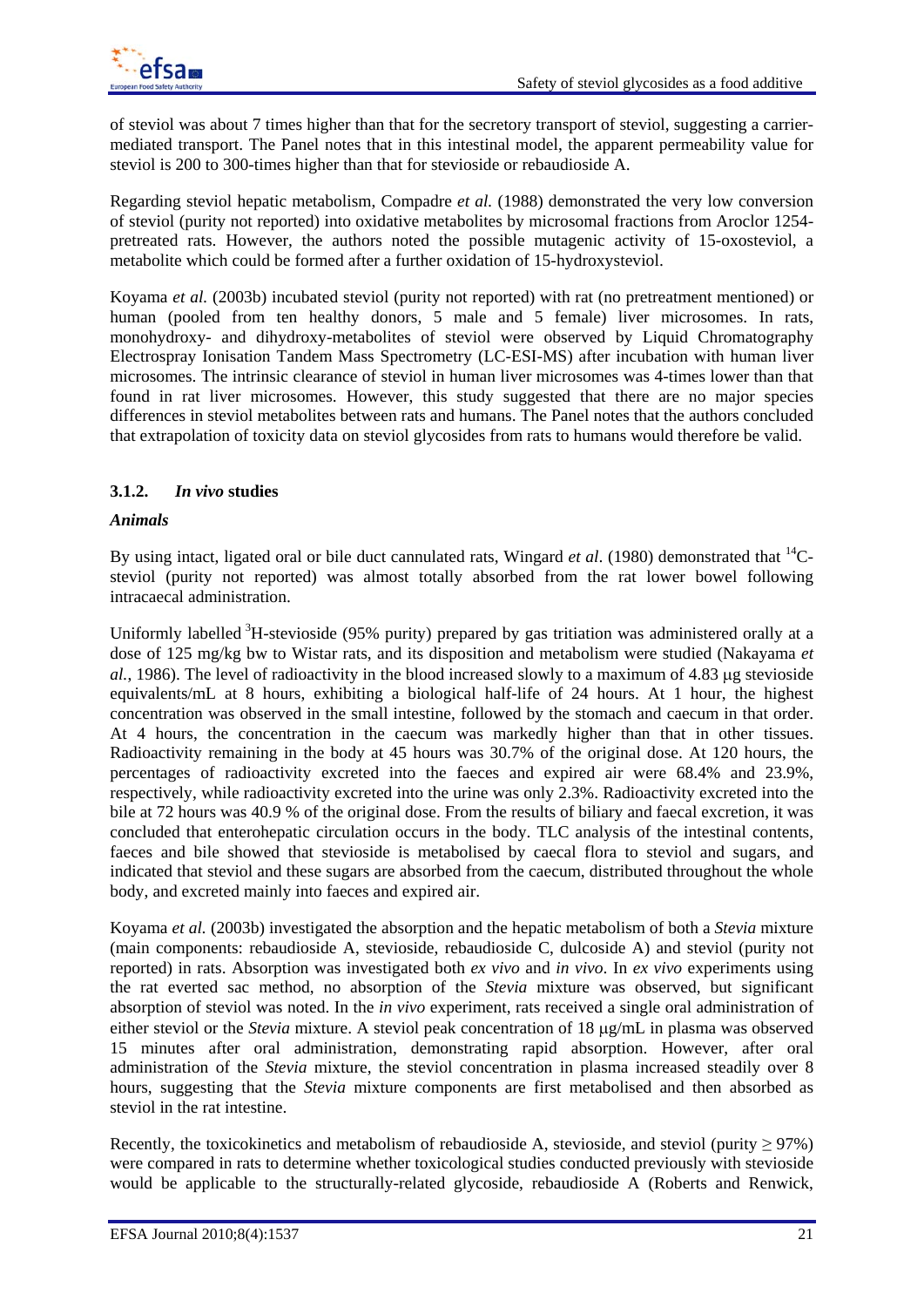

2008). Single oral doses of the <sup>14</sup>C-compounds radiolabelled in the methylene group (=CH<sub>2</sub>) of the steviol moiety were extensively and rapidly absorbed with plasma concentration–time profiles following similar patterns for stevioside and rebaudioside A. Peak concentrations of radioactivity were at approximately 8 and 4 hours following doses of  $^{14}$ C-stevioside and  $^{14}$ C-rebaudioside A, respectively. Elimination of radioactivity from plasma was essentially complete within 72 hours. All plasma samples had similar proportions of radioactive derivatives; the predominant radioactive component in all samples was steviol, with 5 to 17-times lower amounts of steviol glucuronide. One or two other unidentified metabolites were also present in plasma. Rebaudioside A, stevioside, and steviol were metabolised and excreted rapidly, since 83 to 98% of the radioactivity was eliminated in the faeces within 48 hours. Urinary excretion accounted for less than 2% of the administered dose for all compounds in both intact and bile duct-cannulated rats, and 69 to 98% of the absorbed dose was excreted via the bile. After administration of the compounds to intact and bile duct-cannulated rats, radioactivity in the faeces was present primarily as steviol. The predominant radioactive compound detected in the bile of all cannulated rats was steviol glucuronide, indicating de-conjugation of steviol glucoronide and rebaudioside A in the lower intestine. Overall, the data on toxicokinetics and metabolism indicate that stevioside and rebaudioside A are handled in a similar manner. The authors considered that these studies support the use of toxicological safety studies conducted with stevioside for the safety assessment of rebaudioside A.

In pigs (6 females/group, body weight 26 kg) fed stevioside (purity  $\geq$  96%) at a dose of 1.67 g/kg feed (equivalent to approximately 0.13g stevioside/kg bw/day), stevioside was completely converted into steviol by the bacteria of the colon (Geuns *et al.*, 2003a). However, no stevioside or steviol could be detected in the blood of the animals, by using a very sensitive fluorescent method of analysis (detection limits of 0.5 ng/mL and 0.5 pg/mL for stevioside and steviol respectively).

The petitioner also indicated a study on broiler chickens administered either a single-dose or repeateddoses of stevioside by gavage in which the glycoside was reported to be recovered largely unchanged within the excreta (Geuns *et al.*, 2003b).

### *Humans*

In a briefly described study, Kraemer and Maurer (1994) investigated the fate of stevioside (purity and dose not reported) in humans (gender and number not reported). After ingestion of stevioside, urine and faeces were collected over one week. The samples were analysed with or without enzymatic cleavage of conjugates after liquid-liquid extraction or solid phase extraction using HPLC and Gas chromatography-Mass Spectrometry (GC-MS). The structures of the metabolic products were determined using Mass Spectrometry (MS), Nuclear Magnetic Resonance (NMR) spectroscopy and chemical synthesis. Only small amounts of unchanged stevioside were excreted in faeces. Stevioside was readily metabolised to its aglycone steviol by human intestinal flora. The absorbed steviol was conjugated in the liver to an acyl-glucuronide which was excreted via bile and urine. Sixty percent of the applied amount of stevioside was recovered from urine as steviol glucuronide over a period of about 100 hours. This metabolite was also detected in the faeces during this period. Part of the glucuronide was metabolised by the intestinal flora to steviol, which can be reabsorbed and undergo an entero-hepatic circulation. Further phase I or phase II metabolites were not found in urine or faeces (Kraemer and Maurer, 1994).

Simonetti *et al*. (2004) investigated stevioside bioavailability and metabolic fate in human healthy volunteers (9 males aged between 25 and 50 years old) receiving 375 mg stevioside (from a *Stevia* extract containing 85% stevioside) as a single oral dose. At the beginning and at different time-points after stevioside administration, plasma (0-5 hours post-dose), urine and faecal samples were collected, extracted and analysed for the presence of stevioside or its possible metabolites such us steviol, steviol-16,17-α-epoxide and 15-α-hydroxysteviol by means of a LC-MS method. In plasma, two peaks of steviol glucuronide occurred at 1-2 and 4 hours post-dose. The results obtained proved that stevioside is converted to steviol, which is subsequently absorbed and that steviol glucuronide is only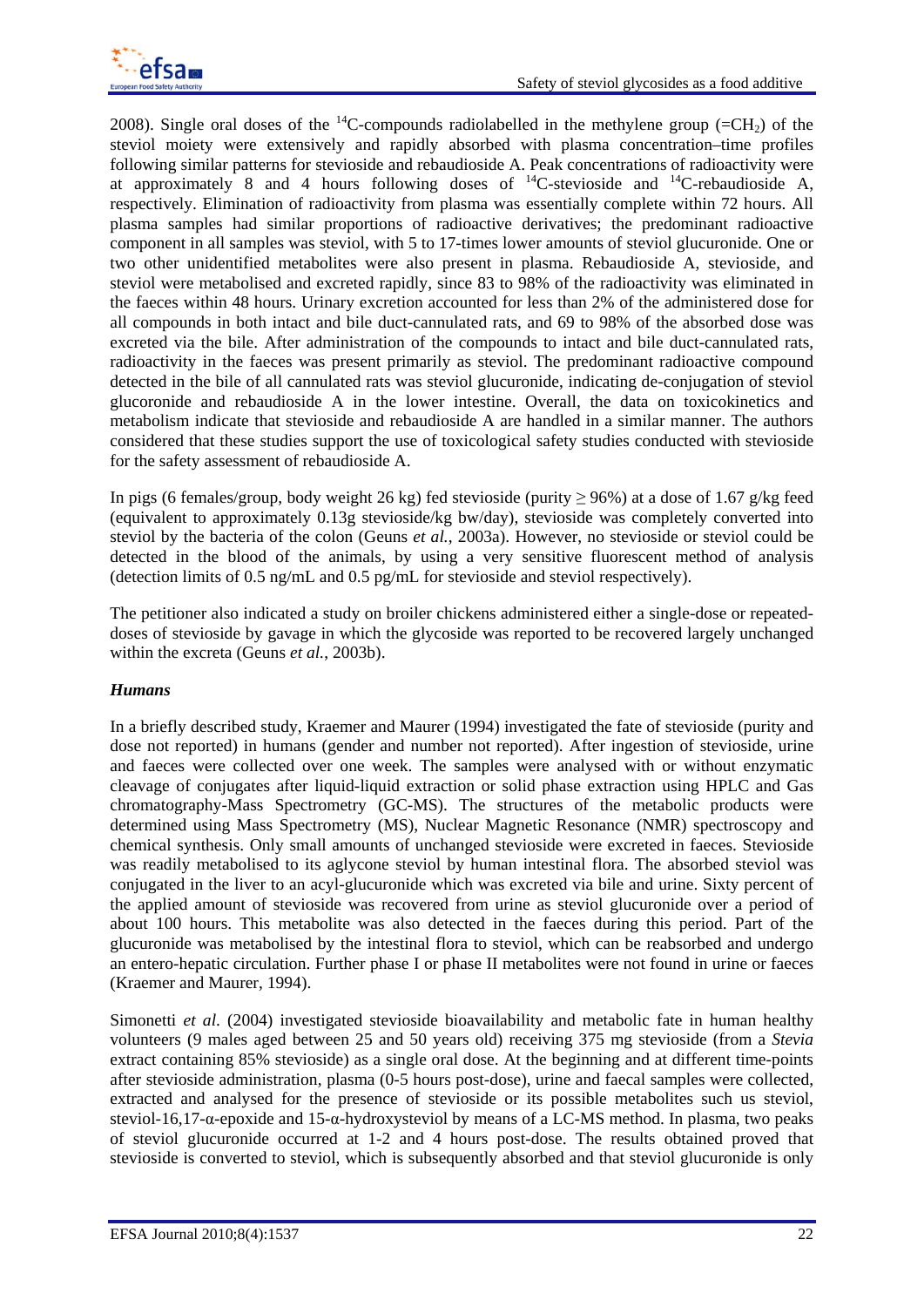

found in plasma whilst steviol is only found in faeces. In addition, steviol-16,17-α-epoxide and 15-αhydroxy-steviol were not found in plasma, urine and faecal samples.

In a further study (Geuns *et al.,* 2007), stevioside (250 mg capsules; 97% purity, impurities were 2.7% steviolbioside and 0.3% rebaudioside A) was given thrice daily for 3 days to 10 healthy subjects (5 females and 5 males aged between 21 and 29 years old). Blood samples were collected, before and at different time-points during the third day of stevioside administration. Stevioside, free steviol, and steviol metabolites were analysed in blood, faeces, and urine after 3 days of stevioside administration. No uptake of stevioside was found by the gastrointestinal tract and the amounts taken up were below the detection limit of the analytical method (200 ng/mL). In plasma, no stevioside, no free steviol nor other free steviol metabolites were found. Steviol glucuronide was found at a maximum concentration of 33  $\mu$ g/mL (21.3  $\mu$ g steviol equivalents/mL). On the third day of the experiment, two plasma peaks occurred at 0.5-1 hour and 5-7 hours post-dose. In urine, no stevioside or free steviol were present, but steviol glucuronide was unambiguously identified (Geuns *et al.*, 2006). Steviol glucuronide in human urine was found in amounts of up to 318 mg/24-hour urine (205 mg steviol equivalents/24 hours). No other steviol derivatives were detected. In faeces, besides free steviol, no other steviol metabolites or conjugates were detected.

Recently, a double-blind, cross-over study assessed the comparative pharmacokinetics of steviol and steviol glucuronide following single oral doses of rebaudioside A (98.7% purity) and stevioside (96.6% purity) in healthy adult male subjects (8 males aged between 18 and 45 years old) (Wheeler *et al*., 2008). Steviol glucuronide appeared in the plasma of all subjects after administration of rebaudioside A or stevioside, with median plasma peak time values of 12 and 8 hours post-dose, respectively. In both cases, two plasma peaks occurred at 6-12 and 24 hours post-dose. Steviol glucuronide was eliminated from the plasma, with similar half-life values of approximately 14 hours for both compounds. No steviol epoxide, which may be mutagenic, was detected in plasma. Administration of rebaudioside A resulted in a significantly lower steviol glucuronide maximal plasma concentration (1472 ng/mL) than after administration of stevioside (1886 ng/mL). However, there was no significant difference between the geometric mean AUC0-t values found for steviol glucuronide after administration of rebaudioside A (30.8 ng hour/mL) or after administration of stevioside (34.1 ng hour/mL). Steviol glucuronide was excreted primarily in the urine of the subjects during the 72 hours collection period, accounting for 59% and 62% of the rebaudioside A and stevioside doses, respectively. No steviol glucuronide was detected in faeces (Wheeler *et al*., 2008). This pharmacokinetic analysis indicated that rebaudioside A and stevioside underwent similar metabolic and elimination pathways in humans with steviol glucuronide excreted primarily in the urine and steviol in the faeces.

In summary, the Panel notes that *in vitro* studies demonstrated that human digestive enzymes are not capable of hydrolysing β-glycosidic bonds of steviol glycosides. However, the intestinal microflora of humans (and rats) is able to convert steviol glycosides to steviol. In addition, in the Caco-2 cell model the apparent permeability value of steviol was found to be 200 to 300-times higher than that of stevioside or rebaudioside A. Other *in vitro* studies assessing the metabolic transformation of steviol showed a similar formation of hydroxy-metabolites of steviol in the presence of rat or human liver microsomes.

*In vivo* studies in rats receiving stevioside demonstrated that free steviol was the main metabolite present in plasma and it reached maximum plasma concentration 24 hours after administration. In animal liver, steviol was shown to primarily undergo conjugation with glucuronic acid to form steviol glucuronide, identified as the major metabolite in bile. From the results of biliary and faecal excretion, it can be concluded that in rats, enterohepatic circulation occurs. In rats, steviol has been shown to be primarily excreted in the faeces via the bile, and in smaller amounts in the urine.

In human volunteers exposed orally to stevioside or rebaudioside A, no free steviol was detected in the blood but steviol glucuronide was found to be the main metabolite in plasma. No steviol epoxide, which may be mutagenic, was detected in human plasma. The presence of multiple peaks in time of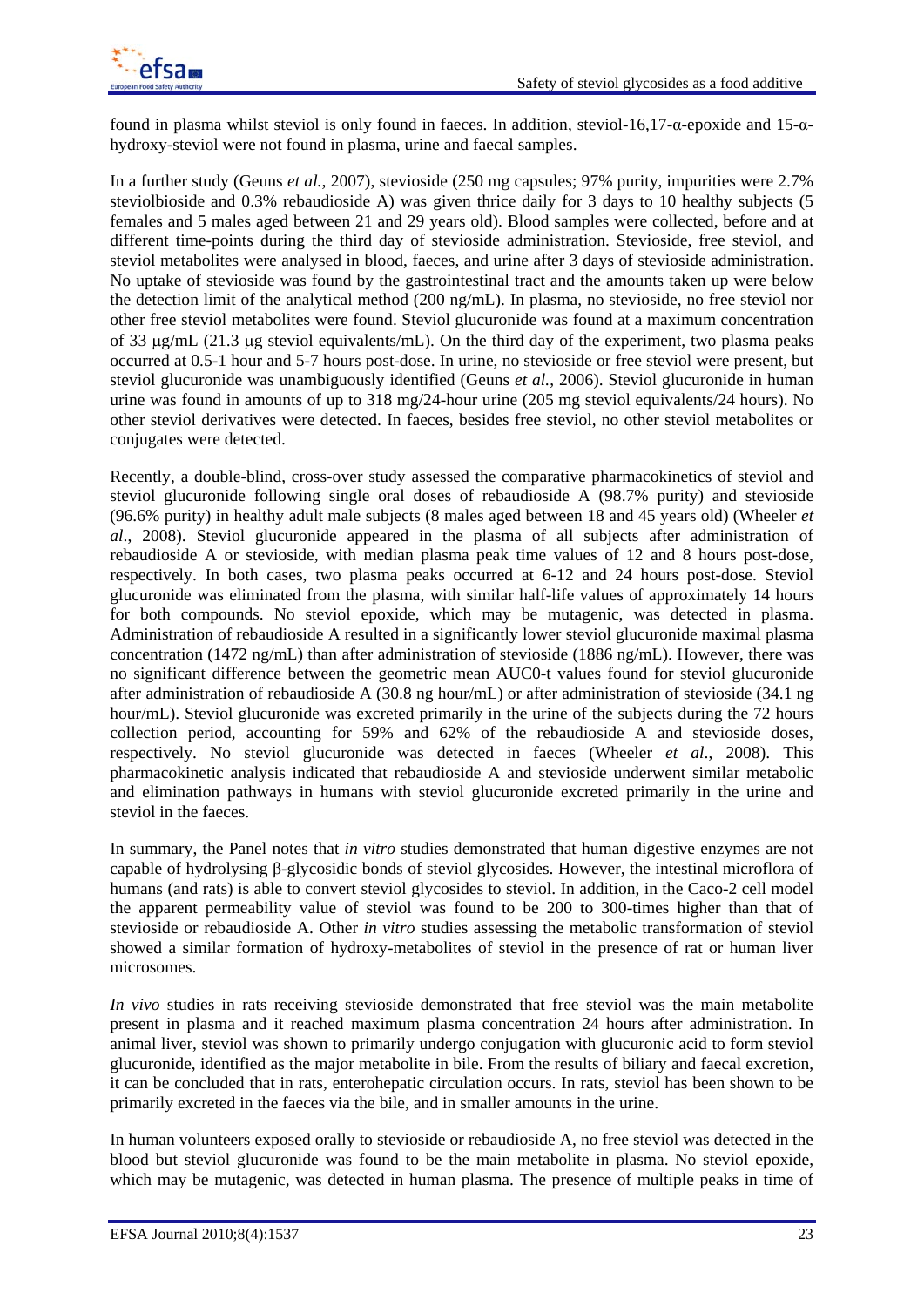

plasma concentrations of steviol glucuronide indicates enterohepatic circulation of steviol in humans as experimentally demonstrated in rats. Steviol glucuronide was also reported to be the main metabolite found in the urine of subjects receiving stevioside or rebaudioside A; this elimination pathway accounted for about 60% of the dose. Steviol was reported to be the main metabolite found in the faeces of humans receiving oral stevioside or rebaudioside A. The Panel considers that these toxicokinetic analyses indicated that rebaudioside A and stevioside underwent similar metabolic and elimination pathways in humans. Therefore, the Panel considers that the results of toxicology studies on either stevioside or rebaudioside A can be applicable for the safety evaluation of steviol glycosides in general.

The main metabolite in plasma is steviol glucuronide in humans and free steviol in rats; no steviol epoxide, which may be mutagenic, was detected in human plasma. Steviol glucuronide is excreted primarily via the urine in humans and via the bile in rats due to known species differences in the molecular weight threshold for biliary elimination.

### **3.2. Toxicological data**

This section summarises the relevant studies which used steviol glycosides (i.e. purified stevioside, or purified rebaudioside A, or mixtures) complying with the specifications proposed by the petitioners and in laboratory animal species which are considered relevant models for extrapolation to the human situation.

### **3.2.1. Acute oral toxicity**

Acute oral toxicity studies with stevioside (purity 96%) indicated an LD<sub>50</sub> of >15 g/kg bw in the mouse, rat and hamster (Toskulkao, 1997).

Other acute oral toxicity studies with steviol glycosides not complying with JECFA specifications are listed in Appendix I.

### **3.2.2. Short-term and subchronic toxicity**

Several short-term and subchronic toxicity studies have been provided by the petitioners. The studies with the test compounds meeting JECFA specifications are reported and also listed in Appendix II.

Steviol glycoside (97% rebaudioside A) was administered to Wistar rats at concentrations up to 100 000 mg/kg diet in a 4-week dose-range finding study (10 animals/sex/group) and at concentrations of 0, 12 500, 25 000 or 50 000 mg/kg diet in a 90-day toxicity study (20 animals/sex/group) (Curry and Roberts, 2008). In these studies no deaths, clinical signs of toxicity, changes in clinical chemistry and haematology parameters, and no pathological findings related to treatment were reported except for effects on body weight, feed intake and feed conversion efficiency.

In the 90-day study, body weight gains were statistically significantly lower in males and females receiving 25 000 and 50 000 mg rebaudioside A/kg diet. After the first 4 days of treatment to termination, the body weight gains were statistically significantly lower in all male test groups compared to the controls. Overall body weight gains were slightly but statistically significantly lower in females treated with 25 000 and 50 000 mg rebaudioside A/kg diet, compared with controls. During the first 3 days of the study, feed intake was statistically significantly lower in all groups of treated males and in mid- and high-dose female groups as compared to controls.

Feed conversion efficiency was statistically significantly decreased at various times in treated males early in the study (days 1 to 14) and sporadically later in the study. In females, feed conversion efficiency was unaffected by treatment except for a significant decrease during days 1 to 3 in the highdose group and a statistically significant increase in all dose groups during days 8 to 10. Over the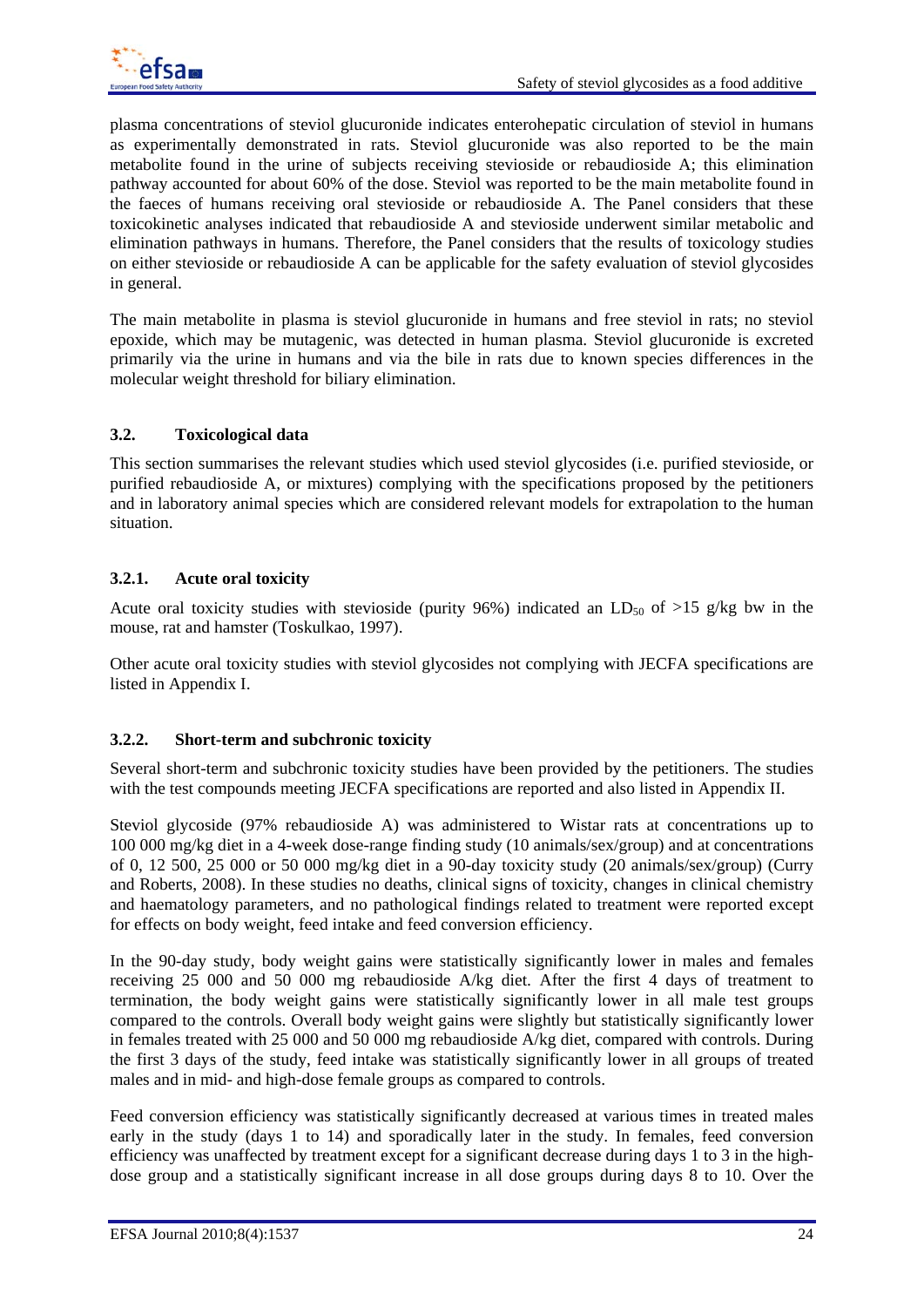

course of the entire study, statistically significant decreases in feed conversion efficiency values were limited to the high-dose male group (Curry and Roberts, 2008).

Similar effects on body weight gains were also observed in the dose-range finding study with rebaudioside A. However, in this study no statistically significant differences in the feed conversion factor were seen between the treated and control groups and the feed intake for the entire study period was comparable to controls in all treated groups except for males from the 100 000 mg rebaudioside A/kg diet (corresponding to approximately 31 912 mg steviol equivalents/kg diet) group for which this parameter was statistically significantly increased (Curry and Roberts, 2008).

With regard to interpretation of the effects of the test preparation on body weight and feed intake, the Panel notes that similar effects have been observed in studies with other intense sweeteners *(*Flamm *et al*., 1993*).* In the absence of other effects, the Panel considers the effects on body weight and on feed conversion efficiency observed in the dose-range finding study and in the 90-day study not as an adverse effect of the preparation but due to the consumption of a test material with known low nutritive value and palatability effects. In light of this consideration, the Panel notes that the NOAELs are 100 000 mg/kg diet equal to 9938 and 11 728 mg rebaudioside A/kg bw/day for males and females, respectively, (approximately 3280 and 3870 mg steviol equivalents/kg bw/day for males and females, respectively) in the 4-week dose-range finding study or 50 000 mg/kg diet equal to 4161 and 4645 mg/kg bw/day for males and females, respectively (corresponding to approximately 1373 and 1533 mg steviol equivalents/kg bw/day for males and females, respectively) in the 90-day study (WHO, 1987).

In another study, rebaudioside A (97% purity) fed to Sprague Dawley rats (20 animals/sex/group) in the diet *ad libitum* for 90 days at doses of 0 (control), 500, 1000, or 2000 mg/kg bw/day (corresponding to approximately 0, 165, 330, and 660 mg steviol equivalents/kg bw/day, respectively) was without adverse effects on body weight gains, terminal body weights, clinical and functional observations, or on the results of the haematology, serum chemistry, or urinalysis (Nikiforov and Eapen, 2008). Treatment was not associated with any organ weight variations or macroscopic or microscopic tissue changes. Similar to Curry and Roberts (2008), a slight decrease in food conversion efficiency was noted in the high-dose males, with decreased body weights and body weight gains. According to the authors, this effect resulted from the inclusion of a high concentration of a nonnutritive substance in the diet and therefore the NOAEL was 2000 mg rebaudioside A/kg bw/day corresponding to approximately 660 mg steviol equivalents/kg bw/day), the highest dose tested (Nikiforov and Eapen, 2008).

Stevioside (95.6% purity) was administered to Fischer 344 rats (10 animals/sex/group) at dietary concentrations of 0, 0.31, 0.62, 1.25, 2.5, or 5% (equivalent to 0, 155, 310, 625, 1250, and 2500 mg/kg bw/day) for 90 days. No deaths occurred during the treatment and there was no statistically significant difference in bodyweight gain or food intake between the control and treated groups. However, the terminal body weights were statistically significantly decreased in the female 2.5%-dose group and male and female 5%-dose group in comparison to the controls. Blood Urea Nitrogen (BUN) and Lactate Dehydrogenase (LDH) in biochemical investigations and single cell necrosis in the liver revealed by microscopy were statistically significantly increased in all treated male groups. These findings are not considered by the Panel as attributable to the treatment, because of the lack of any clear dose-response, the relatively low severity and the limitation of effects to only one sex. Other clinical biochemistry or haematology parameters found in males and/or females to demonstrate statistically significant differences with the controls were sporadic and considered by the Panel to be of no toxicological significance. Statistically significant increases in absolute and relative liver weights in the three highest dose groups, increases in relative brain and spleen weights in the highest dose group, and in absolute and relative kidneys weights in the two highest dose groups were recorded for females only and were not connected with any histopathological changes (Aze *et al*., 1991). The Panel considers these differences to be non adverse and therefore considers that 5% stevioside in the diet, equivalent to 2500 mg/kg bw/day (corresponding to approximately 942 mg steviol equivalents/kg bw/day) is the NOAEL for this study.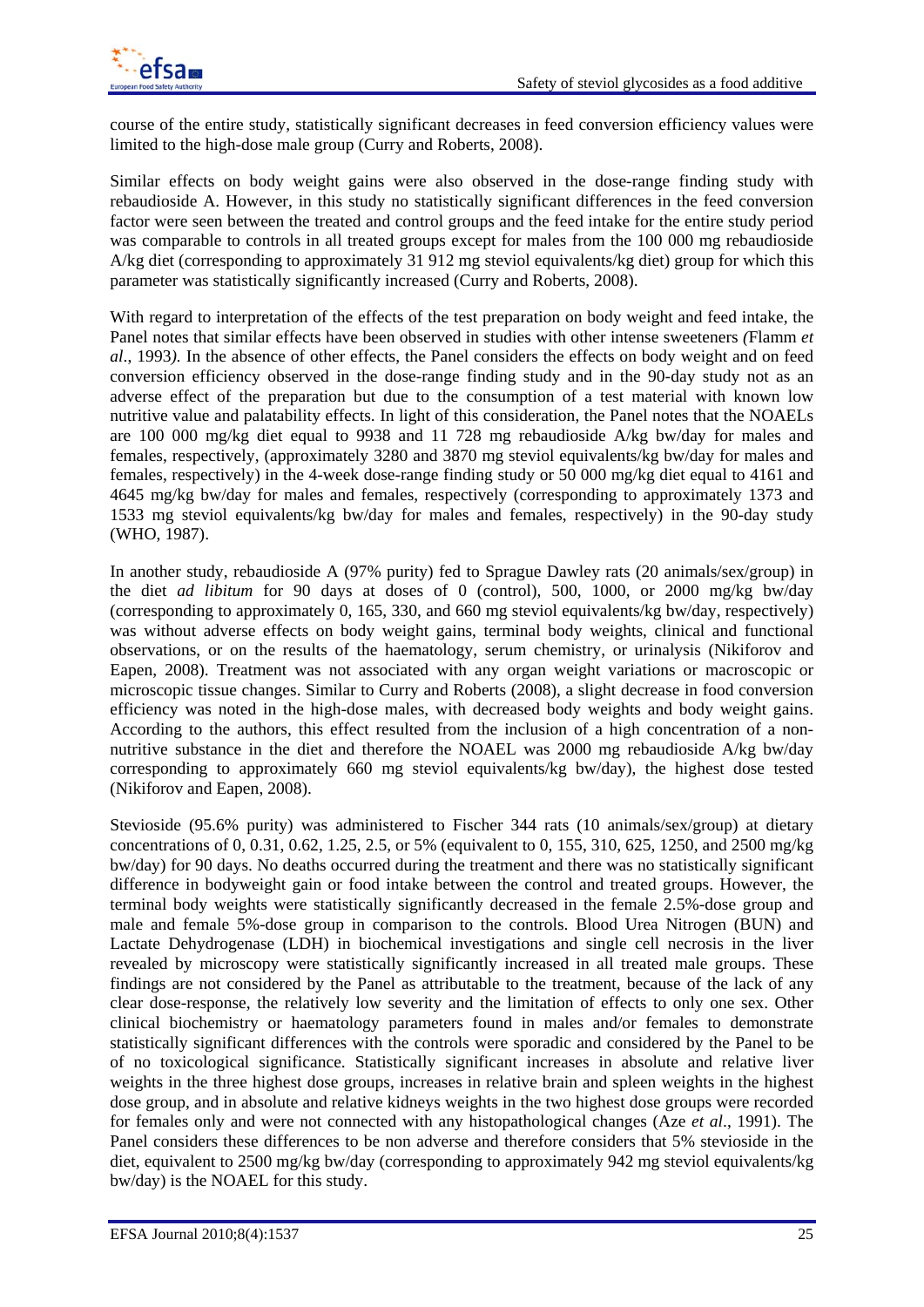The studies submitted by the petitioners with the compounds not meeting JECFA specifications (i.e. Xili *et al*., 1992; Mitsuhashi, 1981; Akashi and Yokoyama, 1975; Lee *et al*., 1979; Wood *et al*., 1996; Pomaret and Lavielle, 1931) were considered by the Panel not to be directly applicable for the safety evaluation of the steviol glycoside under evaluation, but a valuable supplementation to the toxicological database. These studies were reviewed by the Panel and are listed in Appendix III.

## **3.2.3. Genotoxicity**

In evaluating the safety of steviol glycosides in 1999, the SCF requested additional *in vivo* mutagenicity studies with steviol due to the mutagenic effect observed *in vitro* in the presence of metabolic activation and the paucity of *in vivo* data available at that time. Subsequently, several *in vitro* and *in vivo* studies examining the genotoxic potential of steviol glycosides, steviol, and oxidative derivates of steviol have been conducted. A review of the genetic toxicity of steviol glycosides and steviol has been published in the open literature (Brusick, 2008).

The *in vitro* and *in vivo* studies on the genotoxicity of steviol glycosides, steviol and steviol metabolites, provided by the petitioners are listed in Appendix IV, Tables 1-2. Some of these studies were previously evaluated by the SCF (1999) and JECFA (1999, 2004, 2006).

### 3.2.3.1. *In vitro* genotoxicity studies with steviol glycosides

Stevioside and rebaudioside A have not shown evidence of genotoxicity in a range of gene mutation assays *in vitro.* As shown in Appendix IV, Table 1, these studies have been carried out with a range of stevioside and rebaudioside A preparations, with some complying with JECFA specifications and others of lower purity. Negative results have been obtained in forward or reverse mutation assays in *Styphimurium* at levels of up to 10 to 50 mg/plate of rebaudioside A (Pezzuto *et al*., 1985; purity not reported) or stevioside (Okumura *et al.*, 1978 (18-98% purity); Suttajit *et al*., 1993 (99% purity); Matsui *et al.*, 1996 (83% purity); Klongpanichpak *et al*., 1997 (purity not reported)) respectively, with and without metabolic activation, in the *rec* assay using *B*. *subtilis* at levels of up to 10 mg stevioside/disk (Okumura *et al*., 1978 (18-98% purity); Matsui *et al.*, 1996a (83% purity)) or in the *umu* gene mutation assay using *S. typhimurium* at levels up to 5 mg stevioside/mL (Matsui *et al.,* 1996a; 83% purity). The steviol glycosides rebaudiosides A, B, C, dulcoside A and steviolbioside (purity of the test compounds not reported) (Medon *et al*., 1982; Pezzuto *et al*., 1985) did not induce mutations in *S. typhimurium* TM677, in contrast to the positive response obtained with the aglycone steviol in the same strain (Pezzuto *et al*., 1985, 1986; see below). Negative results have also been obtained with stevioside (96.8% purity) in a mammalian cell mutation assay using mouse lymphoma L5178Y, Tk+/- cells (Oh *et al.*, 1999a,b).

Rebaudioside A and stevioside did not induce chromosome aberrations *in vitro* in Chinese Hamster Lung fibroblasts (CHL/IU) with or without metabolic activation at levels of up to 5 mg/mL (rebaudioside A) (Nakajima, 2002a, purity not reported) or 12 mg/mL (stevioside) (Ishidate *et al.*, 1984 (85% purity); Matsui *et al.*, 1996; (83% purity)). Stevioside (purity not reported) also showed no evidence of clastogenicity in three separate studies using human lymphocytes (Flores *et al.*, 1987; Höhn and Zankl, 1990; Suttajit *et al*., 1993); these studies were however judged by the Panel to be of limited validity. In a study in Chinese hamster D-6 cells, reported in abstract form only, stevioside (purity not reported) at the two highest concentration of 2 or 4%, (20 or 40 mg/mL, based on an assumed density of 1  $g/mL$ ), produced a higher proportion of total chromosomal aberrations as compared to untreated cells, and increased sister chromatid exchange frequencies (Nadamitsu *et al.*, 1985). No increase in chromosomal aberrations was reported at lower concentrations of stevioside (1 or 2%) (Nadamitsu *et al*., 1985). The Panel considers that this study does not provide substantive evidence of a clastogenic potential of stevioside, given the lack of experimental detail provided in the abstract, the high concentrations of stevioside used in the study, and the negative results obtained in other chromosomal aberration tests with stevioside. Similarly, a positive response was reported for stevioside (purity not reported) in an *in vitro* study investigating micronuclei formation in human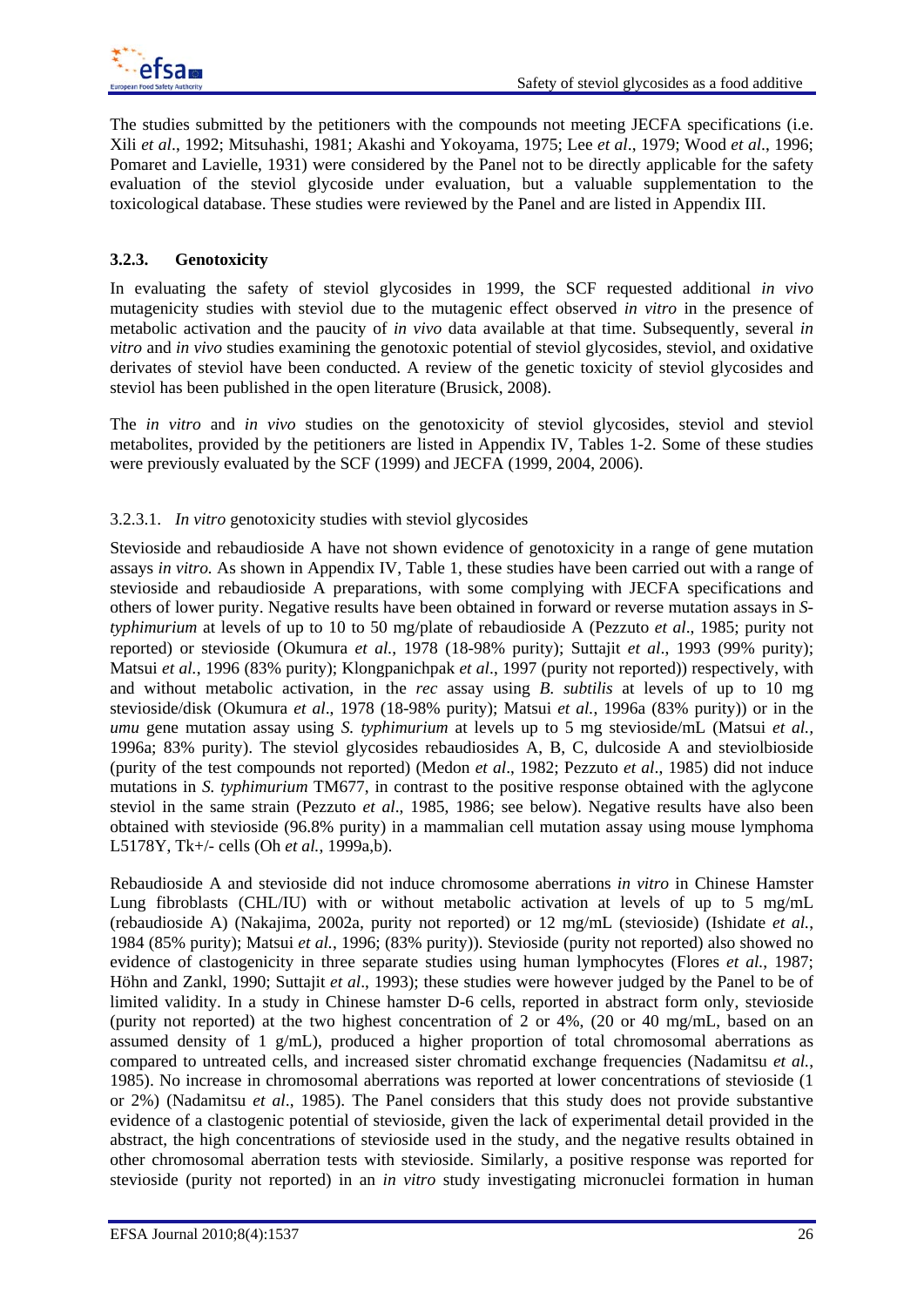

lymphocytes and in exfoliated human buccal mucosal cells (Höhn and Zankl, 1990). However, for this study only an abstract was available which provided limited experimental details and the Panel also considers that this study does not provide substantive evidence for a clastogenic potential of stevioside.

### 3.2.3.2. *In vitro* genotoxicity studies with steviol and steviol metabolites

Steviol and some of its oxidative derivates show clear evidence of genotoxicity *in vitro*, particularly in the presence of a metabolic activation system, as summarised in Appendix IV, Table 1. It is unknown which metabolite of steviol is responsible for the *in vitro* genotoxicity of steviol. The major metabolite of steviol *in vitro,* 15-alpha-hydroxysteviol, was inactive at doses up to 7.5 mg/mL in the forward mutation assay in *S. typhimurium* strain TM677 with metabolic activation (Pezzuto *et al.*, 1986; Compadre *et al.*, 1988; Terai *et al.*, 2002). Steviol itself gave a positive response in this assay system (Pezzuto *et al.*, 1983, 1985, 1986, Terai *et al.*, 2002). The Panel notes that, according to Pezzuto *et al*. (1985) the strain TM677 is uniquely sensitive to steviol when it is incubated in the presence of S9 from rats induced by polychlorinated biphenyls only, and therefore this is unlikely to be relevant for the situation *in vivo*. 15-Oxosteviol, a product of the oxidation of 15-alpha-hydroxysteviol, was a directly acting mutagen at 25-200 µg/mL and was highly toxic to bacteria (Pezzuto *et al.*, 1986; Compadre *et al.*, 1988). Moreover, the expression of mutagenicity required the presence of the 13 hydroxy group and the C-16 exomethylene group (Compadre *et al*., 1988). 15-Oxosteviol was not mutagenic in various other test systems (Procinska *et al.*, 1991). Repetition of the experiment with *S. typhimurium* TM677 failed to show statistically significant induction of 8-azaguanine-resistant mutants by 15-oxosteviol, even when the number of bacteria tested was greatly increased. The authors concluded that the earlier positive results reported with 15-oxosteviol were due to the particular sensitivity of the TM677 system and that 15-oxosteviol is unlikely to be the active metabolite responsible for the mutagenicity of steviol (Procinska *et al*., 1991).

### 3.2.3.3. *In vivo* studies on genotoxicity of steviol glycosides

A mouse micronucleus test has been carried out with Rebaudioside A (purity not specified) at dose levels of 500-2000 mg/kg bw, administered once daily for 2 days by gavage, with negative results (Nakajima, 2000b). In a micronucleus study with stevioside (purity not specified) in rats, using a single i.p. dose of 150 mg/kg bw, with examination of bone marrow for micronucleus formation 24, 48 and 72 hours after dosing, negative results were reported in a short communication (Flores *et al.*, 1987). In the same publication it was reported that stevioside did not induce chromosome aberrations *in vivo*, in Wistar rats given 7.2 mg/kg bw stevioside/day for 60 days in the drinking water (Flores *et al*., 1987). It was reported in an abstract that stevioside was non-genotoxic in the bone marrow of ddYb mice and in regenerating hepatocytes (Oh *et al.,* 1999). No details on the experimental design or results were provided by the authors. The potential for *Stevia* extracts to produce DNA damage has also been investigated *in vivo* in the Comet assay, again with negative results (Sekihashi *et al*., 2002; Sasaki *et al.*, 2002). Finally, a negative result has also been obtained in Drosophila given 2% stevioside in the feed (Kerr *et al*., 1983).

In contrast to these studies indicating that steviol glycosides are not genotoxic *in vivo,* a more recent study has reported Comet assay results indicative of DNA damage *(*Nunes *et al.,* 2007*)*. Stevioside (purity 88.6%) was administered in the drinking water at concentrations of 0 (control) or 4000 mg/l for 45 days (approximately equivalent to 400 to 500 mg/kg bw/day) to groups of 5 male Wistar rats*.* In this Comet assay, increased numbers of cells, including blood, liver, brain, and spleen cells, with "tails" and statistically significantly higher total "tail" scores (measure of tail length and overall size) compared to untreated rats were recorded. The Panel notes a number of factors that limit the interpretability and utility of the study in assessment of the safety of stevioside: the use of a single dose group, the relatively small group size  $(N=5)$ , no measure of the amount of water consumed by the rats (*i.e.*, no precise measure of dose), poor characterisation of the apparently manual method of cell/tail scoring (i.e., no computer image analyses), no provision of representative photographs, and no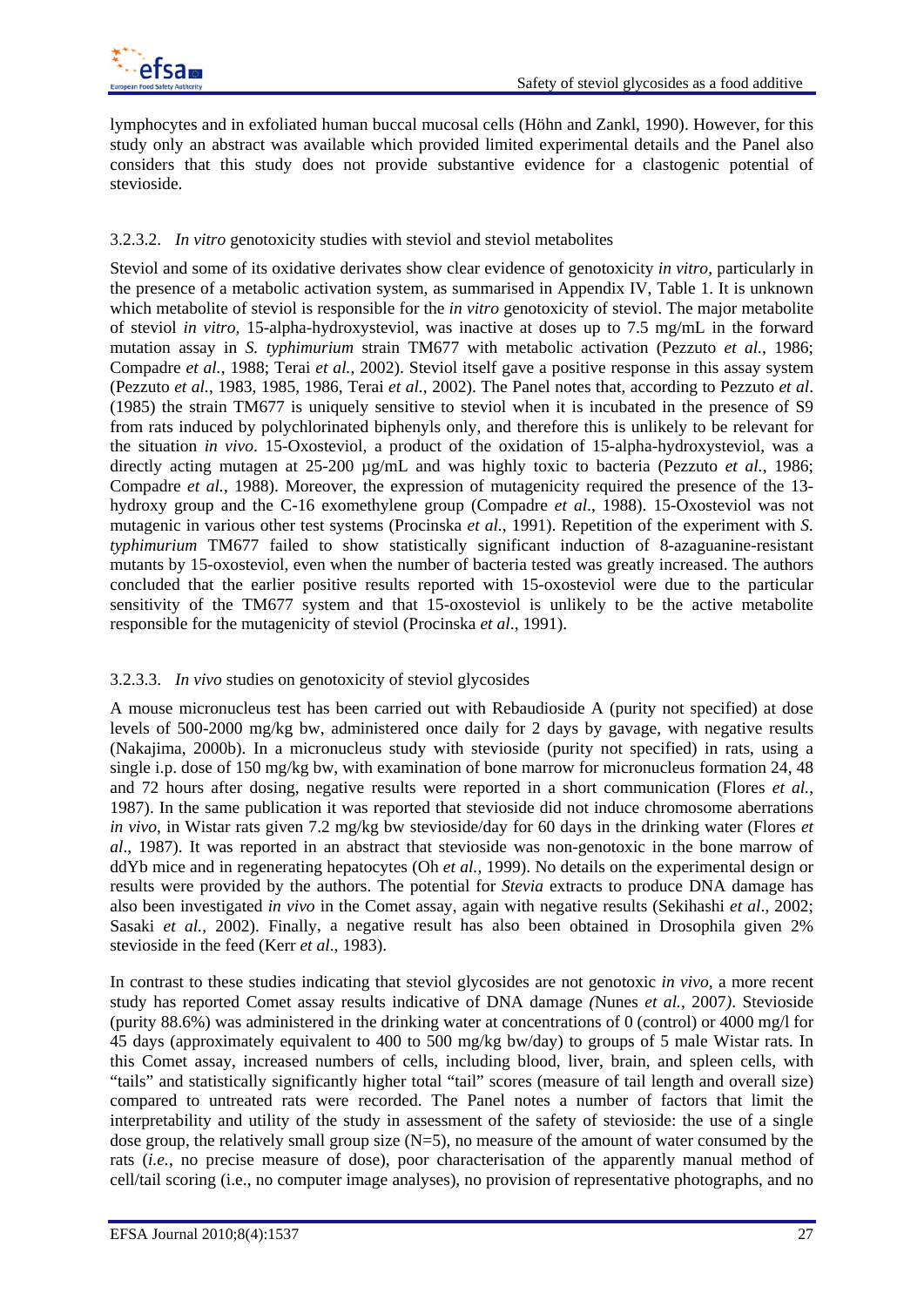information on the cell densities in the agarose solutions used to prepare the slides). The Panel considers that this single positive study with stevioside is of little biological relevance and does not provide substantive evidence of a genotoxic potential for stevioside, given the methodological concerns and also the fact that similar findings were not seen in earlier studies in mice using stevioside of higher or lower purities (Sasaki *et al.*, 2002; Sekihashi *et al.*, 2002).

### 3.2.3.4. *In vivo* studies on genotoxicity of steviol

No genotoxic effect of steviol (90 to 99% purity) has been reported *in vivo* in the Swiss mouse and Wistar rat, micronucleus assays with bone marrow cells following oral treatment of a dose level up to 8000 mg/kg bw or in Syrian golden hamster bone marrow cells following oral treatment with a dose of 4000 mg/kg bw (Temcharoen *et al,.* 2000). Steviol (purity not specified) was also reported to be nongenotoxic in a ddYb mouse micronucleus assay with hepatocytes following treatment of up to 200 mg/kg bw as a single oral dose (Oh *et al.,* 1999ab). However the Panel considers this study as insufficient, as it was reported in abstract form only and no details on the experimental design or results were provided. Furthermore, no genotoxic effect of steviol (99% purity) was reported *in vivo* in a MS/Ae mouse micronucleus assay with bone marrow cells following i.p. single doses up to 1 000 mg/kg bw (Matsui *et al.*, 1996).

In the Comet assay, 3 and 24 hours after administration of steviol (>99% purity) in single oral doses up to 2000 mg/kg bw, no effects were observed on the length of DNA migration of DNA isolated from the stomach, colon, or liver cells of BDF1 mice or from the liver, kidney, colon and testes cells of CRJ mice (Sekihashi *et al*., 2002).

Overall stevioside and rebaudioside A do not show evidence of genotoxicity *in vitro* and *in vivo*. Although a single Comet assay was reported to show effects indicative of DNA damage (Nunes *et al.,*  2007), the Panel considers that this study does not provide substantive evidence of a genotoxic potential of stevioside, given methodological concerns and the fact that similar findings were not seen in earlier studies in mice using stevioside of higher or lower purities (Sasaki *et al.*, 2002; Sekighashi *et al.,* 2002). Steviol and some of its oxidative derivates showed clear evidence of genotoxicity *in vitro*, particularly in the presence of a metabolic activation system. However, studies of DNA damage and micronucleus formation in rats, mice and hamsters *in vivo* showed that the genotoxicity of steviol was not expressed at doses of up to 8000 mg/kg bw.

### **3.2.4. Chronic toxicity and carcinogenicity**

No new chronic toxicity or carcinogenicity studies with steviol glycosides since the evaluation of stevioside by the SCF in 1999 were provided by the petitioners. The SCF evaluated three studies with the test material of the first two studies not complying with JECFA specifications:

- o a chronic toxicity study in F344 rats by Yamada *et al.* (1985), which was negative with regard to carcinogenicity, but raised the SCF's concerns about potential adverse effects on the male reproductive system. This study was available to the SCF only as an abstract and a partial English translation of the Japanese paper and this summary information was considered by the SCF insufficient to assess if the study adequately investigated carcinogenic aspects.
- o a combined chronic toxicity and carcinogenicity study in Wistar rats by Xili *et al.* (1992), which was negative with regard to carcinogenicity. However, in view of a lack of toxic effects, an inadequately described chemical composition of the test compound, and the relatively low purity and low doses of the stevioside that were used in the study, it was not possible for the SCF to evaluate if this study adequately investigated carcinogenic aspects.
- o a carcinogenicity study in F344 rats by Toyoda *et al*. (1997) which was negative with regard to carcinogenicity. However, the SCF found this study inadequate to address its concerns about potential adverse effects on the male reproductive system raised by the findings in the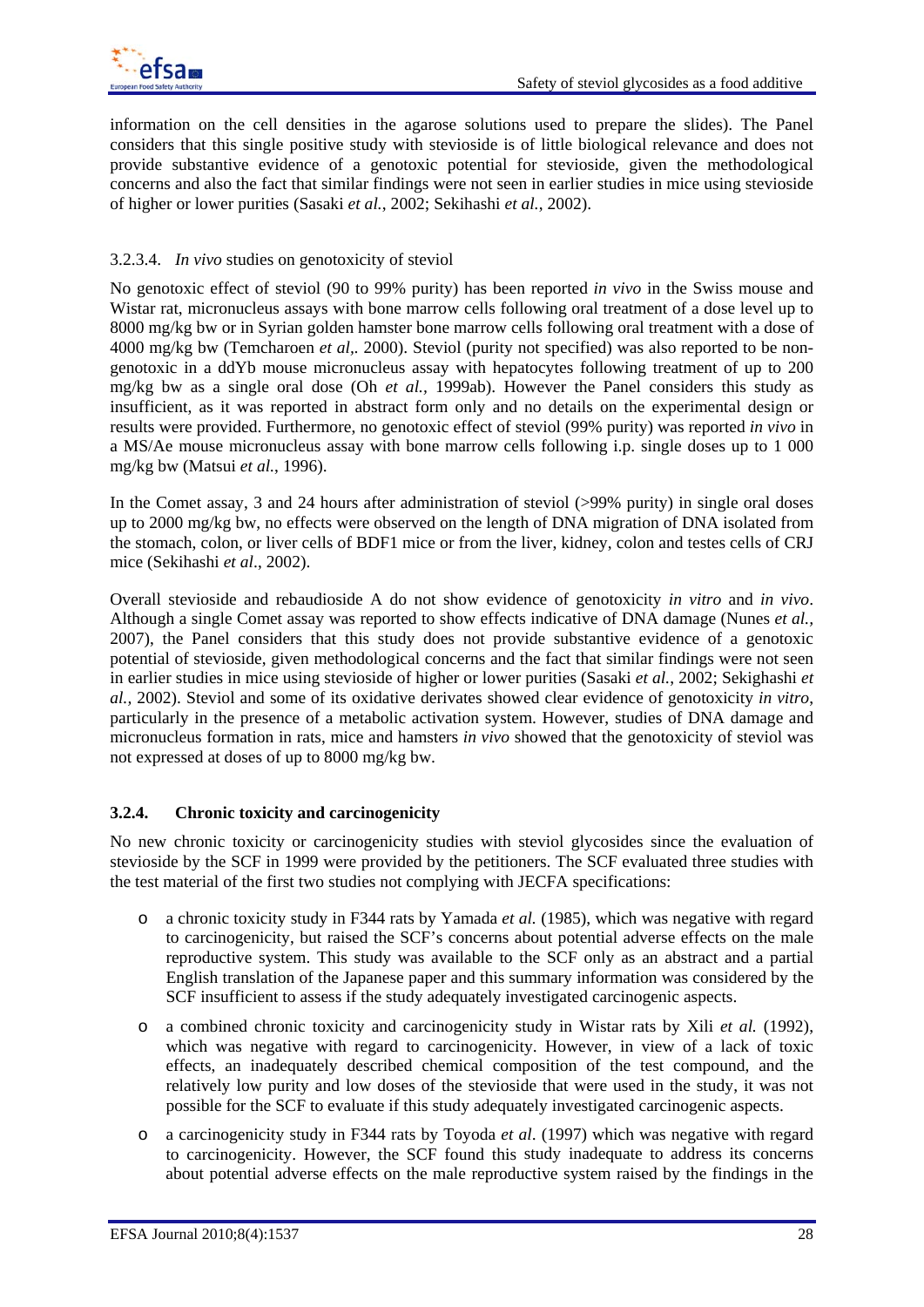

study by Yamada *et al.* (1985). According to the SCF, a possible treatment-related effect on the testicular system could not be evaluated in a strain of rats that normally seem to develop testicular changes.

These studies were provided by the petitioners and were reviewed by the Panel.

Groups of male and female 4-week old F344/Du Crj rats were administered 0 (control; 70 animals/sex), 0.1 (30 animals/sex), 0.3 (70 animals/sex), or 1% (70 animals/sex) *Stevia* extract (comprised of 74.54% stevioside and 16.27% rebaudioside A) in the diet up for to 2 years of age (Yamada *et al.*, 1985*)*. The dietary concentrations in the low- and mid-dose groups were equivalent to 50 and 150 mg/kg bw/day *Stevia* extract and corresponded to approximately 20 and 60 mg steviol equivalents/kg bw/day, respectively. The dietary concentration in the high-dose group was equal to 550 mg *Stevia* extract/kg bw/day based on food consumption and body weight, and corresponded to approximately 200 mg steviol equivalents/kg bw/day. Interim sacrifices on 10 animals of each sex per group were performed at 6 and 12 months and a terminal sacrifice was performed at 22 months for males and 24 months for females. The mid-dose induced slight growth retardation in both sexes, but at the high-dose the growth was reduced only transiently. General appearance and behaviour were the same in all groups. Survival at the end of the study in the treated rats was not statistically significantly different from that in the controls. At 6 months, a variety of changes were found in the urinary, haematological and blood chemistry parameters and in organ weights but there were no such differences at 12 months or at termination. Macroscopic findings at interim and terminal sacrifices revealed a range of abnormalities considered by the Panel to be typical of pathological changes in older rats. Enlargement of the spleen in male rats was however seen only in those given the *Stevia* extract. On microscopic examination, the non-neoplastic changes seen in most cases were similar in the groups fed *Stevia* extract compared to the controls. The more common non-neoplastic changes in rats given *Stevia* extract were decreased spermatogenesis (control: 34/50, low-dose: 7/10, middle-dose: 39/50, high-dose: 37/50), interstitial cell proliferation in the testes (control: 16/50, low-dose: 5/10, middle-dose: 21/50, high-dose: 21/50), medullary cell proliferation in the adrenal glands of males, inflammatory lesions in the trachea and in the lungs, changes in the kidneys, such as degeneration of tubular epithelium, hyaline casts and glomerular sclerosis pigmentation, and increased haematopoiesis in the spleen. The Panel notes however that the increases in the incidences of these lesions were slight and without statistical significance, with no apparent dose dependence, and of common pathology in aging rats. The Panel therefore considered these changes as being of no toxicological significance. The incidences of neoplastic changes in the treated groups were similar to those in the controls. The most common neoplasms were interstitial cell adenoma of the testes and pheochromocytoma of the adrenal glands in the males, and interstitial polyps of the endometrium and adenoma of the anterior lobe of the pituitary in females (Yamada *et al.*, 1985).

The Panel notes that the NOAEL in this study was the highest dose tested of 1% in the diet equal to 550 mg *Stevia* extract/kg bw/day and corresponding to 220 mg steviol equivalents/kg bw/day. The Panel further notes that the steviol preparations in this study do not meet the specifications proposed by the petitioners for the steviol glycosides under evaluation.

Stevioside (85% purity) was administered to weanling Wistar rats (45 animals/sex/group) at concentrations of 0 (control), 0.2, 0.6, or 1.2% in the diet for a period of 24 months (Xili *et al*., 1992). These concentrations were reported by the authors to result in respective stevioside intakes of 0, 128.5, 367.6, and 748.6 mg/kg bw/day in males, (equivalent to approximately 0, 51.4, 147.0, and 299.4 mg steviol equivalents/kg bw/day, respectively), and 0, 146.3, 416.2, and 838.9 mg stevioside/kg bw/day in females, respectively (equivalent to approximately 0, 58.5, 166.5, and 335.6 mg steviol equivalents/kg bw/day, respectively). Sporadic statistically significant differences between treatment and control groups were noted in haematology and clinical chemistry parameters, but were within historical control values and thus, considered to be toxicologically irrelevant. No statistically significant differences in relative organ weights were reported. The incidences of non-neoplastic and neoplastic lesions were unrelated to the level of the stevioside in the diet (Xili *et al*., 1992). The Panel notes that the NOAEL is 1.2% in the diet, reported by the authors to correspond to 748.6 and 838.9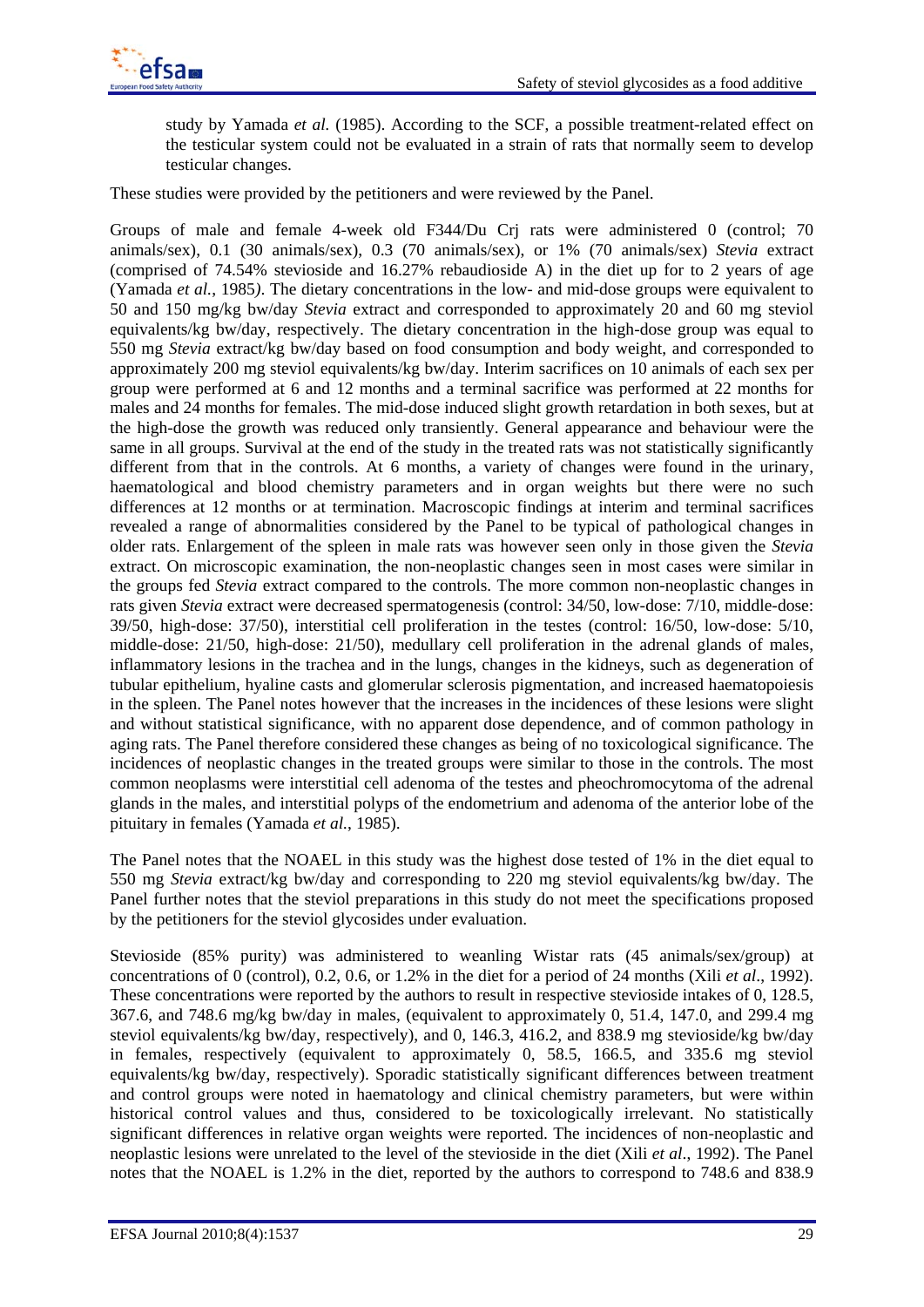

mg stevioside/kg bw/day in males and females, respectively (equivalent to approximately 300 and 336 mg steviol equivalents/kg bw/day in males and females, respectively). The Panel further notes that the steviol preparation in this study does not meet JECFA specifications for the steviol glycosides.

The only chronic toxicity and carcinogenicity study considered in the SCF evaluation where the stevioside preparation met JECFA specifications was reported by Toyoda *et al*. (1997). Stevioside (95.6% purity) was administered to F344 rats (50 animals/sex/group) at dietary concentrations of 0, (control), 2.5 and 5% for 104 weeks. These dietary doses corresponded to approximately 0, 1.25 and 2.5 g stevioside/kg bw/day. At the end of the study period, all surviving rats received the control diet for 4 weeks and were euthanised at week 108. Body weight gains were slightly depressed, in line with the dose of stevioside with mean depression rates for males and females during the study being, respectively, 2.3% and 2.4% in the 2.5% group, and 4.4% and 9.2% in the 5% group, in comparison to the control groups. No statistically significant difference in mean survival times were observed among the groups during the treatment period but the final survival rate for the 5% treated males was statistically significantly lower than that of the controls. Haematological parameters examined in week 108 did not reveal any statistically significant differences between the stevioside-treated groups and the control group in either sex. Absolute kidney weights were statistically significantly decreased in the 5% group of both sexes, while absolute left ovary weights were statistically significantly decreased, and relative brain weights were statistically significantly increased in the 5% group females compared to controls. There were no significant differences between the stevioside-treated and control groups of either sex in the incidences of any non-neoplastic lesions but the severity of chronic nephropathy was statistically significantly lower in 2.5% and 5% treated males compared to the controls. No statistically significant differences in the incidences of neoplastic changes, with the exception of a statistically significantly decreased incidence of mammary adenomas in both groups of treated females were reported compared to controls. In males, tumours of the testes were the most frequent, followed by tumours of the thyroid, adrenal glands, haematopoietic system, mammary glands and pituitary. In females, tumours of the pituitary, haematopoietic system, uterus and mammary glands were common (Toyoda *et al.,* 1997). The Panel notes that the NOAEL is 2.5% of stevioside in the diet, equal to 967 and 1120 mg stevioside/kg bw/day in males and females, respectively (corresponding to approximately 388 mg steviol equivalents/kg bw/day).

The Panel notes that the tumour occurrence observed in the three studies, of which two were performed in F344 and one in Wistar rats, was typical for these species and strains (e.g. testicular tumours in F344 rats for which spontaneous incidence is very high and variable). Since no additional cancer incidence related to the treatment was observed, overall the Panel considers that the three studies are negative with respect to carcinogenicity.

#### 3.2.4.1. Other studies related to carcinogenicity

One of the petitioners submitted *in vitro* and *in vivo* studies investigating a modulating effect of stevioside, steviol glycoside preparations or *Stevia* extracts on tumour development in animals initiated with carcinogens, which are described briefly below.

*In vitro* screening studies that assessed Epstein-Barr virus activation by treatment of Raji cells with 12-*O*-tetradecanoylphorbol 13-acetate (TPA) demonstrated no tumour promoting effects of stevioside (Okamoto *et al*., 1983; Konoshima and Takasaki, 2002) or steviol (Okamoto *et al.*, 1983).

Rebaudioside A orally administered (20 mg/kg bw/day) (6.58 mg steviol equivalents/kg bw/day) had no effect on development of colonic aberrant crypt foci in male F344 rats initiated with azoxymethane (Kawamori *et al.*, 1995).

Stevioside at a dietary concentration of 5% (equivalent to 2 500 mg/kg bw) had no effect on urinary bladder tumour development in male F344 rats initiated with *N*-butyl-*N*-(hydroxybutyl)nitrosamine (Hagiwara *et al.*, 1984; Ito *et al*., 1984).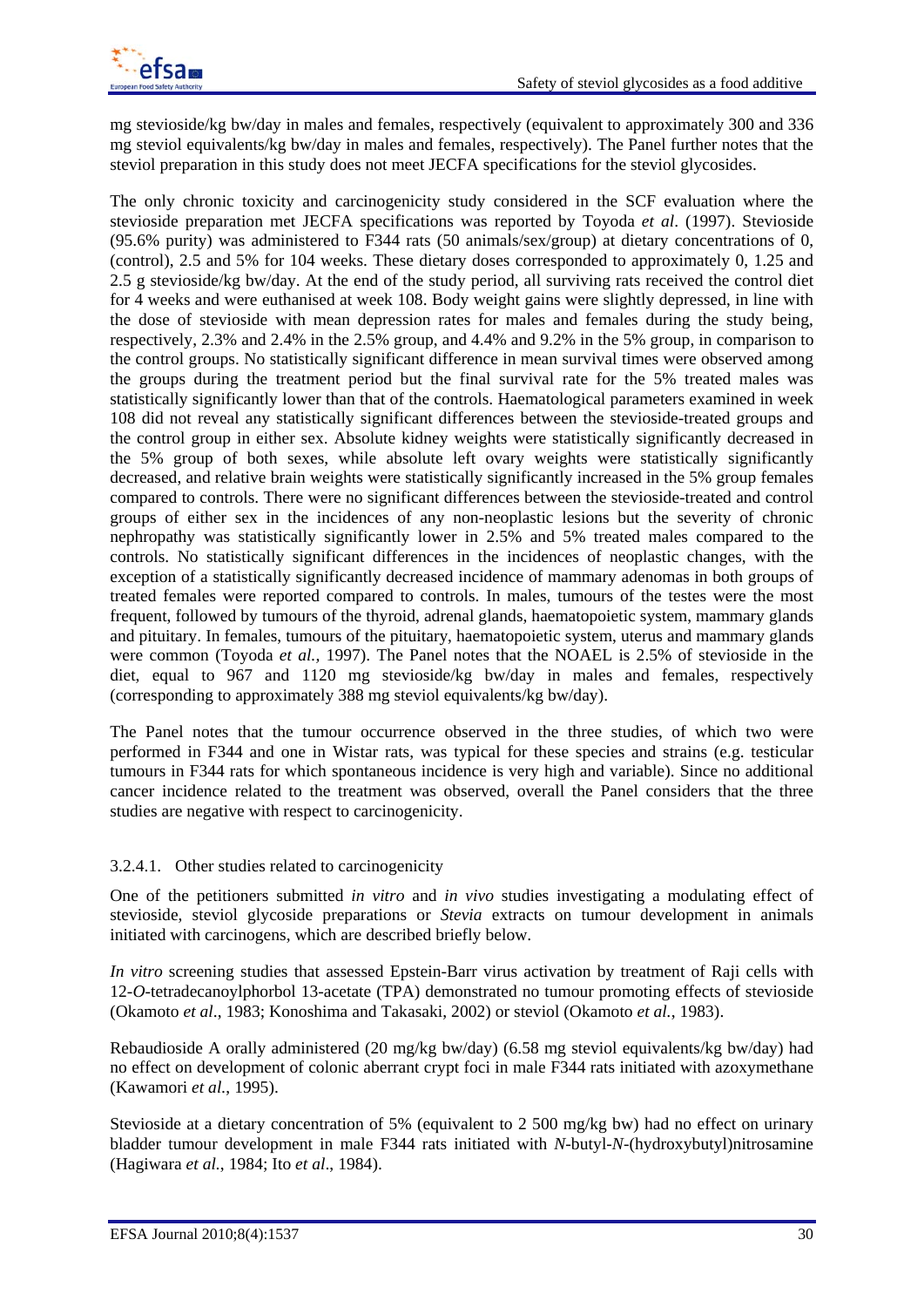Stevioside or *Stevia* extract administered topically decreased skin tumour formation in female ICR mice initiated with 7,12-dimethylbenz[a]anthracene and 12-*O*-tetradecanoylphorbol-13-acetate (Konoshima and Takasaki, 2002; Yasukawa *et al.*, 2002)*.*

### **3.2.5. Reproductive and developmental toxicity**

Several reproduction and developmental toxicity studies were conducted with steviol glycoside preparations meeting JECFA specifications (i.e. highly purified rebaudioside A, and purified stevioside). These studies are summarised below and listed in Appendix II.

In a preliminary reproductive dose-range finding and palatability study, a steviol glycoside preparation ( $>97\%$  rebaudioside A) was administered to adult F<sub>0</sub> female Wistar rats (6 animals/group) from the  $14<sup>th</sup>$  to the 21<sup>st</sup> day of lactation at concentrations of 0 (control), 25 000, 37 500, or 50 000 mg/kg diet (equivalent to 0, 1250, 1875, or 2500 mg rebaudioside A/kg bw/day). The  $F_1$  juveniles were treated from day 14 to 21 of age. Thereafter, 10 male and female  $F_1$  juveniles (maximum of 2/sex selected from each litter) from each dose group continued on the treatment until the  $35<sup>th</sup>$  day post-partum, at concentrations of 0 (control), 25 000, 37 500, or 50 000 mg/kg diet (Curry *et al*., 2008). No toxic effects were reported in the  $F_0$  generation. In light of the specific concerns on the male reproductive system raised by the SCF (1999), the male reproductive organs were examined and no effects were reported on testicular morphology by gross and histological examination of the testes in the  $F_0$  highdose group. Compared to controls, the  $F_1$  generation had statistically significantly decreased body weight gains and slightly decreased food consumption at concentrations higher than 25 000 mg/kg diet (corresponding to approximately 7978 mg steviol equivalents/kg diet) accompanied by a concomitant decrease in food consumption. The authors attributed the decreased food consumption to the palatability of the diet (Curry *et al.,* 2008).

In a subsequent 2-generation study, a steviol glycoside preparation (97% rebaudioside A) was administered via the diet to male and female Wistar rats at concentrations of 0 (control), 7500, 12 500, or 25 000 mg/kg diet for 2 generations to determine its potential reproductive and developmental effects (Curry *et al.*, 2008). Male and female  $F_0$  rats (30 animals/sex/group) received the respective test diets for a period of 10 weeks prior to mating. Dams continued to receive the test diets for the duration of gestation and lactation. The selected  $F_1$  generation (30 animals/sex/group) was allocated to its specific treatment group at the age of 25 days. The scheduled sacrifice of  $F_1$  offspring not selected for parental generation and  $F_2$  offspring was performed on post-natal day 30. No compound-related deaths or clinical signs of toxicity were reported among the  $F_0$  or  $F_1$  rats. Compared to controls, decreased body weights and body weight gains were reported in all generations of Wistar rats administered the preparation in the diet at concentrations of 12 500 and 25 000 mg/kg diet. However, terminal body weights of all parental animals in all test groups did not differ statistically significantly from controls. No adverse effects on reproductive function or reproductive organs (mating performance, fertility, oestrus cycles, or sperm motility, concentration, or morphology) at dietary concentrations of up to 25 000 mg/kg were reported in either the  $F_0$  or  $F_1$  generations. No treatmentrelated clinical signs were observed in the  $F_1$  and  $F_2$  offspring (Curry *et al.*, 2008). The NOAEL is considered by the Panel to be 25 000 mg/kg diet for reproductive performance in the  $F_0$  and  $F_1$  adult rats, for survival, growth, and general condition of the  $F_1$  and  $F_2$  offspring, and for sexual maturation of the  $F_2$  offspring. Based on feed intake this dietary concentration corresponds to approximately 2048 and 2567 mg steviol glycoside preparation/kg bw/day for males from  $F_0$  and  $F_1$  generations, respectively. The mean dose levels of the steviol glycoside preparation achieved in females at this dietary concentration were 2273 mg/kg bw/day  $(F_0)$  and 2768 mg/kg bw/day  $(F_1)$  during the premating period, 2322 mg/kg bw/day  $(F_0)$  and 2124 mg/kg bw/day  $(F_1)$  during gestation, and 3811 mg/kg bw/day  $(F_0)$  and 4091 mg/kg bw/day  $(F_1)$  during lactation.

In a teratology study with a steviol glycoside preparation (97% rebaudioside A), submitted by one of the petitioners, New Zealand White (NZW) rabbits (20 animals/group) were administered the test compound via oral gavage through Gestation Days (GDs) 6 to 28 in doses of 0 (vehicle control), 350,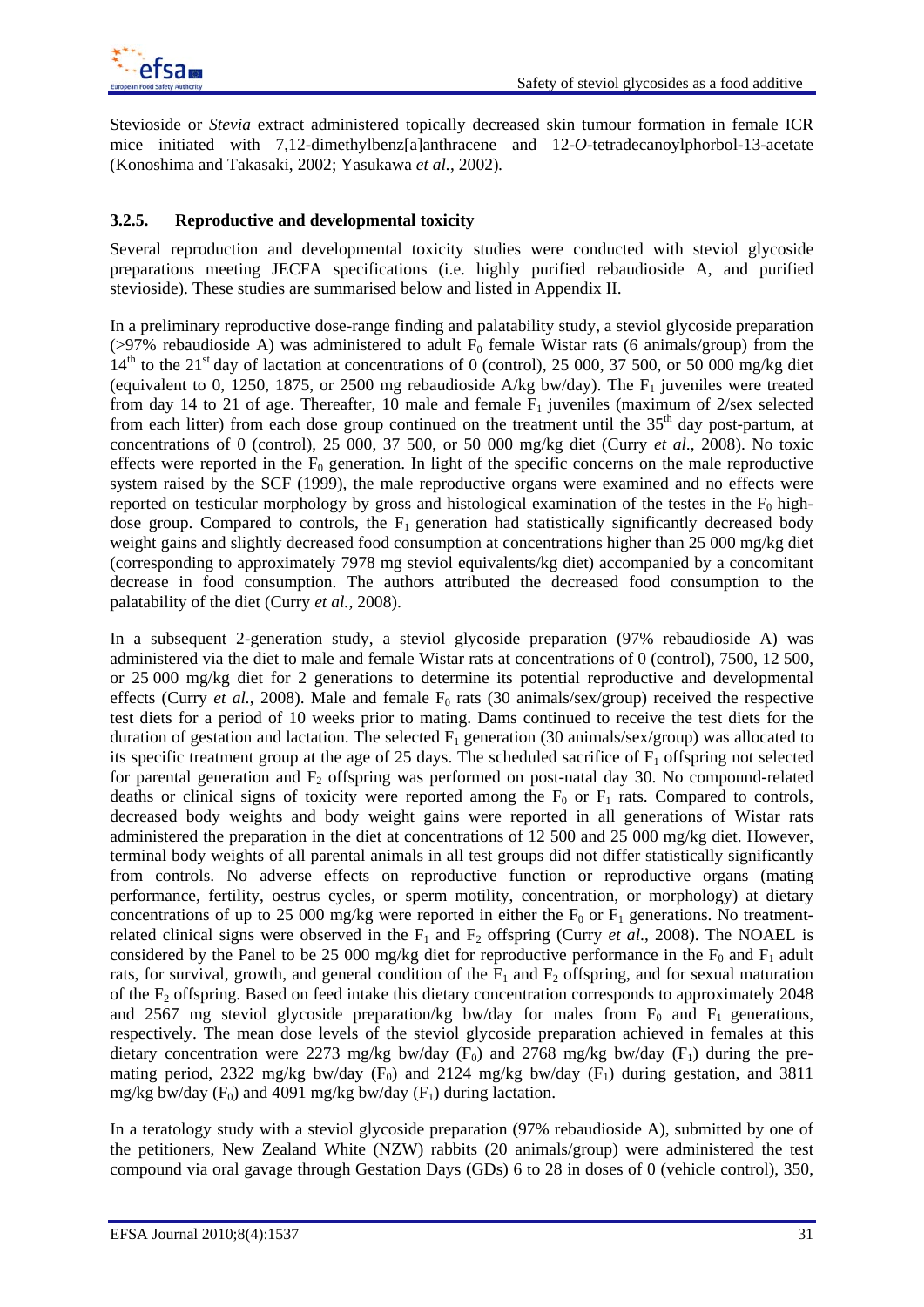

700 and 1400 mg/kg bw/day. The animals were assessed for clinical signs, and body weight and feed consumption were recorded daily. Surviving animals were sacrificed on GD 29 and examined for numbers of corpora lutea, pregnancy, number and distribution of implantation sites and numbers of live fetuses, and early and late resorptions. All fetuses were weighed and examined for their sex and any gross external alterations. The standard fetal organs and visceral and skeletal tissues were examined for potential alterations. Owing to maternal toxicity encountered within the high-dose group, the dose administration schedule and vehicle was changed during the study in an attempt to reduce the severe decrease in food intake resulting in a decrease of the body weight gain in the 1 400 mg/kg bw/day dose group. The NZW rabbits were administered daily doses of the steviol glycoside preparation in sterile water on GDs 6-14 and then twice daily in 0.5% carboxymethylcellulose to provide the same dosage level on GDs 15 to 28. Compared to controls, the body weights were statistically significantly reduced in all the steviol glycoside preparation treatment groups. The body weights of surviving animals were 96.5, 94.1, and 91.7% of the control group value on GD 29 in the low-, mid- and high-dose groups, respectively. The reductions in body weight gain were closely linked to statistically significant reductions in feed consumption. No adverse clinical signs were noted in the low- and mid- dose groups while does from the high-dose group manifested disturbed clinical appearance. The numbers of does surviving on GD 29 were 19, 20, 19, and 5 within the control, 350, 700, and 1400 mg/kg bw/day dose groups respectively. Several does were either found dead (6), aborted (3) or were sacrificed prior to scheduled termination (6) (Charles River Laboratories*,* 2008). The authors of the study attributed the disturbed clinical appearance and the deaths that occurred in the high-dose group to the severe reductions in food intake that resulted from gastrointestinal effects of administering high levels of the steviol glycoside preparation and not to the toxicity of the test compound. The Panel concurs with the view of the authors. Rabbits are well known to be susceptible to disturbances of the alimentary tract*.* Similar effects have been reported in pregnant rabbits following the administration of other intense sweeteners, sucralose (SCF, 2000) and neotame (EFSA, 2007) and the SCF (2000) and EFSA (2007) considered the maternal toxicity to be a secondary effect following the gavage administration of the sweetener. As a consequence, the developmental NOAEL for this stevioside preparation is considered by the Panel to be 1400 mg of steviol glycosides/kg bw/day (corresponding to 447 mg steviol equivalents/kg bw/day), the highest dose tested.

In a reproduction study, Wistar rats (22 animals/sex/group) were administered diets containing 0 (control), 0.15, 0.75, or 3% stevioside (95.98% purity). These dietary concentrations were equivalent to 0, 100, 480, and 2100 mg/kg bw/day (corresponding to approximately 0, 40, 192, and 840 mg steviol equivalents/kg bw/day) for males and to 0, 120, 530, and 2100 mg/kg bw/day (corresponding to approximately 0, 48 212, or 840 mg steviol equivalents/kg bw/day) for females. Males received stevioside before and during mating for a total period of 60 days and females received stevioside for a period of 14 days before mating and for 7 days during gestation. On GD 20, pregnant females were killed and their fetuses were examined for abnormalities. No significant differences were reported in food and water consumption in both sexes of all treated groups compared with controls; however, a delayed increase in body weight in the early period of administration was reported in both sexes of the high-dose group (i.e., 3%) compared with the control group. The authors reported that stevioside treatment had no significant effects on mating performance and fertility, and external, internal, and skeletal examinations of the fetuses revealed no significant changes. The authors concluded that stevioside administration before and during the early gestation period had no adverse effect on fertility and the development of fetuses (Mori *et al*., 1981). The NOAEL is considered by the Panel to be 3% stevioside in the diet, the highest dose tested, equivalent to 2100 mg/kg bw/day (corresponding to approximately 794 mg steviol equivalents/kg bw/day).

Female Wistar rats (21-24 animals/group) were administered stevioside (95.6% purity) at doses of 0, 250, 500, or 1000 mg/kg bw/day in drinking water between GDs 6 to 15. No adverse effects on body weight, food consumption, fetal malformation, or toxicity signs were reported for pregnant rats and fetuses (Usami *et al*., 1995, article in Japanese, information based on English abstract and tables, Tanaka *et al.*, 1991 unpublished report). The NOAEL is considered by the Panel to be 1000 mg/kg bw/day (approximately 400 mg steviol equivalents/kg bw/day), the highest dose tested, for both pregnant rats and the fetuses.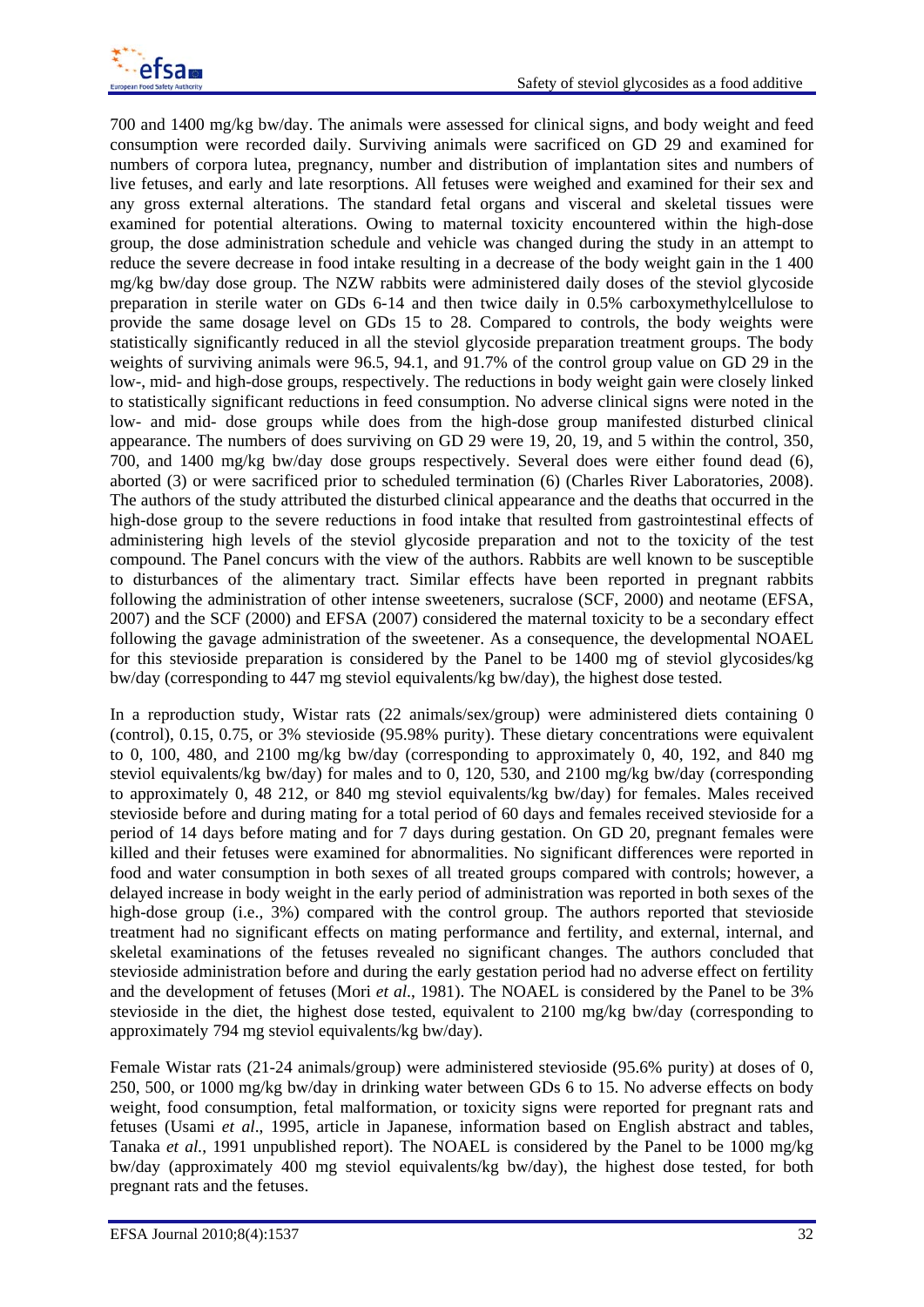

Furthermore, the petitioners provided studies with a test material not meeting the specifications proposed by the petitioners. Different steviol glycoside preparations such as 0.69% crude *Stevia*  extract (20% stevioside), 0.35% refined *Stevia* extract (40 to 55% stevioside), or 0.15% crystallised stevioside (93 to 95% purity) in the diet did not affect reproductive performance or the general condition of rats (Akashi and Yokoyama, 1975*)*. Stevioside (90% purity) administered by gavage did not affect reproductive performance or clinical condition of three generations of Golden Syrian hamsters in doses up to 2500 mg/kg bw/day (Yodyingyuad and Bunyawong, 1991*)* (Appendix III)*.*

3.2.5.1. Other studies related to reproductive and developmental toxicity with steviol or *Stevia* extracts not complying with the specifications proposed by the petitioners

A study with steviol (approximately 90% purity) in female Golden Syrian hamsters (20 animals/group, doses 0, 250, 500, 750, or 1000 mg/kg bw/day by gavage on GDs 6 to 10) demonstrated that the compound at the three highest doses induced maternal toxicity (statistically significant decrease in maternal body weight gain, high percentage of mortality in the two highest doses:  $7/20 = 35\%$  and  $5/12 = 45\%$ , microscopical changes in kidneys, dilation of proximal and distal convoluted tubules in dose levels of 500 mg/kg bw/day to 1 000 mg/kg bw/day, hyaline content in tubules, desquamation of the epithelial cells of some proximal convoluted tubules at two highest dose levels) and developmental toxicity (statistically significantly increased mortality rate and statistically significantly decreased fetal weight in the three highest dose levels and statistically significantly lower number of fetuses per litter in the two highest dose levels) (Wasuntarawat *et al.,* 1998*)*. The Panel concurs with the SCF (1999) opinion that the NOAEL for both effects was 250 mg/kg bw/day.

The potential anti-androgenic effects of an aqueous extract of *Stevia rebaudiana* leaves were examined in male Wistar rats (5 animals/group) administered 0 (control), 5, 25, or 100% of the aqueous extract of *Stevia rebaudiana* leaves (10 mL/kg), containing 2.6% (m/V) stevioside, by oral gavage for 31 days. No signs of intolerance or toxicity were observed in any of the treatment groups and no significant differences in body or absolute organ weights were noted. Upon microscopic examination of the 100% treatment group, no atrophy of the somniferous tubules was observed. Furthermore, interstitial Leydig cells were not hyperplasic and did not display any degenerative changes. No evidence of infiltrative inflammation of the testicles was observed. The authors concluded that *Stevia* leaves do not cause anti-androgenic effects (Sincholle and Marcorelles, 1989).

Several studies on the impact of crude *Stevia* extracts on reproduction in laboratory animals reported contradictory results. Some studies reported adverse reproductive effects in female mice and rats (Mazzei-Planas and Kuc, 1968; Nunes and Pereira, 1988) or on reproductive organs (Oliveira-Filho *et al.*, 1989; Melis, 1999*)* while others reported no adverse effects related to reproduction in rats of either sex (Shiotsu, 1996), on male reproductive organs or sperm *(*Sinchomi and Marcorities, 1989*)* or on female rat reproduction or fetal development (Saenphet *et al.,* 2006*).*

The Panel considers the studies with crude *Stevia* extracts of little relevance for the safety assessment of the steviol glycosides under evaluation. In these studies, the description of the chemical composition of the test extracts was sparse, the extracts were of relatively low purity and there were limitations in the study design, which altogether brings into question the adequacy of these bioassays for assessment of reproductive toxicity of the steviol glycosides under evaluation. Therefore, these studies are not further discussed.

# **3.2.6. Special studies on the pharmacological effects of steviol glycosides**

The SCF noted in 1999 that the effects of stevioside and steviol on carbohydrate metabolism were not entirely clear and that the data reviewed by the SCF (Ishii *et al*., 1987; SCF 1999) indicated effects on blood glucose levels and liver glycogen content. The SCF further noted that in rats there seemed to be a vasodilator effect of stevioside resulting in decreased mean arterial pressure and lowering of renal vascular resistance (Melis and Sainati, 1991a) and concluded that definitive clinical studies were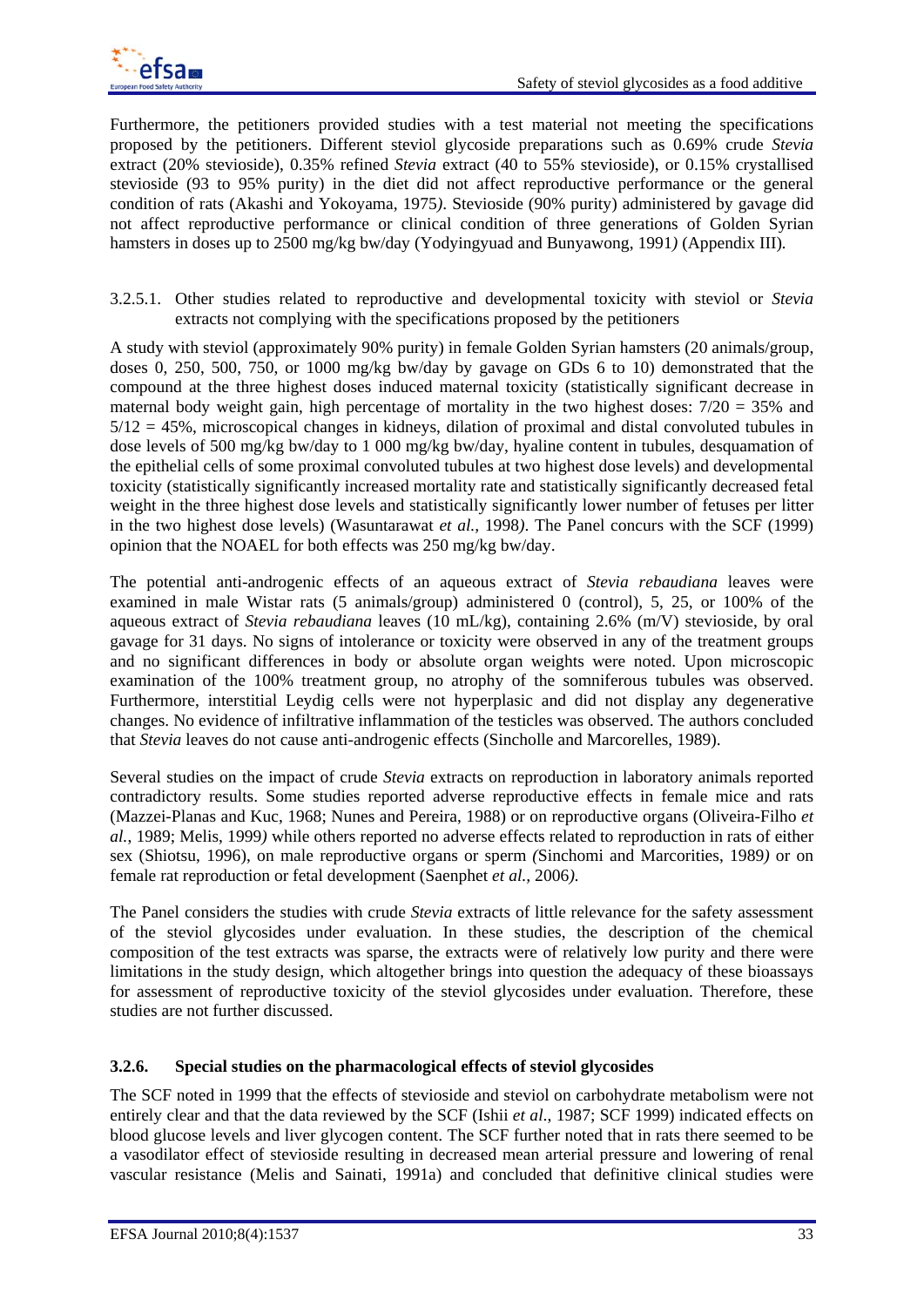needed before a final conclusion of possible effects of stevioside on renal and cardiovascular function could be reached. Since then a number of *in vitro* and i*n vivo* studies (both in humans and in laboratory animals) on the possible effects of steviol glycosides on blood glucose homeostasis, insulin secretion, clinical chemistry parameters, and on the cardiovascular and renal systems have been published and also submitted by the petitioners.

On the other hand, the Panel notes that several of these studies used non-standard protocols and nonoral routes of exposure. The Panel further notes that most of these studies may be of limited relevance to the safety assessment of steviol glycosides as the studies were conducted with preparations that do not meet JECFA specifications.

The Panel also considers that the human studies investigating such effects that have been carried out in recent years are of most relevance for the safety assessment of steviol glycosides and that studies in animals have yielded conflicting results.

For this reason, only brief summaries of the results of *in vitro* studies and *in viv*o studies in laboratory animals have been provided in the following sections, as supporting information for the interpretation of findings in the available human studies. Fuller descriptions of the *in vitro* studies are provided in Appendix V, descriptions of *in vivo* studies in laboratory animals with steviol glycosides meeting JECFA specifications are provided in Appendix VI, while Appendix VII presents the results of *in vivo*  studies in laboratory animals with steviol glycosides that do not meet JECFA specifications.

3.2.6.1. Studies on glucose metabolism and insulin sensitivity

#### *In vitro studies*

Several *in vitro* studies showed that steviol glycosides can stimulate insulin secretion from isolated pancreatic islet cells, up-regulate key genes controlling insulin secretion and have effects on insulin signalling and release (Jeppesen *et al.*, 1996, 2000, 2003; Costa *et al.*, 2003a; Abudula *et al.*, 2004; Xiao and Hermansen, 2005; Xiao *et al*., 2005; Chen *et al.*, 2006a, 2006b, 2006c; Nakamura *et al.*, 2003; Yamamoto *et al.*, 1985) as summarised in Appendix V-I.

#### *In vivo studies in animals*

A number of studies using steviol glycoside preparations (i.e. purified stevioside, or purified rebaudioside A) complying with the specifications proposed by the petitioners have shown effects on insulin sensitivity and plasma glucose levels in normal, type-2 diabetic or obese rats (Suanarunsawat and Chaiyabutr, 1997; Jeppesen *et al.*, 2003; Dyrskog *et al*., 2005a; Dyrskog *et al*., 2005b; Chen *et al*., 2005; Chang *et al.*, 2005). While overall these studies have indicated that administration of steviol glycosides results in lowering of blood glucose levels, possibly by enhancing insulin secretion and regulating gluconeogenesis, the results have not been totally consistent, showing increases, decreases, or no change in blood glucose homeostasis parameters. More detailed descriptions of those *in vivo* studies using steviol glycoside preparations complying with JECFA specifications are summarised in Appendix VI, while studies on steviol glycosides that do not meet JECFA specifications (Jeppesen *et al.*, 2006a; Lailerd *et al*., 2004; von Schmeling *et al*., 1977; Suzuki *et al*., 1977; Hübler *et al*., 1994) and/or using routes of administration other than the oral route (Jeppesen *et al.*, 2002; 2003; Ma *et al*., 2007; Raskovic *et al*., 2004a,b, 2005; Suanarunsawat and Chaiyabutr, 1997) are summarised in Appendix VII. These studies were considered by the Panel to be a valuable supplementation to the toxicological database but not directly applicable for the safety evaluation of the steviol glycoside preparations described by the petitioners. The Panel notes that the results of studies employing nonoral routes or not describing routes of exposure are of limited relevance to the safety of orally administrated steviol glycoside under evaluation.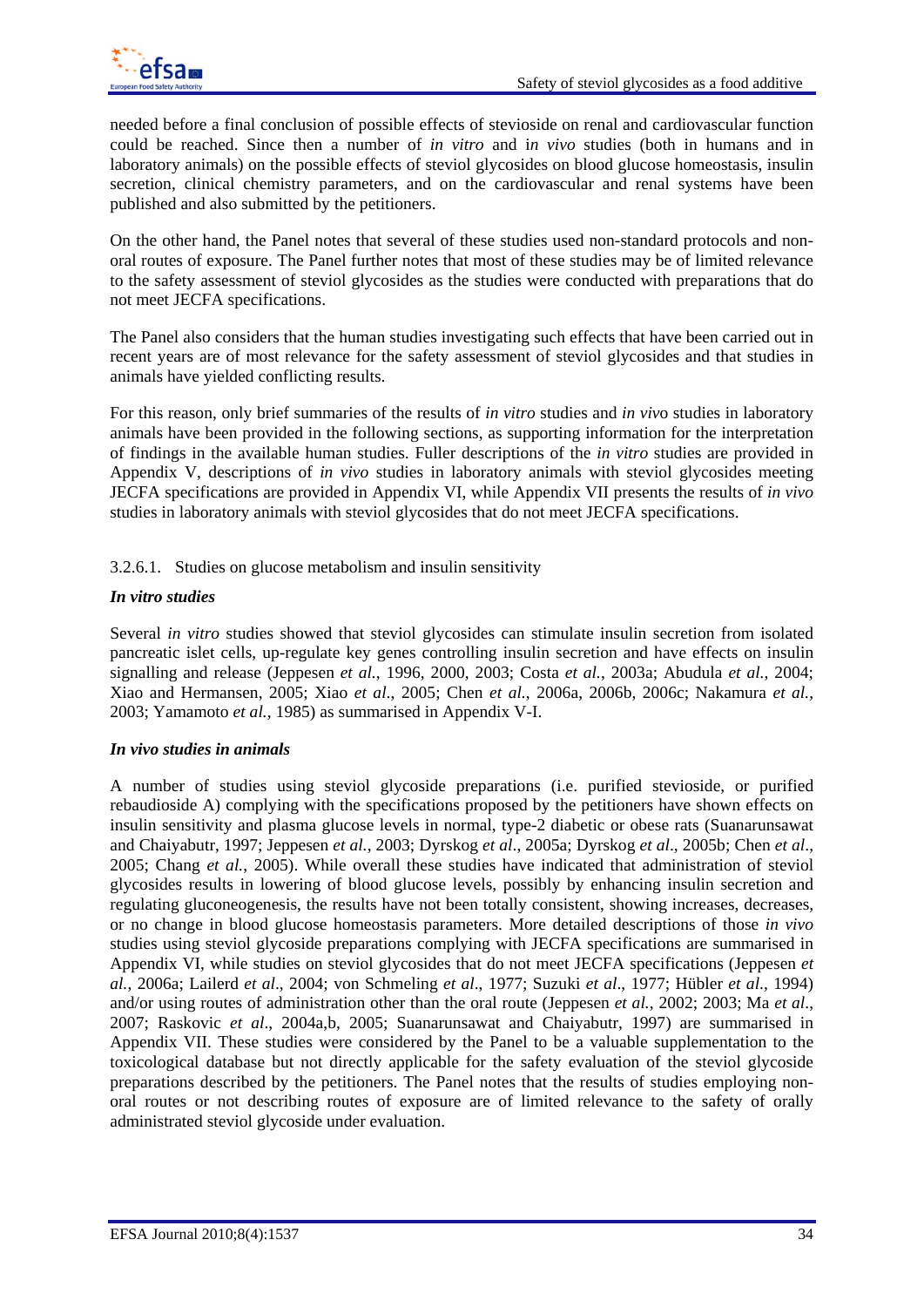

### 3.2.6.2. Studies on blood pressure and cardiac function

#### *In vitro studies*

Stevioside has been the subject of several *in vitro* studies designed to evaluate possible mechanisms by which these compounds may reduce blood pressure or show vasorelaxation in *in vivo* studies (Lee *et al.*, 2001; Liu *et al.*, 2003). These studies suggest that stevioside inhibits vasoconstriction caused by vasopressin in the presence of calcium.

The Panel notes that these studies are of limited relevance for the present evaluation because stevioside administered *in vivo*, following ingestion, is hydrolysed to steviol prior to absorption. As a result, there is limited, if any, exposure of the smooth muscle cells to stevioside *in vivo*. Therefore, the *in vitro* studies of the effects of stevioside and its metabolites on vasoconstriction/vasorelaxation do not provide results that can be directly extrapolated, or interpreted, in terms of the effects of stevioside on blood pressure reported in the animal and human studies.

#### *In vivo studies in animals*

The only available oral study with stevioside which met JECFA specifications (i.e. 99.6% purity) indicated a mild antihypertensive effect in adult Goto-Kazaki (GK) rats. The Systolic Blood Pressure (SBP) and Diastolic Blood Pressure (DBP) of adult GK male rats (10 animals/group) orally administered 25 mg stevioside/kg bw/day (approximately 10 mg steviol equivalents/kg bw/day) or 16.7 mg glucose/kg bw/day via the drinking water for 6 weeks was measured weekly. Stevioside was reported to cause a progressive lowering of SBP and DBP throughout the study period. After the 6 week treatment period, the stevioside group was reported to have statistically significantly decreased SBP/DBP compared to the control. Stevioside was reported to have no statistically significant effects on body weight (Jeppesen *et al.*, 2003).

Three published studies with stevioside preparations not meeting JECFA specifications were submitted by the petitioners. These studies were reviewed by the Panel and are described in Appendix VII. In these studies stevioside was administered orally to spontaneously hypertensive (SH) rats (Hsu *et al.*, 2002; De-Yi *et al.,* 1990) or healthy mongrel dogs (Liu *et al*., 2003). Stevioside was reported to prevent the development of hypertension in young SH rats, or to reduce blood pressure in healthy mongrel dogs. These studies were considered by the Panel to be a valuable supplementation to the toxicological database but not directly applicable for the safety evaluation of the steviol glycosides described by the petitioners.

Several studies that used i.p. or i.v. injections to examine the potential effects of stevioside on blood pressure parameters demonstrated that stevioside may decrease blood pressure values at doses between 25 and 400 mg/kg bw/day (approximately 10 and 158 mg steviol equivalents/kg bw/day) (De-Yi *et al.*, 1990; Chan *et al.*, 1998; Lee *et al.*, 2001; Hsu *et al.*, 2002; Liu *et al.*, 2003).

The Panel notes that the results of studies employing non-oral routes of exposure are of limited relevance to the safety evaluation of oral steviol glycoside preparations as steviol glycosides are not detected to any appreciable degree in the systemic circulation following oral administration.

### 3.2.6.3. Studies on renal function

In the past, several *in vitro* studies that assessed the potential effects of stevioside and steviol on renal function, particularly renal transport mechanisms, reported that stevioside and steviol both interfere with the transport of anions in the renal tubules (Melis and Sainati, 1991b; Melis, 1992a, b,c, 1995, 1996; Jutabha *et al.*, 2000; Toskulkao *et al.*, 1994a; Chatsusdithipong and Jutabha, 2001; Chatsusdithipong *et al.*, 2003; Srimaroeng *et al.*, 2005a,b)*.* Moreover a number of *in vivo* studies using i.v. injection as a route of exposure to stevioside and *Stevia* extract were conducted to assess effects on blood pressure in relation to renal function (Chagas *et al.*, 1990; Melis, 1992a,b,c; Melis and Sainati, 1991a,b; Sainati *et al.*, 1986; Chatsudthipong and Thongouppakarn, 1995; Melis, 1995, 1996).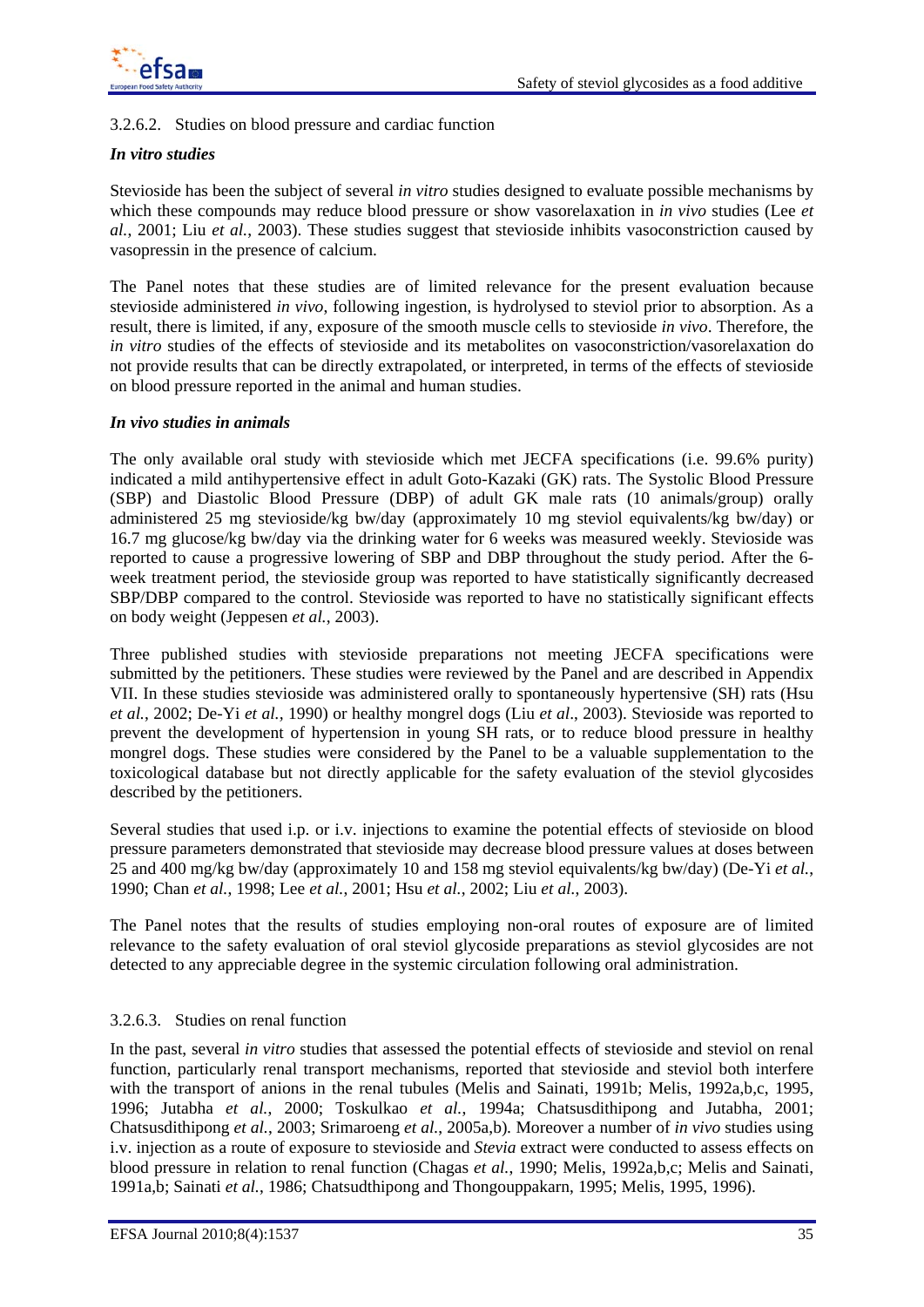The Panel notes that the findings from the *in vitro* assays and *in vivo* studies by the non-oral route are not relevant to the situation in humans as stevioside was not detected in the systemic circulation following oral administration to any appreciable degree. Furthermore, steviol has been shown to be glucuronidated in humans prior to excretion in the urine and is not present in the plasma to any significant degree in its free form (Wheeler *et al.*, 2008).

One of the petitioners identified in the literature a study which elucidated the effects of a *Stevia* extract and stevioside (purity not reported) on kidney function in dogs of both sexes exposed by an oral route (Chagas *et al.*, 1990). The authors reported that both *Stevia* and stevioside were well-tolerated and displayed no treatment-related effects on kidney function in dogs with urinary osmolality above 1100 mOsm/kg water or in dogs with water overload (Chagas *et al.*, 1990). The study is described in more detail in Appendix VII-III.

The Panel notes that the results of this study are in accordance with a lack of any adverse effects on renal function of the steviol glycoside preparation (>97% rebaudioside A) in the recently published 4 week dose range finding and 90-day studies in rats (Curry and Roberts, 2008).

## **3.2.7. Human studies**

Several studies were conducted in humans to evaluate metabolism and pharmacokinetics (see Section 3.1), the safety and tolerability of purified steviol glycosides and *Stevia* extracts on glucose homeostasis following single or repeated administrations to healthy subjects and those with type-2 *diabetes mellitus*. Many of the studies also included endpoints to assess effects on blood pressure, and some of the studies were specifically performed in hypertensive subjects.

### 3.2.7.1. Studies on carbohydrate metabolism

Since the purported mechanism of action for steviol glycosides, including rebaudioside A, involves enhanced secretion of insulin from the pancreas when there is impaired response to glucose stimulation, subjects with type-2 diabetes (characterised by insulin resistance) were considered appropriate to provide definitive data on the effects, if any, of steviol glycoside on glucose homeostasis.

Studies with steviol glycoside preparations meeting the specifications proposed by the petitioners are summarised below.

In a randomised, double-blind, placebo-controlled crossover trial, the glycaemic responses during meal tolerance tests to a steviol glycoside preparation (>97% rebaudioside A) consumed at three different dose levels (500 mg, 750 mg, and 1000 mg) by men and women with normal glucose tolerance (45 individuals) or with type-2 *diabetes mellitus* (48 individuals) were examined. Blood pressure responses were also investigated during the test. Incremental Areas Under the concentration Curves (IAUC) (pre-meal to 240 minutes) for glucose, insulin, C-peptide, and glucagon did not differ statistically significantly for any dose of the steviol glycoside preparation tested versus placebo or for all the steviol glycoside preparation doses combined versus placebo. No statistically significant differences between placebo and the steviol glycoside preparation treatments in the effects on postprandial SBP or DBP were observed. According to the authors, these results indicated that consumption of a single dose of up to 1 000 mg of the steviol glycoside preparation (corresponding to 319 mg steviol equivalents) does not affect glucose homeostasis and blood pressure in individuals with normal glucose tolerance or type-2 *diabetes mellitus* (Maki *et al*., 2007). The Panel agrees with this conclusion.

To examine the effects of longer-term consumption of a steviol glycoside preparation (>97% rebaudioside A) in subjects with type-2 *diabetes mellitus*, a total of 122 male and female subjects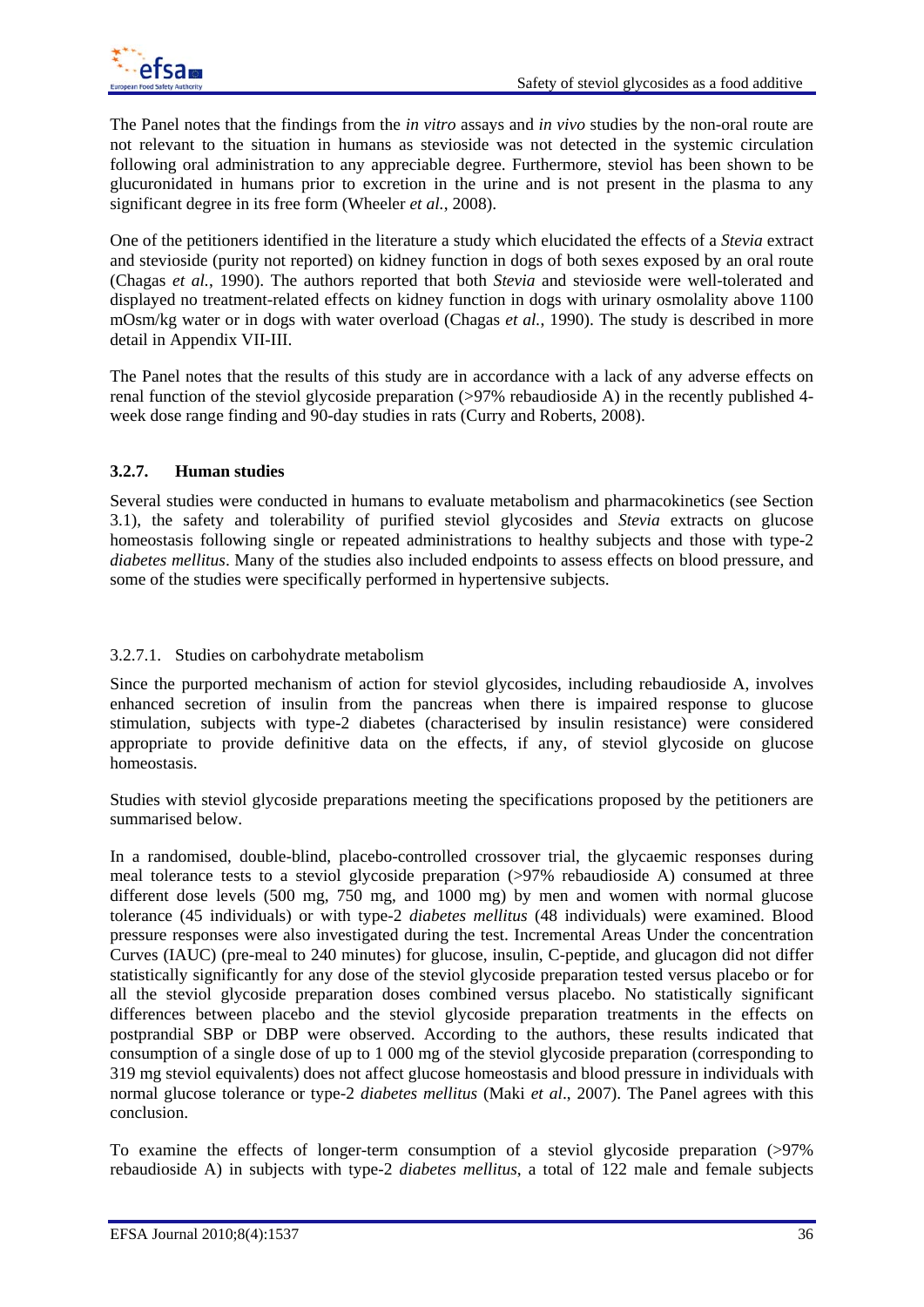(from 33 to 75 years of age) were randomised to receive 4 capsules daily each containing 250 mg of the preparation, for a total dose of 1000 mg/day (approximately 330 mg steviol equivalents/day; 32 males and 28 females, mean age 59±1 years) or placebo (powdered cellulose; 30 males and 32 females, mean age 61±1) for 16 weeks in a double-blind clinical trial (Maki *et al.*, 2008a). Changes in glycosylated haemoglobin levels did not differ statistically significantly between the groups receiving the steviol glycoside preparation  $(0.11 \pm 0.06\%)$  or placebo  $(0.09 \pm 0.05\%)$ . Changes from baseline for the group receiving the steviol glycoside preparation and placebo, respectively, in fasting glucose (7.5  $\pm$  3.7 mg/dL and 11.2  $\pm$  4.5 mg/dL), insulin (1.0  $\pm$  0.64  $\mu$ U/ml and 3.3  $\pm$  1.5  $\mu$ U/mL), and C-peptide  $(0.13 \pm 0.09 \text{ ng/mL}$  and  $(0.42 \pm 0.14 \text{ ng/mL})$  did not differ statistically significantly. The steviol glycoside preparation was well-tolerated and the number of hypoglycaemic episodes showed no excess versus placebo. Changes in blood pressure, body weight, fasting blood lipids, haematology and urinalysis indicated no differences by treatment versus placebo. These results suggest according to the authors, that repeated use of 1 000 mg of the steviol glycoside preparation (>97% rebaudioside A) (319 mg steviol equivalents) does not alter glucose homeostasis in individuals with type-2 *diabetes mellitus* (Maki *et al*., 2008a). The Panel agrees with this conclusion.

In an acute, paired, cross-over study, 12 subjects with type-2 *diabetes mellitus* (4 females and 8 males, with an average age of  $65.8\pm1.6$  years) and a mean HbA1c of  $7.4 \pm 0.4$ % were provided capsules of 1 g of stevioside extracted from *Stevia rebaudiana* leaves (91% stevioside, 4% rebaudioside A, and 5% other derivatives) or maize starch (placebo) in a standard diet of 412 kcal. Blood samples were collected at 30 minutes prior to and up to 240 minutes after ingestion of the test meal for the evaluation of haematological and biochemical parameters. Urine samples were collected during the experiment for the determination of urine volume, excretion of albumin, glucose, sodium, and potassium. Blood pressure also was monitored during the test meal. Postprandial blood glucose levels were statistically significantly decreased by 18% after stevioside treatment compared to treatment with the placebo. The authors reported a statistically significant increase of 40% in the insulinogenic index after stevioside ingestion compared to after placebo ingestion. According to the authors ingestion of stevioside tended to decrease glucagon levels while it did not statistically significantly alter the levels of glucagon-like peptide, gastric inhibitory polypeptide, DBP or SBP, triglycerides, or free fatty acids, or excretion of urinary glucose, sodium, or potassium versus placebo. Furthermore, the authors reported that stevioside did not statistically significantly change the AUCs for glucose or glucagon response or urine output. The authors concluded that stevioside may potentiate the insulin secretion in subjects with type-2 *diabetes mellitus* (Gregersen *et al*., 2001; 2004).

Stevioside (97% stevioside, 2.7% steviolbioside, and 0.3% rebaudioside A) in doses of 250 mg in capsules administrated 3 times per day for a total of 3 days to 9 healthy males had no effect on plasma glucose or insulin levels or on DBP or SBP compared to baseline or control values examined 30 or 60 minutes after stevioside consumption. Analysis of blood samples at 60, 180, and 420 minutes following stevioside ingestion on the 3<sup>rd</sup> day revealed no differences in Alkaline Phosphatase (ALP), Alanine Transminase (ALT), Creatine Kinase (CK), or Lactate Dehydrogenase (LDH) levels compared to pre-treatment values. In comparison to control levels, the volume of urine collected over the 24 hours after stevioside consumption on the  $3<sup>rd</sup>$  day was 36% greater. The difference, however, did not reach statistical significance (Temme *et al*., 2004).

Apart from the studies mentioned above, studies with stevioside of a purity not specified and with *Stevia* extracts of unknown or not described contents of steviol glycosides were provided by the petitioners. These studies were considered by the Panel to be not directly applicable for the safety evaluation of the steviol glycoside preparations described by the petitioners, but provide valuable supplementary data. These studies were reviewed by the Panel and are summarised below.

Stevioside in daily doses of 1500 mg/person for 3 months did not affect glucose metabolism, blood lipid levels and blood pressure in 55 subjects with type-2 *diabetes mellitus* (Jeppesen *et al.*, 2006b)*,*  while treatment of healthy subjects with one daily dose of 1 g stevioside/person for 4 days was shown to increase glucose tolerance (Alvarez *et al*., 1981).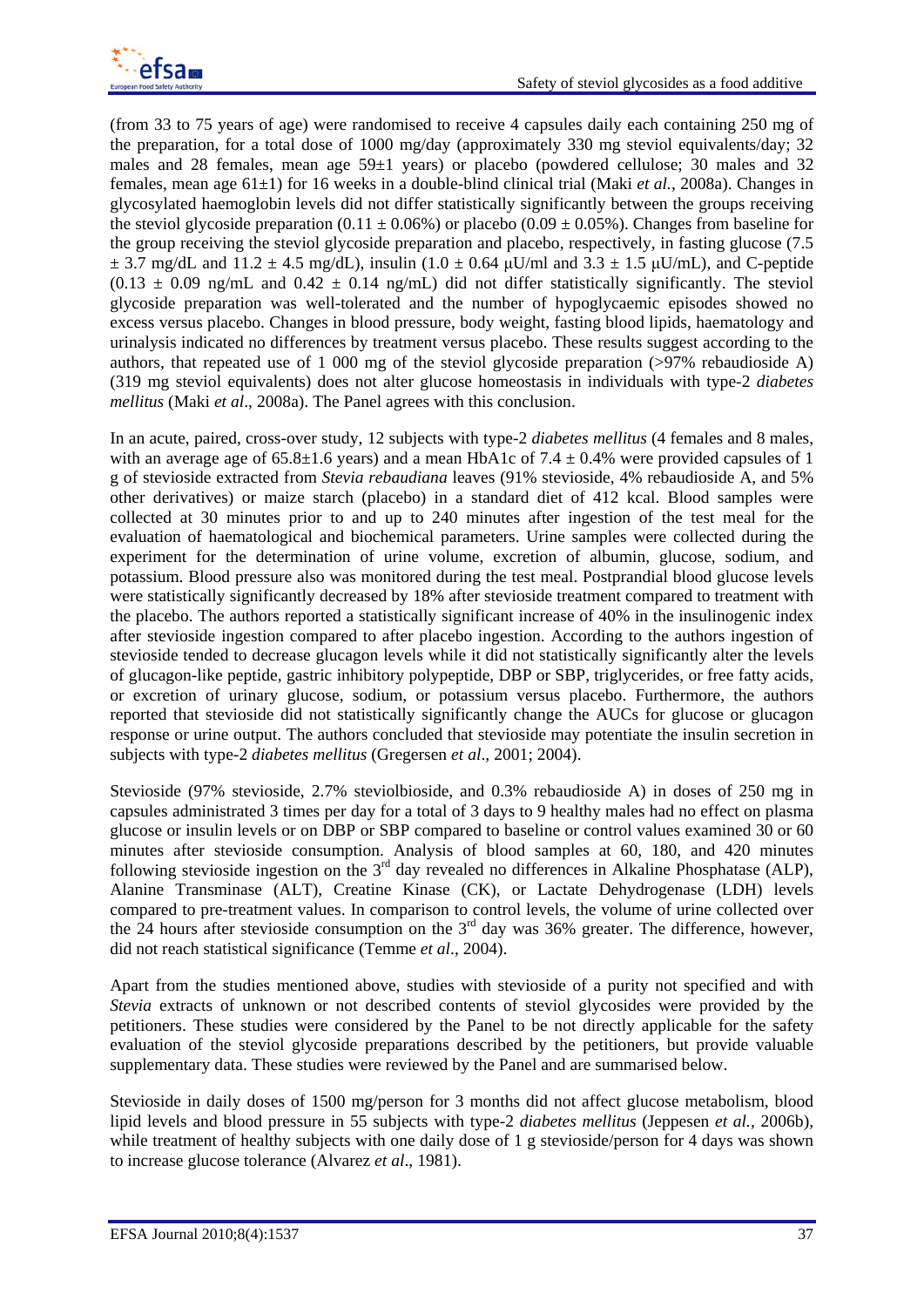

In 25 healthy volunteers 4 doses of 200 mg of the *Stevia* extract (110 mg stevioside) consumed at 8 hour interval decreased plasma glucose levels compared to a placebo control (15 healthy vounteers). However, this treatment had no effect on other metabolic parameters measured or on cardiovascular parameters (Boeckh-Haebisch, 1992).

In 16 healthy volunteers ingestion of aqueous extract of 65 g of dry leaves of *Stevia rebaudiana* in 13 equal doses taken at 6-hour intervals decreased plasma glucose levels compared to the control group of 6 people who received placebo on the same schedule (Curi *et al.*, 1986).

A 4-week treatment (8 males and 12 females, aged 20-40 years) with an infusion from 100 g of dried *Stevia rebaudiana* Bertoni leaves, containing 6.5% stevioside (providing daily doses of stevioside ranging from 200 to 220 mg) increased blood glucose in subjects without a family history of diabetes, but not in patients with a known family history of diabetes. No changes in blood pressure were observed in any of the subjects following consumption of the *Stevia rebaudiana* infusion (Boeckh and Humboldt, 1981).

A single oral dose (level not specified) of dried aqueous extract of *Stevia rebaudiana* (glycoside composition not reported) was associated with an average reduction of 35.2% in blood glucose levels from baseline values within 6 to 8 hours in 25 healthy subjects (sex and age not stated) (Oviedo *et al.*, 1970).

# 3.2.7.2. Studies on renal and cardiovascular effects

Only one study with a test preparation meeting the specifications proposed by the petitioners was submitted.

The haemodynamic effects of a 4-week consumption of a 1000 mg/day steviol glycoside preparation (>97% rebaudioside A) (250 mg, 4 times daily) versus placebo was studied in a randomised doubleblind trial with 100 individuals (predominantly females, age  $\sim$  41 years, range 18-73 years) with normal and low-normal SBP and DBP. At baseline, mean resting, seated SBP/DBP was 110.0/70.3 mm Hg and 110.7/71.2 mm Hg for the steviol glycoside preparation and placebo groups, respectively. Compared with placebo, the steviol glycoside preparation did not statistically significantly alter resting, seated SBP, DBP, Mean Arterial Pressure (MAP), Heart Rate (HR) or 24-hour ambulatory blood pressures responses. These results indicate that consumption of as much as 1000 mg/day of the steviol glycoside preparation produced no clinically important changes in blood pressure in healthy adults with normal and low-normal blood pressure. Results in clinical chemistry, haematology, and urinalysis (prior to the start of the study and at week 4) were unremarkable and no statistically significant differences were recorded between the preparation-treated and placebo groups. The preparation was well-tolerated and side effects reported by the study participants were equally distributed between the test and placebo groups (Maki *et al.,* 2008b).

Furthermore, four other studies on renal function and cardiovascular effects with preparations not meeting JECFA specifications were submitted. These studies were considered by the Panel to be a valuable supplementation to the toxicological database but not directly applicable for the safety evaluation of the steviol glycosides described by the petitioners. These studies were reviewed by the Panel and are briefly mentioned below.

The treatment with 750 mg of a steviol glycoside mixture (≥92% steviol glycosides; exact composition not reported), or placebo in 3 equally divided doses for 3 months was well-tolerated and did not produce any pharmacological effects in 16 subjects with type-1 (age 20-60 years), or 30 subjects with type-2 diabetes (age 40-70 years) or in 30 non-diabetics (age 40-70 years) (Barriocanal *et al*., 2008).

Administration of a crude steviol glycoside extract at doses up to 15 mg/kg bw/day for 24 weeks had no effect on blood pressure in patients with mild essential hypertension (12 males and 2 females divided equally between the placebo and treatment groups) (Ferri *et al*., 2006).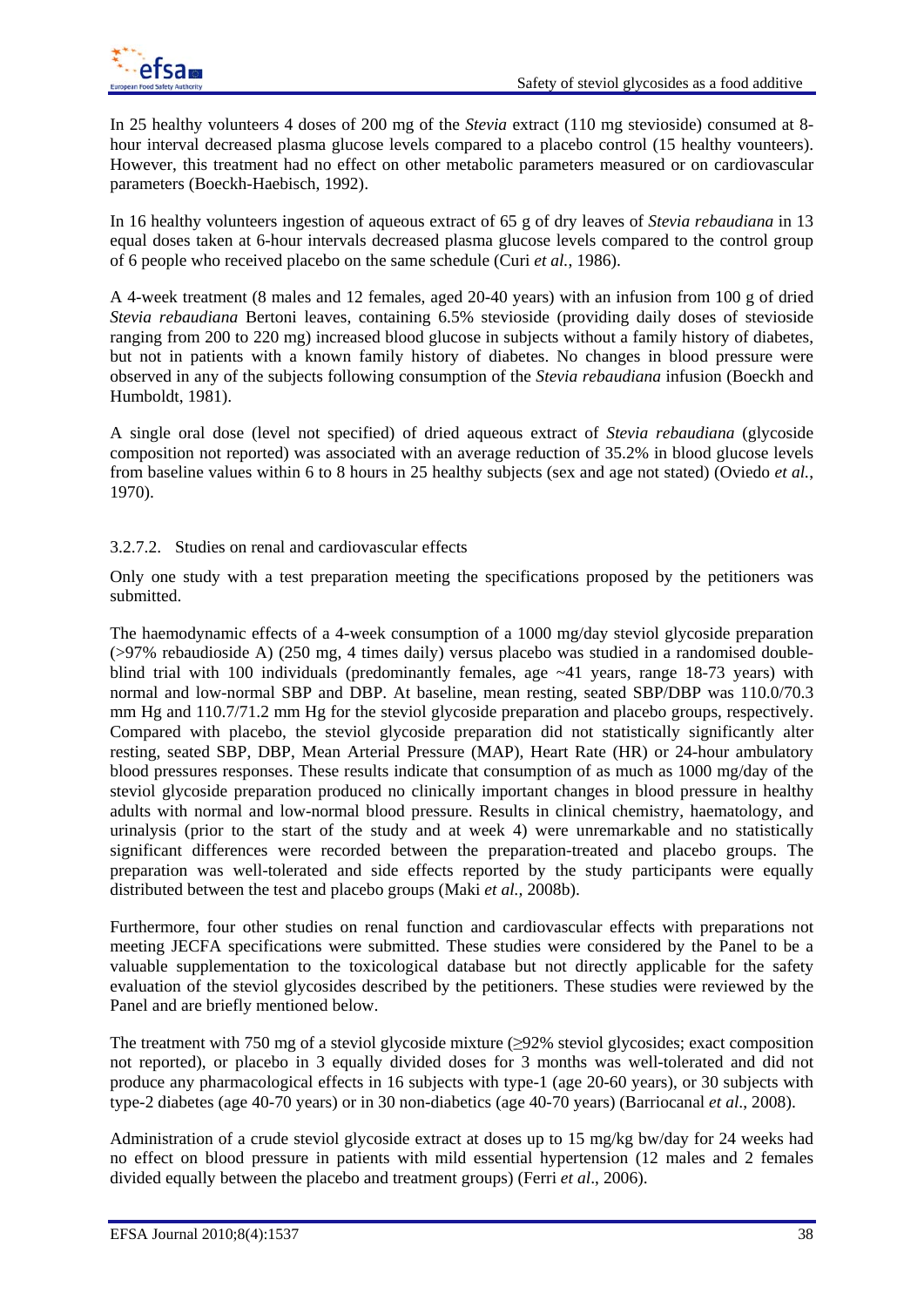After 3 months of treatment with stevioside (purity not reported, 3 times daily of 250 mg) in Chinese subjects with mild to moderate hypertension, SBP and DBP values were statistically significantly decreased in the stevioside-treated group (34 males and 26 females, age 54.1 years  $\pm$  3.8 (SD)) in comparison to baseline values and placebo group (19 males and 27 female, age 54.1 years  $\pm$  4.1 (SD)) values (Chan *et al.*, 2000).

After 2 years of treatment with stevioside (purity not reported, 3 times daily of 500 mg) in Chinese subjects with mild to moderate hypertension, SBP and DBP values were statistically significantly decreased in the stevioside-treated group (42 males and 40 females, age 52 years  $\pm$  7 (SD)) in comparison to baseline values and placebo group values (42 males and 44 females, age 53 years  $\pm$ 7 (SD)) (Hsieh *et al.*, 2003).

## 3.2.7.3. Studies of hypolipidaemic and hepatotoxic potential of steviol glycosides

Only one study with a test preparation not meeting with JECFA specifications has been submitted. This study was considered by the Panel to be a valuable supplement to the toxicological database as the preparation was well characterised and close in its composition to the proposed specifications.

Forty-nine male and female hyperlipidaemic subjects were provided either 200 mg per day of a Stevia extract from Stevia rebaudiana leaves (70% stevioside, 20% rebaudioside A, 2% other rebaudiosides) (25 subjects total; number/sex and age not reported) or talcum capsules (24 subjects total; number/sex and age not reported) in 4 equally divided doses taken twice daily (i.e. 2 capsules taken at lunch and 2 capsules taken at supper) for 90 days in a randomised, double-blind, placebo-controlled clinical trial designed to evaluate the oral tolerability of stevioside. After 90 days of treatment, no statistically significant differences in body mass index, or serum Aspartate Transaminate (AST), ALT, Gammaglutamyl Transferase (GGT), glucose, High Density Lipoprotein (HDL) cholesterol, Very-Low-Density Lipoprotein cholesterol (VLDL-C), or triglyceride levels were reported in either group compared to baseline values. Statistically significant decreases in total cholesterol and LDL cholesterol were observed in both the stevioside and placebo groups compared to baseline values. The authors concluded that these decreases were compatible with a modification in the subjects´ lifestyles during the study. No adverse effects were reported by the authors (Cavalcante da Silva *et al.*, 2006).

# **3.2.8. Allergenicity of steviol glycosides**

A literature search performed by the petitioners revealed a single paper concerning "Anaphylaxis by stevioside in children with atopic eczema" (Kimata, 2007). Two cases were reported: one in a 7-month old female after chewing *Stevia* leaves and the second in a 2-year old male upon drinking warm water containing stevioside powder. A reaction to *Stevia* leaves or stevioside was confirmed by a Skin Prick Test (SPT) in both cases. Both subjects suffered poorly controlled atopic eczema, were allergic to egg and the younger infant was allergic to cow's milk. The underlying presumed immunological mechanism has not been described further. Upon avoiding stevioside-containing foods, the atopic eczema significantly improved and no further acute allergic reactions were reported in both subjects. The SPT in both subjects was performed after 2 months of avoiding stevioside- and *Stevia*-containing foods. Both children had a negative skin test response to stevioside and *Stevia* leaves. The children were not orally re-exposed to *Stevia* compounds and no further immunological investigations have been reported. Following the above clinical observations, 200 male and female children between the ages of 4 months and 2 years were subjected to a SPT using *Stevia* leaves or 10% stevioside (*Stevia* extract powder; purity not reported) before and after a 2-month avoidance period of steviosidecontaining foods. Of the infants, 50 were healthy without prior history of allergies, 50 had allergic rhinitis, 50 had bronchial asthma, and 50 had atopic eczema. None of the healthy children responded positively to the SPT; 26, 34 and 64% of the children with allergic rhinitis, bronchial asthma, or atopic eczema respectively were found to react to *Stevia* leaves or stevioside. Avoidance of steviosidecontaining foods for 2 months decreased the reactivity to *Stevia* and stevioside t in children with allergic rhinitis (4/50 to *Stevia* leaves and 3/50 to 10% stevioside), bronchial asthma (3/50 to *Stevia*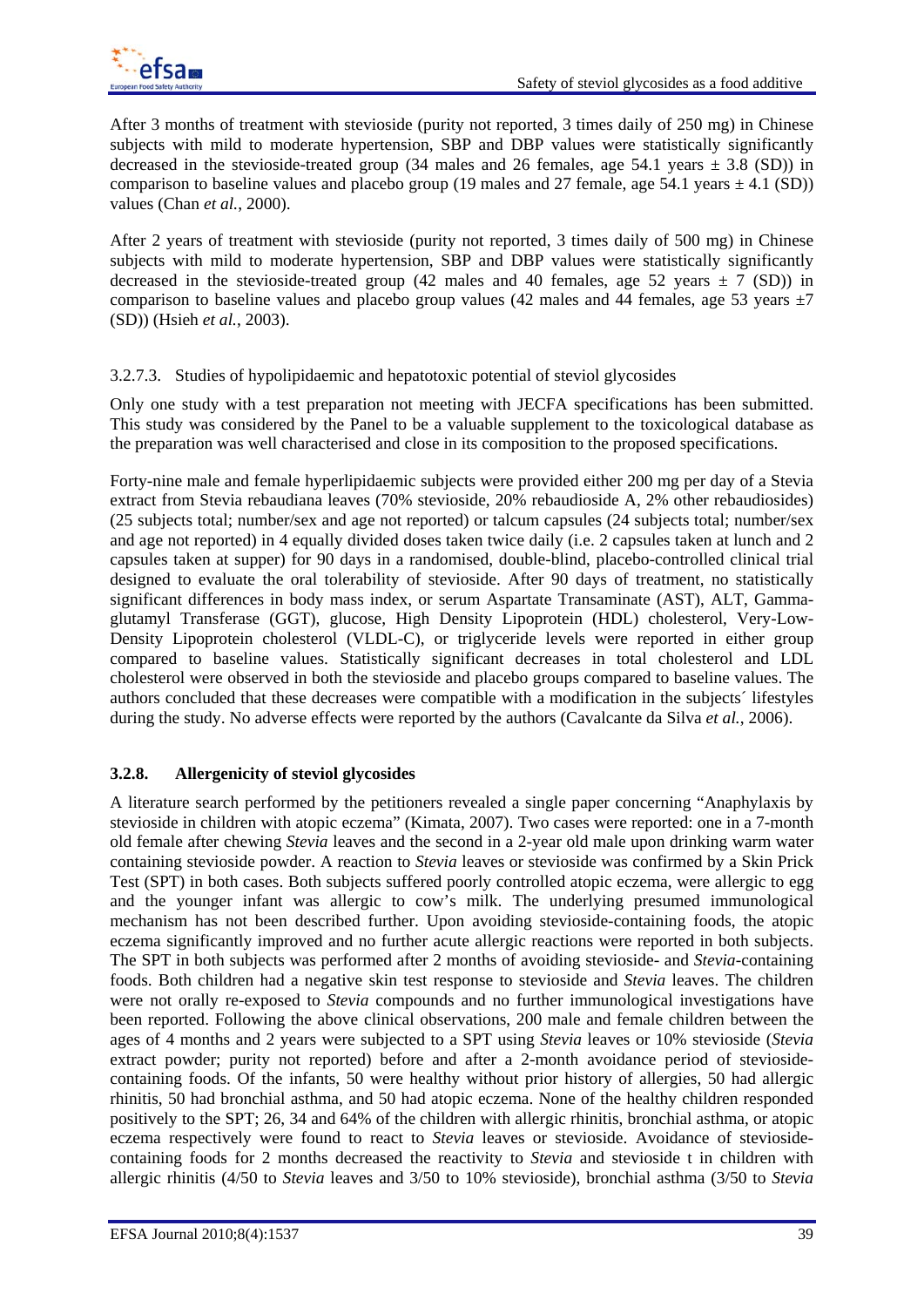leaves and 2/50 to 10% stevioside), or atopic eczema (7/50 to *Stevia* leaves and 5/50 to 10% stevioside), respectively. Alterations of the symptoms of rhinitis, asthma or eczema after the 2-month avoidance of stevioside-containing food were not documented in the report (Kimata, 2007). Considering the high numbers of positive SPTs in these atopic patient groups, *Stevia* leaves and extracts could contain some common (cross-reacting) plant allergens of the Asteraceae family, although no reports to this effect have been identified. The Panel noted that the reduction in sensitivities after elimination of stevioside containing foods is an interesting observation but does not provide a strong indication for an IgE mediated process. Whether this effect could be due to a possible immune-stimulatory function of steviosides (Sehar *et al.,* 2008) is unresolved.

# **3.2.9. Other studies**

## 3.2.9.1. Cariogenicity

Stevioside and rebaudioside A were tested for cariogenicity in albino Sprague-Dawley rats (Das *et al*., 1992). Sixty rat pups colonised with *Streptococcus sobrinus* were divided into 4 groups and fed stevioside, rebaudioside A or sucrose added to the cariogenic diet as follows: group 1: 30% sucrose; group 2: 0.5% stevioside; group 3: 0.5% rebaudioside A and group 4 no addition. All pups received fresh cultures of *S. sobrinus* in the drinking water on days 18, 19 and 20. All 4 groups were sacrificed after 5 weeks. *S. sobrinus* counts were made on plaque samples collected from all the molars and cavities were evaluated. There were no differences in food and water intake and body weight gains between the 4 groups. Group 1 (30% sucrose) had statistically significantly higher caries score and *S. sobrinus* counts than the other three groups. There were no statistically significant differences between the stevioside, rebaudioside A and no-addition groups. This indicated that neither stevioside nor rebaudioside A are cariogenic.

### 3.2.9.2. Effect on monosaccharide transport

Several *in vitro* studies have examined the potential effects of steviol glycosides on monosaccharide transport (Ishii *et al*., 1987; Toskulkao *et al*., 1995a,b; Costa *et al.*, 2003b; Maier *et al.*, 2003). In isolated livers from male albino Wistar rats, stevioside, isosteviol, and steviolbioside were reported to significantly inhibit the transport of D-glucose and D-fructose across cell membranes (Ishii *et al*., 1987). Using everted intestinal sacs or jejunal rings, stevioside did not have any statistically significant effects on glucose transport, whereas steviol was reported to inhibit glucose absorption at high concentrations (Toskulkao *et al.*, 1995a,b; Maier *et al.*, 2003). Furthermore, rebaudioside A was reported to inhibit insulin-stimulated glucose transport and basal glucose transport in isolated adipocytes from the periepididymal fat of rats (Costa *et al.*, 2003b).

No statistically significant differences in weight or length of the small intestine, or in activity of lactase or maltase compared to the control group was reported in groups of male Golden Syrian hamsters (12 to 15/group) administered a stevioside test material (approximately 90% purity) at doses of 0 (water control), 0.5, 1, or 2.5 g/kg bw/day (approximately 0, 0.2, 0.4, and 1 g steviol equivalents/kg bw/day, respectively) by gavage for a period of 12 weeks. A statistically significant increase in sucrase activity was reported in the mid- or high-dose stevioside-treated groups (i.e., 1 or 2.5 g stevioside/kg bw/day) compared to the control group. Furthermore, the body weights of the highdose stevioside-treated hamsters were statistically significantly lower than those of the control animals, beginning on the first week of the study and continuing thereafter. The authors attributed the decrease in body weight gain to the observed diarrhoea at the beginning of the study, the purity of the stevioside used, the strain of animals used (as hamsters have been reported to be more sensitive to stevioside than other laboratory animals), the route of administration, and the age of the animals (Toskulkao and Sutheerawattananon, 1994b).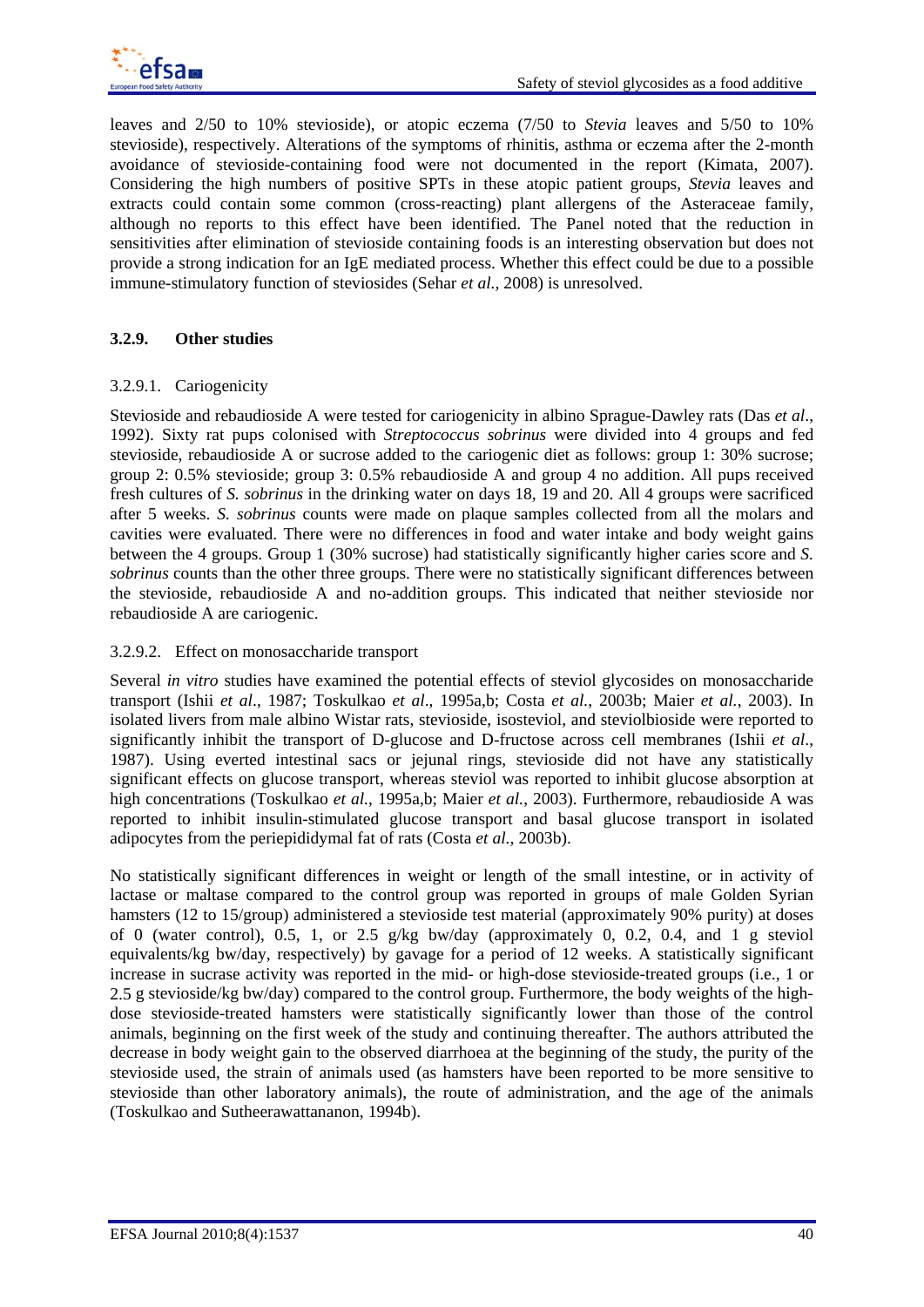

## 3.2.9.3. Effects on immunological function

At a non cytotoxic concentration (1 mM), stevioside (98% purity) extracted from dried *Stevia rebaudiana* leaves, statistically significantly suppressed the release of Tumour Necrosis Factor- $\alpha$ (TNF-α) and interleukin-1β (IL-1β) as well as slightly suppressed Nitric Oxide (NO) release by lipopolysaccharide (LPS)-stimulated human monocytic THP-1 cells (Boonkaewwan *et al*., 2006). At lower concentrations, these effects were not observed. Furthermore, stevioside (1 mM) could directly activate unstimulated THP-1 cells to release TNF- $\alpha$ , IL-1  $\beta$  and NO; the magnitude of induction by stevioside (1 mM) being consistently less than that of LPS (1 µg/ml). Steviol (90% purity) had no effect in the same assay system. The authors interpreted these data as demonstrative of antiinflammatory and immunomodulatory activities of stevioside; steviol being ineffective. Using a different cell culture system, namely human colon carcinoma cell lines (T84, Caco-2 and HT29), it was shown (Boonkaewwan *et al.*, 2008) that at non-cytotoxic, low concentrations (0.01-0.2 mM), steviol suppressed TNF-alpha induced IL-8 release in all three cell lines. The immunomodulatory effects of steviol appear to involve NF-Kappa B signalling.

The immunomodulatory effects of stevioside (purity not reported) were also investigated *in vivo* (Sehar *et al*., 2008), in Balb/c mice of either sex (6 animals/group; number per sex not reported) orally administered (presumably by gavage) 0 (vehicle control: gum acacia), 6.25, 12.5, or 25 mg/kg bw/day of a fresh suspension of stevioside (purity not specified) for 7 days and immunised with Sheep Red Blood Cells (SRBCs) (0.2 mL of 5 x 109 SRBCs/mL i.p.). Statistically significantly increased antibody synthesis, delayed type hypersensitivity response, and proliferative response in LPSstimulated B-lymphocytes were reported following administration of 12.5 mg stevioside/kg bw/day. Statistically significant increases in the percentage of phagocytosis were reported after *in vitro* exposure of peritoneal macrophages at a concentration of 12.5 μg stevioside/mL and *ex vivo* as well, in phagocytic cells from the blood of mice treated with 12.5mg stevioside/kg bw/day.

### 3.2.9.4. Effects on enzymes and mitochondria

Several *in vitro* studies have examined the potential effects of steviol glycosides on enzymes and mitochondria (Vignais *et al.*, 1966; Kelmer Bracht *et al.*, 1985; Yamamoto *et al.*, 1985; Ishii and Bracht, 1986; Constantin *et al.*, 1991; Levy *et al.*, 1994).

The Panel notes that the relevance of the effects noted in isolated mitochondria is of questionable relevance for intact systems because the steviol glycosides, stevioside and rebaudioside A do not appear to permeate cell membranes (Huxtable, 2002)*.* Furthermore, the significance of these studies to the safety evaluation of orally dosed steviol glycosides is limited given the high concentration of stevioside and steviol in the assays. These high concentrations of stevioside are not expected to be reached *in vivo*, as stevioside would be hydrolysed to steviol prior to absorption after oral exposure. Similarly, high concentrations of steviol are not expected in plasma after oral exposure to stevioside.

#### **3.2.10. Toxicity of related steviol glycosides and degradation products**

One of the petitioners discussed the potential toxicity of related steviol glycosides and degradation products in a preparation containing not less than 97% rebaudioside A.

Several steviol glycosides have been identified in a preparation originating from the leaves of the plant *Stevia rebaudiana* Bertoni (Table 1). Other related glycosides that may occur in the final preparation as a result of the production process have been identified in small amounts (0.10 to 0.37%,  $w/w$ ) by HPLC in the steviol glycoside bulk material. Some of them share the same steviol aglycone backbone structure as rebaudioside A and differ only with respect to the number of glucose units, while the remaining compounds have slight structural differences in the aglycone backbone like an endocyclic double bond, an additional hydroxyl group or an isosteviol aglycone instead of steviol.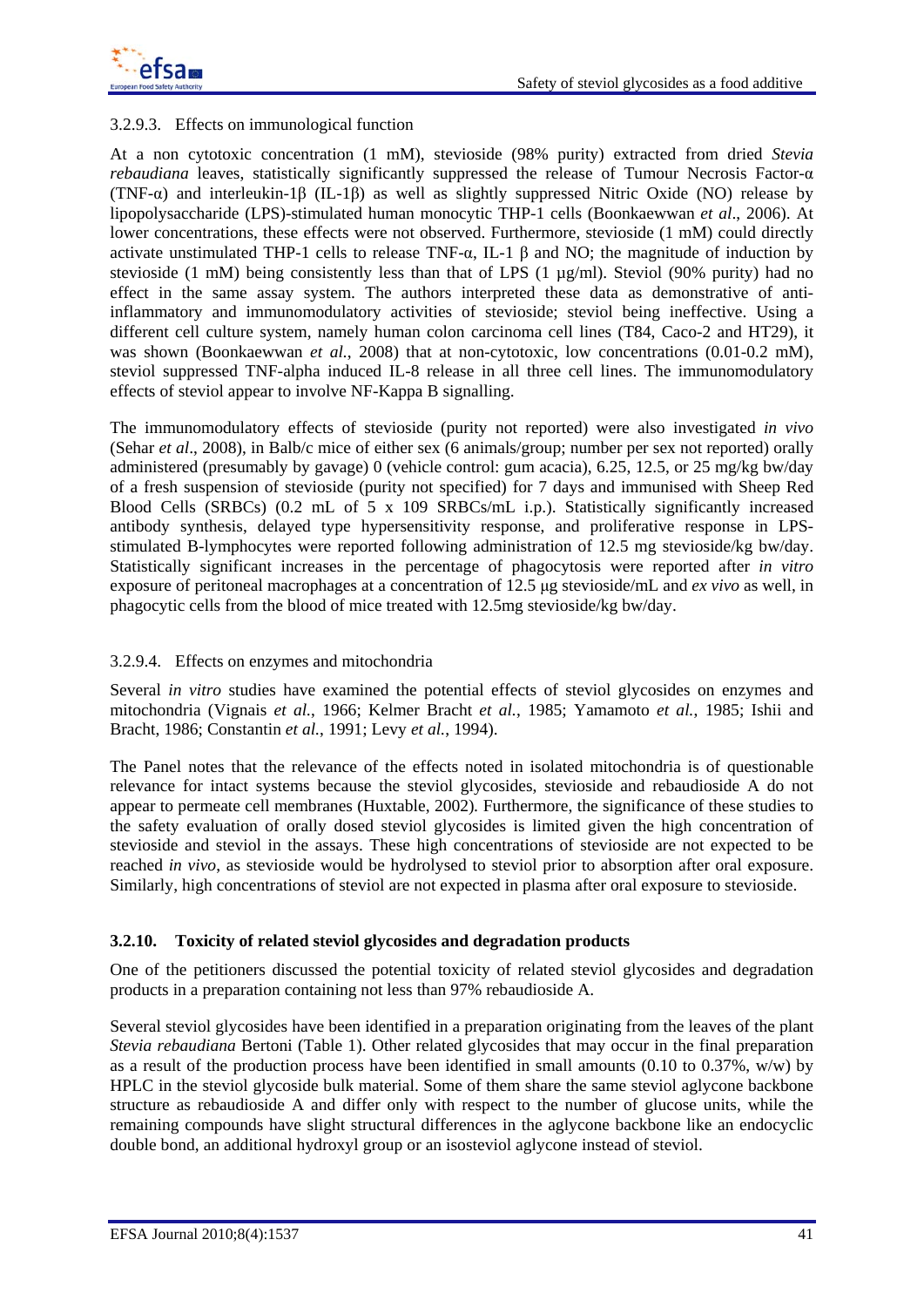

Based on the results of the stability studies, seven identified compounds are related steviol glycosides initially identified in the steviol glycoside preparation, that increase over time under certain conditions, while 3 degradation products have not been identified in the starting bulk material by either HPLC or LC-MS/MS. Two degradation products share the same steviol aglycone backbone structure as rebaudioside A and differ only with respect to the number of glucose units, while the third degradation product possesses a hydroxyl group at C-16 and one less glucose unit than rebaudioside A.

According to the petitioner, the safety assessment of related steviol glycosides and the degradation products identified in the steviol glycoside preparation is based on their presence in the test materials used in studies conducted to assess the safety of the preparation: the 90-day study (Curry and Roberts, 2008), the 2-generation reproductive toxicity studies (Curry *et al.*, 2008), the human trials (Maki *et al.*, 2007, 2008a,b), and/or on their expected metabolic fate.

### **4. Discussion**

The steviol glycosides considered in this opinion are sweeteners extracted from the leaves of the plant *Stevia rebaudiana* Bertoni. The steviol glycosides produced by the three petitioners are chemically defined mixtures that comprise not less than 95% of the following steviol glycosides: stevioside, rebaudiosides A, B, C, D, E and F, steviolbioside, rubusoside and dulcoside A. Stevioside and rebaudioside A are the dominant components in two out of the three preparations, whereas rebaudioside A is the major glycoside present in the third preparation. Rebaudioside B and F are present in very small percentages (around 1.5% and 0.15%, respectively).

Steviol glycosides, in the present evaluation, contain stevioside and/or rebaudioside A as main active ingredients.

Different studies conducted by one of the petitioners or available in the open literature (Chang and Cook, 1983; Kroyer, 1999) assessed the bulk stability of steviol glycosides under various storage conditions and in food matrices over a range of pH values, processing conditions, at both room temperature and elevated temperatures. The photostability of the preparation was examined under dry and aqueous conditions. The Panel notes that in these experiments the extent of degradation of the tested steviol glycoside (rebaudioside A) that occurred ranged from a few percent up to 63% under different storage (pH, temperature and period time) and food production conditions. The Panel notes that in presence of high temperatures (e.g. heating, baking), substantial degradation of steviol glycosides might take place.

The Panel evaluated oral animal studies of metabolism and toxicokinetics, animal toxicological studies and human studies with single or repeated administration of steviol glycosides.

Metabolic studies with steviol glycosides in rats (Nakayama *et al.,* 1986; Koyama *et al.,* 2003b), pigs (Geuns, 2003a) and humans (Kraemer and Mauer, 1994; Simonetti *et al.*, 2004; Geuns *et al.*, 2006, 2007a) have demonstrated that intact steviol glycosides are poorly absorbed after oral exposure but that they are hydrolysed by the microflora in the gut to steviol (Hutapea *et al.*, 1997). A large portion of this steviol is absorbed and is conjugated to steviol glucuronide which undergoes enterohepatic circulation. The remaining steviol is excreted in the faeces. In the liver, steviol undergoes conjugation with glucuronic acid to form steviol glucuronide in both humans and in rats. As demonstrated by Roberts and Renwick (2008), rebaudioside A and stevioside are metabolised and excreted by similar pathways, steviol being the common metabolite for both. Therefore, the Panel considers the results of toxicology studies on either stevioside or rebaudioside A applicable for the safety assessment of steviol glycosides in general.

The main metabolites in plasma is steviol glucuronide in humans (Geuns *et al.*, 2007) and free steviol in rats (Roberts and Renwick, 2008); no steviol epoxide, which may have genotoxic potential, was detected in human plasma (Geuns *et al.*, 2007). Consequently, in rats, the internal dose of steviol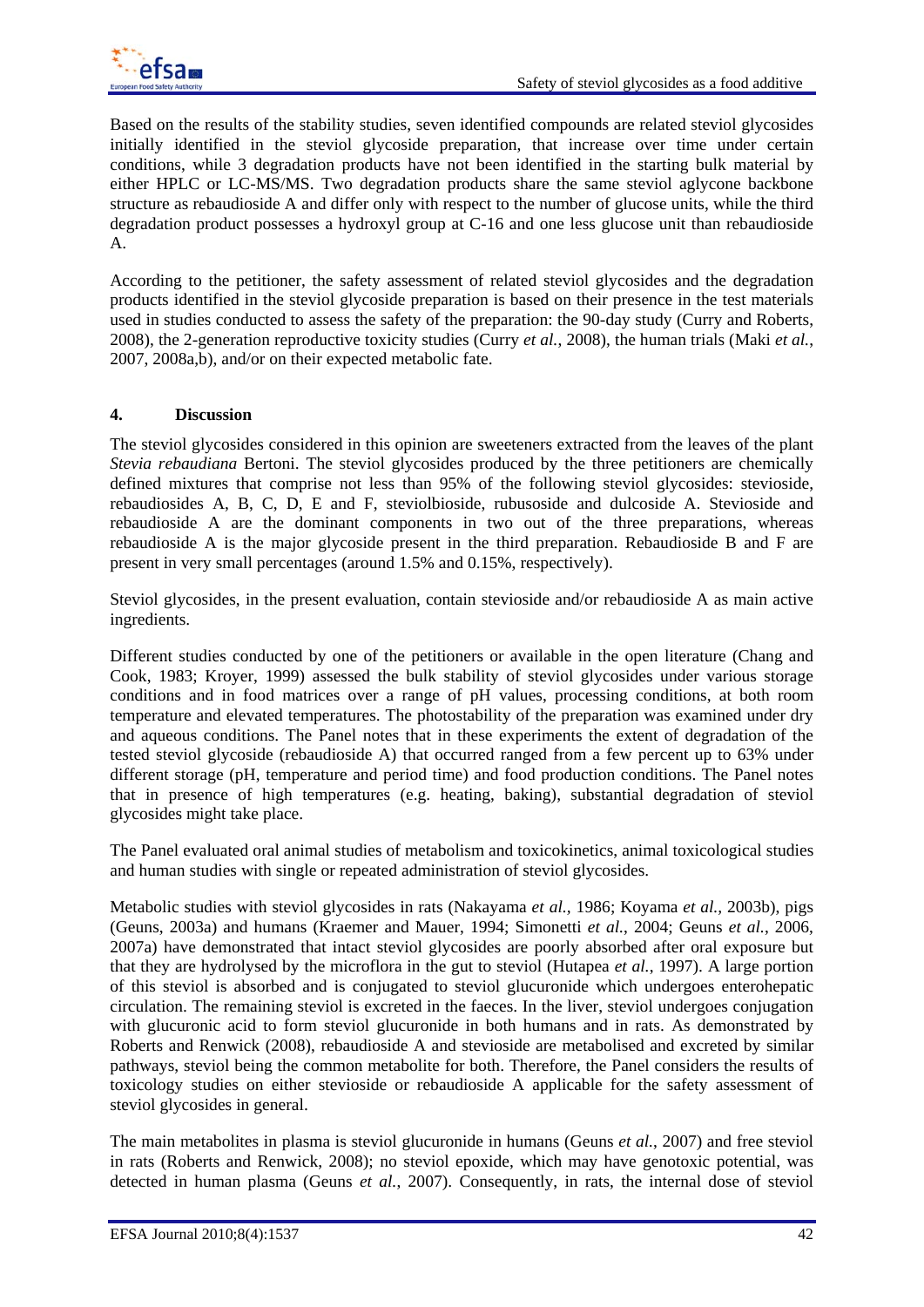would be higher than in humans. Steviol glucuronide is excreted primarily via the urine in humans and in rats via the bile. The differences in the route of elimination could be due to the lower molecular weight threshold for biliary excretion in rats as compared to humans. This would also result in a difference in the enterohepatic circulation between humans and rats. Indeed, in humans, there is efficient hepatic glucuronidation resulting in the presence of only steviol glucuronide in plasma and a 60% urinary excretion. On the contrary, in rats, there is probably less efficient glucuronidation and also a higher degree of enterohepatic circulation, resulting in a major faecal excretion and in measurable plasma levels of free steviol.

Despite these inter-species differences, the Panel concluded that studies in rats can be used to evaluate the safety of steviol glycosides in humans. In addition, there are extensive studies in humans, thus the safety evaluation is not primarily dependent on studies in rodents.

There is no concern with respect to the acute toxicity of steviol glycosides based on the data available from oral route exposure experiments in rats, mice and hamsters (Toskulkao, 1997).

In some of the subchronic and the 2-generation reproductive toxicity studies with rebaudioside A, body weight gains were slightly lower in the treated groups compared to the controls (Curry and Roberts, 2008; Nikiforov and Eapen, 2008; Curry *et al*., 2008). In these studies, decreases in feed consumption and in feed conversion efficiency were also recorded. The Panel considers the effects on body weight as not adverse or indicative of toxicity but related to lower palatability and lower nutritional value of feed containing the test steviol glycosides (97% rebaudioside A). Therefore the body weight parameters are not considered appropriate endpoints for setting NOAELs for these studies. Accordingly, the Panel considers that steviol glycosides administered in the diet to rats did not produce adverse effects in subchronic studies at doses up to 4.6 g/kg bw/day. The NOAELs in these studies were the maximum doses tested.

Overall, stevioside and rebaudioside A do not show evidence of genotoxicity *in vitro* or *in vivo*. Although a single Comet assay was reported to show effects indicative of DNA damage (Nunes *et al*., 2007)*,* the Panel considers that this study does not provide substantive evidence of a genotoxic potential for stevioside, given methodological concerns and also the fact that similar findings were not seen in earlier studies in mice using steviosides of higher or lower purities (Sasaki *et al*. 2002; Sekihashi *et al.*, 2002). The Panel notes that steviol and some of its oxidative derivates show clear evidence of genotoxicity *in vitro*, particularly in the presence of a metabolic activation system. However, studies of DNA damage and micronucleus formation in rats, mice and hamsters have shown that the genotoxicity of steviol is not expressed *in vivo* at doses of up to 8000 mg/kg bw (Temcharoen *et al.*, 2000). Given that the available toxicokinetic data indicate that free steviol is absent from the systemic circulation in humans or, at worst, present at very low (negligible) levels, any concern raised by the *in vitro* genotoxicity profile of steviol is fully addressed by the fact that the genotoxic potential of steviol is not expressed *in vivo*, and by the negative genotoxicity findings for steviol glycosides *in vitro* and *in vivo.*

No new chronic toxicity or carcinogenicity studies with steviol glycosides since the evaluation of stevioside by the SCF in 1999 were provided by the petitioners. The available long-term toxicity/carcinogenicity studies showed no indication of toxicity associated with prolonged high-dose dietary exposure to steviol glycosides or evidence of carcinogenic potential. The NOAEL in the 2-year carcinogenicity rat study conducted with stevioside (95.6% purity) was 2.5% stevioside in the diet, equal to 967 and 1120 mg/kg bw/day in males and females, respectively (corresponding to approximately 388 mg steviol equivalents/kg bw/day) (Toyoda *et al*., 1997). Since negative carcinogenicity data were consistently observed in three studies in the rat (Yamada *et al*., 1985; Xili *et al.*, 1992; Toyoda *et al*., 1997) and steviol glycosides do not exert tumour promoting activity in various experimental models (Okamoto *et al.*, 1983, Konoshima and Takasaki, 2002; Kawamori *et al.*, 1995; Hagiwara *et al.*, 1984; Ito *et al*., 1984; Yasukawa *et al.*, 2002) the Panel considers that there is no need to further test the potential carcinogenicity of steviol glycosides in other species (i.e. mouse).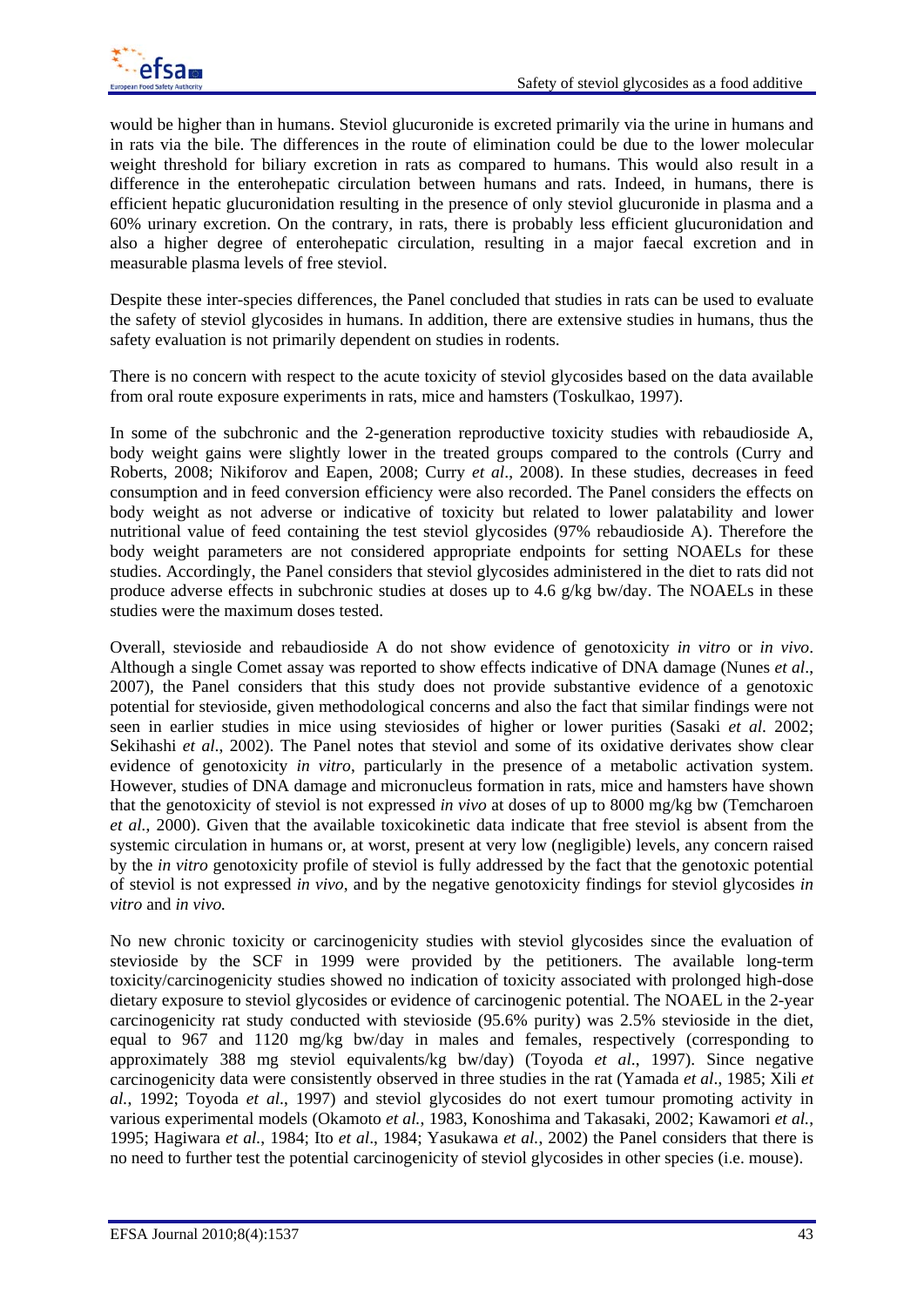The SCF's concerns about potential adverse effects on the male reproductive system raised by the findings in the chronic toxicity study in F344 rats with *Stevia* extract (74.54% stevioside and 16.27% rebaudioside A) (Yamada *et al.*, 1985) have been considered by the Panel to be adequately clarified by the results of later reproductive toxicity studies with test materials of known composition and high purity (Curry *et al.*, 2008; Mori *et al.*, 1981). The testicular changes in the chronic toxicity study (Yamada *et al.*, 1985) were unlikely to have been caused by steviol glycosides

The Panel notes that in the past, aqueous *Stevia rebaudiana* extracts administered orally to female mice and rats at doses up to 2000 mg/kg bw/day were reported to have contraceptive effects (Mazzei-Planas and Kuc, 1968; Nunes and Pereira, 1988) and that adverse male reproductive effects were observed in rats following administration of *Stevia rebaudiana* leaf extracts (Oliveira-Filho *et al.*, 1989; Melis, 1999). Since publication of these studies, several reproductive (multigenerational studies) and developmental (teratology) studies were conducted with stevioside and steviol glycosides. The Panel notes that the studies with steviol glycosides complying with the specifications proposed by the petitioners did not affect reproduction or the developing fetus (Curry *et al.*, 2008; Charles River Laboratories, 2008; Mori *et al*., 1981; Usami *et al*., 1995). Administration of stevioside (purity 90 - 96%) at doses up to 2500 mg/kg bw/day to hamsters and 2100 mg/kg bw/day (3% in the diet) to rats had no adverse effects on fertility and the development of fetuses (Yodyingyuad and Bunyawong, 1991; Mori *et al.*, 1981). The 2-generation study in rats with the steviol glycosides (97% rebaudioside A) did not reveal any adverse effects at the highest dietary dose tested of 25 000 mg/kg diet, corresponding to 2048–2273 mg/kg bw/day (Curry *et al.*, 2008). Steviol glycosides (97% rebaudioside A) in doses up to 1400 mg/kg bw/day had no adverse effects on developing fetuses in NZW rabbits (Charles River Laboratories, 2008). Overall, the Panel considers that steviol glycosides complying with JECFA specifications administered orally are unlikely to have adverse reproductive and developmental effects.

Steviol, the metabolite of all the steviol glycosides has been shown to induce maternal and developmental toxicity at high doses (Wasuntarawat *et al.*, 1988). The Panel notes that any studies conducted on steviol at high doses are of little relevance to the safety assessment of the steviol glycoside preparations under evaluation. This is because steviol is absorbed immediately in the gastrointestinal tract following oral administration (see Section 3.1), but steviol glycosides are not readily absorbed in the gastrointestinal tract and are slowly hydrolysed to the aglycone steviol. The plasma levels of steviol after administration of a high-dose of steviol, therefore, would be expected to be much greater than the plasma levels of steviol following administration of a steviol glycoside.

In its evaluation of stevioside as a sweetener, the SCF (1999) expressed a concern regarding the potential effects of steviol glycosides on the renal and cardiovascular function and on carbohydrate metabolism. Several *in vitro* studies showed that steviol glycosides interfered with the transport of anions in the renal tubules (Melis and Sainati, 1991b; Melis, 1992a,b,c; 1995, 1996; Jutabha *et al.*2000; Toskulkao *et al.*, 1994a; Chatsusdithipong and Jutabha, 2001; Chatsudthipong *et al., 2003; Srimaroeng* et al., 2005a,b), inhibited vasoconstriction (Lee *et al.*, 2001; Liu *et al.*, 2003), stimulated insulin secretion from isolated pancreatic islet cells (Jeppesen *et al.*, 1996, 2000, 2003; Costa *et al.*, 2003a; Abudula *et al.*, 2004; Xiao and Hermansen, 2005; Xiao *et al.*, 2005; Chen *et al.*, 2006a,b,c), but most of these studies did not provide data that can be extrapolated to the *in vivo* situation. Also *in vivo* studies in normal, diabetic or obese rats indicated that steviol glycosides impacted blood glucose homeostasis parameters (Suanarunsawat and Chaiyabutr, 1997; Jeppesen *et al.*, 2003; Dyrskog *et al*., 2005a; Dyrskog *et al*., 2005b; Chen *et al*., 2005; Chang *et al.*, 2005) and may lower blood pressure (Jeppesen *et al.*, 2003; Hsu *et al*, 2002; De-Yi e*t al.*, 1990). An *in vivo* study of potential effects on renal function from *Stevia* extract and stevioside administered orally, demonstrated that both compounds were well-tolerated and displayed no treatment-related effects on kidney function in dogs (Chagas *et al.*, 1990).

The results of human studies demonstrated that single doses of 1000 mg of rebaudioside A/person (corresponding to approximately 330 mg steviol equivalents/day) did not affect glucose homeostasis and blood pressure among individuals with normal glucose tolerance or type-2 *diabetes mellitus* (Maki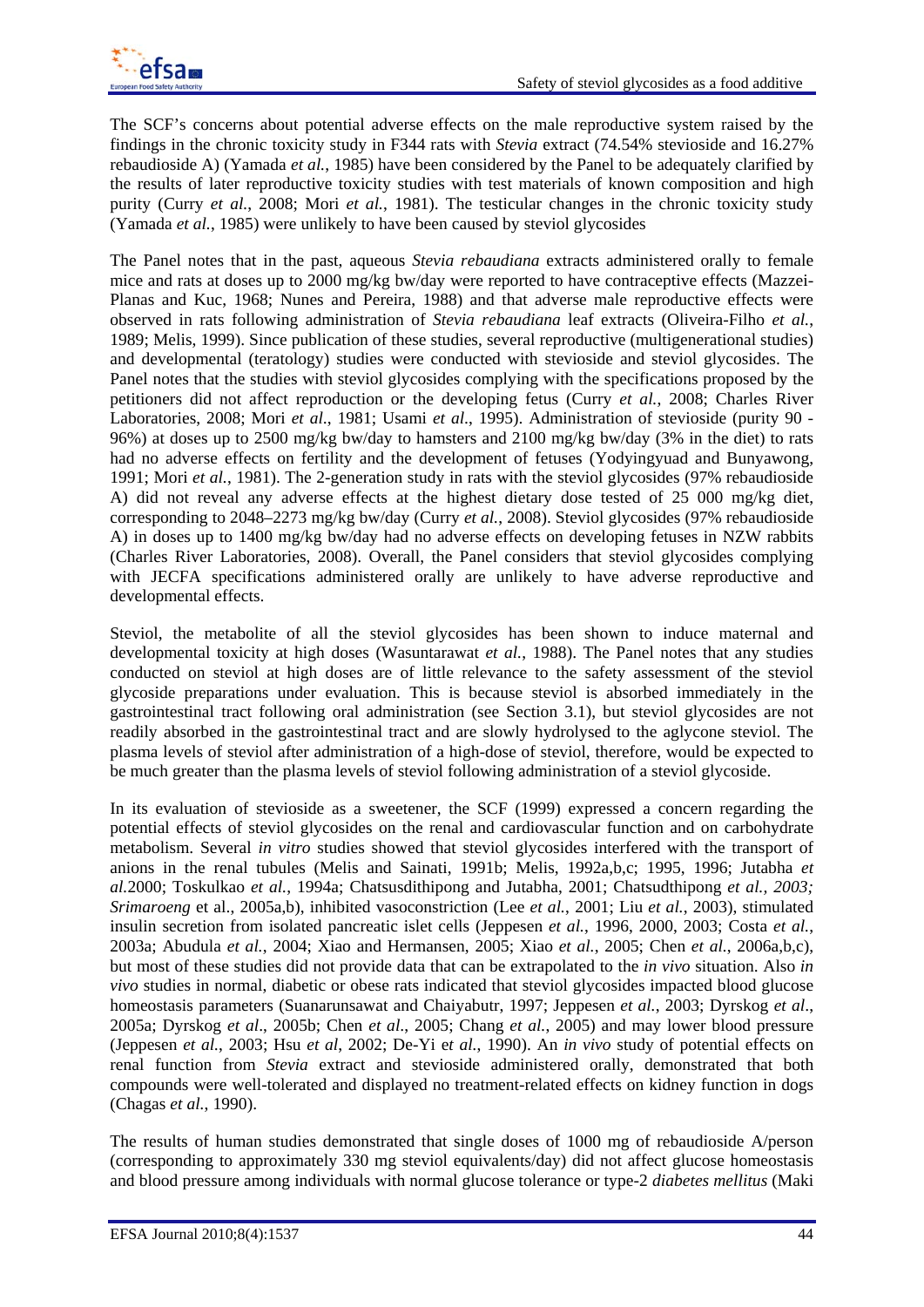

*et al.*, 2007). Also, repeated use for 16 weeks of 1000 mg of rebaudioside A/person/day did not alter glucose homeostasis in individuals with type-2 *diabetes mellitus* (Maki *et al.*, 2008a). Blood pressure parameters were not significantly affected in individuals with normal and low SBP by oral intake of a 1 000 mg rebaudioside A/person/day for 4 weeks (Maki *et al.*, 2008b). This daily dose corresponds to 16.6 mg/kg bw/day of rebaudioside A for a person weighing 60 kg (corresponding to approximately 5.5 mg steviol equivalents/kg bw/day).

The Panel notes a report (Kimata 2007) concerning anaphylactic-like reactions associated with stevioside in children with atopic eczema. However, given the limited data provided, the significance of the results presented is unclear. In addition, the purity of the extracts used in this study is far below the required specifications for the steviol glycosides considered in this evaluation. The Panel also notes that Kimata (2007) did not provide any individual histories of food allergies for the groups of children tested for hypersensitivity to stevioside or *Stevia* leaves. The Kimata (2007) study shows that while a number of atopic children reacted positively to *Stevia* leaves or a stevioside preparation in SPTs, oral exposure to the stevioside preparation was not associated with any anaphylactic-like reaction. The petitioners claimed that steviol glycosides are not reactive and are not metabolised to reactive compounds, therefore, it is unlikely that the steviol glycosides under evaluation should cause by themselves allergic reactions when consumed in foods. In addition, S*tevia* leaves have a long history of use as a food ingredient in a number of countries with no other published reports of allergic reactions in either healthy or allergic populations. The Panel notes that this is not a strong argument as vulnerable populations presenting low frequency but still serious effects, may be missed.

Reports by Boonkaewwan *et al.* (2006, 2008) and Sehar *et al.* (2008) have concluded that stevioside may have immunostimulating effects and modulatory activities of inflammation in both *in vitro* and *in vivo* in a mouse model.

The Panel notes that these studies have some methodological limitations. The Panel considers that immunostimulating and immunomodulating effects of steviol glycosides in cell lines and rodent models have not been demonstrated in a robust and reproducible way, such that they could be used as pivotal studies for risk assessment. However, these observations deserve more in-depth examination as, if they are confirmed, they may raise concern regarding the uses of steviosides for some sub-groups of the population. This is especially the case for individuals suffering from auto-immune diseases or inflammation of the gastrointestinal tract.

The potential toxicity of related steviol glycosides and of degradation products which may be present in steviol glycosides used as a sweetener in minor amounts was not studied in laboratory animals. However, the Panel considers that these studies are not needed considering that the safety of these compounds can be extrapolated from the presence of sufficient amounts of the compounds in the test materials used in studies conducted to assess the safety of steviol glycosides complying with proposed specifications and/or having the same general structure as rebaudioside A. Therefore, under the conditions of intended use of steviol glycosides the related steviol glycosides and degradation products are not expected to be associated with any adverse effects following oral consumption of the steviol glycosides by humans.

On order to perform the exposure assessment, the Panel took into account the harmonised table of maximum proposed use levels provided by all three petitioners (Table 3) and followed the principles of the stepwise approach, which were used in the report of the Scientific Co-operation (SCOOP) Task 4.2, to estimate intakes of additives (EC, 1998). In the tiered approach, the Tier 1 is based on theoretical food consumption data and MPLs for additives as permitted by relevant Community legislation. The Second and Third tiers refer to assessment at the level of individual Member States, combining national data on food consumption with the MPLs for the additive (Tier 2) and its actual usage patterns (Tier 3). As no MPLs exist for steviol glycosides, only Tier 1 for the Budget method and Tier 2 using maximum proposed use levels for both exposure estimates have been made by the Panel. The Panel calculated a theoretical maximum daily exposure of 37.1 mg/kg bw/day for an adult and a 3 year-old child.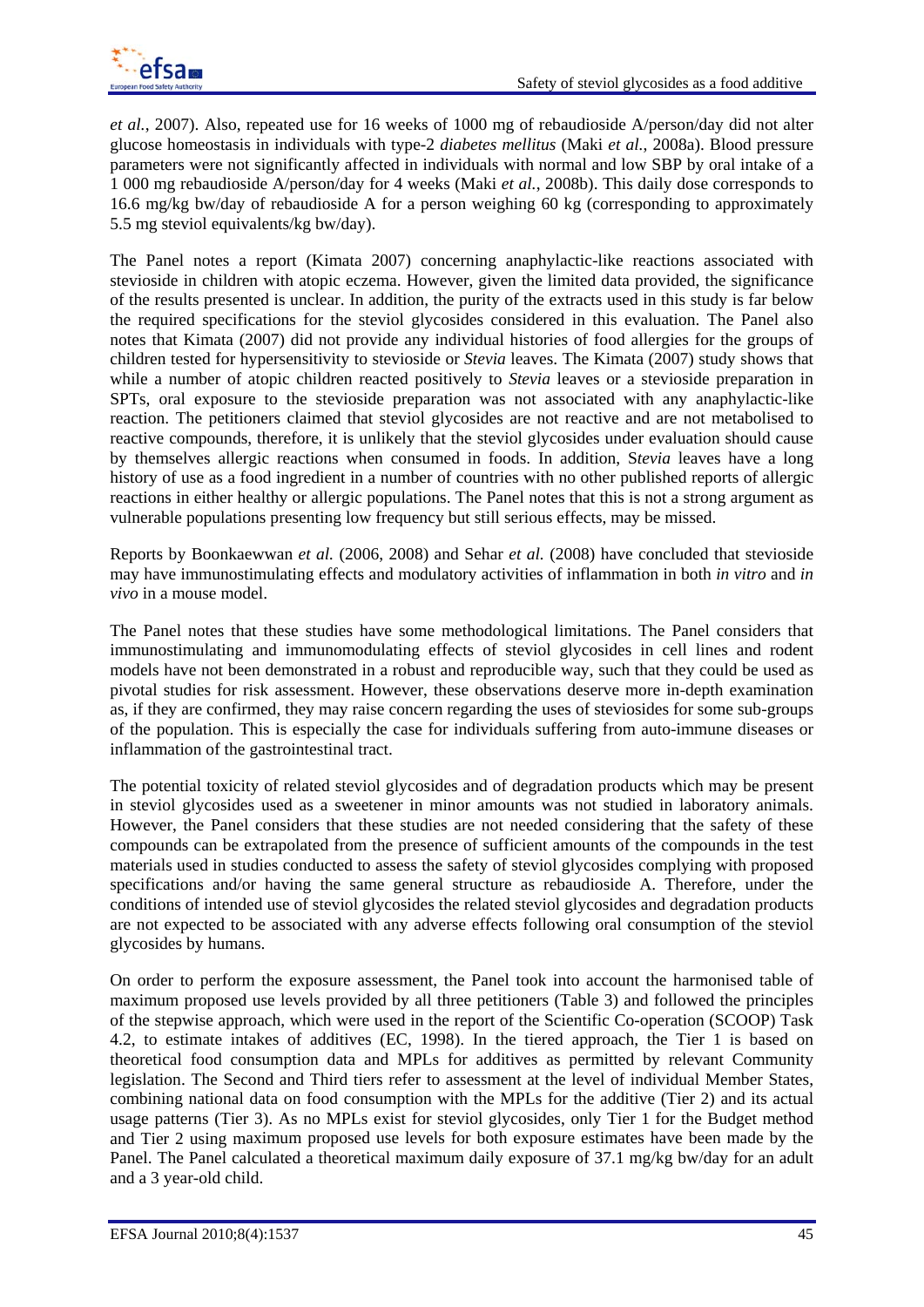

Refined exposure estimates have been performed for Tier 2 using maximum proposed use levels from the three petitioners with individual food consumption data for child and adult populations. Exposure estimates for children (aged 1-10 years; except for Cyprus: 12-14 years old) have been performed by the Panel using the detailed individual food consumption data from 12 European countries (Belgium, France, the Netherlands, Spain, Czech Republic, Italy, Finland, Germany, Greece, Cyprus, Sweden, UK).

Since the UK population is considered to be one of the highest consumers of soft drinks in Europe and as estimates were calculated from more refined adult food consumption data than those currently available to EFSA Panels (e.g. EFSA Concise European Food Consumption Database, which gives aggregate food categories consumed in 19 European countries (EFSA, 2008) it was decided to select the UK population as representative of the EU consumers for the steviol glycosides estimates for adults.

When considering maximum proposed use levels (Tier 2), the mean dietary exposure of European children (aged 1-14 years) ranged from 0.7 to 7.2 mg/kg bw/day, and from 3.3 to 17.2 mg/kg bw/day at the 95<sup>th</sup> percentile. The main contributors  $(>10\%$  in all countries) to the total anticipated exposure to steviol glycosides, expressed as steviol equivalents, are soft drinks (11 to 58%) and desserts, including flavoured milk products (14 to 71%). Confectionery accounted for 11% of exposure in 2 countries. Dried potato granules and flakes and candied fruits and vegetables, mostardo di frutta accounted for 17 and 18% of exposure in one country.

Estimates reported for the UK adult population give a mean dietary exposure to steviol glycosides (as steviol equivalents) of 2.2-2.7 mg/kg bw/day and of 8.0-9.7 mg/kg bw/day for high level consumers  $(97.5<sup>th</sup>$  percentile). The main contributors to the total anticipated exposure to steviol glycosides (as steviol equivalents)  $(>10\%)$  are soft drinks (37%) and beer, cider and perry (33%).

The Panel compared its exposure assessment to that derived from Renwick (2008) which represent predicted exposure data to steviol equivalents for European consumers based on the observed exposure data for aspartame. Renwick´s (2008) calculations assumed a relative sweetness potency to sucrose of 180 for aspartame and 200 for rebaudioside A and divided by a factor of three to obtain steviol equivalents. The observed exposure data for aspartame were derived from national individual intake surveys which included diabetics (Denmark, France, Germany, Netherlands and UK).

The mean dietary exposure of children (aged 1-14 years) including diabetics, to steviol glycosides expressed as steviol equivalents, ranged from 0.4 to 1.3 mg/kg bw/day, and from 1.5 to 4.2 mg/kg bw/day at the high percentile  $(90<sup>th</sup>/97.5<sup>th</sup>)$ . For adults including diabetics, the mean dietary exposure to steviol glycosides expressed as steviol equivalents ranged from 0.3 to 0.7 mg/kg bw/day, and from 1.5 to 3.1 mg/kg bw/day at the high percentile  $(90^{th}/97.5^{th})$ .

The Panel notes that its estimates are three times higher than those based on Renwick (2008) because the Panel assumed that all processed foods and beverages contain the sweetener steviol glycosides added at the maximum proposed use levels (i.e. not only energy-reduced beverages as proposed by the petitioners). But the Panel notes that the exposure data from Renwick uses older consumption figures, a conversion factor of three for calculation of predicted exposure to steviol glycosides expressed as steviol equivalents and that the food category "Milk and milk derivative-based or fruit juice-based drinks, energy-reduced or with no added sugar", which is one of the main contributors to the overall exposure in the assessment made by the Panel, has higher proposed use levels (1000 mg steviol glycosides/kg instead of 600 mg aspartame/kg).

Despite the limitations of the present assessment, the Panel notes that its exposure assessment presents a good geographical spread of the food consumption of children in Europe, a standardised approach in food categorisation (by using applications as stated in Directive 94/36/EC) and methodology to calculate anticipated dietary exposure assessments and concludes that its estimates are considered to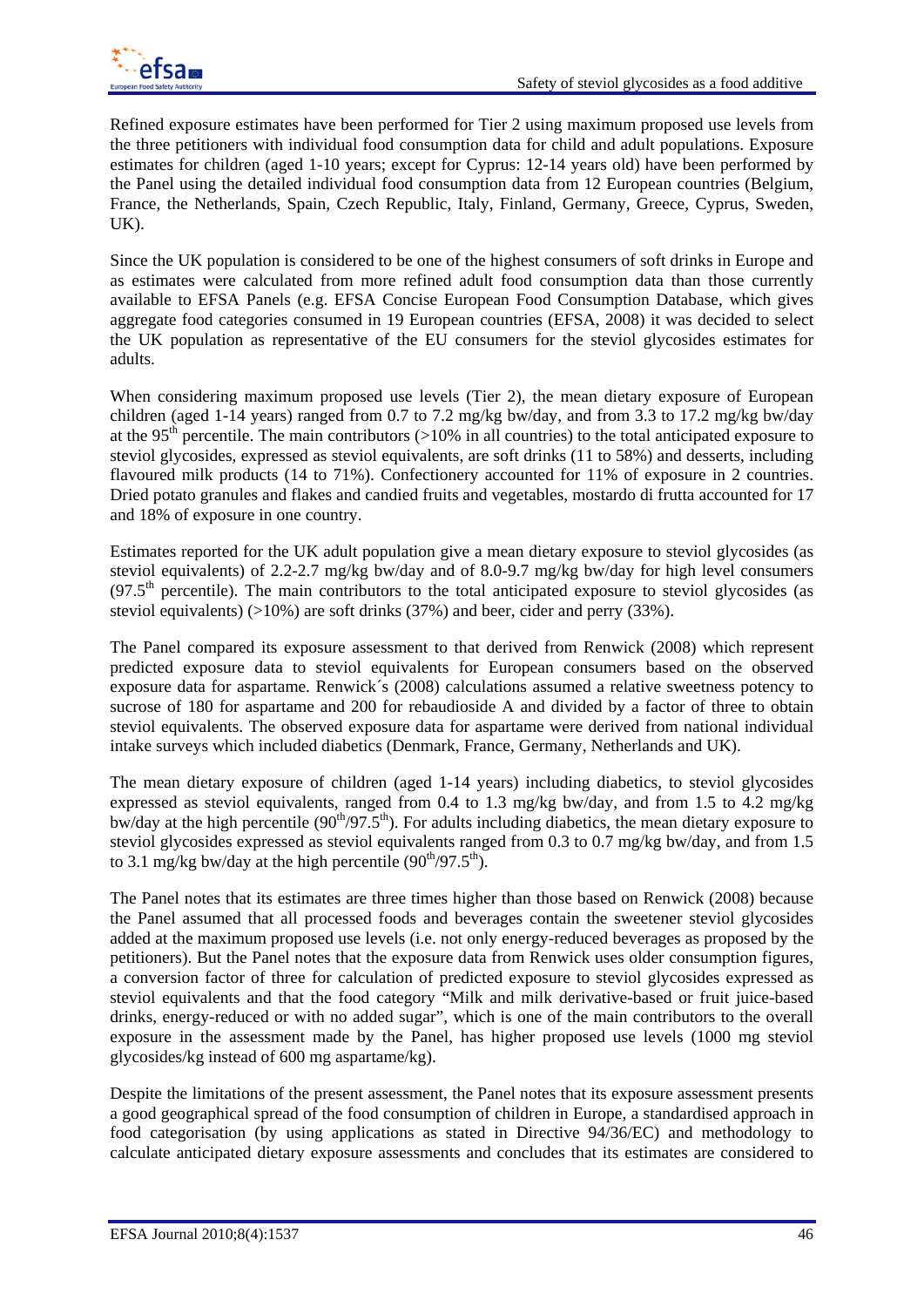

be the most up to date anticipated dietary exposure to steviol glycosides (expressed as steviol equivalents).

#### **CONCLUSIONS**

There are extensive *in vitro* and *in vivo* animal studies and some human tolerance studies on the steviol glycosides rebaudioside A and stevioside and their metabolite steviol. After considering all the data available, the Panel concludes that steviol glycosides covered by the proposed specifications are not carcinogenic, genotoxic or associated with any reproductive/developmental toxicity. The Panel considers a carcinogenicity study with stevioside of high purity meeting the specifications proposed by the petitioners, as pivotal for the present evaluation. The NOAEL in this study was 2.5% stevioside in the diet, equal to 967 mg stevioside/kg bw/day (approximately 388 mg steviol equivalents/kg bw/day), the highest dose tested.

Studies in humans demonstrated that daily doses of the steviol glycosides up to 1000 mg/person/day, equivalent to 16.6 mg/kg bw/day for a 60 kg person (corresponding to approximately 330 mg steviol equivalents/person/day or to 5.5 mg steviol equivalents/kg bw/day) were well-tolerated by individuals with normal glucose metabolism or type-2 *diabetes mellitus*.

The Panel establishes an ADI for steviol glycosides, expressed as steviol equivalents, of 4 mg/kg bw/day based on application of a 100-fold uncertainty factor to the NOAEL for stevioside of 2.5% in the diet, equal to 967 mg stevioside/kg bw/day (approximately 388 mg steviol equivalents/kg bw/day), from a 2-year carcinogenicity study in the rat.

Conservative estimates of steviol glycosides exposure both in adults and in children suggest that it is likely that the ADI would be exceeded at the maximum proposed use levels.

#### **DOCUMENTATION PROVIDED TO EFSA**

- 1. Technical dossier 2007a. Dossier for registration of Steviol Glycosides (*Stevia*) for use as a commercial food additive. January 2007. Submitted by Morita Kagaku Kogyo Co., Ltd, Japan. Last dossier update: Januray 2009. Additional data submitted in January 2009, March 2009.
- 2. Technical dossier 2007b. Dossier for the safety evaluation of Eustas Stevia Glycosides for use as a food additive. September 2007. Submitted by Eustas, Barbasto, Huesca, Spain. Last dossier update: February 2009. Additional data submitted in March 2009
- 3. Technical dossier 2008. Dossier for the safety evaluation of Cargill's Steviol Glycoside preparation for use as a sweetener. May 2008. Submitted by Cargill, Incorporated, Wayzata, USA. November 2009.
- 4. Steviol Glycoside EU Food Additive Petition Roadmap. Section II and III, Technical and safety data. April 2009. Submitted by Cantox Health Sciences International, Ontario, Canda.

#### **REFERENCES**

- Abudula R, Jeppesen PB, Rolfsen SED, Xiao J and Hermansen K, 2004. Rebaudioside A potently stimulates secretion from isolated mouse islets: studies on the dose, glucose and calciumdependency. Metabolism 53, 1378-1381.
- AFSSA (Agence française de sécurité sanitaire des aliments), 2007. Avis de l'Agence française de sécurité sanitaire des aliments relatif à une authorisation provisoire, pour une durée de deux ans, d'emploi de steviol, extraits de *Stevia rebaudiana,* en tant qu'édulcorant en alimentation humaine dans le cadre de l'article 5 de la directive 89/107/EEC. Maison-Alfort, le 12 octobre 2007.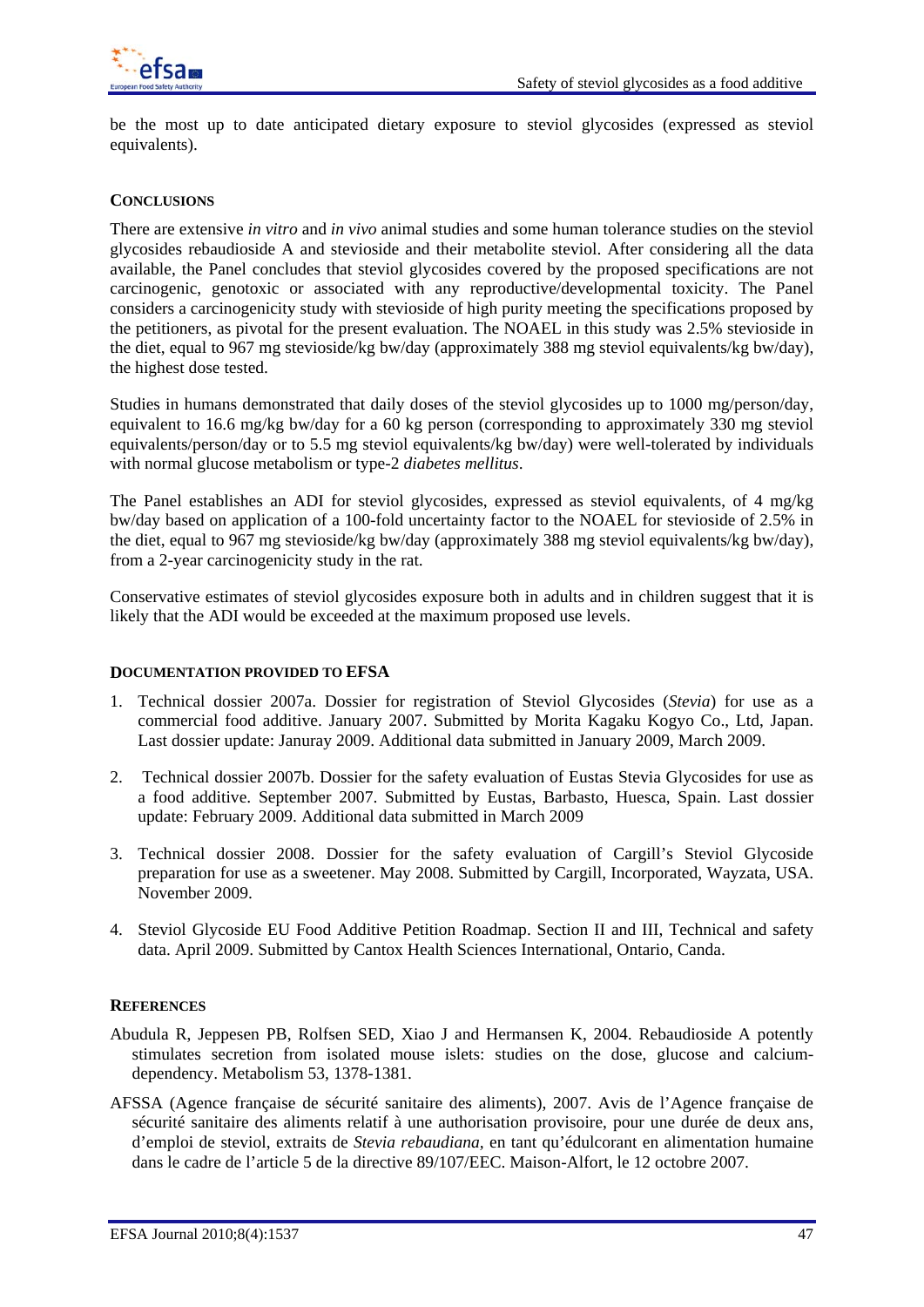

- AFSSA (Agence française de sécurité sanitaire des aliments), 2008. Opinion on a provisional two-year authorisation for the use of steviol, an extract of *Stevia rebaudiana*, as a food sweetener under article 5 of Directive 89/107/EEC, further to Afssa's opinion of 12 October 2007.
- AFSSA (Agence française de sécurité sanitaire des aliments), 2009. Avis de l'Agence française de sécurité sanitaire des aliments sur un projet d'arrêté modifiant l'arrêté du 26 aout 2009 relatif à l'emploi du rébaudioside A extrait de *Stevia rebaudiana* comme additif alimentaire. Maison-Alfort, le 11 Décembre 2009.
- Akashi H and Yokoyama Y, 1975. [Security of dried-leaves extracts of Stevia—report oftoxicological test]. Shokuhin Kogyo 18, 34-43.
- Alvarez M, Bazzote RB, Godoy GL, Cury R and Espinoza AD, 1981. Efeito do extrato aquosode Stevia rebaundiana Bertoni sobre parametros bioquimicos de pesoas adultasnormais = [Hypoglycemic effect of Stevia rebaudiana Bertoni]. Brazilian Archives of Biology and Technology 24,178 [Abstract No. H-35].
- Aze Y, Toyoda K, Imaida K, Hayashi S, Imazawa T, Hayashi Y and Takahashi M, 1991. Subchronic oral toxicity study of stevioside in F344 rats. Bulletin of the National Institute of Agricultural Sciences, 48-54 (in Japanese).
- Barriocanal L, Palacios M, Benitez G, Benitez S, Jimenez JT, Jimenez N and Rojas V, 2008. Apparent lack of pharmacological effect of steviol glycosides used as a sweetener in humans. A pilot study of repeated exposures in some normotensive and hypotensive individuals and Type 1 and Type 2 diabetics. Regulatory Toxicology and Pharmacology [In Press Accepted Manuscript].
- Bazotte RB, Lonardoni MTC, Alvarez M, Gaeti WP and Amado CAB, 1986. Determinaçao da dose letal media (DL50) do isosteviol em animals de laboratorio = [Determination of the lethal dose LD-50 of isosteviol in laboratory animals]. Brazilian Archives of Biology and Technology 29, 711-722.
- Boeckh EMA and Humboldt G, 1981. Avaliacao clinica do efeito cronico do edulcorante natural *Stevia rebaudiana* Bertoni sobre o teste de tolerancia a glicose, parametros clinicos eelectrocardiograficos em individus normais. Ciencia e Cultura 32, (Suplemento), 208-210.
- Boonkaewwan C, Toskulkao C and Vongsakul M, 2006. Anti-inflammatory and immunomodulatory activities of stevioside and its metabolite steviol on THP-1 cells*.* Journal of Agricultural and Food Chemistry 54, 785-789.
- Boonkaewwan C, Toskulkao C and Rao MC, 2008. Specific immunomodulatory and secretory activities of stevioside and steviol in intestinal cells. Journal of Agricultural and Food Chemistry 56, 3777-3784.
- Brusick DJ, 2008. A critical review of the genetic toxicity of steviol and steviol glycosides. Food and Chemical Toxicology 46**,** S83-S91.
- Cavalcante da Silva GE, Assef AH, Cordeiro Albino C, de Araujo Funari Ferri L, Tasin G, Takahashi MH, Filho WE and Barbosa Bazotte R, 2006. Investigation of the tolerability of oral stevioside in Brazilian hyperlipidemic patients. Brazilian Archives of Biology and Technology 49, 583-587.
- Chagas AM, Tabarelli Z, Simoes SRM and Azzolin ELC, 1990. Effects of total aqueous extract of Stevia-rebaudiana and its stevioside upon renal parameters in vagrant dogs and dogs with water overload. Revista de Ciencias Biomedicas 11, 1-11.
- Chan P, Xu D-Y, Liu J-C, Chen Y-J, Tomlinson B, Huang W-P and Cheng J-T, 1998. The effect of stevioside on blood pressure and plasma catecholamines in spontaneously hypertensive rats. Life Sciences 63, 1679-1684.
- Chan P, Tomlinson B, Chen Y, Liu J, Hsieh M and Cheng J, 2000. A double-blind placebo controlled study of the effectiveness and tolerability of oral stevioside in human hypertension. The British Journal of Clinical Pharmacology 50, 215-220.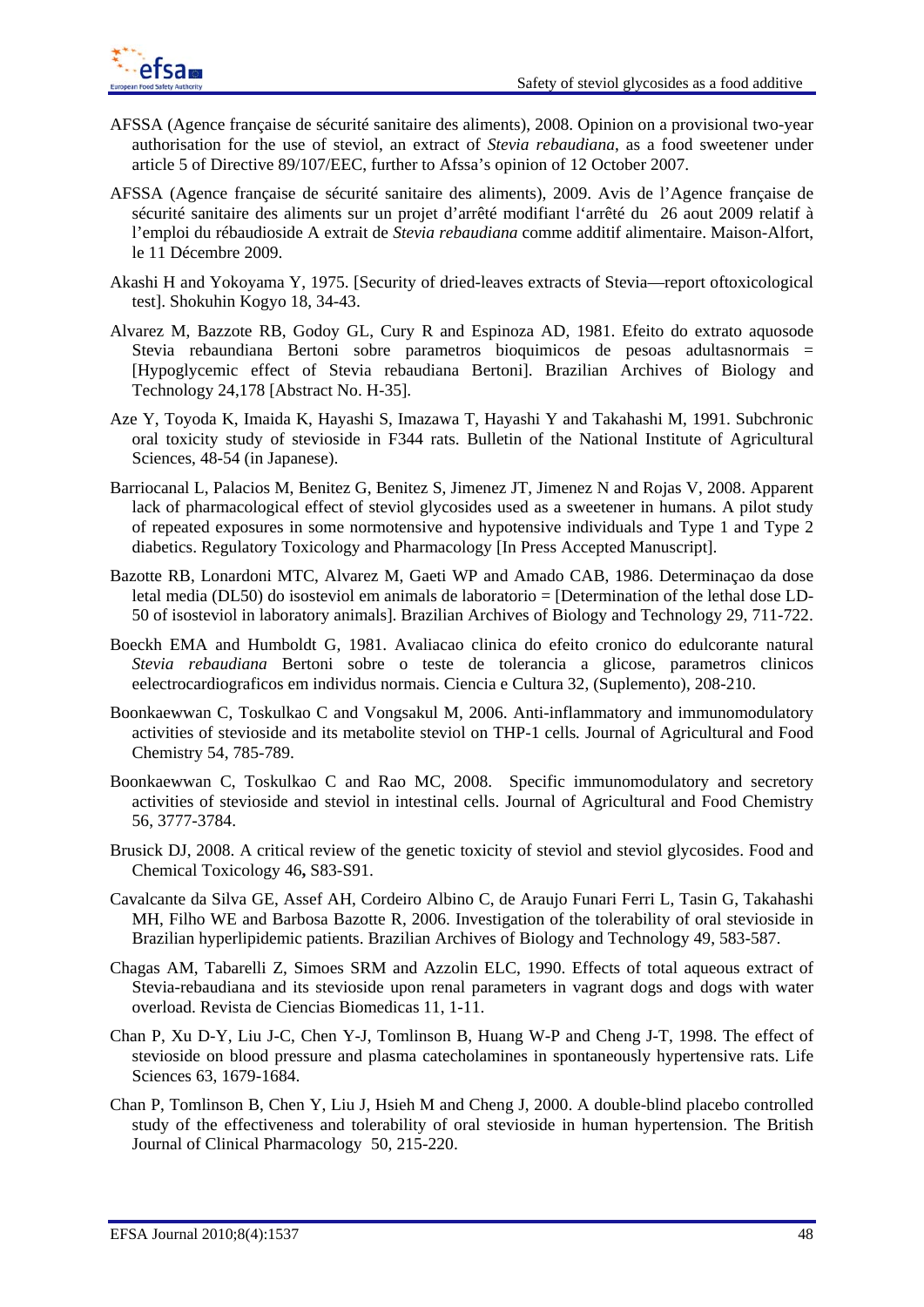

- Chang J-C, Wu MC, Liu I-M and Cheng J-T, 2005. Increase of insulin sensitivity by stevioside in fructose-rich chow-fed rats. Hormone and Metabolic Research 37, 610-616.
- Chang SS and Cook JM, 1983. Stability studies of Stevioside and Rebaudioside A in Carbonated Beverages. Journal of Agricultural and Food Chemistry 31, 409-412.
- Charles River Laboratoires, 2008. Orla (stomach tube) developmental toxicity study of CPO 2196 in rabbits. Study No EHE00002. Charles river Laboratories, Horsham, PA.
- Chatsudthipong V and Thongouppakarn P, 1995. Effect and mechanism of stevioside on rat renal function. The FASEB Journal (The Journal of the Federation of American Societies for Experimental Biology) 9, A917 [Abstract No. 5322].
- Chatsudthipong V and Jutabha P, 2001. Effect of steviol on para-aminohippurate transport by isolated perfused rabbit renal proximal tubule. Journal of Pharmacology and Experimental Therapeutics 298, 1120-1127.
- Chatsudthipong V, Lungkaphin A and Kaewmokul S, 2003. The interaction of steviol with rabbit OCT1 and OCT2. The FASEB Journal (The Journal of the Federation of American Societies for Experimental Biology) 17, A476 [Abstract No. 331.4].
- Chen TH, Chen SC, Chan P, Chu YL, Yang HY and Cheng JT, 2005. Mechanism of the hypoglycaemic effect of stevioside a glycoside of Stevia rebaudiana. Planta Medica 71, 108-113.
- Chen J, Jeppesen PB, Abudula R, Dyrskog SE, Colombo M and Hermansen K, 2006a. Stevioside does not cause increased basal insulin secretion or β-cell desensitization as does sulphonylurea, glibenclamide: studies *in vitro*. Life Sciences 78, 1748-1753.
- Chen J, Jeppesen PB, Nordentoft I and Hermansen K, 2006b. Stevioside counteracts beta-cell lipotoxicity without affecting acetyl CoA carboxylase. The Review of Diabetic Studies 3, 178-188.
- Chen J, Jeppesen PB, Nordentoft I and Hermansen K, 2006c. Stevioside counteracts the glyburide induced desensitization of the pancreatic beta-cell function in mice: studies *in vitro*. Metabolism Clinical and Experimental 55, 1674-1680.
- Chen J, Jeppesen PB, Nordentoft I and Hermansen K, 2007. Stevioside improves pancreatic β-cell function during glucotoxicity via regulation of acetyl-CoA carboxylase. American Journal of Physiology – Endocrinology and Metabolism 292, E1906-E1916.
- Chung MS, Suh HJ, Yoo W, Choi SH, Cho YJ, Cho YH and Kim CJ, 2005. Daily intake assessment of saccharin, stevioside, D-sorbitol and aspartame from various processed foods in Korea. Food Additives and Contaminants 22, 1087-1097.
- Compadre CM, Hussain RA, Nanayakkara NP, Pezzuto JM and Kinghorn AD, 1988. Mass spectral analysis of some derivatives and *in vitro* metabolites of steviol, the aglycone of the natural sweeteners, stevioside, rebaudioside A, and rubusoside. Biomedical and Environmental Mass Spectrometry 15, 211-222 [& Errata 15, 635].
- Costa C, Costa S, Rocha M, Peres S, Dacomi A, Piccinato C, Carpinelli A and Lima F, 2003a. Rebaudioside A, a glycoside of the Stevia rebaudiana, stimulates insulin secretion in rat isolated pancreatic islets. Diabetes 52 (1), A370 [Abstract No. 1606-P].
- Costa C, Costa S, Peres S, De Morales SF, Takada J, Brito L, Alonso MI, Andreotti S, Machado M, Borges C and Lima F, 2003b. Rebaudioside A, a diterpene glycoside from Stevia rebaudiana, causes insulin resistance in rat periepididymal isolated adipocytes. Diabetes 52 (1), A532 [Abstract No. 2307-PO].
- Constantin J, Ishii-Iwamoto EL, Ferraresi-Filho O, Kelmer-Bracht AM and Bracht A, 1991. Sensitivity of ketogenesis and citric acid cycle to stevioside inhibition of palmitate transport across the cell membrane. Brazilian Journal of Medical Biological Research 24, 767-771.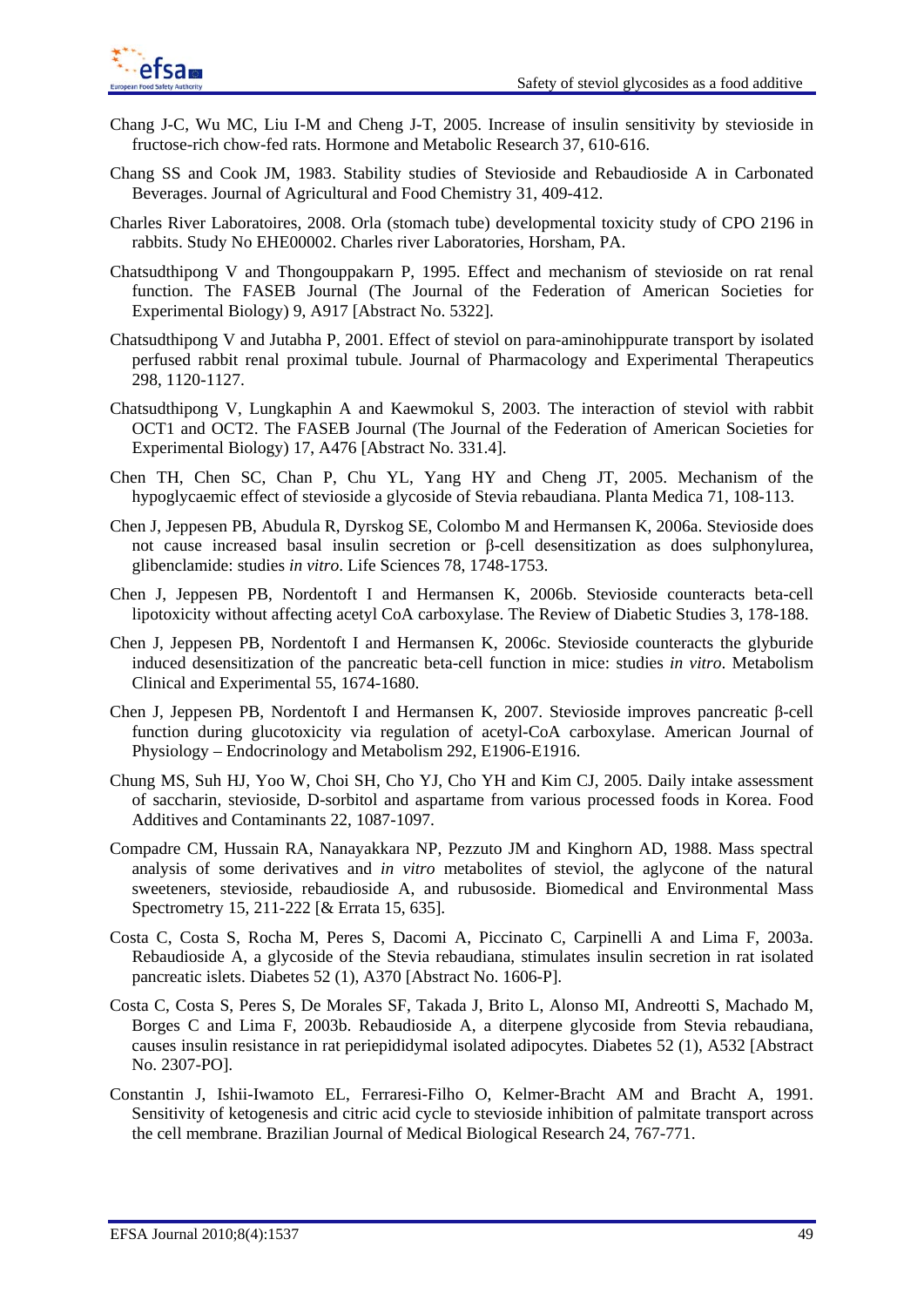

- Curi R, Alvarez M, Bazotte RB, Botion LM, Godoy JL and Bracht A, 1986. Effect of Stevia rebaudiana on glucose tolerance in normal adult humans. Brazilian Journal of Medical Biological Research 19, 771-774.
- Curry L and Roberts A, 2008. Subchronic toxicity of rebaudioside A. Food and Chemical Toxicology, 46 (7), S11-S20.
- Curry L, Roberts A and Brown N, 2008. Rebaudioside A: Two-generation reproductive toxicity study in rats. Food and Chemical Toxicology, 46 (7), S21-S30.
- Das S, Das AK, Murphy RA, Punwani IC, Nasution MP and Kinghorn AD, 1992. Evaluation of the cariogenic potential of the intense natural sweeteners stevioside and rebaudioside A. Caries Research 26, 363-366.
- De-Yi X, Hong C and Yuan-Yuan L, 1990. The antihypertensive effects by stevioside in the conscious normal and hypertensive rats. European Journal of Pharmacology 183, 1822 [Abstract No. P.th.182].
- Dyrskog SE, Jeppesen PB, Chen J, Christensen LP and Hermansen K, 2005a. The diterpene glycoside, rebaudioside A, does not improve glycemic control or affect blood pressure after eight weeks treatment in the Goto-Kakizaki rat. The Review of Diabetic Studies 2, 84-91.
- Dyrskog SE, Jeppesen PB, Colombo M, Abudula R and Hermansen K, 2005b. Preventive effects of a soy-based diet supplemented with stevioside on the development of the metabolic syndrome and type 2 diabetes in sugar diabetic fatty rats. Metabolism Clinical and Experimental 54, 1181-1188.
- EC (European Commission), 1998. Report on Methodologies for the Monitoring of Food Additive Intake Across the European Union. Final Report Submitted by the Task Coordinator, 16 January 1998. Reports of a Working Group on Scientific Cooperation on Questions Relating to Food, Task 4.2. SCOOP/INT/REPORT/2 (Brussels: European Commission Directorate General I11 Industry).
- EFSA (European Food Safety Authority), 2007. Opinion of the Panel on Food Additives, Flavourings, Processing Aids and Food Contact Materials (AFC) following a request form the Commission on Neotame as a sweetener and flavour enhancer. The EFSA Journal 581, 1-43.
- EFSA (European Food Safety Authority), 2008. Concise European Food Consumption Database. Accessible at: http://www.efsa.europa.eu/EFSA/ScientificPanels/datex/efsa\_locale-1178620753812\_ConciseEuropeanConsumptionDatabase.htm
- FDA (Food and Drug Administration), 2008. Center for Food Safety and Applied Nutrition (CFSAN)/Office of Food Additive Safety, December 17, 2008. Agency Response Letter GRAS Notice No. GRN 000253.
- Ferlow K, 2005. Stevia the sweetest substance on Earth. NutraCos 4 (2), 10-11.
- Ferreira EB, Neves F and Da Costa MAD, 2006. Comparative effects of Stevia rebaudiana leaves and stevioside on glycaemia and hepatic gluconeogenesis. Planta Medica 72, 691-696.
- Ferri LA, Alves-Do-Prado W, Yamada SS, Gazola S, Batista MR and Bazotte RB, 2006. Investigation of the antihypertensive effect of oral crude stevioside in patients with mild essential hypertension. Phytotherapy Research 20, 732-736.
- Flores RZ, Cechin STZ and Rodrigues da Silva AC, 1987. Absence of mutagenesis induced by the stevioside from Stevia rebaudiana (Bert.) Bertoni. Ciencia e Cultura 39, 417-418.
- Gardana C, Simonetti P, Canzi E, Zanchi R and Pieta P, 2003. Metabolism of stevioside and rebaudioside A from Stevia rebaudiana extracts by human microflora. Journal of Agricultural and Food Chemistry 51, 6618-6622.
- Gardana C, Scaglianti M and Simonetti P, 2010. Evaluation of steviol and its glycosides in *Stevia rebaudiana* leaves and commercial sweetener by ultra-high-performance liquid chromatographymass spectrometry. Journal of Chromatography A, 1217, 1463-1470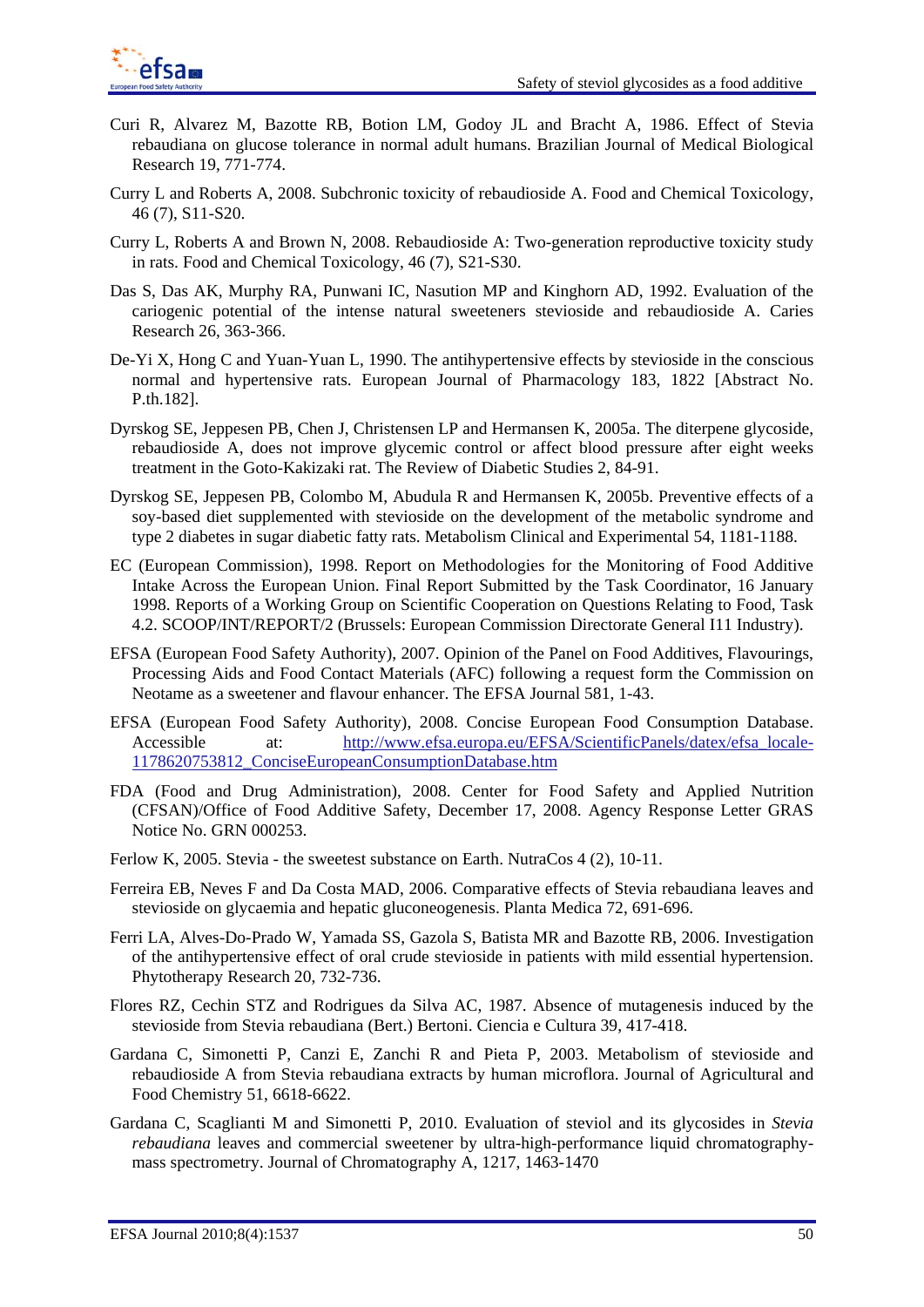- Geuns JMC, Augustijns P, Mols R, Buyse JG and Driessen B, 2003a. Metabolism of stevioside in pigs and intestinal absorption characteristics of Stevioside, Rebaudioside A and Steviol. Food and Chemical Toxicology 41, 1599-1607.
- Geuns JMC, Malheiros RD, Moraes VMB, Decuypere EM-P, Compernolle F and Buyse JG, 2003b. Metabolism of stevioside by chickens. Journal of Agricultural and Food Chemistry 51, 1095-1101.
- Geuns JM, Buyse J, Vankeirsbilck A, Temme EH, Compernolle F and Toppet S, 2006. Identification of steviol glucuronide in human urine. Journal of Agricultural and Food Chemistry 5, 2794-2798.
- Geuns JMC, Buyse J, Vankeirsbilck A and Temme EHM, 2007. Metabolism of stevioside by healthy subjects. Experimental Biology and Medicine 232, 164-173.
- Geuns JMC, 2008a. Analysis of Steviol glycosides: validation of the methods. pp. 59-78 in Proceedings of the EUSTAS Stevia Symposium, June 27th 2008, KULeuven, Belgium Ed.: Jan M.C. Geuns, ISBN: D/2008/6045/50.
- Gregersen S, Hermansen K, Jeppesen PB and Holst JJ, 2001. Acute effects of the diterpene glycoside stevioside in type II diabetic patients. Diabetologia 44 (1), 236 [Abstract No. 905].
- Gregersen S, Jeppensen PB, Holst JJ and Hermansen K, 2004. Antihyperglycemic effects of stevioside in type 2 diabetic subjects. Metabolism Clinical and Experimental 53, 73-76.
- Gregory JR, Collins DL, Davies PSW, Hughes JM and Clarke PC, 1995. National Diet and Nutrition Survey; Children aged 1½ to 4½ years. Her Majesty's Stationery Office. ISBN: 0116916117. London. England.
- Hagiwara A, Fukushima S, Kitaori M, Shibata M and Ito N, 1984. Effects of three sweeteners on rat urinary bladder carcinogenesis initiated by N-butyl-N-(4-hydroxybutyl) nitrosamine. Gann 75, 763-768 (English abstract only).
- Henderson L, Gregory J and Swan, G, 2002. The National Diet and Nutrition Survey: adults aged 19 to 64 years. Types and quantities of foods consumed. Her Majesty's Stationery Office. ISBN: 0116215666. London. England.
- Höhn S and Zankl H, 1990. Mutagenic effects of stevioside *in vitro* and *in vivo*, Mutagenesis 5, 622 [Abstract No. 16].
- Hsieh M, Chan P, Sue Y, Liu J, Liang T, Huang T, Tomlinson B, Chow MS, Kao P and Chen Y, 2003. Efficacy and tolerability of oral stevioside in patients with mild essential hypertension: A two-year, randomised, placebo-controlled study. Clinical Therapeutics 25, 2797-2808.
- Hsu Y, Liu J, Kao P, Lee C, Chen Y, Hsieh M and Chan P, 2002. Antihypertensive effect of stevioside in different strains of hypertensive rats. Chinese Medical Journal (Taipei) 65, 1-6.
- Hübler MO, Bracht A and Kelmer-Bracht AM, 1994. Influence of stevioside on hepatic glycogen levels in fasted rats. Research Communications in Chemical Pathology and Pharmacology 84, 111- 118.
- Hutapea AM, Toskulkao C, Buddhasukh D, Wilairat P and Glinsukon T, 1997. Digestion of stevioside, a natural sweetener, by various digestive enzymes. Journal of Clinical Biochemistry and Nutrition 23, 177-186.
- Huybrechts *et al.,* in press*.* The draft scientific report on long-term dietary exposure to different food colours in young children living in different European countries of the EXPOCHI project has been submitted to EFSA on 4 December 2009. The final report is foreseen to be published in the first quarter of 2010.
- Huxtable RJ, 2002. Pharmacology and toxicology of stevioside, rebaudioside A, and steviol. In: KinghornAD, ed. Stevia: The Genus Stevia. London, Engl. / New York (NY): Taylor and Francis, 2002. Medicinal and aromatic plants-Industrial Profiles 19, 160-177.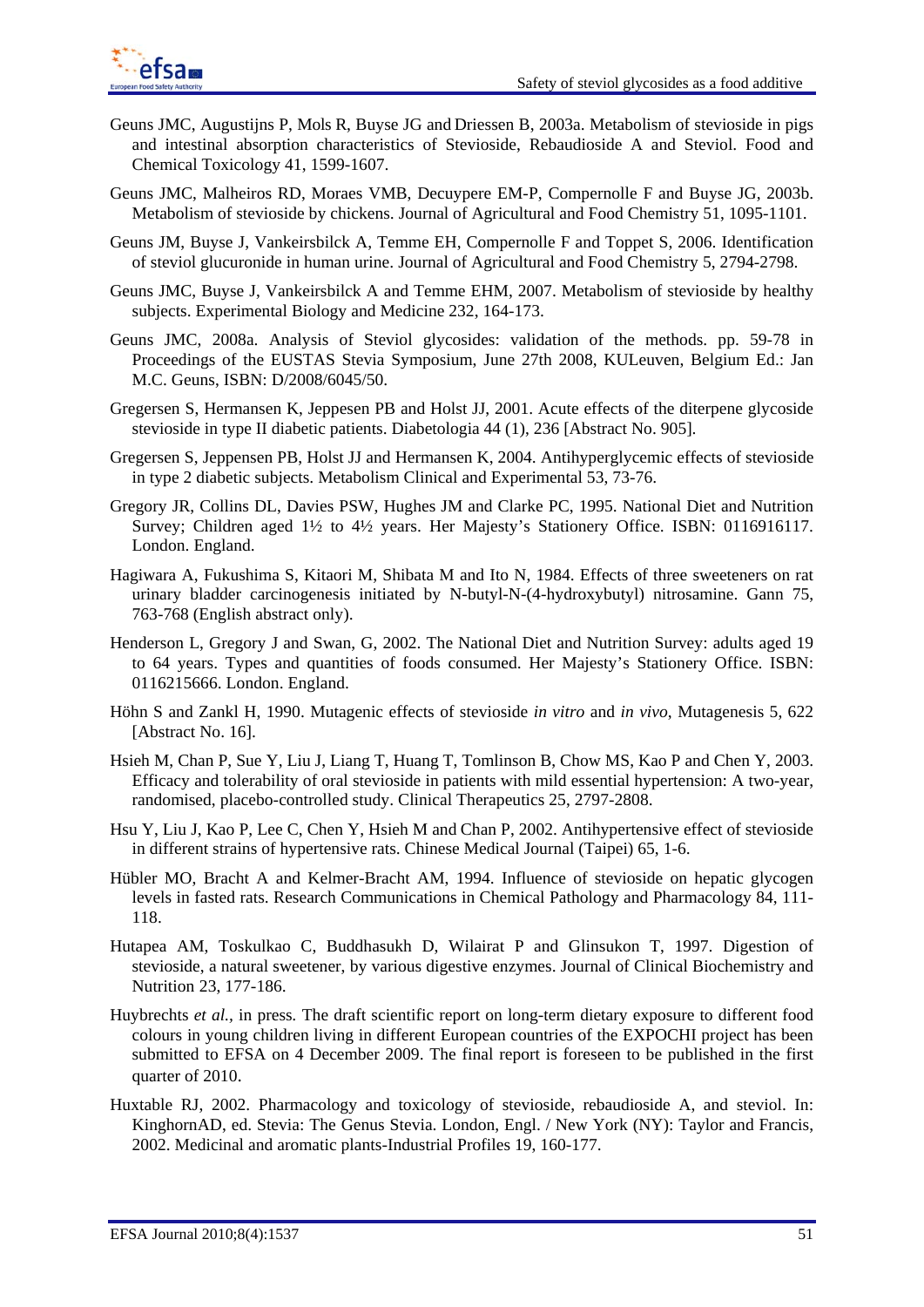

- Ishii EL and Bracht A, 1986. Stevioside, the sweet glycoside of Stevia rebaudiana, inhibits the action of atractyloside in the isolated perfused rat liver. Research Communications in Chemical Pathology and Pharmacology 53, 79-91.
- Ishii EL, Schwab AJ and Bracht A, 1987. Inhibition of monosaccharide transport in the in tact rat liver by stevioside. Biochemical Pharmacology 36, 1417-1433.
- Ishidate M, Sofuni T, Yoshikawa K, Hayashi M, Nohmi T, Sawada M and Matsuoka A, 1984. Primary mutagenicity screening of food additives currently used in Japan. Food and Chemical Toxicology 22, 623-636.
- Ito N, Fukushima S, Shirai T, Hagiwara A and Imaida K, 1984. Drugs, food additives and natural products as promoters in rat urinary bladder carcinogenesis. In: Börzsönyi M, Day NE, Lapis K and Yamasaki H, eds, Models, Mechanisms and Etiology of Tumour Promotion (IARC Scientific Publications No. 56), Lyon, International Agency for Research on Cancer, 399-407.
- JECFA (Joint FAO/WHO Expert Committee on Food Additives), 2000. *Evaluation of Certain Food Additives*. Fifty-first Report of the Joint FAO/WHO Expert Committee on Food Additives. Geneva, Switzerland. WHO Technical Report Series, No. 891, 35-37.
- JECFA (Joint FAO/WHO Expert Committee on Food Additives), 2005. *Evaluation of Certain Food Additives*. Sixty-third Report of the Joint FAO/WHO Expert Committee on Food Additives, Geneva, Switz. WHO Technical Report Series, No. 928, 34-39 and 138.
- JECFA (Joint FAO/WHO Expert Committee on Food Additives), 2006. Safety evaluation of certain food additives. Prepared by the 63rd meeting of the Joint FAO/WHO Expert Committee on Food Additives. WHO Food Additives Series, No. 54, 117-144.
- JECFA (Joint FAO/WHO Expert Committee on Food Additives), 2007. Evaluation of Certain Food Additives and Contaminants. Sixty-eighth Report of the Joint FAO/WHO Expert Committee on Food Additives. World Health Organization (WHO), Geneva, Switzerland. WHO techical report series No. 947, 50-54.
- JECFA (Joint FAO/WHO Expert Committee on Food Additives), 2008. Compendium of Food Additive Specifications. Monograph 5. Steviol glycosides. Available at: http://www.fao.org/ag/agn/jecfa-additives/details.html?id=898
- JECFA (Joint FAO/WHO Expert Committee on Food Additives), 2009. Safety evaluation of certain food additives. Prepared by the 69<sup>th</sup> meeting of the Joint FAO/WHO Expert Committee on Food Additives. WHO Food Additives Series, No. 66, 183-220.
- Jeppesen PB, Gregersen S and Hermansen K, 1996. Stevioside and steviol stimulates insulin secretion from isolated mouse islets. Diabetologia 39, A125 [Abstract No. 472].
- Jeppesen P, Gregersen S, Poulsen CR and Hermansen K, 2000. Stevioside acts directly on pancreatic b cells to secrete insulin: actions independent of cyclic adenosine monophosphate and adenosine triphosphate-sensitive K+-channel activity. Metabolism 49, 208-214.
- Jeppesen P, Gregersen S, Alstrup KK and Hermansen K, 2002. Stevioside induces antihyperglycaemic, insulinotropic and gluconostatic effects *in vivo*: studies in the diabetic Goto-Kakizaki (GK) rats. Phytomedicine 9, 9-14.
- Jeppesen P, Gregersen S, Rolfsen SED, Jepsen M, Colombo M, Agger A, Xiao J, Kruhoffer M, Orntoft T and Hermansen K, 2003. Antihyperglycemic and blood pressurereducing effects of stevioside in the diabetic Goto-Kakizaki rat. Metabolism Clinical and Experimental 52, 372-378.
- Jeppesen PB, Dyrskog SE, Agger A, Gregersen S, Colombo M, Xiao J and Hermansen K, 2006a. Can stevioside in combination with a soy-based dietary supplement be a new useful treatment of type 2 diabetes? An *in vivo* study in the diabetic goto-kakizaki rat. The Review of Diabetic Studies 3, 189- 199.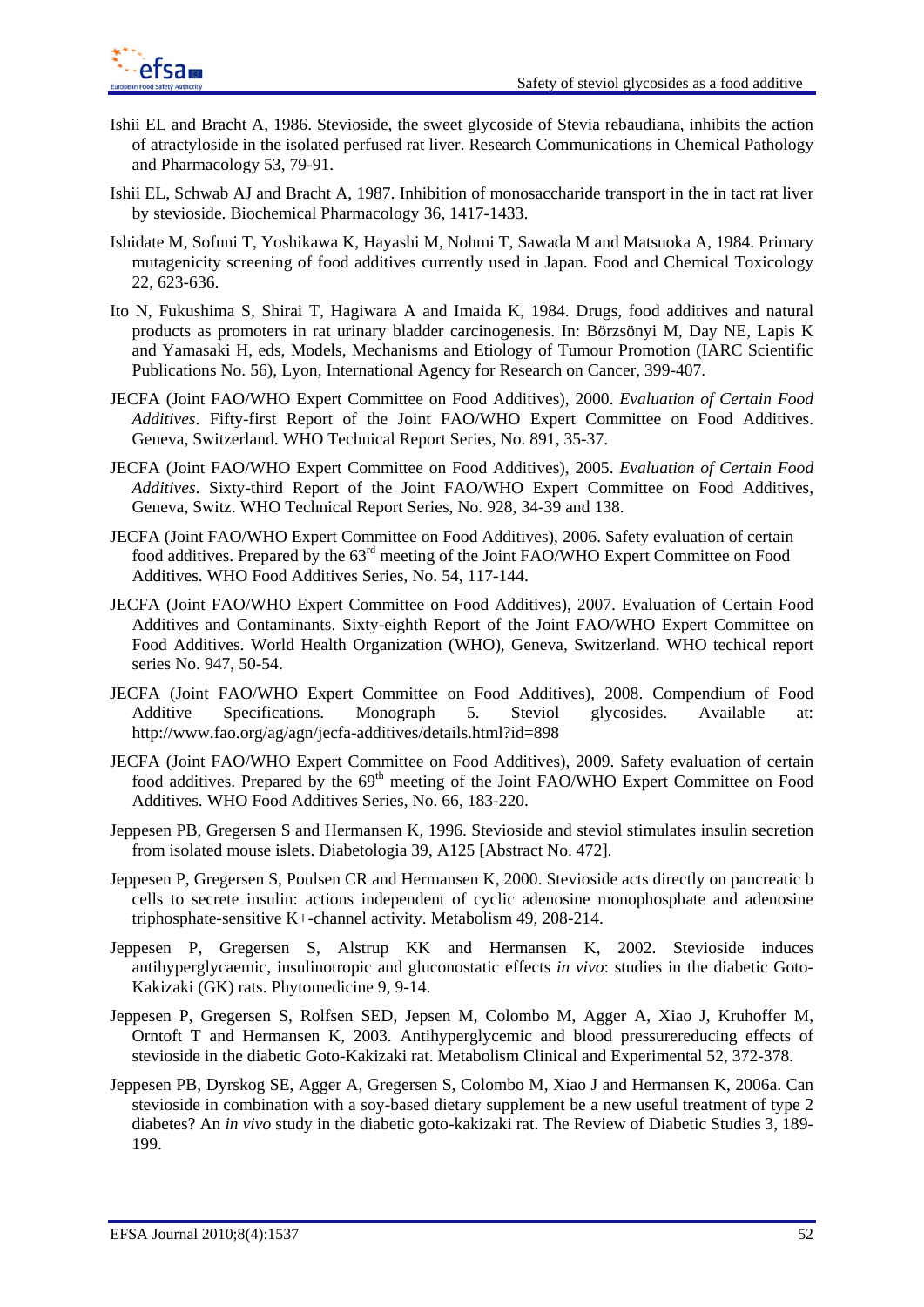

- Jeppesen PB, Barriocanal L, Meyer MT, Palacios M, Canete F, Benitez S, Logwin S, Schupmann Y, Benitez G and Jimenez JT, 2006b. Efficacy and tolerability of oral stevioside in patients with type 2 diabetes—a long-term randomized, double blinded, placebocontrolled study. Diabetologia 49, (suppl. 1), 511 [Abstract No. A0843].
- JORF (Journal Officiel de la République Française), 2009. Ministère de l'Èconomie, de l'Industrie et de l'Emploi. Arrêté du 26 août 2009 relatif à l'emploi du rébaudioside A (extrait de Stevia rebaudiana) comme additif alimentaire. 6 septembre 2009, texte 6 sur 35.
- Jutabha P, Toskulkao C and Chatstudthipong V, 2000. Effect of stevioside on PAH transport in rabbit renal proximal tubule. Canadian Journal of Physiology and Pharmacology 78, 737-744.
- Kawamori T, Tanaka T, Hara A, Yamahara J and Mori H, 1995. Modifying effects of naturally occurring products on the development of colonic aberrant crypt foci induced by azoxymethane in F344 rats. Cancer Research 55, 1277-1282.
- Kelmer-Bracht AM, Alvarez M and Bracht A, 1985. Effects of Stevia rebaudiana natural products on rat liver mitochondria. Biochemical Pharmacology 34, 873-882.
- Kerr WE, Mello MLS and Bonadio E, 1983. Mutagenicity tests on the stevioside from Stevia rebaudiana (Bert.) Bertoni. Brazilian Journal of Genetics 1, 173-176.
- Kimata H, 2007. Anaphylaxis by stevioside in infants with atopic eczema. Allergy 62, 565-566.
- Kinghorn AD, Kaneda N, Baek NI, Kennelly EJ and Soejarto DD, 1998. Noncariogenic intense natural sweeteners. Medicinal Research Reviews 18, 347-360.
- Klongpanichpak S, Temcharoen P, Toskulkao C, Apibal S and Glinsukon T, 1997. Lack of mutagenicity of stevioside and steviol in Salmonella typhimurium TA 98 and TA 100. Journal of the Medical Association of Thailand 80 (1), S121-S128.
- Konoshima T and Takasaki M, 2002. Cancer-chemopreventive effects of natural sweeteners and related compounds. Pure and Applied Chemistry 74, 1309-1316.
- Koyama E, Ohori Y, Kitazawa K, Izawa O, Kakegawa K, Fujino A and Ui M, 2003a. *In vitro* metabolism of the glycosidic sweeteners, Stevia mixture and enzymically modified Stevia in human intestinal microflora. Food and Chemical Toxicology 41, 359-374.
- Koyama E, Sakai N, Ohori Y, Kitazawa K, Izawa O, Kakegawa K, Fujino A and Ui M, 2003b. Absorption and metabolism of the glycosidic sweeteners, *Stevia* related compounds in human and rat. Food and Chemical Toxicology 41, 875-883.
- Kraemer T and Maurer HH, 1994. On the metabolism of the sweetener stevioside in humans. European Journal of Pharmaceutical Sciences 2, 103 [Abstract No. FC12].
- Kroyer, GTh, 1999. The Low Calories Sweetener Stevioside: Stability and Interaction with Food Ingredients. Lebensmittel, Wissenschaft und Technologie 32, 509-512.
- Lailerd N, Saengsirisuwan V, Sloniger JA, Toskulkao C and Henriksen EJ, 2004. Effects of stevioside on glucose transport activity in insulin sensitive and insulin resistant rat skeletal muscle. Metabolism 53, 101-107.
- Lee SJ, Lee KR, Park JR, Kim KS, and Tchai BS, 1979. A study on the safety of stevioside as a new sweetening source. Hanguk Sikpum Kwahakhoe Chi 11, 224-231.
- Lee C, Wong K, Liu J, Chen Y, Cheng J and Chan P, 2001. Inhibitory effect of stevioside on calcium influx to produce antihypertension. Planta Medica 67, 796-799.
- Levy NM, Bracht A and Kelmer-Bracht AM, 1994. Effects of *Stevia rebaudiana* natural products on the mitochondrial L-glutamate dehydrogenase. Brazilian Archives of Biology and Technology 37, 673-680.
- Liu J, Kao P, Chan, Hsu Y, Hou C, Lien G, Hsieh M, Chen Y and Cheng J, 2003. Mechanism of the antihypertensive effect of stevioside in anesthetized dogs. Pharmacology 67, 14-20.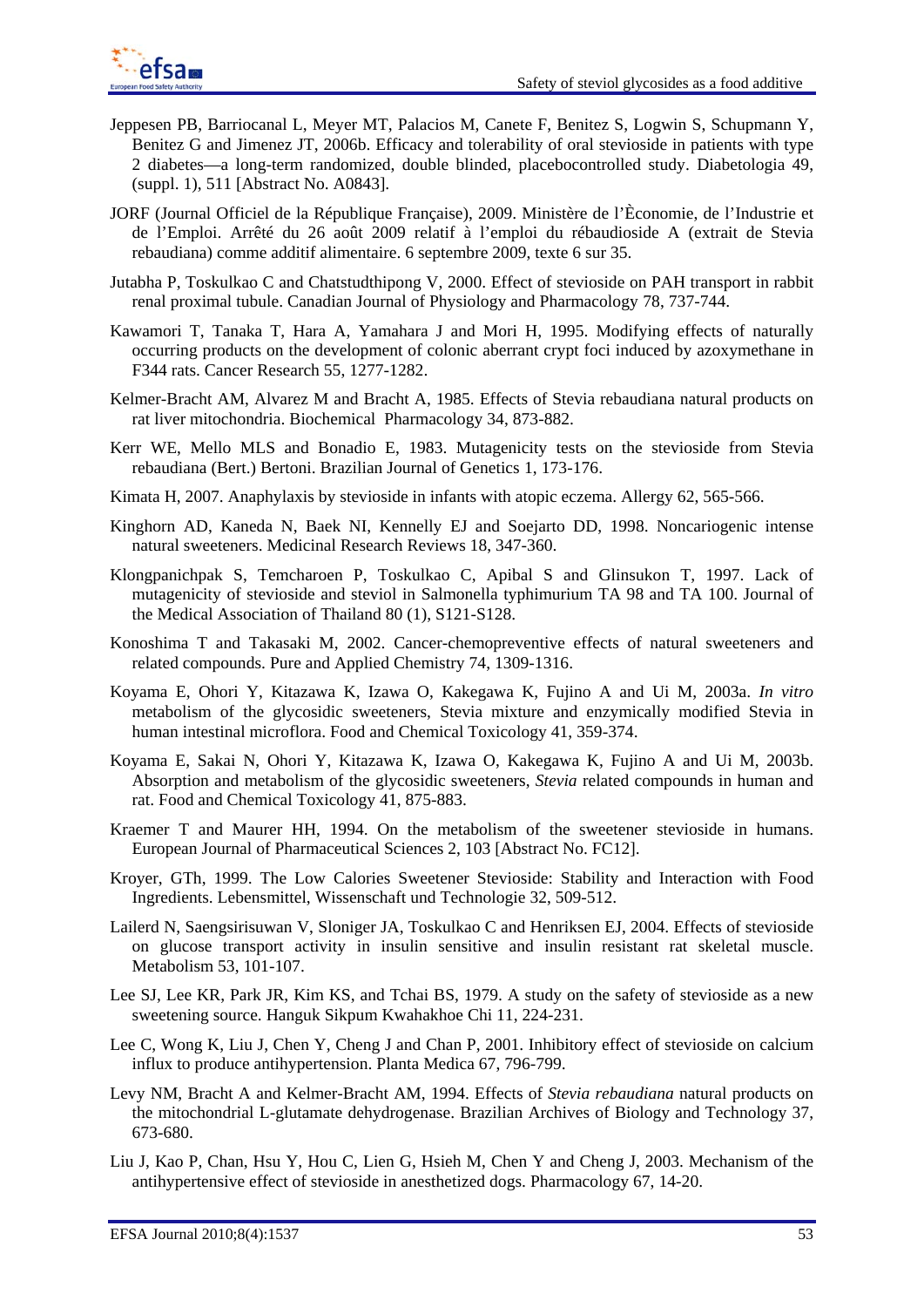

- Ma J, Ma Z, Wang J, Milne RW, Xu D, Davey AK and Evans AM, 2007. Isosteviol reduces plasma glucose levels in the intravenous glucose tolerance test in Zucker diabetic fatty rats. Diabetes, Obesity and Metabolism 9, 597-599.
- Maki KC, Curry LL, McKenney JM, Farmer MV, Reeves MS, Dickilin MR, Gerich JE and Zinmann B, 2007. Glycemic and blood pressure responses to acute doses of rebaudioside A, a steviol glycoside, in men and women with normal glucose tolerance or type 2 *diabetes mellitus*. The FASEB (Federation of American Societies for Experimental Biology) Journal 351.6.
- Maki KC, Curry LL, Reeves MS, Toth PD, McKenney JM, Farmer MV, Schwartz SL, Lubin BC, Boileau A, Dicklin MR, Carakostas M and Tarka S, 2008a. Chronic consumption of rebaudioside A, a steviol glycoside, in men and women with type 2 *diabetes mellitus*, Food and Chemical Toxicology 46, S47-S53
- Maki KC, Curry LL, Carakostas M, Tarka S, Reeves MS, Farmer MV, McKenney JM, Toth PD, Schwartz SL, Lubin BC, Dicklin MR, Boileau A and Bisognano JD, 2008b. The hemodynamic effects of rebaudioside A in healthy adults with normal and low-normal blood pressure. Food and Chemical Toxicology 46, S40-S465.
- Maier V, Hermann K and Kienle U, 2003. Isolated perfused gut: absorption of glucose is inhibited by steviol, a degradation product of the sweetener stevioside. Diabetes 52 (1), A554 [Abstract No. 2401-PO].
- Marie S, 1991. Sweeteners. In: Smith, J., ed. Food Additive User's Handbook. Blackie, Glasgow / AVI, New York, 47-74.
- Matsui M, Matsui K, Kawasaki Y, Oda Y, Noguchi T, Kitagawa Y, Sawada M, Hayashi M, Nohmi T, Yoshihira K, Ishidate M and Sofuni T, 1996. Evaluation of the genotoxicity of stevioside and steviol using six *in vitro* and one *in vivo* mutagenicity assays. Mutagenesis 11, 573-579.
- Mazzei-Planas G and Kuc J, 1968. Contraceptive properties of Stevia rebaudiana. Science 162, 1007.
- Medon PJ, Pezzuto JM, Hovanec-Brown JM, Nanayakkara NP, Soejarto DD, Kamath SK and Kinghorn AD, 1982. Safety assessment of some Stevia rebaudiana sweet principles. Federal Procedure 41, 1568.
- Melis MS, 1999. Effects of chronic administration of *Stevia rebaudiana* on fertility in rats. Journal of Ethnopharmacology 167, 157-161.
- Melis MS and Sainati AR, 1991a. Participation of prostaglandins in the effect of stevioside on rat renal function and arterial pressure. Brazilian Journal of Medical and Biological Research 24, 1269-1276.
- Melis MS and Sainati AR, 1991b. Effect of calcium and verapamil on renal function of rats during treatment with stevioside. Journal of Ethnopharmacology 33, 257-262.
- Melis MS, 1992a. Renal excretion of stevioside in rats. Journal of Natural Products 55, 688-690.
- Melis MS, 1992b. Influence of calcium on the blood pressure and renal effects of stevioside. Brazilian Journal of Medical and Biological Research 25, 943-949.
- Melis MS, 1992c. Stevioside effect on renal function of normal and hypertensive rats. Journal of Ethnopharmacology 36, 213-217.
- Melis MS, 1995. Chronic administration of aqueous extract of Stevia rebaudiana in rats: Renal effects. Journal of Ethnopharmacology 47, 129-134.
- Melis MS, 1996. A crude extract of Stevia rebaudiana increases the renal plasma flow of normal and hypertensive rats. Brazilian Journal of Medical and Biological Research 29, 669-675.
- Mitsuhashi H, 1981. Safety of stevioside. In Tama Biochemical Co. Ltd. Report on Safety of Stevia. pp. 1-20.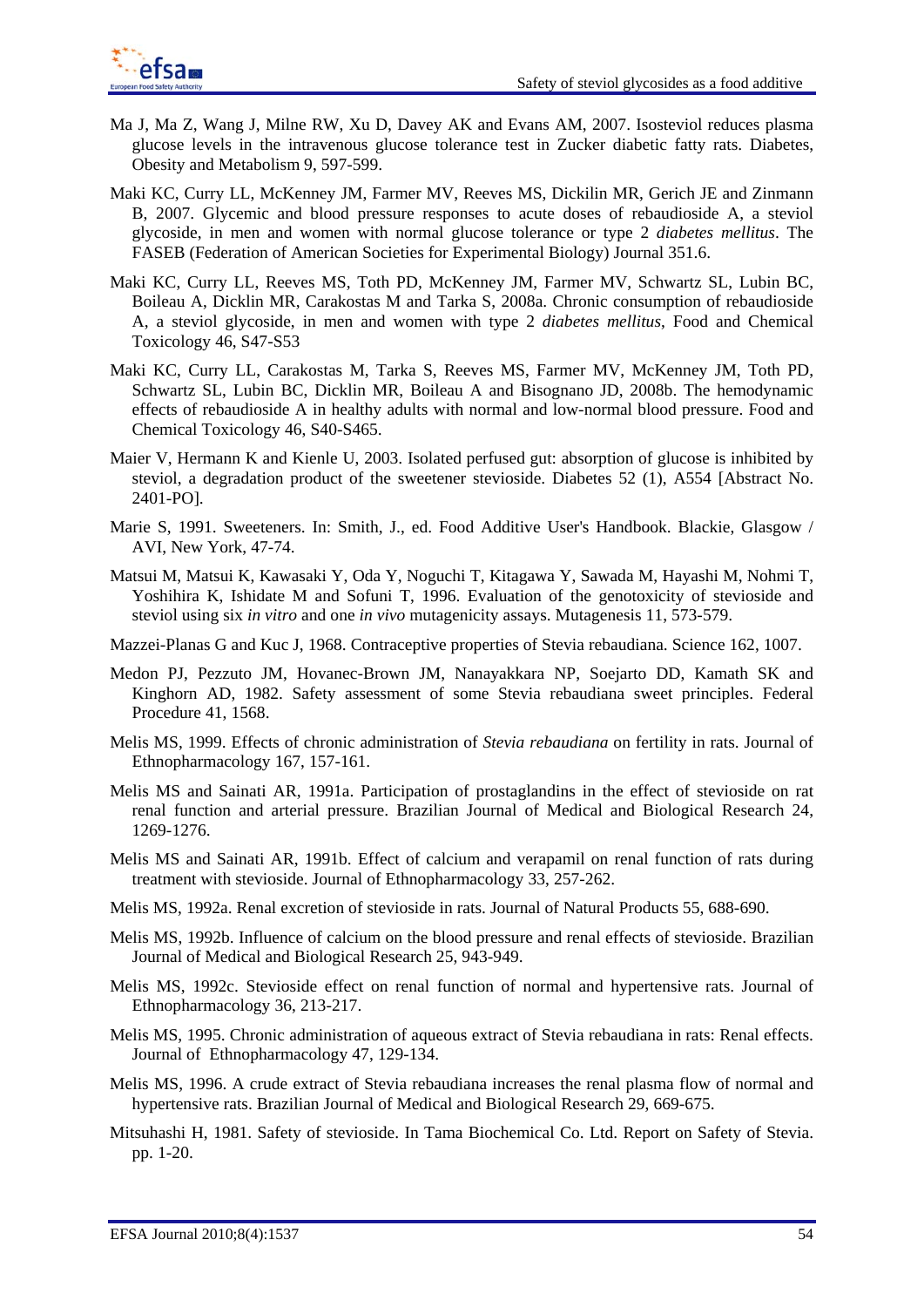

- Mori N, Sakanoue M, Takeuchi M., Shimpo K and Tanabe T, 1981. Effect of stevioside on fertility in rats. Journal of the Food Hygienic Society of Japan 22, 409-414 (in Japanese).
- Nadamitsu S, Segawa M, Sato Y and Kondo K, 1985. Effects of stevioside on the frequencies of chromosomal aberrations and sister chromatid exchanges in the D-6 cell of Chinese hamster. Hiroshima Daigaku Sogo Kagakubu Kiyo 10, 57-62 [Abstract only].
- Nakayama K, Kasahara D and Yamamoto F, 1986. Absorption, Distribution, Metabolism and Excretion of Stevioside in Rats. Journal of the Food Hygienic Society of Japan 27, 1-8.
- Nakajima M, 2000a. Chromosome aberration assay of rebaudioside A in cultured mammalian cells. Test number 5001 (079-085). Unpublished report of a study conducted at the Biosafety Research Center, Japan.
- Nakajima M, 2000b. Micronucleus test of rebaudioside A in mice. Test number 5002 (079-086). Unpublished report of a study conducted at the Biosafety Research Center, Japan.
- Nakamura M, Kodama N, Sataoh N, Nakamura T and Shingo. 2003. Effect of stevioside on the expression of insulin receptor substrate-1 and -2. Journal of Pharmacological Sciences 91, 115P [Abstract No. 1P014].
- Nikiforov AI and Eapen AK, 2008. A 90-day oral (dietary) toxicity study of rebaudioside A in Sprague-Dawley rats. International Journal of Toxicology 27, 65-80.
- Nunes APM, Ferreira-Machado SC, Nunes RM, Dantas FJS, De Mattos JCP and Caldeira-de-Araújo A, 2007. Analysis of genotoxic potentiality of stevioside by comet assay. Food and Chemical Toxicology 45, 662-666.
- Nunes P and Pereira NA, 1988. Efeito do Caá-heê (Stevia rebaudiana) (Bert) Bertoni sobre a fertilidade de animais experimentais = [The effect of Stevia rebaudiana on the fertility of experimental animals]. Revista Brasileira de Farmacia 69, 46-50.
- Oh H, Han E, Choi D, Kim J, Eom M, Kang I, Kang H and Ha K, 1999a. *In vitro* and *in vivo* evaluation of genotoxicity of stevioside and steviol, natural sweetener. Journal of the Pharmaceutical Society of Korea 43, 614-622.
- Oh HY, Han ES, Sohn SJ, Kim JW, Park CH, Eom MO and Ha KW, 1999b. Evaluation of the genotoxicity of stevioside and steviol using *in vitro* mouse lymphoma L5178Y gene mutation assay and in vivo hepatocyte micronucleus assay. Environmental and Molecular Mutagenesis 33 (33), 48 [Abstract No. 153].
- Okamoto H, Yoshida D and Mizusaki S, 1983. Inhibition of 12-O-tetradecanoylphorbol-13 acetateinduced induction in Epstein-Barr virus early antigen in Raji cells. Cancer Letters 19, 47-53.
- Okumura M, Fujita Y, Imamura M and Aikawa K, 1978. Studies on the safety of stevioside with recassay and reversion test. Shokuhin Eiseigaku Zasshi 19, 486-490.
- Oliveira-Filho RM, Uehara OA, Minett CASA and Valle LBS, 1989. Chronic Administration of Aqueous Extract of *Stevia rebaudiana* (Bert.) Bertoni in Rats: Endocrine Effects. General Pharmacology 20 (2), 187-191.
- Oviedo CA, Franciani GV, Moreno R and Maas LC, 1970. Action hipoglucemiante de la Stevia rebaudiana bertoni. In: Rodriguez, R.R., Ebling, F.J.G., Henderson, I., eds. *Seventh Congress of the International Diabetes Federation*, Aug. 23-28, 1970, Buenos Aires, Argentina. Amsterdam: International Diabetes Foundation (IDF) / Excerpta Medica Foundation. (International Congress Series, no. 209) 92-93 [Abstract No. 208].
- Pariza MW, Ponakala SV, Gerlat PA and Andress S, 1998. Predicting the functionality of direct food additives. Food Technology 52, 56-60.
- Pezzuto JM, Nanayakkara ND and Kinghorn AD, 1983. Steviol, the aglycone of the commercial sweetening agent stevioside, is mutagenic. Proceedings of the American Association for Cancer Research Annual Meeting 24, 88 [Abstract No. 350].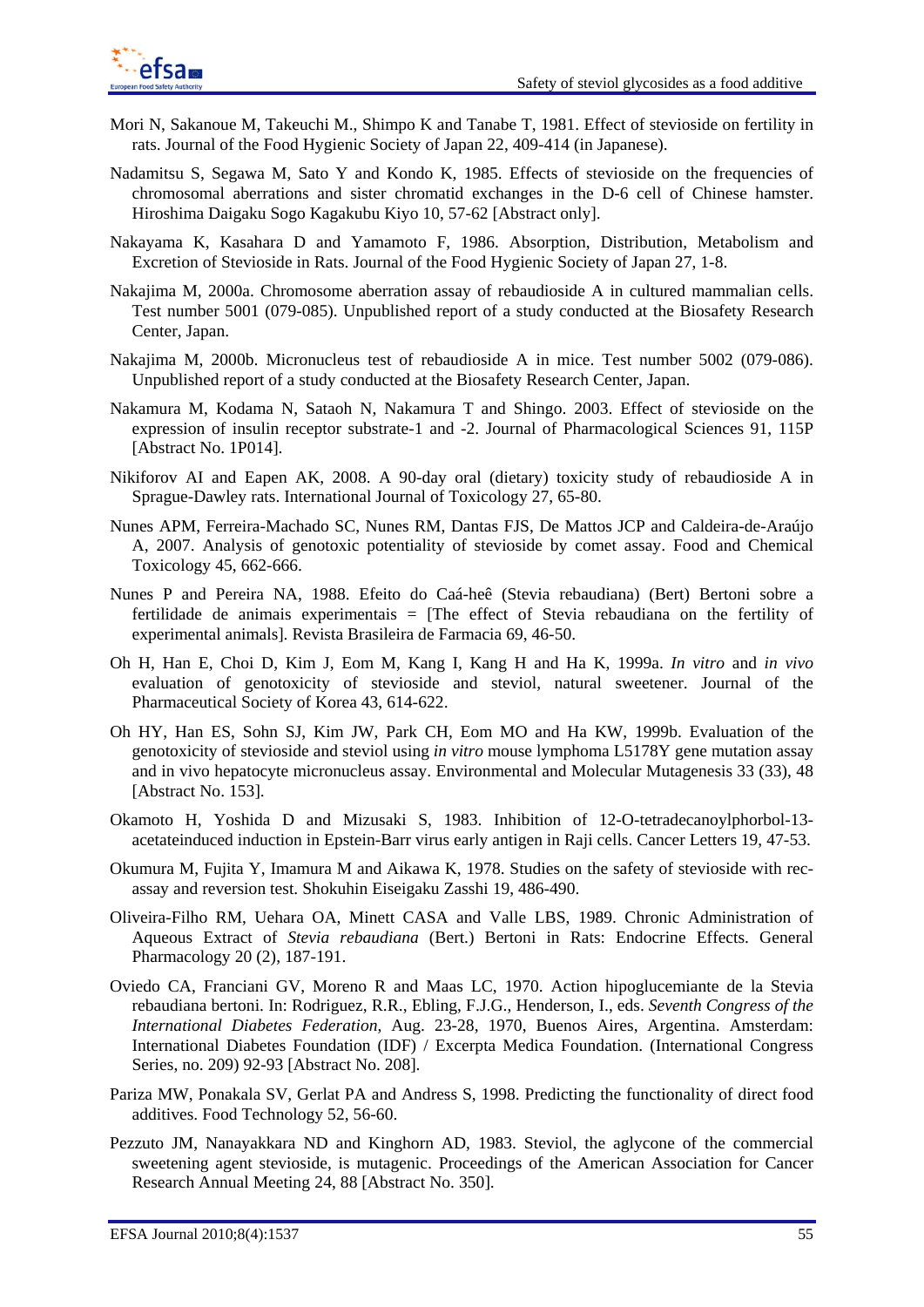

- Pezzuto JM, Compadre CM, Swanson SM, Nanayakkara D and Kinghorn AD, 1985. Metabolically activated steviol, the aglycone of stevioside, is mutagenic. Proceedings of the National Academy of Sciences USA 82, 2478-2482.
- Pezzuto JM, Nanayakkara NP, Compadre CM, Swanson SM, Kinghorn AD, Guenthner TM, Sparnins VL and Lam LK, 1986. Characterization of bacterial mutagenicity mediated by 13-hydroxy-entkaurenoic acid (steviol) and several structurally-related derivatives and evaluation of potential to induce glutathione Stransferase in mice. Mutation Research 169, 93-103.
- Pomaret M and Lavieille R, 1931. Le Principe à saveur sucrée du Kaà-he-é (*Stevia rebaudiana*  Bertoni). IV. Quelques propriétés physiologiques du Stévioside. Bulletin de Société de Chimie Biologique (Paris) 13, 1248-1252.
- Procinska E, Bridges BA and Hanson JR, 1991. Interpretation of results with the 8-azaguanine resistance system in Salmonella typhimurium: No evidence for direct acting mutagenesis by 15 oxosteviol, a possible metabolite of steviol. Mutagenesis 6, 165-167.
- Raskovic A, Gavrilovic M, Jakovljevic V and Sabo J, 2004a. Glucose concentration in the blood of intact and alloxan-treated mice after pretreatment with commercial preparations of Stevia rebaudiana (Bertoni). European Journal of Drug Metabolism and Pharmacokinetics 29, 87-90.
- Raskovic A, Jakovljevic V, Mikov M and Gavrilovic M, 2004b. Joint effect of commercial preparations of Stevia rebaudiana Bertoni and sodium monoketocholate on glycemia in mice. European Journal of Drug Metabolism and Pharmacokinetics 29, 83-86.
- Raskovic A, Mikov M, Jakovljevic V, Stilinovic N, Posa M, Kuhajda K and Kevresan S, 2005. Effects of stevioside and sodium salt of monoketocholic acid on glycemia in rats. Journal of Hypertension 23, (Suppl. 2), S311 [Abstract No. P3.121].
- Raskovic A, Jakovljevic V and Mikov M, 2006. The influence of commercial preparations of Stevia rebaudiana (Bertoni) on glucose metabolism in mice. Acta Pharmacologica Sinica 27(1), 339-340.
- Renwick AG, 2008. The use of a sweetener substitution method to predict dietary exposures for the intense sweetener rebaudioside A. Food and Chemical Toxicology 46, S61-S69.
- Roberts A and Renwick AG, 2008. Comparative toxicokinetics and metabolism of rebaudioside A, stevioside, and steviol in rats. Food and Chemical Toxicology 46, S31-S39.
- Sainati AR, Melis MS and Maciel RE, 1986. Effects of stevioside and verapamil on renal-function in rats. Brazilian Journal of Medical Biological Research 19, A532.
- Saenphet K, Aritajat S, Saenphet S, Manosroi J and Manosroi A, 2006. Safety evaluation of aqueous extracts from *Aegle marmelos* and *Stevia rebaudiana* on reproduction of female rats. Southeast Asian Journal Tropical Medical Public Health 37(3), 203-205.
- Sasaki YF, Kawaguchi S, Kamaya A, Ohshita M, Kabasawa K, Iwama K, Taniguchi K and Tsuda S, 2002. The comet assay with 8 mouse organs: results with 39 currently used food additives. Mutation Research 519, 103-119.
- SCF (Scientific Committee on Food), 1984. Reports of the Scientific Committee for Food Concerning Sweeteners (Opinion Expressed by the SCF on 14 September 1984). In: Food Science and Techniques. Brussels, Belgium: Commission of the European Communities (EEC), Health & Consumer Protection Directorate-General, Scientific Committee on Food, 1985. (Reports of the Scientific Committee for Food (16th series).
- SCF (Scientific Committee on Food), 1989. Reports of the Scientific Committee for Food on Sweeteners. 21th series. Opinion expressed 11 December 1987 and 10 November 1988, and adopted 10 November 1988.
- SCF (Scientific Committee on Food), 1999. Opinion on Stevioside as a Sweetener (Adopted on 17/6/99). Belgium: European Commission, Health & Consumer Protection Directorate-General, Scientific Committee on Food. [CS/ADD/EDUL/167 Final].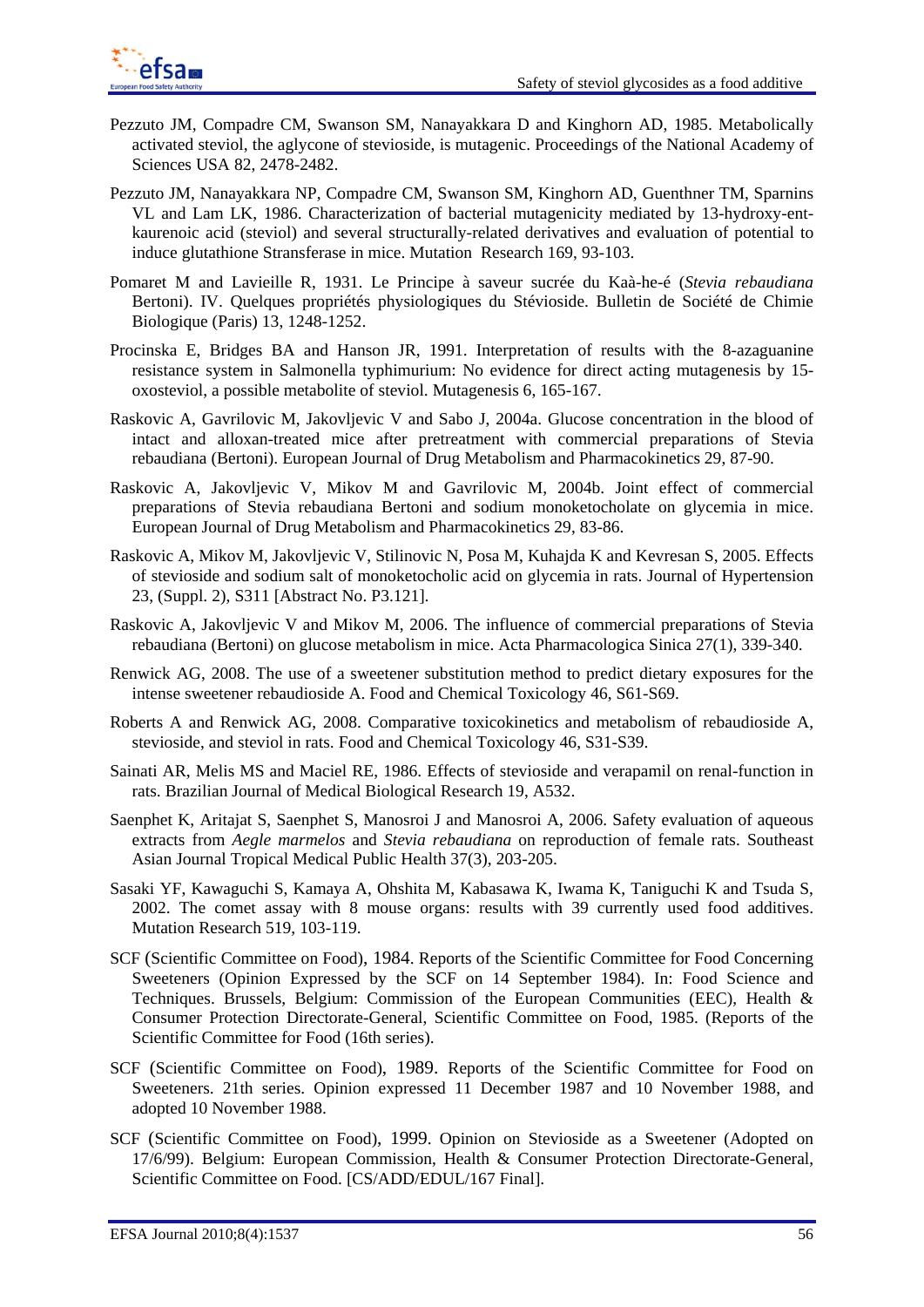- SCF (Scientific Committee on Food), 2000. Opinion on sucralose (Adopted on 07/09/2000). Belgium: European Commission, Health & Consumer Protection Directorate-General, Scientific Committee on Food [SCF/CS/ADDS/EDUL/ 190 Final].
- Sehar I, Kaul A, Bani S, Pal HC and Saxena AK, 2008. Immune up regulatory response of a noncaloric natural sweetener, stevioside. Chemico-Biological Interactions [advance electronic publication – Jan. 31, 2008].
- Sekihashi K, Saitoh H and Sasaki YF, 2002. Genotoxicity studies of Stevia extract and steviol by the comet assay. Journal of Toxicological Sciences 27, 1-8.
- Shiotsu S, 1996. Fertility study of *Stevia* decoction in rats. Technical Journal of Food Chemistry and Chemicals 4, 108-113.
- Sincholle D and Macroelles P, 1989. Etude de l'activité anti-androgénique d'un extrait de *Stevia rebaudiana Bertoni* = [The anti-androgenic activity of *Stevia rebaudiana* Bertoni extract]. Plant Medical Phytotherapy 23, 282-287.
- Srimaroeng C, Jutabha P, Pritchard JB, Endou H and Chatsudthipong V, 2005a. Interactions of stevioside and steviol with renal organic anion transporters in S2 cells and mouse renal cortical slices. Pharmaceutical Research 22, 858-866.
- Srimaroeng C, Chatsudthipong V, Aslamkhan AG and Pritchard JB, 2005b. Transport of the natural sweetener stevioside and its aglycone steviol by human organic anion transporter (hOAT1; SLC22A6) and hOAT3 (SLC22A8). Journal of Pharmacology and Experimental Therapeutics 313, 621-628.
- Simonetti P, Gardana C, Bramati L and Pietta PG, 2004. Bioavailability of stevioside from *Stevia rebaudiana* in humans: preliminary report. In: Geuns, J.M.C., Buyse, J., eds. "Safety of Stevioside": Proceedings of the First Symposium Sponsored by KULeuven, April 16, 2004, Leuven, Belgium. Heverlee, Belgium: Euprint ed., 51-62.
- Sinchomi D and Marcorities P, 1989. Etude de l'activité anti-androgénique d'un extrait de *Stevia rebaudiana* Bertoni. Plantes médicinales et phytothérapie 23(4): 282-287.
- Suanarunsawat T and Chaiyabutr N, 1997. The effect of stevioside on glucose metabolism in the rat. Canadian Journal of Physiology and Pharmacology 75, 976-982.
- Suttajit M, Vinitketkaumnuen U, Meevatee U and Buddhasukh D, 1993. Mutagenicity and human chromosomal effect of stevioside, a sweetener from Stevia rebaudiana Bertoni. Environmental Health Perspectives 101, 53-56.
- Suzuki H, Kasai T, Sumiiara M and Sugisawa H, 1977. Influence of oral administration of stevioside on levels of blood glucose and liver glycogen of intact rats. Nippon Nogeikagaku Kaishi 51, 171- 173.
- Tanaka T, Kawashima K, Usami M and Sakami K, 1991. A teratological study of stevioside administered orally to rats. Unpublished report from Department of Pharmacology, Biological Safety Research Center, National Institute of Hygienic Sciences, Japan. Submitted to WHO by Ministry of Health and Welfare, Food Chemistry Division, Japan.
- Temcharoen P, Klopanichpah S, Glinsukon T, Suwannatrai M, Apibal S and Toskulkao C, 2000. Evaluation of the effect of steviol on chromosomal damage using micronucleus test in three laboratory animal species. Journal of the Medical Association of Thailand83, s101-s108.
- Temme EH, Vankeirsblick A and Buyse J, 2004. A short term study of stevioside in healthy subjects. In: Geuns, J.M.C., Buyse, J., eds. *"Safety of Stevioside":* Proceedings of the First Symposium. Sponsored by KULeuven, April 16, 2004, Leuven, Belgium. Heverlee, Belgium: Euprint ed., 63- 74.
- Tennant D, 2006. Screening of Colour Intakes from Non-Alcoholic Beverages. Report prepared for the Union of European Beverages Associations (UNESDA), December 2006.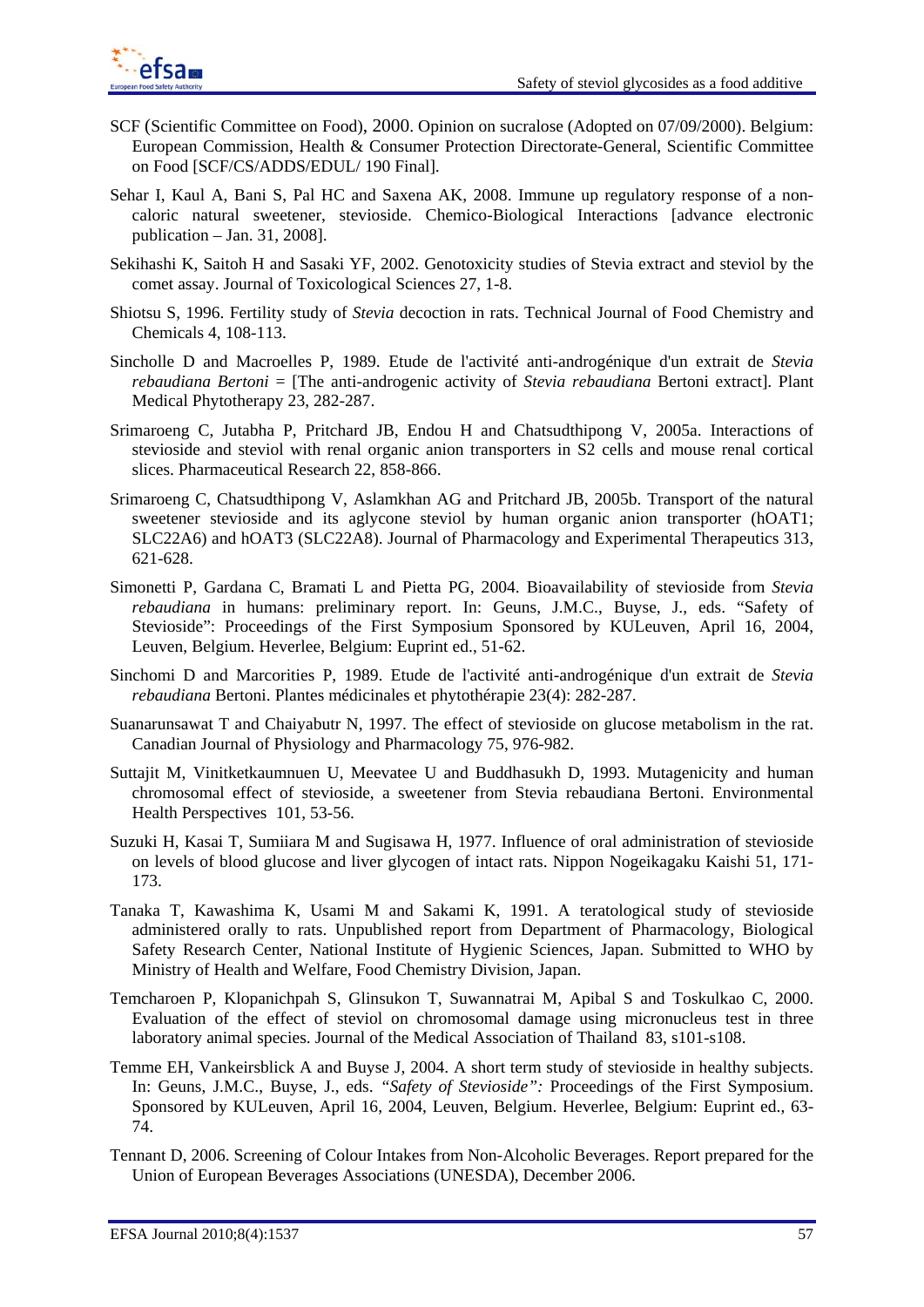

- Terai T, Ren H, Mori G, Yamaguchi Y and Hayashi T, 2002. Mutagenicity of steviol and its oxidative derivatives in Salmonella typhimurium TM677. Chemical and Pharmaceutical Bulletin 50*,* 1007- 1010.
- Tomoyoshi E, Yamamoto S and Ikeda T, 1991. Degradation of stevioside in raw soy sauce and chemical structure of the degraded product. Nippon Jozo Kyokaishi, 86(1), 68-74. (Japanese) Abstract only.
- Toskulkao C, Deechakawan WV, Temcharoen P, Buddhasukh D and Glinsukon T, 1994a. Nephrotoxic effects of stevioside and steviol in rat renal cortical slices. Journal of Clinical Biochemistry and Nutrition 16, 123-131.
- Toskulkao C and Sutheerawattananon M, 1994b. Effects of stevioside, a natural sweetener, of intestinal glucose absorption in hamsters. Nutrition Research 14, 1711 1720.
- Toskulkao C, Sutheerawatananon M, Wanichanon C, Saitongdee P and Suttajit M, 1995a. Effects of stevioside and steviol on intestinal glucose absorption in hamsters. Journal of nutritional science and vitaminology 41, 105-113.
- Toskulkao C, Sutheerawattananon M and Piyachaturawat P, 1995b. Inhibitory effect of steviol, a metabolite of stevioside, on glucose absorption in everted hamster intestine *in vitro*. Toxicology Letters 80, 153-159.
- Toskulkao C, Chaturat L, Temcharoen P and Glinsukon T, 1997. Acute toxicity of stevioside, a natural sweetener, and its metabolite, steviol, in several animal species. Drug and Chemical Toxicology 20, 31-44.
- Toyoda K, Matsui H, Shoda T, Uneyama C, Takada K and Takahashi M, 1997. Assessment of the carcinogenicity of stevioside in F344 rats. Food and Chemical Toxicology 35, 597-603.
- Usami M, Sakemi K, Kawashima K, Tsuda M and Ohno Y, 1995. Teratogenicity study of stevioside in rats. Bulletin of the National Institute Hygienic Sciences 113, 31-35 [in Japanese].
- Vignais PV, Duee ED, Vignais PM and Huet J, 1966. Effects of atractyligenin and its structural analogues on oxidative phosphorylation and on the translocation of adenine nucleotides in mitochondria. Biochimica et Biophysica Acta 118, 465-483.
- von Schmeling GA, Carvalho FN and Espinoza AD, 1977. Stevia rebaudiana Bertoni. Evaluation of the hypoglycemic effect on alloxanized rabbits. Ciencia e Cultura 29, 599-601.
- Wasuntarawat C, Temcharoen P, Toskulkao C, Mungkornkarn P, Suttajit M and Glinsukon T, 1998. Developmental toxicity of steviol, a metabilite of stevioside, in the hamster. Drug and Chemical Toxicology 21, 207-222.
- Wheeler A, Boileau A, Winkler P, Compton J, Prakash I, Jiang X, Mandarino D and Jenkins J, 2008. Pharmacokinetics of rebaudioside A and stevioside after single oral doses in healthy men. Food and Chemical Toxicology 46, S54-S60.
- RE, Brown JP, Enderlin FE, Dale JA, Hale RL and Seitz CT, 1980. Intestinal degradation and absorption of the glycosidic sweeteners stevioside and rebaudioside Experientia 36, 519-520.
- Wood DJ, Lirette A, Crober DC and Ju H-Y, 1996. The effect of Stevia as a feed sweetener on weight gain and feed consumption of broiler chicken. Canadian Journal of Animal Sciences 76, 267-269.
- Xiao J and Hermansen K, 2005. The mechanism underlying the insulintropic effect of steviosideactivation of acetyl-CoA carboxylase. Diabetes 54 (1) A131 [Abstract No. 532P].
- Xiao J, Kjeld H and Jeppesen PB, 2005. The insulintropic effect of stevioside is mediated via activation of acetyl-CoA carboxylase. Diabetes 54 (1), A132 [Abstract No. 536P].
- Xili L, Chengjiany B, Eryi X, Reiming S, Yuengming W, Haodong S and Zhiyian H, 1992. Chronic oral toxicity and carcinogenicity study of stevioside in rats. Food and Chemical Toxicology 30, 957-965.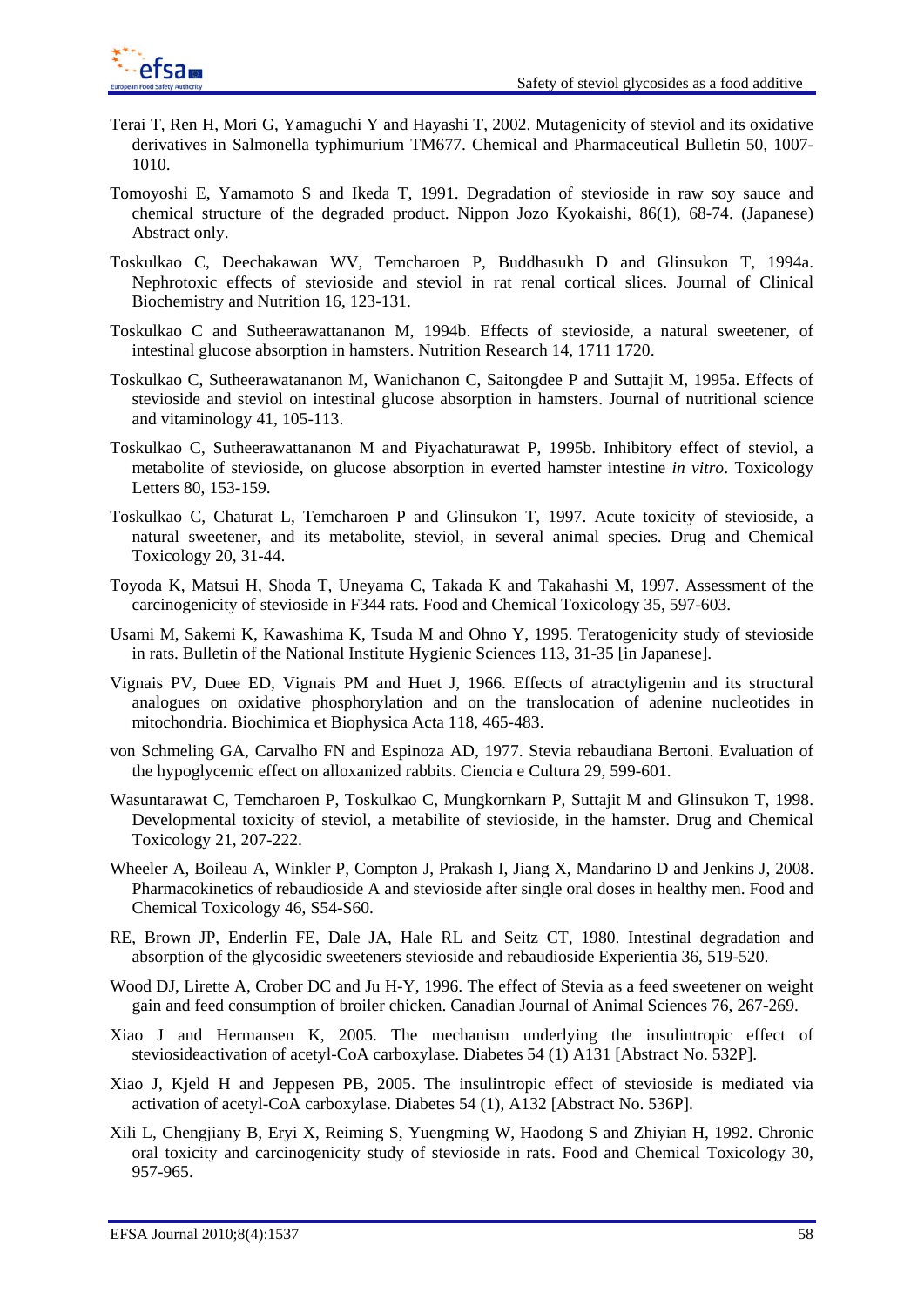- Yamada A, Ohgaki S, Noda T and Shimizu M, 1985. Chronic toxicity of dietary Stevia Extracts. Journal of the Food Hygienic Society of Japan 26 (2), 169-183.
- Yamamoto NS, Kelmer Bracht AM, Ishii EL, Kemmelmeier FS, Alvarez M and Bracht A, 1985. Effect of steviol and its structural analogues on glucose production and oxygen uptake in rat renal tubules. Experientia 41, 55-57.
- Yasukawa K, Kitanaka S and Seo S. 2002. Inhibitory effect of stevioside on tumor promotion by 12- *O*-tetradecanoylphorbol-13-acetate in two-stage carcinogenesis in mouse skin. Biological and Pharmaceutical Bulletin 25, 1488-1490.
- Yodyingyuad V and Bunyawong S, 1991. Effect of stevioside on growth and reproduction. Human Reproduction 6 (1), 158-165.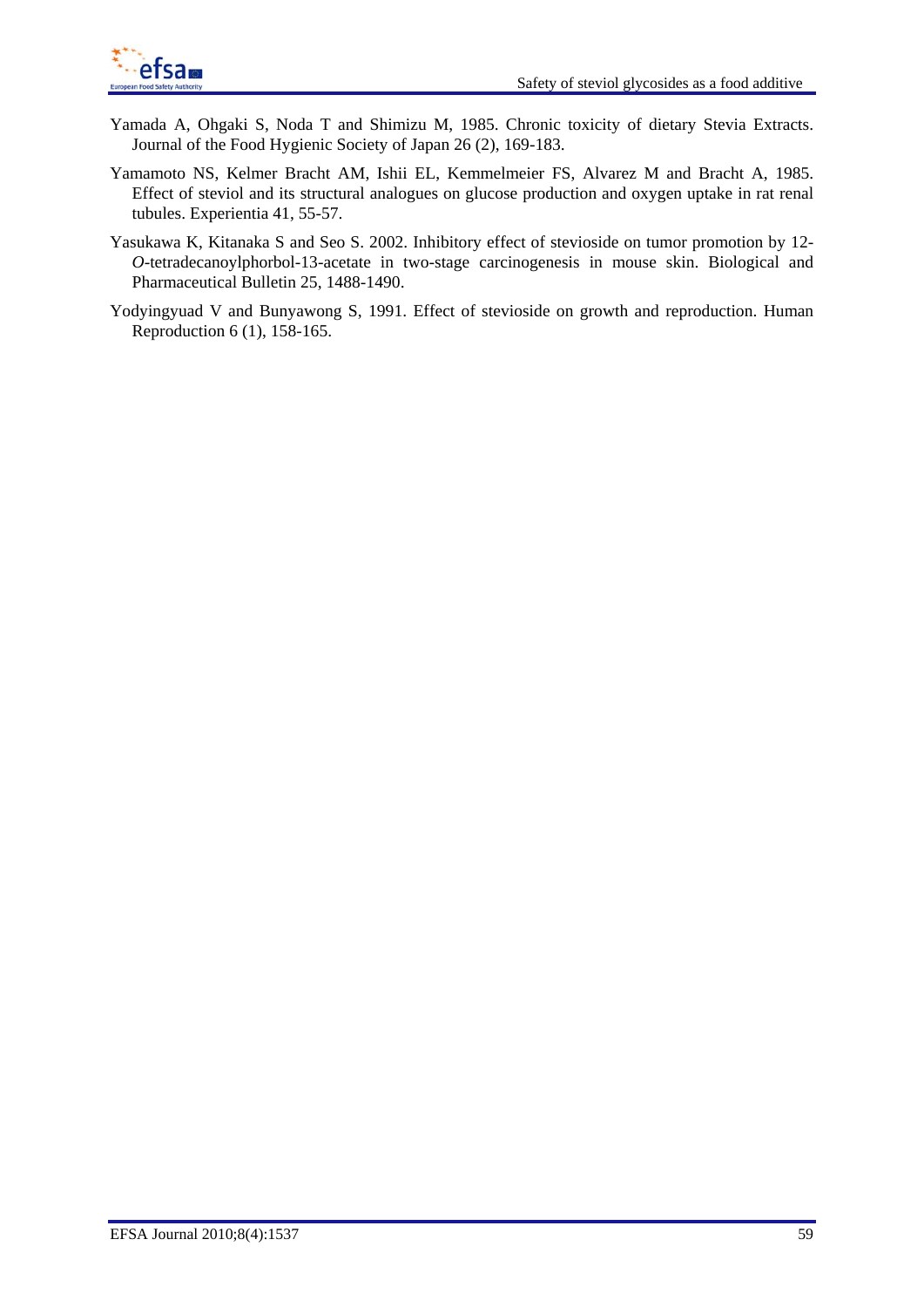

# **APPENDICES**

## **APPENDIX I: ACUTE ORAL TOXICITY STUDIES WITH STEVIOL, STEVIOL GLYCOSIDES OR** *STEVIA* **EXTRACT(S) NOT COMPLYING WITH THE JECFA SPECIFICATIONS.**

| Study                                                         | <b>Dose</b>                                                            | <b>Reference</b>               |
|---------------------------------------------------------------|------------------------------------------------------------------------|--------------------------------|
| <b>Stevioside</b> in mice and rats.                           | $LD_{50} = 15g/kg$ bw in mice; 8.2 g/kg                                | Mitsuhashi, 1981               |
|                                                               | in rats                                                                |                                |
| Stevioside, RebA, Reb B                                       | $2$ g/kg bw                                                            | Medon et al., 1982             |
| and <b>steviolbioside</b> in mice.                            |                                                                        |                                |
|                                                               | $LD_{50} \geq 2$ g/kg bw                                               |                                |
|                                                               |                                                                        |                                |
|                                                               |                                                                        |                                |
| <b>Stevia</b><br>extract                                      | $(20\% \text{ LD}_{50} = 17 \text{ g/kg})$                             | Mitsuhashi, 1981               |
| stevioside) in mice.                                          |                                                                        |                                |
| <i><b>Stevia</b></i><br>extracts                              | $(20.4\% \mid LD_{50} = 17g/kg$ bw to > 42 g/kg bw                     | Akashi and Yokoyama,           |
|                                                               | stevioside - 41.4% stevioside) in mice; $LD_{50} = 17$ g/kg bw in rats | 1975; Lee <i>et al.</i> , 1979 |
| in mice and rats.                                             |                                                                        |                                |
|                                                               |                                                                        |                                |
| Steviol $(90\%$ )                                             | $LD_{50}$ values of >15 g/kg bw in mice                                | Toskulkao et al., 1997         |
|                                                               | and rats; $5-6$ g/kg bw in hamsters                                    |                                |
| <b>Isosteviol</b> to mice, rats or $LD_{50} \ge 500$ mg/kg bw |                                                                        | Bazotte et al., 1986           |
| dogs.                                                         |                                                                        |                                |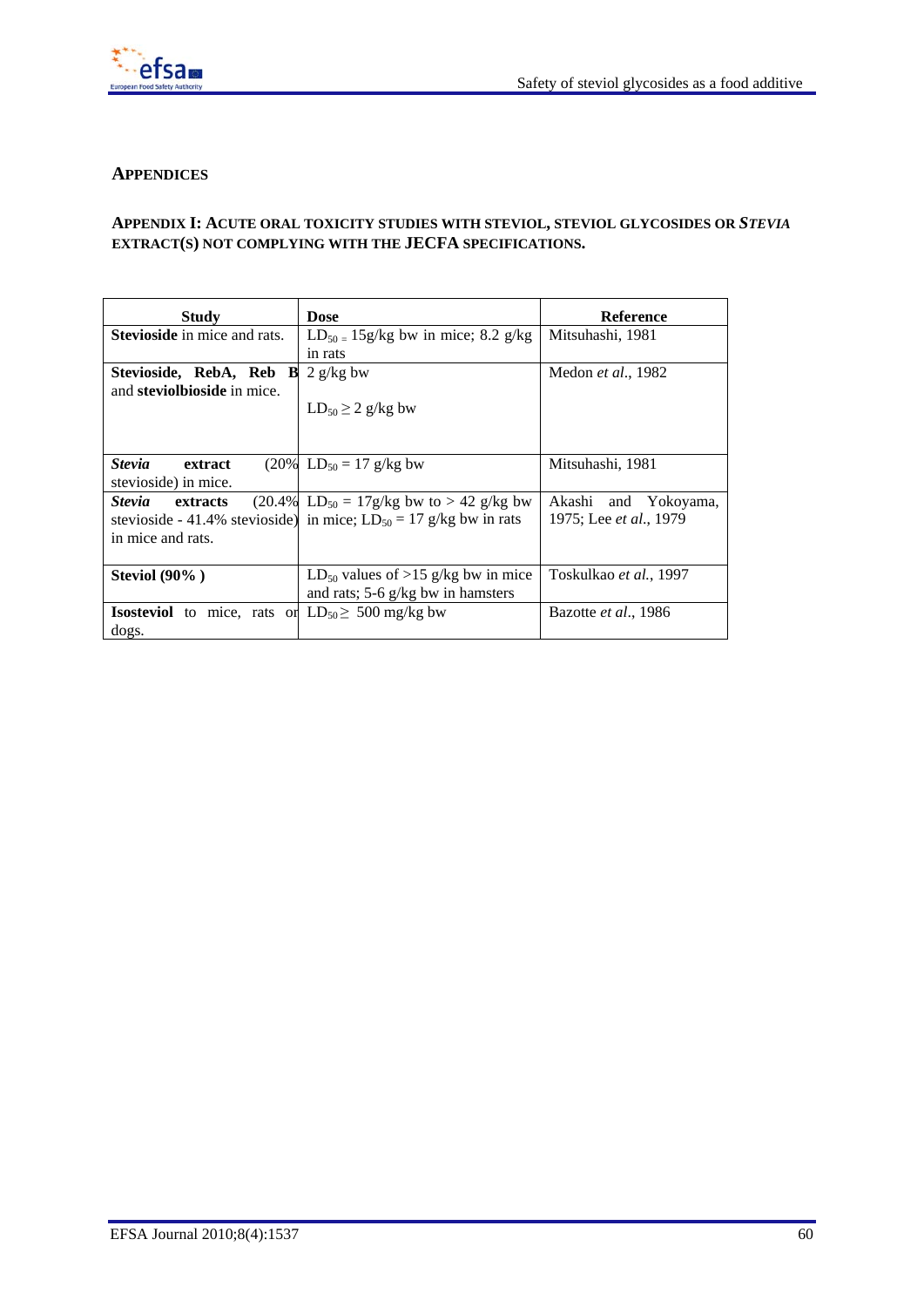

#### **APPENDIX II: CORE TOXICOLOGICAL STUDIES IN LABORATORY ANIMALS WITH STEVIOL GLYCOSIDES MEETING THE JECFA SPECIFICATIONS.**

| <b>Study</b>                     | <b>Dose</b>                                                             | <b>NOAEL</b>                    | <b>Reported Effects</b>                                                 | Reference           |
|----------------------------------|-------------------------------------------------------------------------|---------------------------------|-------------------------------------------------------------------------|---------------------|
| <b>Short-term and subchronic</b> |                                                                         |                                 |                                                                         |                     |
|                                  | Dose-range finding study (4 0, 12 500, 25 000, 50 000 or 100 000 mg/kg  | $100\,000$ mg/kg diet (equal to | $\triangleright$ bw gain (only beginning of the studies)                | Curry and Roberts,  |
|                                  | weeks) in rats with steviol diet (0, 2367, 4842, 7143, and 9938 mg/kg   | 9938 and 11728 mg/kg            | $\blacktriangleright$ feed intake (only at the beginning of the         | 2008                |
|                                  | glycoside preparation (97%) bw/day for males, and 0, 2616, 5 422, 8190, | bw/day for males<br>and         | studies)                                                                |                     |
| RebA)                            | and 11 728                                                              | females, respectively)          |                                                                         |                     |
|                                  | mg/kg bw/day for females)                                               |                                 | <b>Highest dose NOAEL</b>                                               |                     |
|                                  | 13-week study in rats with 0, 12 500, 25 000 or 50 000 mg/kg diet ([0,  | 50 000 mg/kg diet (equal to     | $\triangleright$ bw gain (at the two highest doses)                     | Curry and Roberts,  |
| steviol<br>glycoside             | 1506, 3040, and 5828 mg/kg bw/day in                                    | 4161<br>and<br>4645<br>mg/kg    | $\blacktriangleright$ feed intake (only at the beginning of the         | 2008                |
| preparation (97% RebA)           | week 1 and 0, 698, 1473, and 3147 mg/kg                                 | bw/day<br>for<br>males<br>and   | studies)                                                                |                     |
|                                  | bw/day in week 13 for males, and 0, 1410,                               | females, respectively)          | $\blacktriangleright$ feed conversion efficiency (at the high-          |                     |
|                                  | 2841, and 5512 mg/kg bw/day in week 1                                   |                                 | dose in male)                                                           |                     |
|                                  | and 0, 980, 1914, and 3704 mg/kg bw/day in                              |                                 |                                                                         |                     |
|                                  | week 13 for females)                                                    |                                 | Highest dose NOAEL                                                      |                     |
| 13-week study in rats with       | 0, 500, 1000, or 2000 mg/kg bw/day                                      | 2000 mg/kg bw/day               | <b>NSD</b>                                                              | Nikiforov<br>and    |
| steviol<br>glycoside             |                                                                         |                                 |                                                                         | Eapen, 2008         |
| preparation (97% RebA)           |                                                                         |                                 | Highest dose NOAEL                                                      |                     |
| 13-week study in rats with       | $\overline{0, 155, 310, 625, 1250, 1250}$ and 2500 mg/kg                | 2500 mg/kg bw/day               | $\blacktriangleright$ terminal body weight (at the two highest)         | Aze et al., 1991    |
| stevioside $(95.6\%)$            | bw/day (equal to 0, 0.31, 0.62, 1.25, 2.5, or                           |                                 | doses)                                                                  |                     |
|                                  | $5\%$ )                                                                 |                                 | urea nitrogen<br>lactate<br>and                                         |                     |
|                                  |                                                                         |                                 | dehydrogenase (in male)                                                 |                     |
|                                  |                                                                         |                                 |                                                                         |                     |
|                                  |                                                                         |                                 | <b>Highest dose NOAEL</b>                                               |                     |
| <b>Chronic</b><br>and            |                                                                         |                                 |                                                                         |                     |
| carcinonogenicity                |                                                                         |                                 |                                                                         |                     |
|                                  | 104-week study in rats with 0, 969, and 1997 mg/kg bw/day in males; 0,  | 967 and 1120 mg/kg bw/day       | $\blacktriangleright \downarrow$ final survival rate in males at the    | Toyoda et al., 1997 |
| stevioside $(95.6\%)$            | 1120, and 2387 mg/kg bw/day in females (0,                              | males<br>females,<br>in<br>and  | highest dose                                                            |                     |
|                                  | $2.5, 5\%)$                                                             | respectively $(2.5\%)$          | $\blacktriangleright \downarrow$ bw males and females at the highest    |                     |
|                                  |                                                                         |                                 | dose                                                                    |                     |
|                                  |                                                                         |                                 | $\blacktriangleright \downarrow$ absolute kidney weights at the highest |                     |
|                                  |                                                                         |                                 | dose                                                                    |                     |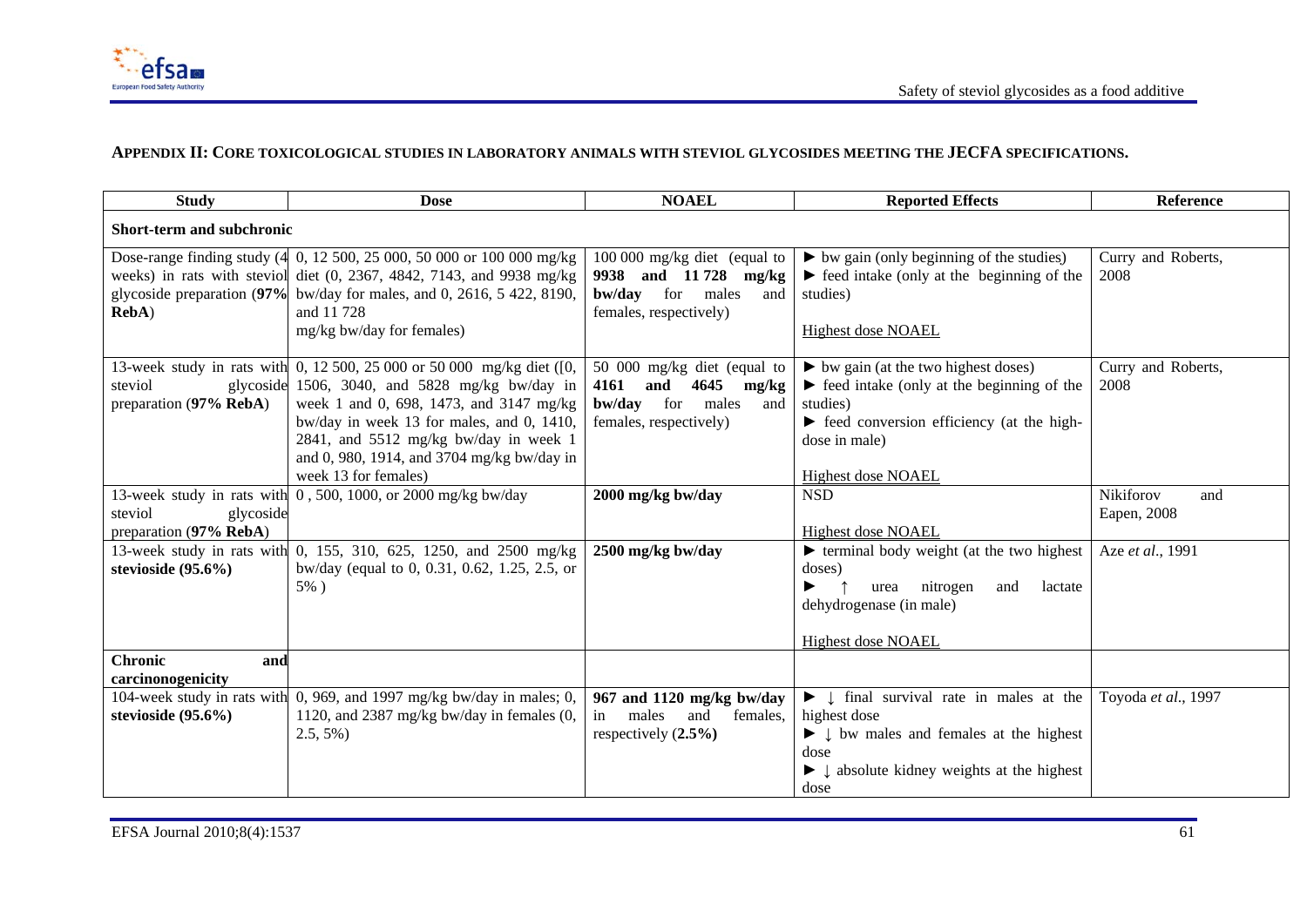

| Reproductive and developmental toxicity                                                                                                                                                                                                                                                                                                  |                                                                                                                                                                                                                                                                       |                                                                                                                                                                                                                                                                                                                                                                                      | $\blacktriangleright \downarrow$ absolute left ovary weights at the<br>highest dose<br>$\blacktriangleright$ $\uparrow$ relative brain weights in female at the<br>highest dose                                                                          |                                      |
|------------------------------------------------------------------------------------------------------------------------------------------------------------------------------------------------------------------------------------------------------------------------------------------------------------------------------------------|-----------------------------------------------------------------------------------------------------------------------------------------------------------------------------------------------------------------------------------------------------------------------|--------------------------------------------------------------------------------------------------------------------------------------------------------------------------------------------------------------------------------------------------------------------------------------------------------------------------------------------------------------------------------------|----------------------------------------------------------------------------------------------------------------------------------------------------------------------------------------------------------------------------------------------------------|--------------------------------------|
| Preliminary reproductive<br>study in rats with steviol<br>glycoside preparation<br>(RebA $\geq$ 97%); F <sub>0</sub> females<br>from $14^{th}$ to $21^{st}$ day of<br>lactation, $F_1$ juveniles from<br>day 14 until day 35 of age.                                                                                                     | 0, 25 000, 37 500, or 50 000 mg/kg diet (0,<br>4711,<br>8021, 9484 mg/kg bw/day during the first 4<br>days, or 0, 6291, 10 045, 11 386 mg/kg<br>bw/day during day17 to 20 of lactation                                                                                |                                                                                                                                                                                                                                                                                                                                                                                      | weight gains and food<br>body<br>$\perp$<br>▶<br>consumption at conc higher than 25000<br>$mg/Kg$ in $F_1$ generation                                                                                                                                    | Curry et al., 2008                   |
| Two-generation<br>repro/devep study in rats<br>with steviol glycosides<br>preparation (RebA $\geq$<br>97%). $F_0$ males: 17 weeks<br>$F_0$ females: Pre-mating, 10<br>weeks; Mating, up to 3<br>weeks; Gestation, days 1<br>to 20 after conception;<br>Lactation, days 1 to 21<br>after parturition (total of<br>approximately 20 weeks) | 0, 7500, 12 500, or 25 000 mg/kg diet (0,<br>586,<br>975, 2048 mg/kg bw/day, males); 0, 669,<br>1115, 2273 mg/kg bw/day, pre-mating<br>females; 0, 648-713, 1119-1169, 2263-2381<br>mg/kg bw/day, gestation; and 0, 715-1379,<br>1204-2388, and 2602-5019, lactation. | 25 000 mg/kg diet (2 048 and<br>2 567 mg /kg bw/day for<br>males from $F_0$ and $F_1$ ; 2273<br>mg/kg bw/day $(F_0)$ and 2768<br>mg/kg bw/day $(F_1)$ during the<br>pre-mating $, 2322$ mg/kg<br>bw/day $(F_0)$ and 2124 mg/kg<br>bw/day $(F_1)$ during the<br>gestation, and 3811 mg/kg<br>bw/day $(F_0)$ and 4091 mg/kg<br>bw/day $(F_1)$ during<br>the<br>lactation, for females. | $\triangleright$ NSD<br>Highest dose NOAEL (for reproductive<br>performance in the $F_0$ and $F_1$ adult rats, for<br>survival, growth, and general condition of<br>the $F_1$ and $F_2$ offspring, and for sexual<br>maturation of the $F_2$ offspring). | Curry et al., 2008                   |
| with steviol glycosides<br>preparation (RebA $\geq$ 97%)<br>from day 6 to 28 of<br>gestation.                                                                                                                                                                                                                                            | Teratology study in rabbits 0, 350, 700 and 1400 mg/kg bw/day                                                                                                                                                                                                         | 1400 mg/kg/day                                                                                                                                                                                                                                                                                                                                                                       | $\blacktriangleright \downarrow$ body weight and food consumption<br>ightharpoonup disturbed clinical appearance and death<br>in the high-dose group.<br>Highest dose NOAEL (rabbits<br>are<br>susceptible to disturbances of the alimentary<br>tract).  | Charles Rivers Laboratories,<br>2008 |
|                                                                                                                                                                                                                                                                                                                                          | Fertility study in rats with 0, 100, 480, 2100 mg/kg bw/day for males,<br>stevioside $(95.98\%)$ before and 0, 120, 530, 2100 mg/kg bw/day for<br>and during mating for a females $(0, 0.15, 0.75, \text{ or } 3\%)$                                                  | 2100 mg/kg bw/day $(3%)$                                                                                                                                                                                                                                                                                                                                                             | lacktriangleright delayed increase in body weight in early<br>period of administration in highest dose.                                                                                                                                                  | Mori et al., 1981                    |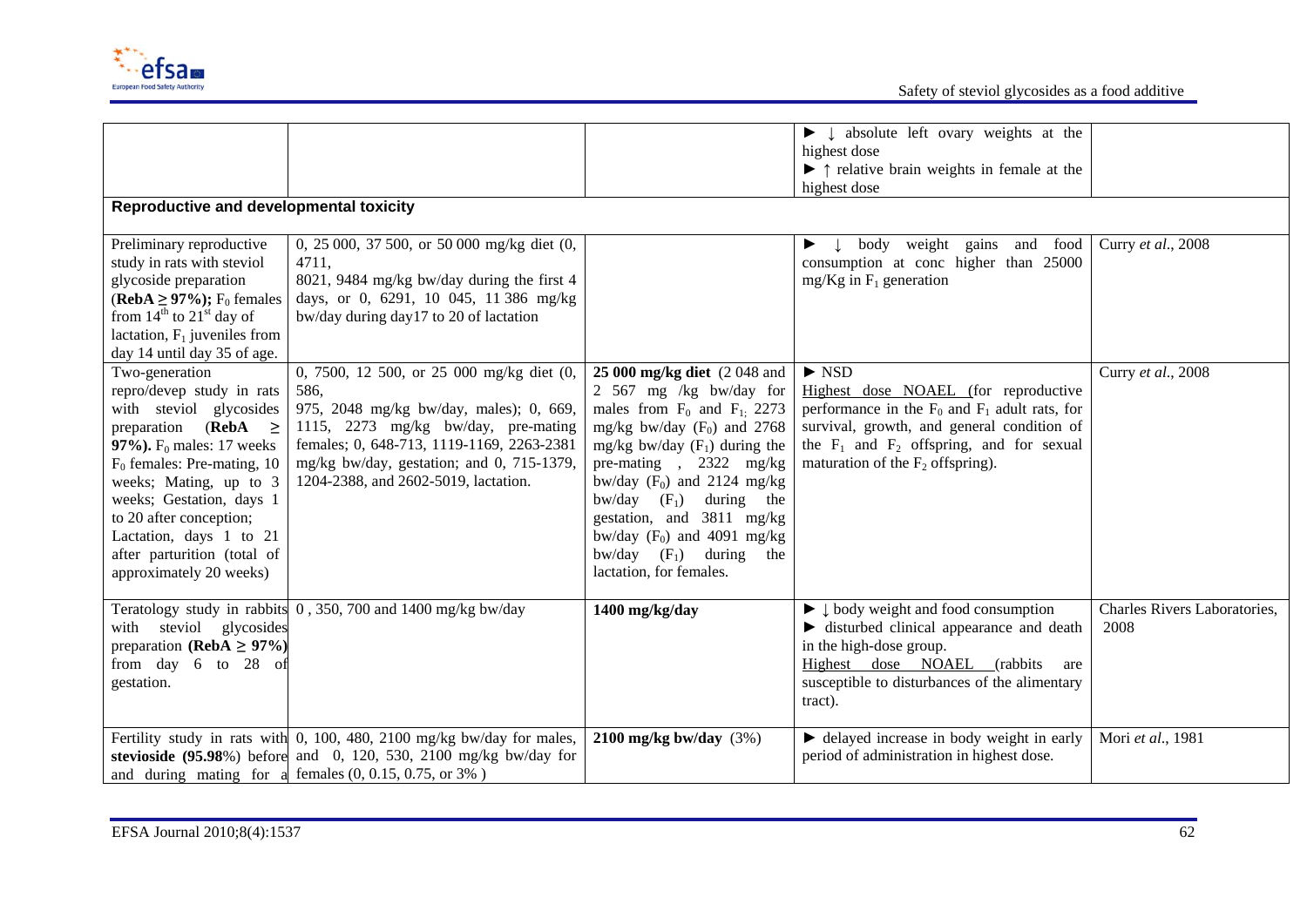

| total period of 60 days<br>(males); for 14 days before<br>mating and 7 days during<br>gestation (females). |                                                                     |                   | Highest dose NOAEL (based on fertility and<br>development of fetuses). |                                   |
|------------------------------------------------------------------------------------------------------------|---------------------------------------------------------------------|-------------------|------------------------------------------------------------------------|-----------------------------------|
| Repro./Develp.                                                                                             | toxicity $\vert 0, 250, 500, \text{ or } 1000 \text{ mg/kg}$ bw/day | 1000 mg/kg bw/day | $\triangleright$ NSD                                                   | Usami et al., 1995; Tanaka        |
| study in rats with stevioside                                                                              |                                                                     |                   | Highest dose NOAEL (for both pregnant                                  | <i>et al.</i> , 1991 (unpublished |
| $(95.6\%)$ between day 6 to                                                                                |                                                                     |                   | rats and fetuses).                                                     | report)                           |
| 15 of gestation.                                                                                           |                                                                     |                   |                                                                        |                                   |

 $\downarrow$  = decreased;  $\uparrow$  = increased; NOAEL = no observed adverse effect level; NR = not reported; NSD = no significant differences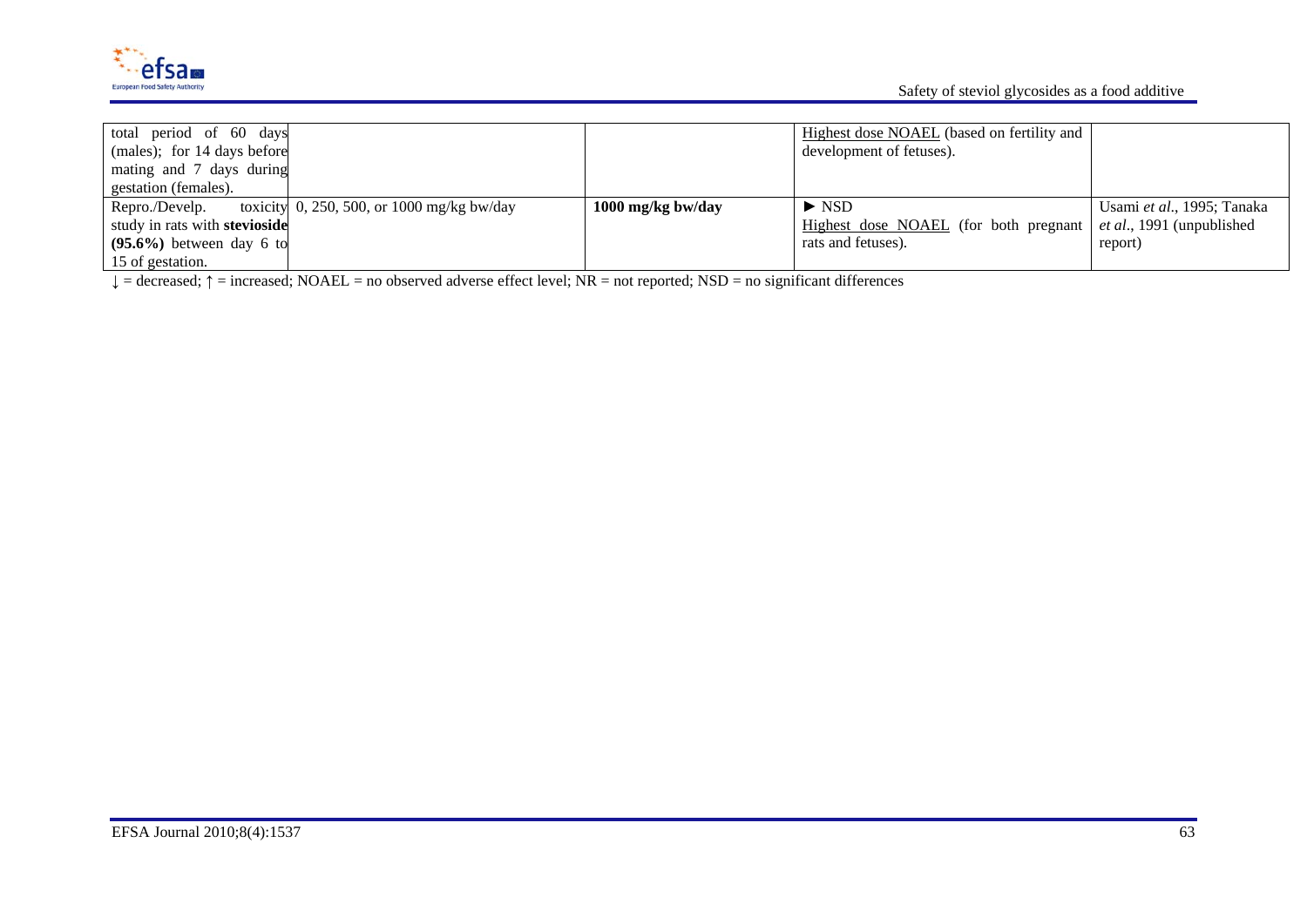

### **APPENDIX III: TOXICOLOGICAL STUDIES IN LABORATORY ANIMALS WITH STEVIOL GLYCOSIDES OR** *STEVIA* **EXTRACT(S) NOT COMPLYING WITH THE JECFA SPECIFICATIONS, AND STEVIOL ADMINISTRATED EITHER ORALLY OR BY NON-ORAL ROUTE**

| <b>Study</b>                                                                                      | <b>NOAEL</b><br><b>Dose</b>                                                                                                    |                                                                           | <b>Reported Effects</b>                                                                   | Reference                   |  |  |
|---------------------------------------------------------------------------------------------------|--------------------------------------------------------------------------------------------------------------------------------|---------------------------------------------------------------------------|-------------------------------------------------------------------------------------------|-----------------------------|--|--|
| Short-term and subchronic                                                                         |                                                                                                                                |                                                                           |                                                                                           |                             |  |  |
| $90$ -day<br>study<br>in rats<br>stevioside $(85\%$ )                                             | with 0, 1500, or 2500 mg/kg bw/day (0,<br>$3, or 5\%$                                                                          | 2500 mg/kg bw/day $(5%)$                                                  | $\triangleright$ NSD<br><b>Highest dose NOAEL</b>                                         | Xili et al., 1992           |  |  |
| l-month study in rats (by gavage)<br>with stevioside (purity not stated)                          | Up to 2500 mg/kg bw/day                                                                                                        | 2500 mg/kg bw/day                                                         | $\triangleright$ NSD<br><b>Highest dose NOAEL</b>                                         | Mitsuashi, 1981             |  |  |
| 13-week study in rats with Stevia<br>extract (53.1% stevioside)                                   | 0, 112, 590, and 2988 mg/kg<br>bw/day in male, or 0, 115, 629, and<br>3026 mg/kg bw/day in female (0,<br>$0.28, 1.4, or 7\%$ ) | 2988 mg/kg bw/day for males, and<br>3036 mg/kg bw/day for females<br>(7%) | $\triangleright$ NSD<br><b>Highest dose NOAEL</b>                                         | Akashi and Yokoyama, 1975   |  |  |
| 56-day study in rats with <i>Stevia</i> 0, 1250, or 2500 mg/kg bw/day<br>extract (50% stevioside) |                                                                                                                                | 2500 mg/kg bw/day                                                         | $\triangleright$ NSD<br><b>Highest dose NOAEL</b>                                         | Lee at el., 1979            |  |  |
| Chicken fed with Stevia extract<br>(content NR) from $1st$ day to $42nd$<br>day of age            | 0.0425 or 0.085%                                                                                                               | <b>NR</b>                                                                 | $\blacktriangleright \downarrow$ body weight (with the lowest conc<br>of 0.0085%)         | Wood et al., 1996           |  |  |
| 15-day in rabbits (non-oral routes)<br>with stevioside                                            | $2.22$ g (total)                                                                                                               | <b>NR</b>                                                                 | $\triangleright$ NSD                                                                      | Pomaret and Lavieille, 1931 |  |  |
| <b>Chronic and carcinonogenicity</b>                                                              |                                                                                                                                |                                                                           |                                                                                           |                             |  |  |
| extract $(74\%$<br>16.27% Reb A)                                                                  | 2-year study in rats with <b>Stevia</b> 0, 50, 150, and 550 mg/kg bw/day<br>stevioside and $(0, 0.1, 0.3, 1\%)$                | 550 mg/kg bw/day (1%)                                                     | • Changes in biochemical parameters<br>(urine, blood) and organ weights (at 6)<br>months) | Yamada et al., 1985         |  |  |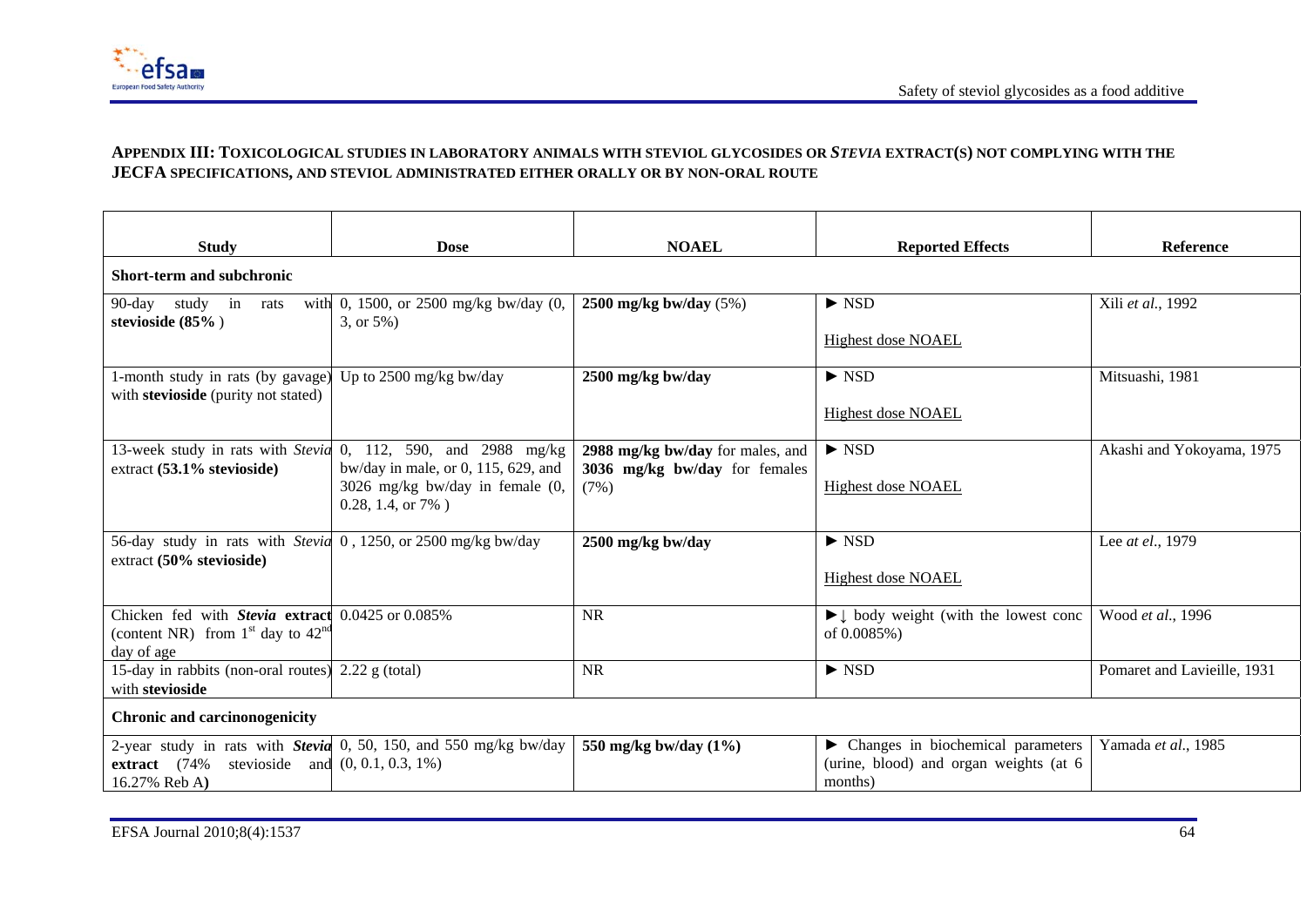

|                                                                 |                                                                                                                       |                                 | Enlargement of spleen in male<br>▶                       |                               |
|-----------------------------------------------------------------|-----------------------------------------------------------------------------------------------------------------------|---------------------------------|----------------------------------------------------------|-------------------------------|
|                                                                 |                                                                                                                       |                                 | treated-rats.                                            |                               |
|                                                                 |                                                                                                                       |                                 | $\blacktriangleright$ Miscroscopic<br>macroscopic<br>and |                               |
|                                                                 |                                                                                                                       |                                 | changes observed in all groups.                          |                               |
|                                                                 |                                                                                                                       |                                 | $\triangleright$ Non-neoplastic changes similar to the   |                               |
|                                                                 |                                                                                                                       |                                 | controls.                                                |                               |
|                                                                 |                                                                                                                       |                                 |                                                          |                               |
|                                                                 |                                                                                                                       |                                 | <b>Highest dose NOAEL</b>                                |                               |
|                                                                 |                                                                                                                       |                                 |                                                          |                               |
|                                                                 | 2-year study in rats with stevioside $0$ , 128.5, 367.6, and 748.6 mg/kg                                              | 748.6 and 838.9 mg/kg bw/day in | $\triangleright$ NSD                                     | Xili et al., 1992             |
| (85%)                                                           | bw/day in males and 0, 146.3,                                                                                         | males and females, respectively |                                                          |                               |
|                                                                 | 416.2, and 838.9 mg/kg bw/day in                                                                                      | $(1.2\%)$                       | <b>Highest dose NOAEL</b>                                |                               |
|                                                                 | females (0, 0.2, 0.6, or 1.2%)                                                                                        |                                 |                                                          |                               |
|                                                                 |                                                                                                                       |                                 |                                                          |                               |
|                                                                 |                                                                                                                       |                                 |                                                          |                               |
| Other studies related to carcinogenicity                        |                                                                                                                       |                                 |                                                          |                               |
| In vitro study with stevioside or NR                            |                                                                                                                       |                                 | $\triangleright$ No tumor promoting effect               | Okamoto et al., 1983;         |
| steviol in Epstein-Barr virus                                   |                                                                                                                       |                                 |                                                          | Konoshima and Takasaki,       |
|                                                                 |                                                                                                                       |                                 |                                                          | 2002                          |
|                                                                 |                                                                                                                       |                                 |                                                          |                               |
| 34-week study in rats                                           | with $0-2500$ mg/kg bw/day $(5%)$                                                                                     |                                 | lacktriangleright No effects on urinary bladder tumours  | Hagiwara et al., 1984; Ito et |
| stevioside                                                      |                                                                                                                       |                                 | in male.                                                 | al., 1984                     |
|                                                                 |                                                                                                                       |                                 |                                                          |                               |
| Stevioside or Stevia extract 0-68 µg                            |                                                                                                                       |                                 | $\blacktriangleright \downarrow$ skin tumour formation   | Konoshima and Takasaki,       |
| administrated topically in mice                                 |                                                                                                                       |                                 |                                                          | 2002; Yasukawa et al., 2002   |
|                                                                 |                                                                                                                       |                                 |                                                          |                               |
|                                                                 |                                                                                                                       |                                 |                                                          |                               |
| Reproductive and developmental toxicity                         |                                                                                                                       |                                 |                                                          |                               |
| Repro./develop.<br>study                                        | 0.69% 83.4, 80.0, or 84.9 mg/kg bw/day of   NR                                                                        |                                 | $\triangleright$ NSD                                     | Akashi and Yokoyama, 1975     |
| crude Stevia<br>extract                                         | $(20\%$ stevioside for male rats, and 96.2,                                                                           |                                 |                                                          |                               |
|                                                                 | stevioside), 0.35%, refined Stevia 101.7, or 101.2 mg/kg bw/day of                                                    |                                 |                                                          |                               |
| <b>extract</b> (40 to 55% stevioside), or stevioside for female | rats.                                                                                                                 |                                 |                                                          |                               |
| 0.15% crystallized stevioside (93 respectively                  |                                                                                                                       |                                 |                                                          |                               |
| to 95% purity) in rats for 21 days                              |                                                                                                                       |                                 |                                                          |                               |
| prior to mating                                                 |                                                                                                                       |                                 |                                                          |                               |
|                                                                 | 3-generation study in hamster with 0, 500, 1000, or 2500 mg/kg $\frac{2500 \text{ mg/kg}}{2500 \text{ mg/kg}}$ bw/day |                                 | $\blacktriangleright$ NSD                                | Yodyingyuad and               |
|                                                                 |                                                                                                                       |                                 |                                                          |                               |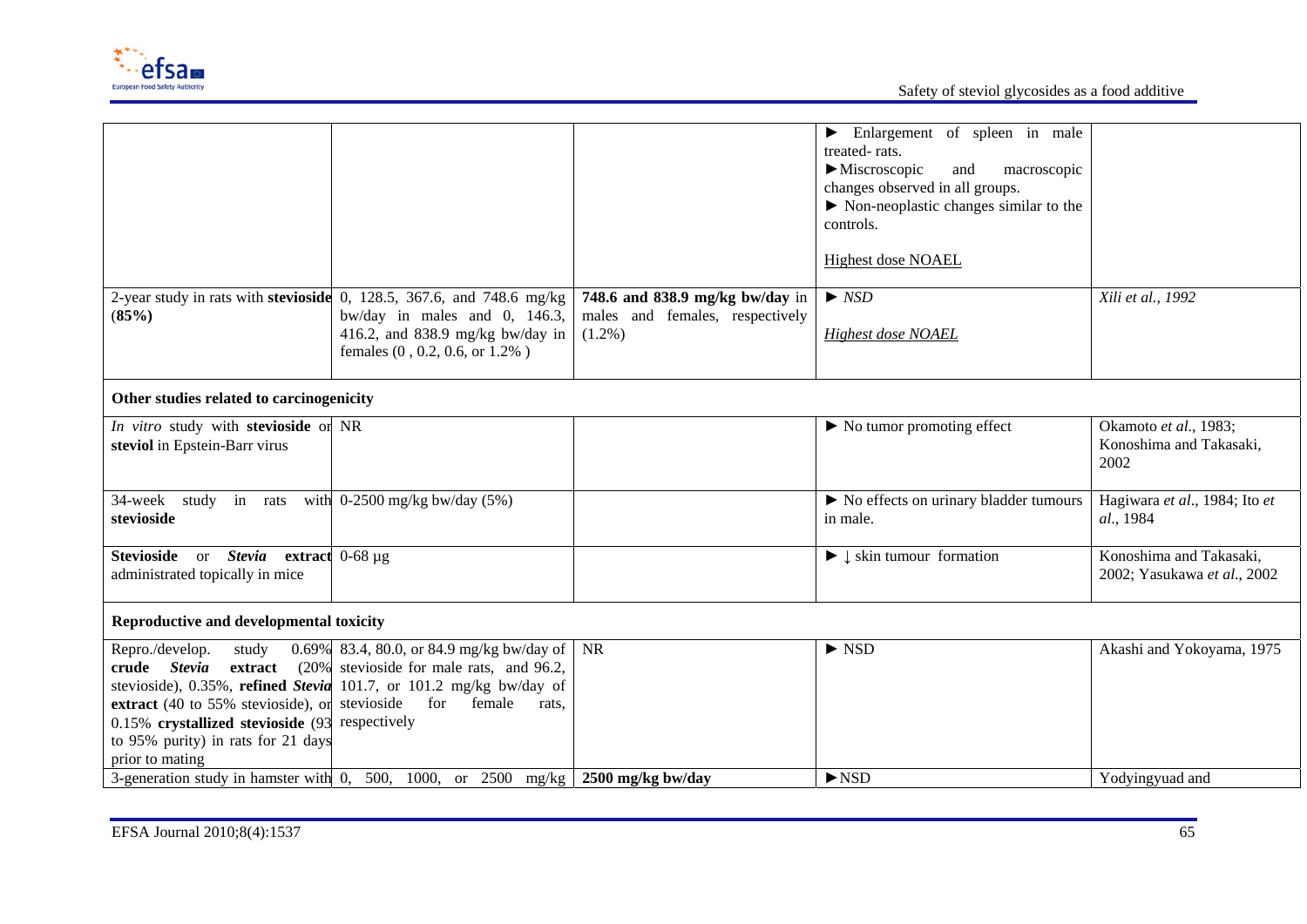

Safety of steviol glycosides as a food additive

| stevioside (90%)                                             | bw/day                                                                        |                                  |                                                                                | Bunyawong, 1991              |
|--------------------------------------------------------------|-------------------------------------------------------------------------------|----------------------------------|--------------------------------------------------------------------------------|------------------------------|
|                                                              |                                                                               |                                  | Highest dose NOAEL (regard to growth                                           |                              |
|                                                              |                                                                               |                                  | and reproduction)                                                              |                              |
|                                                              |                                                                               |                                  |                                                                                |                              |
| Developmental toxicity study in Up to 200 $\mu$ M            |                                                                               | <b>NR</b>                        | $\blacktriangleright$ NSD.<br>for<br>steviol:<br>except                        | Crawford et al., 2008        |
| zebrafish<br>with<br>stevioside,                             |                                                                               |                                  | developmental delays, pericardial edema,                                       |                              |
| rebaudioside A, rubusoside, steviol                          |                                                                               |                                  | circulatory defects and lethality at the                                       |                              |
| monoside, and steviol glucuronide.                           |                                                                               |                                  | highest conc.                                                                  |                              |
|                                                              | Developmental toxicity study in 0, 250, 500, 750, or 1000 mg/kg               | 250 mg/kg bw/day (for both       | $\blacktriangleright$ $\uparrow$ mortality rate                                | Wasuntarawat et al., 1998    |
| hamster with steviol (90%) on bw/day                         |                                                                               | developmental<br>maternal<br>and | $\blacktriangleright \downarrow$ maternal body weight                          |                              |
| days 6 to 10 of gestation                                    |                                                                               | toxicity)                        | $\blacktriangleright$ $\uparrow$ pathological effect in kidneys                |                              |
|                                                              |                                                                               |                                  | (dilation and hyaline formation of                                             |                              |
|                                                              |                                                                               |                                  | convoluted tubules)                                                            |                              |
|                                                              |                                                                               |                                  | $\blacktriangleright \downarrow$ foetal weight and numbers of live             |                              |
| Aqueous S. <i>rebaudiana</i> in mice up to 2000 mg/kg bw     |                                                                               | <b>NR</b>                        | foetuses<br>$\blacktriangleright \downarrow$ fertility (contraceptive effects) | Mazzei-Planas and Kuc, 1968; |
| and rats                                                     |                                                                               |                                  |                                                                                | Nunes and Pereira, 1988      |
|                                                              |                                                                               |                                  |                                                                                |                              |
| <b>Stevia extract</b> rats before mating 0-5000 mg/kg bw/day |                                                                               | <b>NR</b>                        | $\triangleright$ NSD                                                           | Shiotsu (1996)               |
| (males and females) and during                               |                                                                               |                                  |                                                                                |                              |
| mating (females)                                             |                                                                               |                                  |                                                                                |                              |
|                                                              | <i>Stevia</i> extracts (= 2.6 % stevioside) 10 mL extract/kg bw/day (0, 5, 25 | <b>NR</b>                        | $\blacktriangleright$ NSD                                                      | Sinchomi and Marcorities     |
| in rats for 31 days.                                         | and 100 %) (equal to 0, 13, 65 and                                            |                                  |                                                                                | (1989)                       |
|                                                              | 260 mg/kg bw/day of stevioside)                                               |                                  |                                                                                |                              |
| Aqueous S. rebaudiana in rats for                            | $0-0.667$ g dried leaves/mL, 2                                                | <b>NR</b>                        | $\blacktriangleright$ $\downarrow$ absolute and relative seminal               | Oliveira-Filho et al., 1989  |
| 60 days                                                      | mL/rat twice a day (2.668 g of dry                                            |                                  | vesicle weights                                                                |                              |
|                                                              | Stevia leaves per day; 14.58 g dried                                          |                                  |                                                                                |                              |
|                                                              | leaves/kg bw/day)                                                             |                                  |                                                                                |                              |
| Stevia extracts in rats for 60 days                          | 0-6.778 mg/kg bw/day                                                          | <b>NR</b>                        | $\blacktriangleright$ $\downarrow$ final weight of testes, seminal             | Melis, 1999                  |
|                                                              |                                                                               |                                  | vesicle and cauda epididymidis                                                 |                              |
|                                                              |                                                                               |                                  | $\blacktriangleright$ $\downarrow$ fructose content of the accessory           |                              |
|                                                              |                                                                               |                                  | sex glands, the epididymal sperm                                               |                              |
|                                                              |                                                                               |                                  | concentration, and testosterone level                                          |                              |
|                                                              | Stevia Rebaudiana in combination 0, 8.5, 41, and 433 mg Stevia                | 433 mg Stevia extract/kg bw/day  | <b>NSD</b>                                                                     | Saenphet et al., 2006        |
|                                                              | with an aqueous extract of Aegle extract/kg bw/day $(0, 0.2, 1, 0.0)$         |                                  |                                                                                |                              |
| marmelos $(6\%)$ in rats for 60 days $10\%)$                 |                                                                               |                                  |                                                                                |                              |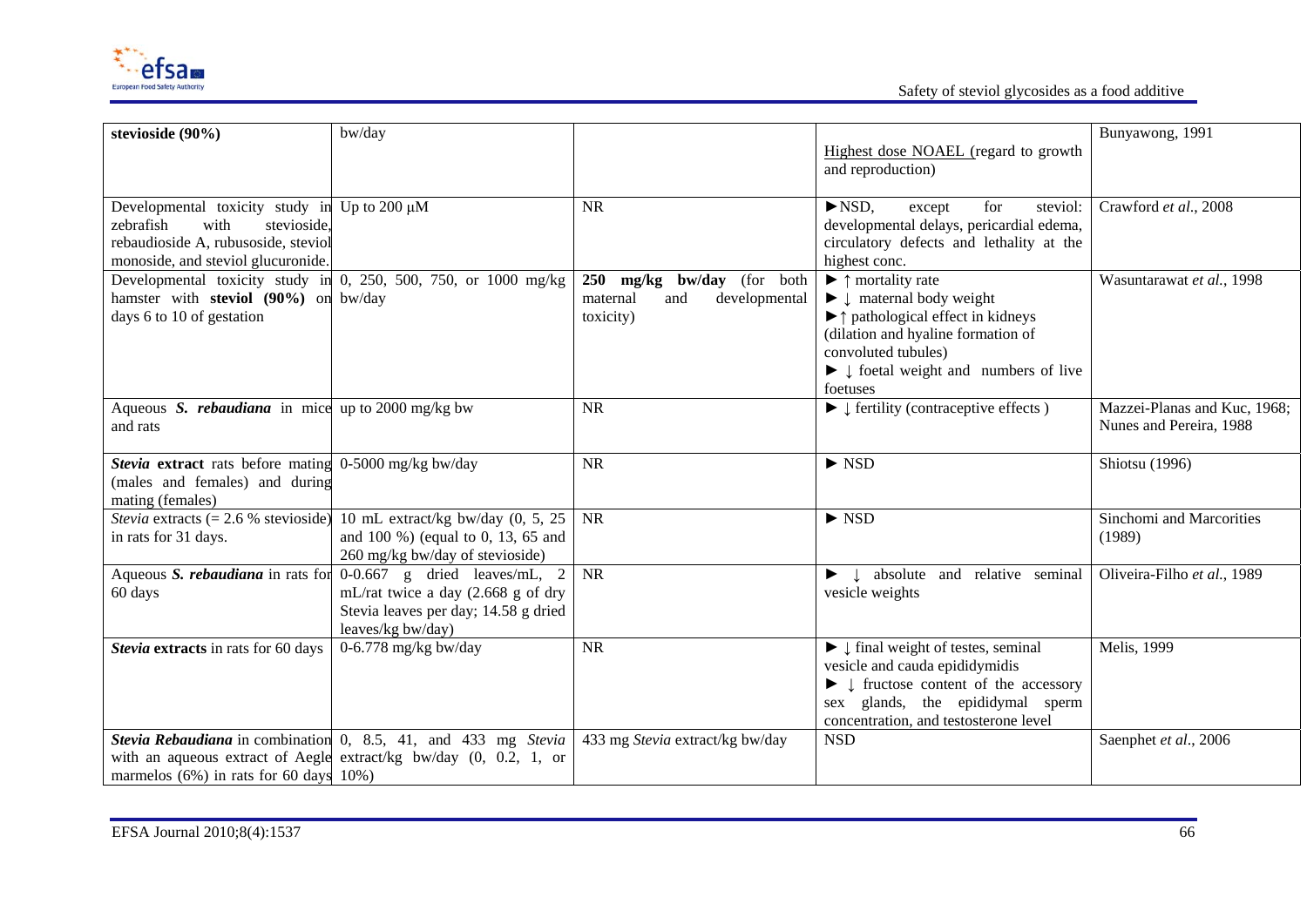

| prior mating<br>__                                                                                                                                                |  |  |  |  |  |  |
|-------------------------------------------------------------------------------------------------------------------------------------------------------------------|--|--|--|--|--|--|
| $\cdots$<br>$=$ no observed adverse effect level: NR $=$ not reported: NSD $=$ no s<br>$\therefore$ increased: NOAEL<br>significant differences<br>$=$ decreased: |  |  |  |  |  |  |

#### **APPENDIX IV: GENOTOXICITY STUDIES**

| <b>Endpoint</b>     | <b>Test object</b>                                                                 | <b>Test material</b><br>(purity) | Conc/dose                                                         | <b>Results</b>        | <b>Reference</b>                                                                                                   |
|---------------------|------------------------------------------------------------------------------------|----------------------------------|-------------------------------------------------------------------|-----------------------|--------------------------------------------------------------------------------------------------------------------|
| Forward<br>mutation | S. typhimurium<br>TM677                                                            | Rebaudioside A (NS).             | $0.1 - 10.0$ mg/plate <sup>a</sup>                                | Negative              | Pezzuto et al. (1985). Purity of<br>materials tested appears likely to be<br>high, from description in publication |
| Forward<br>mutation | S. typhimurium<br>TM677                                                            | Rebaudioside A                   | NS <sup>a</sup>                                                   | Negative              | Medon et al. (1982)                                                                                                |
| Reverse<br>mutation | S. typhimurium<br>TA98, TA100                                                      | Stevioside (99%)                 | 12.5-50 mg/ plate <sup>a</sup>                                    | Negative <sup>b</sup> | Suttajit et al. (1993)                                                                                             |
| Reverse<br>mutation | S. typhimurium<br>TA 1535, 1537, 97, 98,<br>100, 102, 104<br>E. coli WP2uvrA/pkM10 | Stevioside (83%)                 | $0.05-5$ mg/plate <sup>c</sup><br>$0.05$ -1 mg/plate <sup>d</sup> | Negative              | Matsui et al (1996)                                                                                                |
| Reverse<br>mutation | S. typhimurium<br>TA98, TA100                                                      | Stevioside (96%)                 | 12.5-50 mg/plate $a$                                              | Negative              | Klongpanichpak et al. (1997)                                                                                       |
| Reverse<br>mutation | S. typhimurium<br>TA98, TA100, TA 1535,<br>1537, TA 1538, WP2                      | Stevioside (18%)                 | $0.01-10$ mg/plate <sup>a</sup>                                   | Negative              | Okumura et al. 1978                                                                                                |
| Forward<br>mutation | S. typhimurium<br>TM677                                                            | Rebaudioside B (NS)              | $0.1 - 10.0$ mg/mL <sup>a</sup>                                   | Negative              | Pezzuto et al. (1985)                                                                                              |
| Forward<br>mutation | S. typhimurium<br>TM677                                                            | Rebaudioside B                   | NS <sup>a</sup>                                                   | Negative              | Medon et al. (1982)                                                                                                |
| Forward<br>mutation | S. typhimurium<br>TM677                                                            | Rebaudioside C (NS)              | $0.1 - 10.0$ mg/mL <sup>a</sup>                                   | Negative              | Pezzuto et al. (1985)                                                                                              |
| Forward<br>mutation | S. typhimurium<br>TM677                                                            | Rebaudioside C                   | NS <sup>a</sup>                                                   | Negative              | Medon et al. (1982)                                                                                                |
| Forward             | S. typhimurium                                                                     | Dulcoside A (NS)                 | $0.1 - 10.0$ mg/mL <sup>a</sup>                                   | Negative              | Pezzuto et al. (1985)                                                                                              |

# **Table 1: List of** *in vitro* **genotoxicity studies of steviol glycosides,** *Stevia* **extract, steviol, isosteviol and steviol metabolites**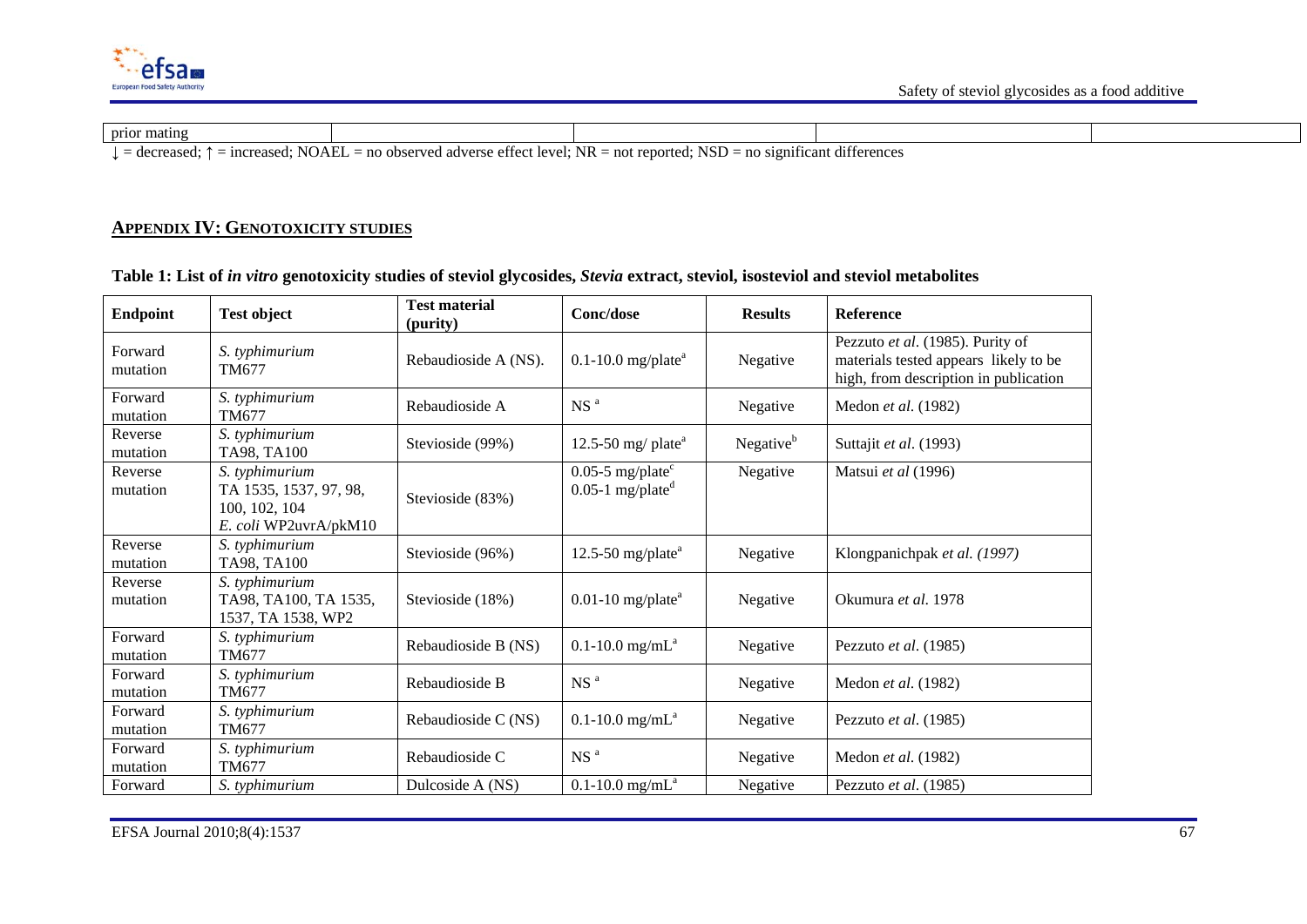

| mutation                   | TM677                               |                                  |                                 |          |                         |
|----------------------------|-------------------------------------|----------------------------------|---------------------------------|----------|-------------------------|
| Forward                    | S. typhimurium                      |                                  | NS <sup>a</sup>                 |          |                         |
| mutation                   | TM677                               | Dulcoside C                      |                                 | Negative | Medon et al. (1982)     |
| Forward                    | S. typhimurium                      | Steviolbioside (NS)              | $0.1 - 10.0$ mg/mL <sup>a</sup> | Negative | Pezzuto et al. (1985)   |
| mutation                   | <b>TM677</b>                        |                                  |                                 |          |                         |
| Forward                    | S. typhimurium                      | Steviolbioside C                 | NS <sup>a</sup>                 | Negative | Medon et al. (1982)     |
| mutation                   | TM677                               |                                  |                                 |          |                         |
| Gene                       | Bacillus subtilis H17 rec+,         | Stevioside (83%)                 | $10$ mg/disc <sup>a</sup>       | Negative | Matsui et al. (1996)    |
| mutation                   | M45 rec-                            |                                  |                                 |          |                         |
| Gene<br>mutation           | B. subtilis H17 rec+, M45<br>$rec-$ | Stevioside (18, 55,<br>$>95\%$ ) | $0.02-2$ mg/disc <sup>e</sup>   | Negative | Okumura et al. (1978)   |
| Gene                       | Mouse lymphoma L5178Y               |                                  |                                 |          |                         |
| mutation                   | $Tk+/$ - locus                      | Stevioside (96.8%)               | $1.25 - 5$ mg/mL <sup>a</sup>   | Negative | Oh et al. (1999a,b)     |
| Chromosome                 | Chinese hamster lung                |                                  |                                 |          |                         |
| aberrations                | fibroblasts (CHL/IU)                | Rebaudioside A (NS)              | 1.25-5 mg/m $L^a$               | Negative | Nakajima, (2000a)       |
| Chromosome                 | Chinese hamster lung                |                                  |                                 |          | Ishidate et al. (1984)  |
| aberrations                | fibroblasts (CHL/IU)                | Stevioside (85%)                 | $12 \text{ mg/mL}^c$            | Negative |                         |
| Chromosome                 | Chinese hamster lung                | Stevioside (83%)                 | $2-12$ mg/mL <sup>a</sup>       | Negative | Matsui et al. (1996)    |
| aberrations                | fibroblasts (CHL/IU)                |                                  |                                 |          |                         |
| Chromosome                 | Chinese hamster D-6 cells           | Stevioside (NS)                  | $2-4\%$ <sup>e</sup> (20-40)    | Positive | Nadamitsu et al. (1985) |
| aberration                 |                                     |                                  | $mg/mL)^f$                      |          |                         |
| Chromosome                 | Human lymphocytes                   | Stevioside (NS)                  | $10$ mg/mL                      | Negative | Suttajit et al. (1993)  |
| aberration                 |                                     |                                  |                                 |          |                         |
| Chromosome                 | Human lymphocytes                   | Stevioside (NS)                  | 0.008-8 $\mu$ g/mL <sup>e</sup> | Negative | Höhn and Zankl, (1990)  |
| aberration                 |                                     |                                  |                                 |          |                         |
| <b>Sister</b><br>chromatid | Human lymphocytes                   |                                  |                                 |          | Flores et al.           |
| exchange                   |                                     | Stevioside (NS)                  | $7.5 \mu g/mL$                  | Negative | (1987)                  |
| <b>Sister</b>              | Human lymphocytes                   |                                  |                                 |          | Höhn and Zankl, (1990)  |
| chromatid                  |                                     | Stevioside (NS)                  | 0.008-8 $\mu$ g/mL <sup>e</sup> | Negative |                         |
| exchange                   |                                     |                                  |                                 |          |                         |
| Micronucleus               | Human lymphocytes                   |                                  |                                 |          | Höhn and Zankl, (1990)  |
| formation (in              |                                     | Stevioside (NS)                  | 0.008-8 $\mu$ g/mL <sup>e</sup> | Positive |                         |
| vitro)                     |                                     |                                  |                                 |          |                         |
| Micronucleus               | Human buccal mucosa                 | Stevia extract - Stevia          | <b>NS</b>                       | Positive | Höhn and Zankl, (1990)  |
| formation (in              |                                     | sweet                            |                                 |          |                         |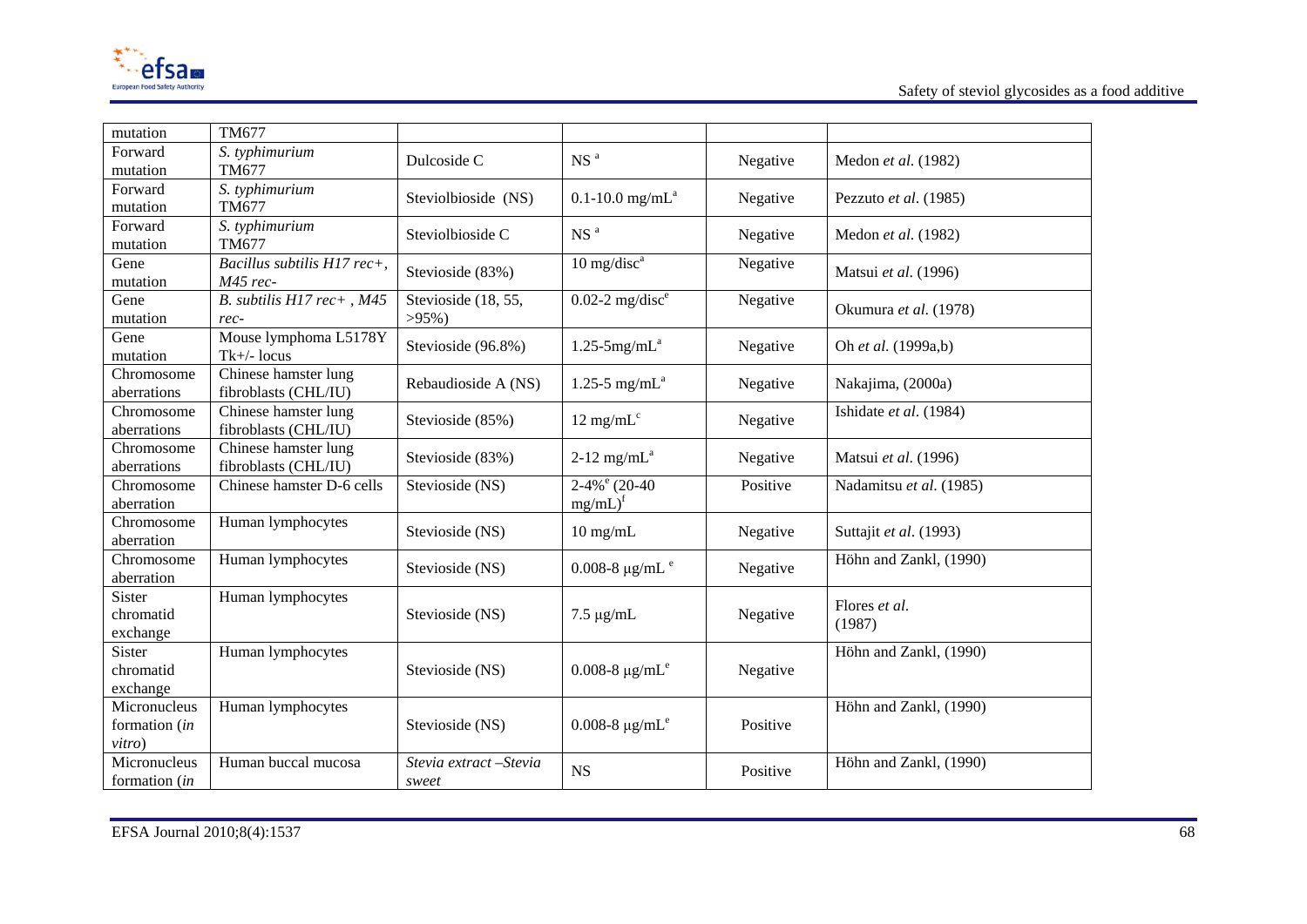

| vitro)                                     |                                                       |                 |                                                                 |                      |                                 |
|--------------------------------------------|-------------------------------------------------------|-----------------|-----------------------------------------------------------------|----------------------|---------------------------------|
| Reverse<br>mutation                        | TA98,<br>S.<br>typhimurium<br><b>TA100</b>            | Steviol (NS)    | $20$ mg/plate <sup>a</sup>                                      | Negative             | Suttajit et al. (1993)          |
| Reverse<br>mutation                        | S. typhimurium,<br>TA97, TA98, TA100,<br>TA102, TA104 | Steviol (99%)   | $0.05 - 5$<br>mg/plate <sup>a</sup>                             | Negative             | Matsui et al.<br>(1996)         |
| Reverse<br>mutation<br>Escherichia<br>coli | S. typhimurium TA1535,<br>TA1537, WP2,<br>uvrA/pKM101 | Steviol (99%)   | $0.05$ -5 mg/plate <sup>c</sup>                                 | Negative             | Matsui et al. (1996)            |
| Reverse<br>mutation                        | S. typhimurium, TA98,<br><b>TA100</b>                 | Steviol (NS)    | $0.25$ -2 mg/plate <sup>a</sup>                                 | Negative             | Klongpanichpak<br>et al. (1997) |
| Forward<br>mutation                        | S. typhimurium<br>TM677                               | Steviol (99%)   | $0.1 - 10$ mg/mL <sup>c</sup><br>$0.1$ -10 mg/mL <sup>d,h</sup> | Negative<br>Positive | Matsui et al.<br>(1996)         |
| Forward<br>mutation                        | S. typhimurium, TM677                                 | Steviol (99%)   | $10$ mg/plate <sup>g</sup>                                      | Positive             | Pezzuto et al.<br>(1986)        |
| Forward<br>mutation                        | S. typhimurium                                        | Steviol (NS)    | $0.1$ -10 mg/mL <sup>c</sup><br>$0.1$ -10 mg/mL <sup>d,h</sup>  | Negative<br>Positive | Pezzuto et al.                  |
| Forward<br>mutation                        | S. typhimurium, TM677                                 | Steviol (NS)    | NS <sup>d</sup>                                                 | Positive             | Terai et al.<br>(2002)          |
| umu gene<br>mutation                       | S. typhimurium<br>TA1535/pSK1002                      | Steviol (99%)   | 625-1,250 $\mu$ g/plate <sup>a</sup>                            | Weakly positive      | Matsui et al. (1996)            |
| Gene<br>mutation                           | Bacillus subtilis H17 rec+,<br>M45 rec-               | Steviol (99%)   | $10 \text{ mg/disc}^a$                                          | Negative             | Matsui et al. (1996)            |
| Gene<br>mutation                           | Chinese<br>hamster<br>lung<br>fibroblasts             | Steviol (99%)   | $0.4 \text{ mg/mL}^d$                                           | Positive f           | Matsui et al. (1996)            |
| Gene<br>mutation                           | Mouse lymphoma L5178Y<br>Tk+/- locus                  | Steviol (NS)    | 340 $\mu$ g/m $L^a$                                             | Negative             | Oh et al. (1999a,b)             |
| Chromosomal<br>aberration                  | Chinese<br>hamster<br>lung<br>fibroblasts             | Steviol (99%)   | $0.125$ -5 mg/mL <sup>c</sup><br>$0.5 \text{ mg/mL}^d$          | Negative             | Matsui et al. (1996)            |
|                                            |                                                       |                 | 1.0-1.5 $mg/mL$ <sup>d</sup>                                    | Positive             |                                 |
| Chromosomal<br>aberration                  | Human lymphocytes                                     | Steviol (NS)    | $0.1 - 0.2$ mg/mL <sup>a</sup>                                  | Negative             | Suttajit et al.<br>(1993)       |
| DNA damage<br>(Comet assay)                | lymphoblastoid<br>Human<br>TK6 and WTK1 cells         | Steviol (NS)    | 62.5-500 $\mu$ g/mL <sup>a</sup>                                | Negative             | Sekihashi et al.<br>(2002)      |
| Forward                                    | S. typhimurium, TM677                                 | Isosteviol (NS) | 1.0-10 $mg/mL^a$                                                | Negative             | Pezzuto et al. (1985)           |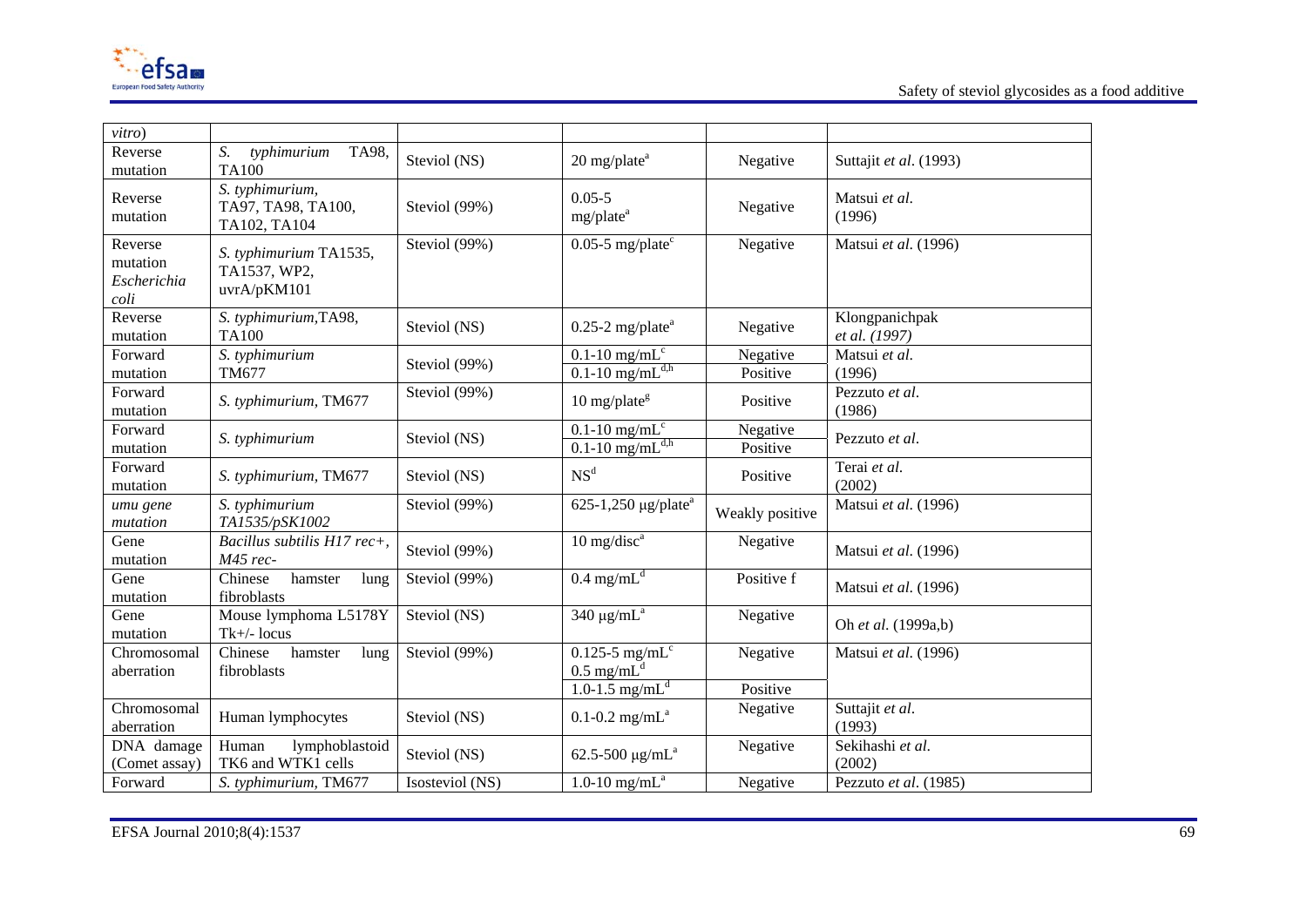

| mutation |                       |                                   |                                 |                        |                         |
|----------|-----------------------|-----------------------------------|---------------------------------|------------------------|-------------------------|
| Forward  |                       |                                   | NS <sup>a</sup>                 | Negative               | Pezzuto et al. (1983)   |
| mutation | S. typhimurium, TM677 | Isosteviol (NS)                   |                                 |                        |                         |
| Forward  |                       | Dihydrosteviol A (NS)             |                                 | Negative               | Pezzuto et al. (1985)   |
|          | S. typhimurium, TM677 |                                   | 1.0-10 $mg/mL^a$                |                        |                         |
| mutation |                       |                                   |                                 |                        |                         |
| Forward  | S. typhimurium, TM677 | Dihydrosteviol B (NS)             | 1.0-10 $mg/mL^a$                | Negative               | Pezzuto et al. (1985)   |
| mutation |                       |                                   |                                 |                        |                         |
| Forward  |                       | Steviol-16 $\alpha$ , 17-         |                                 | Negative               | Pezzuto et al. (1985)   |
|          | S. typhimurium. TM677 |                                   | 1.0-10 mg/m $L^a$               |                        |                         |
| mutation |                       | epoxide (NS)                      |                                 |                        |                         |
| Forward  | S. typhimurium, TM677 | Steviol-16 $\alpha$ , 17-epoxide  | NS <sup>g</sup>                 | Positive               | Terai et al.            |
| mutation |                       | (NS)                              |                                 |                        | (2002)                  |
| Forward  |                       | Steviol-16 $\beta$ , 17 $\beta$ - |                                 | Positive               | Pezzuto et al. (1983)   |
| mutation | S. typhimurium, TM677 | epoxide, trans (NS)               | NS <sup>j</sup>                 |                        |                         |
|          |                       |                                   |                                 |                        |                         |
| Forward  | S. typhimurium, TM677 | Steviol-16 $\beta$ , 17 $\beta$ - | NS <sup>k</sup>                 | Negative               | Pezzuto et al. (1983)   |
| mutation |                       | epoxide, cis (NS)                 |                                 |                        |                         |
| Forward  |                       | $15\alpha$ -hydroxysteviol        |                                 | Negative               | Compadre et al.         |
| mutation | S. typhimurium, TM677 | (NS)                              | $0.31 - 7.5$ mg/mL <sup>d</sup> |                        | (1988)                  |
|          |                       |                                   |                                 |                        |                         |
| Forward  | S. typhimurium, TM677 | $15\alpha$ -hydroxysteviol        | $0.31 - 7.5$ mg/mL <sup>a</sup> | Negative               | Pezzuto et al. (1986)   |
| mutation |                       | (NS)                              |                                 |                        |                         |
| Forward  |                       | $15\alpha$ -hydroxysteviol        |                                 | Negative               |                         |
| mutation | S. typhimurium, TM677 | (NS)                              | NS <sup>a</sup>                 |                        | Terai et al. (2002)     |
|          |                       |                                   |                                 | Positive               | Compadre et al.         |
| Forward  | S. typhimurium, TM677 | 15-oxosteviol (NS)                | 25-200 $\mu\text{g/mL}^c$       |                        |                         |
| mutation |                       |                                   |                                 |                        | (1988)                  |
| Forward  |                       |                                   |                                 |                        |                         |
| mutation | S. typhimurium, TM677 | 15-oxosteviol (NS)                | $25 - 200 \mu g/mL^{j}$         | Positive               | Pezzuto et al. (1986)   |
| Forward  |                       |                                   |                                 |                        |                         |
|          | S. typhimurium, TM677 | 15-oxosteviol (NS)                | $25-200 \mu g/mLc$              | Negative               | Procinska et al. (1991) |
| mutation |                       |                                   |                                 |                        |                         |
| Forward  |                       |                                   | NS <sup>d</sup>                 | <b>Weakly Positive</b> |                         |
| mutation | S. typhimurium, TM677 | 15-oxosteviol (NS)                |                                 |                        | Terai et al. (2002)     |
| Forward  |                       | Steviol methylester               |                                 | Positive               | Terai et al.            |
|          | S. typhimurium, TM677 |                                   | NS <sup>d</sup>                 |                        |                         |
| mutation |                       | (NS)                              |                                 |                        | (2002)                  |
| Forward  |                       | 16-oxo-steviol                    |                                 |                        |                         |
| mutation | S. typhimurium, TM677 | methylester (NS)                  | NS <sup>a</sup>                 | Positive               | Terai et al. (2002)     |
|          |                       | 13,16-seco-13-oxo-                |                                 | Positive               |                         |
| Forward  |                       |                                   | NS <sup>d</sup>                 |                        |                         |
| mutation | S. typhimurium, TM677 | steviol methylester               |                                 |                        | Terai et al. (2002)     |
|          |                       | (NS)                              |                                 |                        |                         |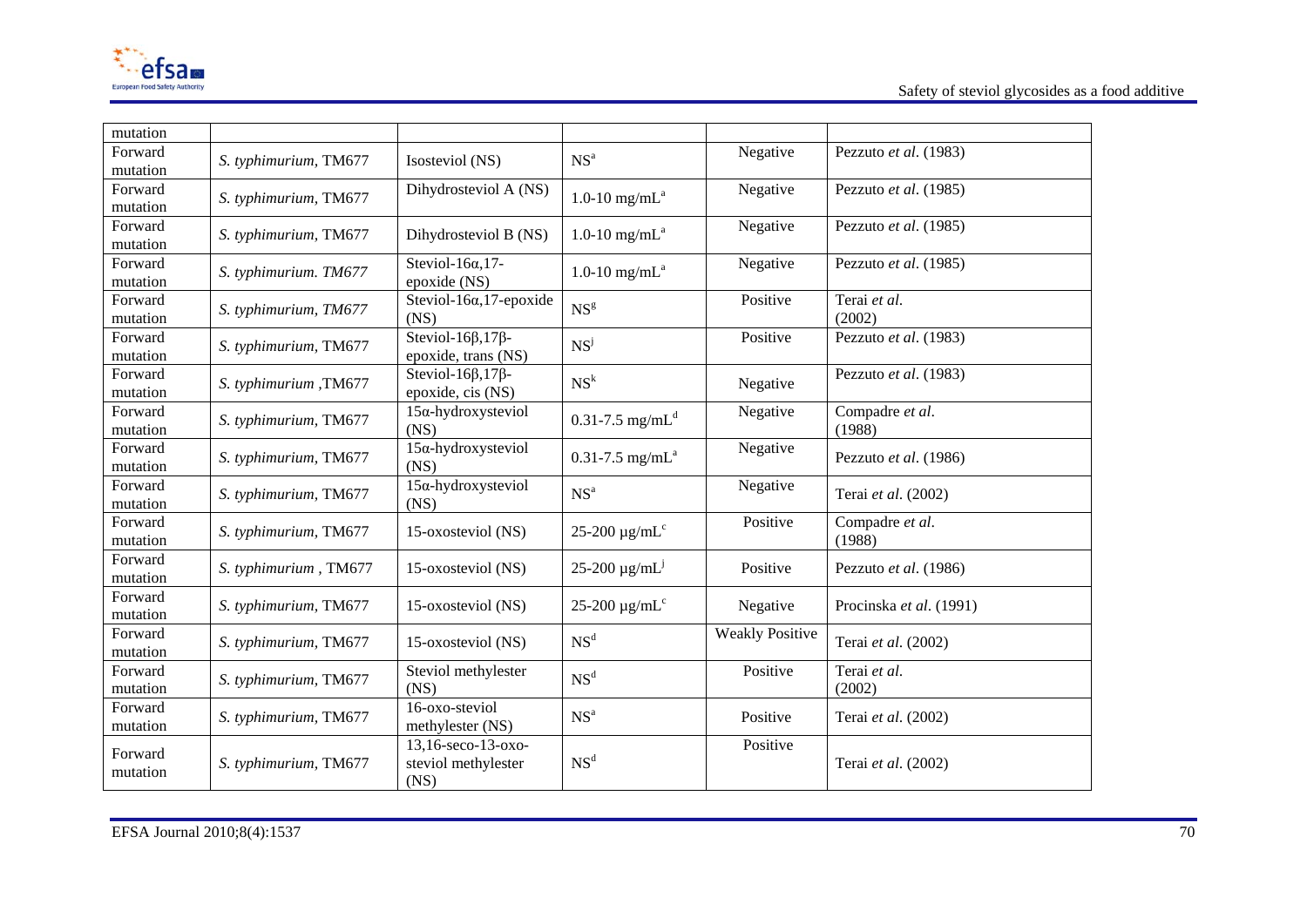



| Forward<br>mutation | S. typhimurium, TM677 | $13,16$ -seco- $13\alpha$ -<br>hydroxy-steviol<br>methylester (NS) | NS <sup>a</sup>                 | Positive | Terai <i>et al.</i> (2002)   |
|---------------------|-----------------------|--------------------------------------------------------------------|---------------------------------|----------|------------------------------|
| Forward<br>mutation | S. typhimurium, TM677 | Steviol methylester-<br>$8, 13$ -lactone (NS)                      | NS <sup>a</sup>                 | Positive | Terai et al.<br>(2002)       |
| Forward<br>mutation | S. typhimurium, TM677 | ent-Kaurenoic acid<br>(NS)                                         | $0.625 - 15$ mg/mL <sup>d</sup> | Negative | Pezzuto et al. (1986)        |
| Forward<br>mutation | S. typhimurium, TM677 | Steviol acetate (NS)                                               | $0.625 - 15$ mg/mL <sup>d</sup> | Negative | Pezzuto <i>et al.</i> (1986) |

NS = not specified

<sup>a</sup> With and without metabolic activation.<br><sup>b</sup> A positive response in TA98 without metabolic activation at 50 mg/plate was reported, but not at lower concentrations of up to 20 mg/plate.

c Without metabolic activation.

<sup>d</sup> With metabolic activation.

e Inadequate detail provided.

 $\frac{1}{f}$  Based on an assumed density of 1 g/mL.

<sup>g</sup> With metabolic activation derived from human liver microsomes.

h Exhibited a positive dose-response relationship.

<sup>i</sup> Diphtheria toxin-resistant colonies.

j Authors described test material as a direct-acting mutagen, presumed that metabolic activation was not present.

k Inadequate detail provided.

<sup>1</sup> The presence of metabolic activation decreased the mutagenicity.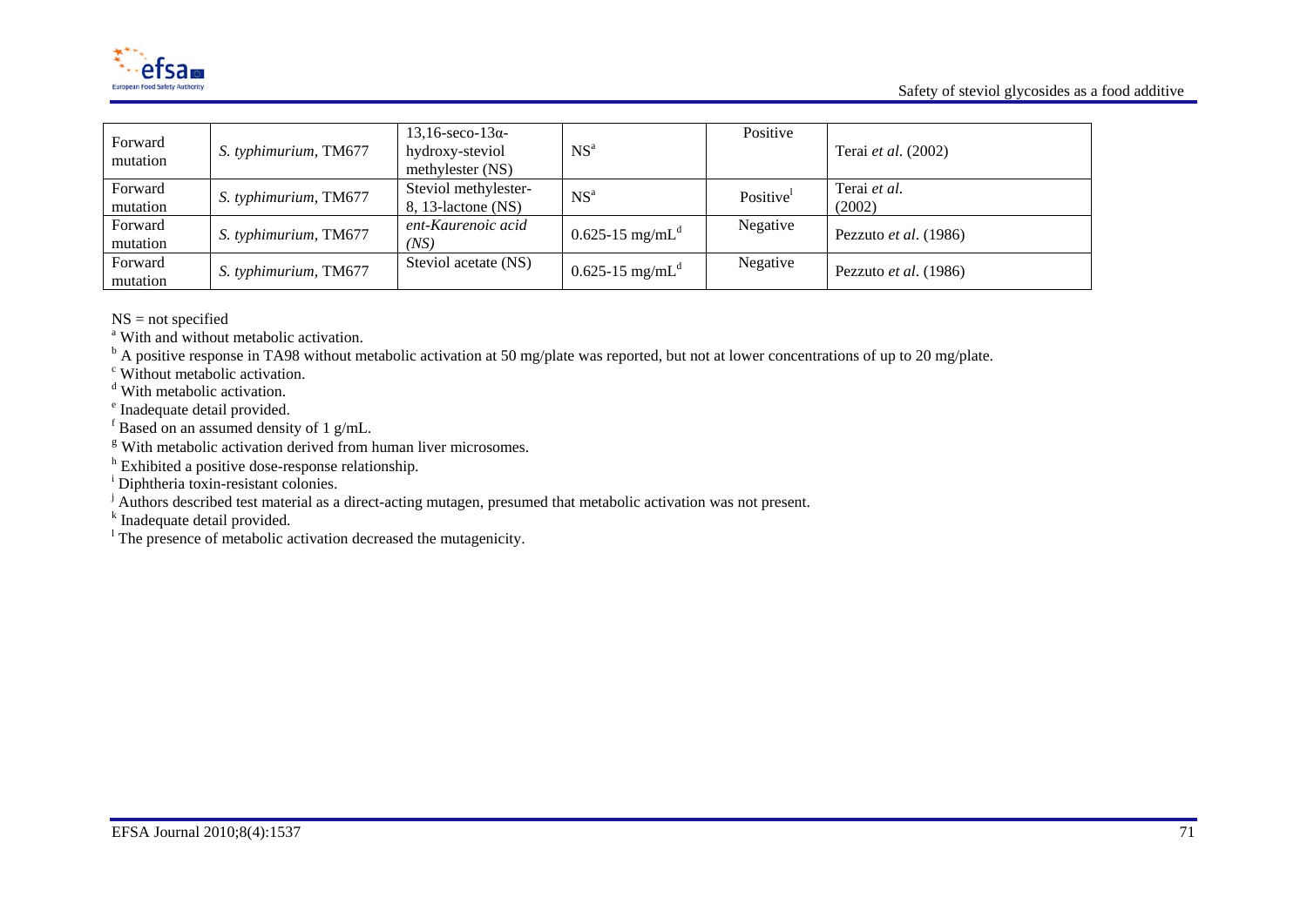

# **Table 2: List of** *in vivo* **genotoxicity studies of steviol glycosides,** *Stevia* **extract and steviol**

| <b>Endpoint</b>             | <b>Test object</b>                                                                                                 |                                                                   | Conc/dose                                                                                                               | <b>Results</b> | Reference               |
|-----------------------------|--------------------------------------------------------------------------------------------------------------------|-------------------------------------------------------------------|-------------------------------------------------------------------------------------------------------------------------|----------------|-------------------------|
| Micronucleus<br>formation   | BDF1<br>Male<br>mouse<br>bone marrow                                                                               | Rebaudioside A (NS)                                               | 500-2000 mg/kg bw<br>once daily for 2 days by gavage a                                                                  | Negative       | Nakajima, (2000b)       |
| Mutation                    | Drosophila<br>melanogaster Muller 5<br>strain                                                                      | Stevioside (NS)                                                   | 2% in feed                                                                                                              | Negative       | Kerr et al. (1983)      |
| Chromosome<br>aberration    | Wistar rat bone<br>marrow cells                                                                                    | Stevioside (NS)                                                   | 7.2 mg/kg bw/day for 60 days in the<br>drinking water                                                                   | Negative       | Flores et al. (1987)    |
| DNA damage (Comet<br>assay) | Male Wistar rat blood<br>cells, liver, brain,<br>spleen cells                                                      | Stevioside (88.6%)                                                | 4mg/L in drinking water ad libitum<br>for 45 days $\left(\frac{400 \text{ to } 500 \text{ mg/kg}}{2}\right)$<br>bw/day) | Positive       | Nunes et al. (2007)     |
| Micronucleus<br>formation   | ddYb mouse bone<br>marrow and<br>regenerating liver<br>cells <sup>c</sup>                                          | Stevioside (96.8%)                                                | $62.5 - 250$ mg/kg bw as a single oral<br>administration d                                                              | Negative       | Oh et al. (1999a,b)     |
| Micronucleus<br>formation   | Wistar rat <sup>e</sup>                                                                                            | Stevioside (NS)                                                   | 150 mg/kg bw in the drinking water<br>for 60 days                                                                       | Negative       | Flores et al. (1987)    |
| DNA damage (Comet<br>assay) | Male Wistar rat                                                                                                    | Stevioside (88.6%)                                                | 4 mg/mL orally in the drinking water<br>(appr.400 to 500 mg/kg bw/day) for<br>45 days                                   | Positive       | Nunes et al., 2007      |
| DNA damage (Comet<br>assay) | BDF1<br>Male<br>mouse<br>stomach, liver, colon,<br>kidney, bladder, lung,<br>brain,<br>and<br>bone<br>marrow cells | Stevia<br>extract<br>52%,<br>(stevioside,<br>rebaudioside A, 22%) | 250, 500, 1000 or 2000 mg/kg bw as<br>a single dose by gavage                                                           | Negative       | Sekihashi et al. (2002) |
| DNA damage (Comet<br>assay) | Male<br>ddY<br>mouse<br>stomach, colon, liver,<br>kidney, bladder, lung,<br>brain,<br>bone<br>marrow<br>cells      | Stevia (NS)                                                       | 2000 mg/kg bw as a single oral dosed                                                                                    | Negative       | Sasaki et al. (2002)    |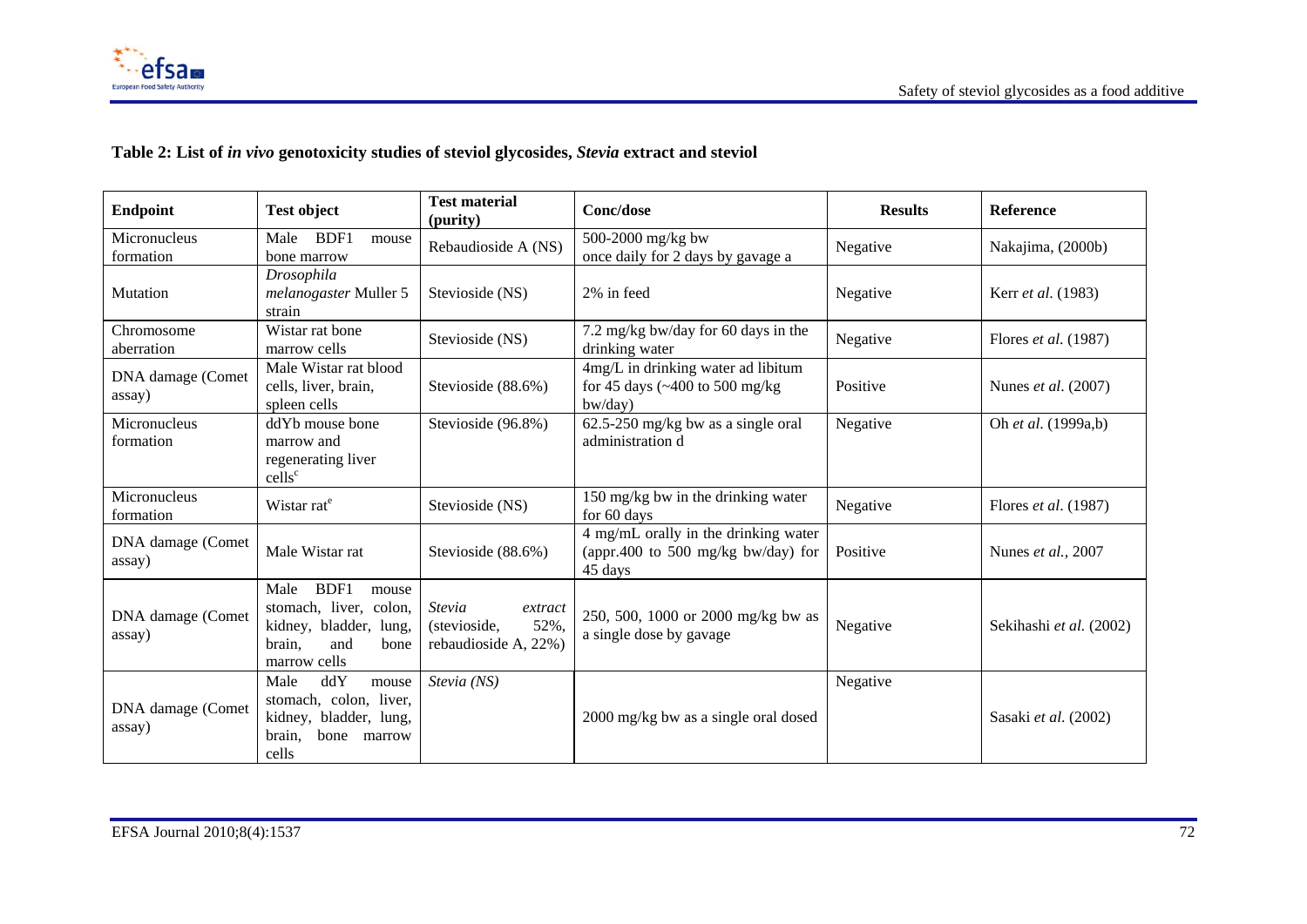

| DNA damage (Comet<br>assay) Male<br>CRJ:CD1 | Male BDF1 mouse<br>stomach, colon, liver<br>cells:<br>Male CRJ:CD1 mouse<br>liver, kidney, colon,<br>and testes cells | Steviol $(>99\%)$   | 250-2000 mg/kg bw as a single oral<br>$dose^{g,h}$                      | Negative | Sekihashi et al. (2002) |
|---------------------------------------------|-----------------------------------------------------------------------------------------------------------------------|---------------------|-------------------------------------------------------------------------|----------|-------------------------|
| Micronucleus<br>formation                   | MS/Ae mice                                                                                                            | Steviol (99%)       | 125-1000 mg/kg bw as a single<br>intraperitoneal injection <sup>1</sup> | Negative | Matsui et al. (1996)    |
| Micronucleus                                | Swiss mouse bone                                                                                                      | Steviol             | 8000 mg/kg bw as a single dose by                                       | Negative | Temcharoen et al.       |
| formation                                   | marrow cells                                                                                                          | (approximately 90%) | gavage                                                                  |          | (2000)                  |
| Micronucleus<br>formation                   | ddY mousee<br>regenerating liver cells                                                                                | Steviol (NS)        | $50-200$ mg/kg bw as a single oral<br>dose <sup>n</sup>                 | Negative | Oh et al. (1999a,b)     |
| Micronucleus                                | Wistar rat bone                                                                                                       | Steviol             | 8000 mg/kg bw as a single dose by                                       | Negative | Temcharoen et al.       |
| formation                                   | marrow cells                                                                                                          | (approximately 90%) | gavage                                                                  |          | (2000)                  |
| Micronucleus                                | Syrian golden hamster                                                                                                 | Steviol             | $4000 \text{ mg/kg}$ bw as a single dose by                             | Negative | Temcharoen et al.       |
| formation                                   | bone marrow cells                                                                                                     | (approximately 90%) | gavage                                                                  |          | (2000)                  |

NS = not specified

<sup>a</sup> Killed 30 hours after second administration.

b From English abstract; ICR mice described in study.

 $\alpha$ <sup>d</sup> Route not specified<br>d Route not specified

e Animals killed 48, 72, and 96 hours after administration.

f Animals killed 3 and 24 hours after administration.

<sup>g</sup> Killed at 3 hours and 24 hours.

<sup>h</sup> Exact route not specified.

 $\frac{1}{4}$  4/6 mice at highest dose given intraperitoneally died.

<sup>j</sup> Killed at 24, 30, 48, or 72 hours. Ratio of polychromatic to normochromatic erythrocytes was decreased at later time-point(s) in females.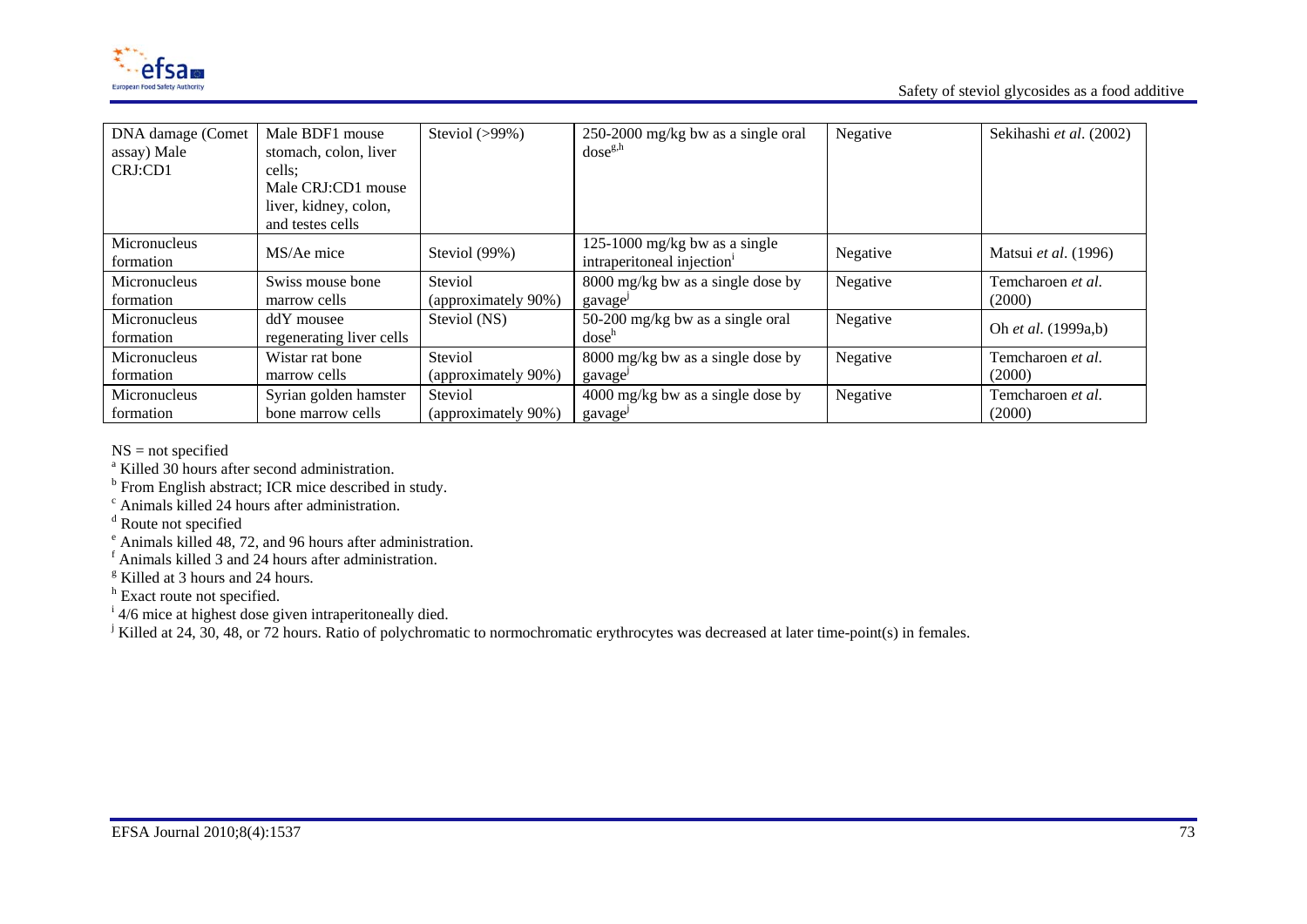

#### **APPENDIX V: SUMMARIES OF SPECIAL STUDIES** *IN VITRO* **WITH STEVIOL GLYCOSIDES**

#### **APPENDIX V-I:** *IN VITRO* **STUDIES ON GLUCOSE METABOLISM AND INSULIN SENSITIVITY**

Stevioside and rebaudioside A (at millimolar concentrations) and steviol (at micromolar concentrations) stimulated insulin secretion from isolated pancreatic islet cells (Jeppesen *et al.*, 1996, 2000, 2003; Costa *et al.*, 2003a; Abudula *et al.*, 2004; Xiao and Hermansen, 2005; Xiao *et al*., 2005; Chen *et al.*, 2006a).

Stevioside and rebaudioside A appeared to have minimal effects on basal insulin secretion (Chen *et al*., 2006a, b, c), but greater activity with respect to glucose-stimulated insulin secretion (Chen *et al*., 2006b, c).

Several studies indicated that up-regulation of acetyl-CoA carboxylase-1 (ACC-1) activity (Chen *et al.*, 2007), modulation of the expression of gene sequences controlling insulin secretion (Chen *et al.*, 2006c*)*, modulation of the phosphorylation of insulin receptor substrates (i.e*.*, insulin signalling) (Nakamura *et al.*, 2003), and counteraction of the desensitisation of β-cells to glucose-stimulated insulin release (Chen *et al.*, 2006b,c) may in part explain the effects of stevioside, rebaudioside A, and steviol, on insulin secretion.

An *in vitro* study designed to assess the effects of steviol glycosides and steviol on gluconeogenesis demonstrated that steviol and isosteviol inhibited glucose production or oxygen from L-lactate, pyruvate, fructose, glycerol, and succinate; however, stevioside or steviolbioside had no effect on glucose production or oxygen uptake (Yamamoto *et al.*, 1985).

#### **APPENDIX V-II:** *IN VITRO* **STUDIES ON BLOOD PRESSURE AND CARDIAC FUNCTION**

Stevioside has been the subject of several *in vitro* studies designed to evaluate possible mechanisms by which these compounds may reduce blood pressure or show vasorelaxation in *in vivo* studies (Lee *et al*., 2001; Liu *et al.*, 2003). These studies assessed the effects of stevioside on intracellular calcium concentrations in rat thoracic aorta preparations following treatment with vasopressin and/or phenylephrine. Inter alia they have demonstrated that stevioside inhibits vasoconstriction caused by vasopressin in the presence of calcium.

#### **APPENDIX V-III:** *IN VITRO* **STUDIES ON RENAL FUNCTION**

In the past several *in vitro* studies that assessed potential stevioside and steviol potential effects on renal function, particularly renal transport mechanisms, have reported that stevioside and steviol both interfere with the transport of anions in the renal tubules (Melis and Sainati, 1991b; Melis, 1992a, b, c; 1995, 1996; Jutabha *et al.*, 2000; Toskulkao *et al.*, 1994a; Chatsusdithipong and Jutabha, 2001; Chatsudthipong *et al.*, 2003; Srimaroeng *et al.*, 2005a, b).

### **APPENDIX VI: SUMMARIES OF SPECIAL STUDIES IN ANIMALS WITH STEVIOL GLYCOSIDES MEETING JECFA SPECIFICATIONS**

#### **APPENDIX VI-I:** *IN VIVO* **STUDIES ON GLUCOSE METABOLISM AND INSULIN SENSITIVITY**

In order to determine the potential effects of stevioside on blood glucose levels, a group of Wistar rats (N=8) were orally administered distilled water or 13.33 mL stevioside (95% purity)/kg bw (approximately 2000 mg stevioside/kg bw or 800 mg steviol equivalents/kg bw/day) twice over 2 consecutive 45-minute periods. Six hours after administration, plasma glucose levels were measured.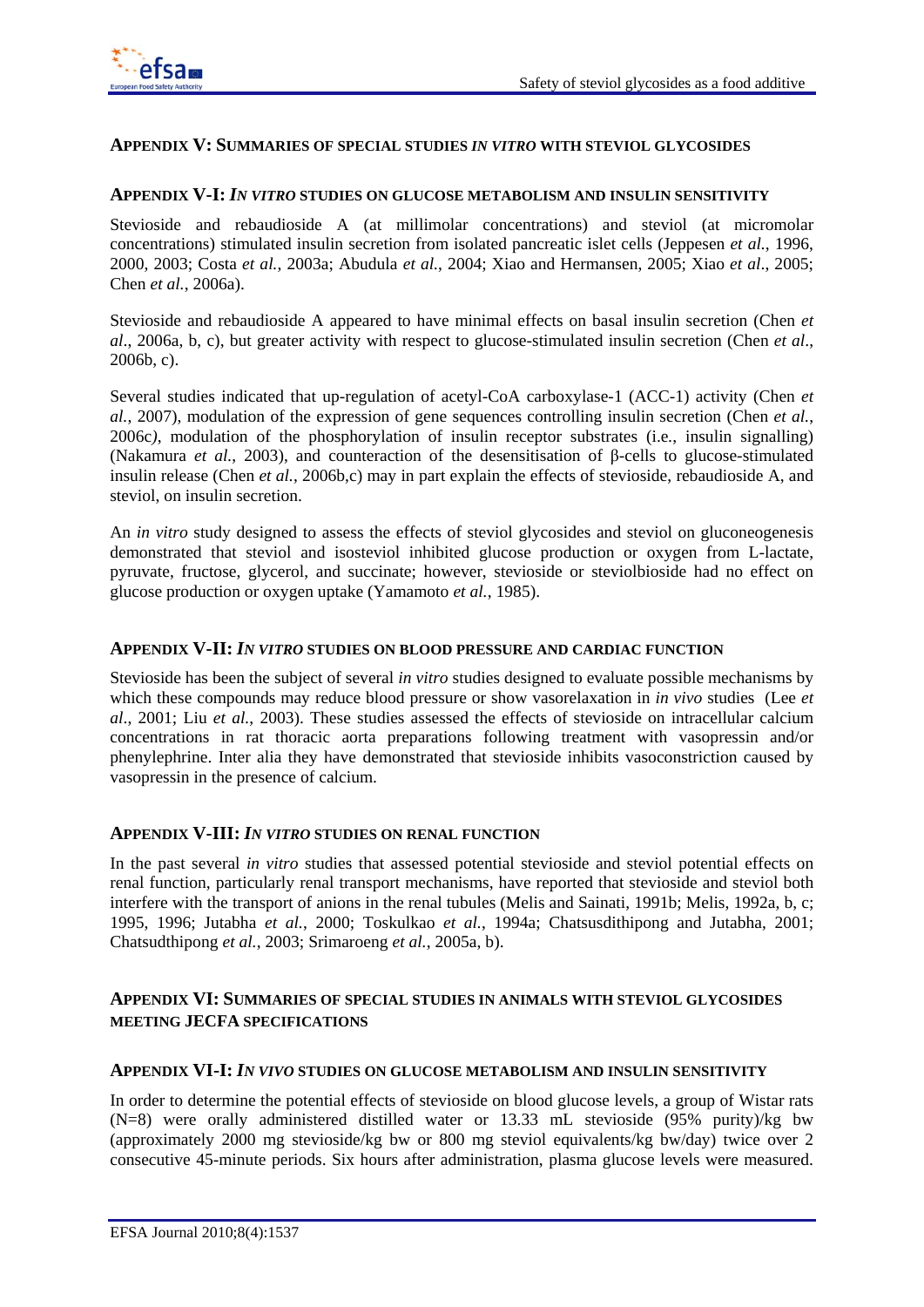

No statistically significant effects on blood glucose levels were observed after oral administration of stevioside as compared to the control group (Suanarunsawat and Chaiyabutr, 1997).

Potential antihyperglycaemic and blood pressure lowering effects of stevioside (99% purity) were studied in the diabetic rat (following long-term administration, as well as acute hypoglycaemic effects in a fasting state). Stevioside was administered to male Goto-Kazaki (GK) (N=20) rats (non-obese model of type-2 diabetes) via drinking water at a dose of 25 mg/kg bw/day for a period of 6 weeks (approximately 10 mg steviol equivalents/kg bw/day). Control rats  $(N=10)$  received the same molar amount of glucose (16.7 mg/kg bw/day). During week 6, glucose (2.0 g/kg bw) was administered via an intra-arterial catheter and blood samples were collected at different times up to 3 hours. Stevioside significantly suppressed the rise in plasma glucose and decreased the incremental area under the glucose response-curve. Plasma insulin levels measured over the first 30 minutes were significantly increased in the stevioside group compared to the control group; however, the difference in insulin response did not persist over the entire observation period. A concomitant decrease in plasma glucagon also occurred in stevioside-treated rats during the first 30 minutes (Jeppesen *et al.*, 2003).

Rebaudioside A (97.8% purity) (25 mg/kg bw/day or 8 mg steviol equivalents/kg bw/day) was administered in a standard laboratory animal chow twice daily to 11-week old male GK rats (12 animals/group) for 8 weeks. After 7 weeks of treatment, the animals were equipped with an intravascular catheter for an Intra-Arterial Glucose Tolerance Test (IAGTT) to be conducted at the end of the 8-week treatment period. Throughout the study, no statistically significant differences in plasma insulin and glucagon levels, food consumption, or body weights were reported between the treated and control rats. Plasma glucose levels were significantly decreased in the rebaudioside A group at weeks 2, 3, and 5; however, the overall AUC (0-9 weeks) for plasma glucose in the rebaudioside A group was not significantly different from the control group. Furthermore, no significant differences in free fatty acid, triglyceride, or total cholesterol levels were reported between the treated and control groups at the end of the treatment period. In response to the glucose challenge during the intra-arterial glucose test, no significant differences in plasma glucose, insulin, or glucagon levels were reported between the test and control animals (Dyrskog *et al.*, 2005a).

In order to study the combination effects of stevioside (91% stevioside, 4% rebaudioside A, 5% other glycosides) and a soy-supplement on glycaemic control and blood pressure, during a 10 week period male obese ZDF rats  $(8$ -week old,, N=12/group) received respective diets ad libitum: Group A standard rodent chow; Group B standard rodent chow  $+ 0.03$  g/kg bw/day stevioside; Group C 50% standard rodent chow + 50% soy protein; and Group D, 50% rodent chow + 50% soy protein + 0.03 g/kg bw/day stevioside. Throughout the study period, no significant differences among groups were reported for fasting plasma glucose, insulin, or glucagon levels. After glucose infusion, plasma glucose levels were lower in Groups B and D in comparison to Groups A and C; however, these differences were not statistically significant. Plasma insulin and glucagon levels were not significantly different in Groups B and D compared to Groups A and C during the IAGTT. In comparison to Groups A and C, blood pressure in Groups B and D was significantly decreased 2 weeks after stevioside treatment was initiated. All groups exhibited comparable Stevioside did not have any independent effects on plasma lipid levelsbody weights. (Dyrskog *et al.*, 2005b).

A series of studies to evaluate the potential effects of stevioside (99% purity) on glucose and insulin parameters were conducted in normal male Wistar rats, streptozotocin (STZ)-induced Insulin Dependent Diabetes Mellitus (IDDM) Wistar rats, and Non-Insulin Dependent Diabetes Mellitus NIDDM Wistar rats (induced by feeding rats with 60% fructose) (Chen *et al.*, 2005).

Groups of normal fasting Wistar rats and STZ-induced diabetic rats (N=10/group) were administered 0 (vehicle control), 0.5, 1, or 5 mg stevioside/kg bw twice by gavage (approximately 0, 0.2, 0.4, and 2 mg steviol equivalents/kg bw, respectively). Blood glucose and insulin levels (normal rats only) were measured at 60, 90, and 120 minutes after dosing. In the normal rats, stevioside decreased blood glucose levels and increased blood insulin levels in a dose-dependent manner, with levels being significantly different from control values at all dose levels and all time points evaluated. Likewise in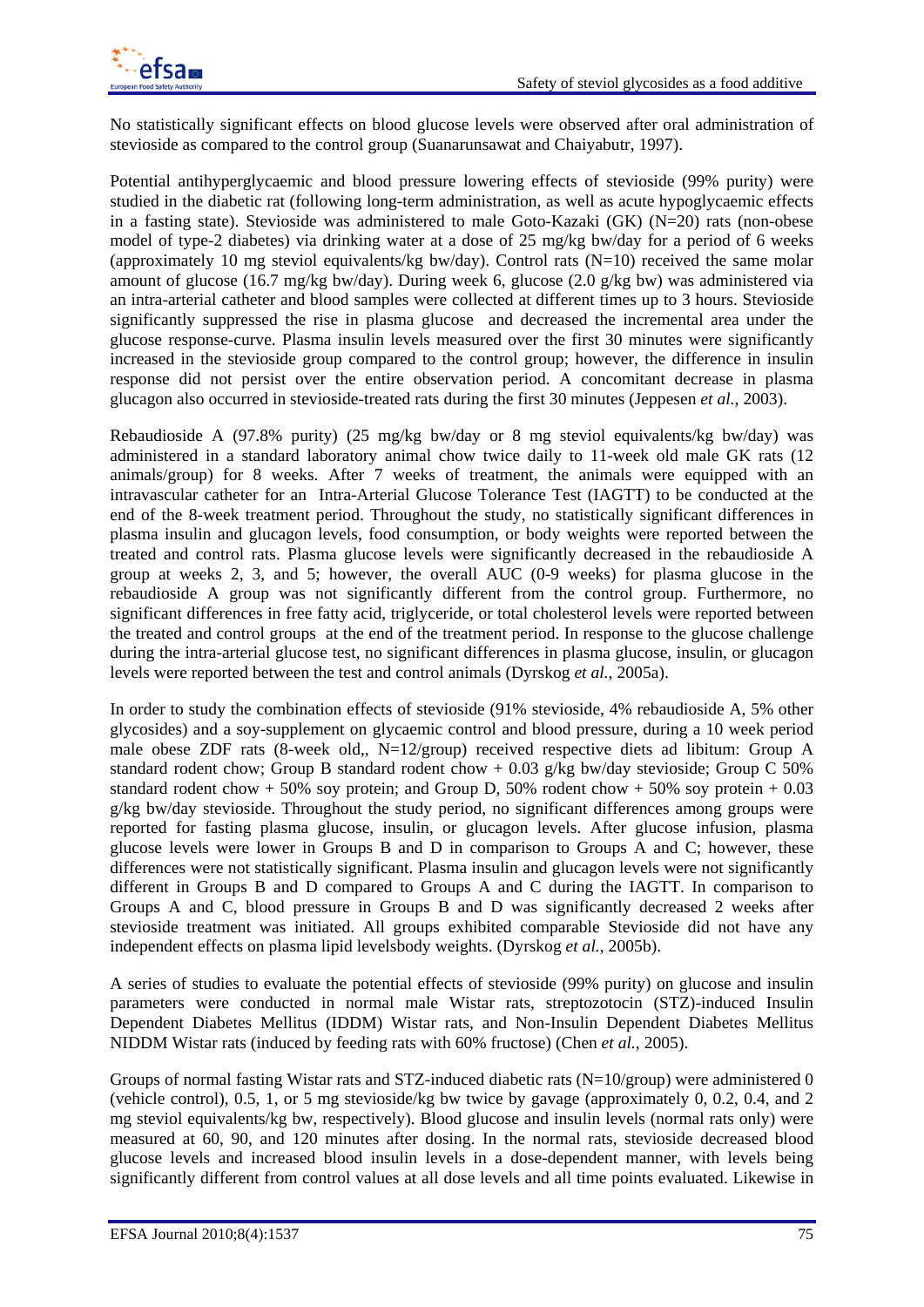

the STZ-induced IDDM rats, blood glucose levels were significantly decreased in comparison to vehicle-treated controls at all time points in a dose-dependent manner (Chen *et al.*, 2005).

In a second experiment, STZ-induced IDDM rats and NIDDM rats (10 animals/group) were administered 0 (vehicle control), 0.5, 1, or 5 mg stevioside/kg bw twice daily (0, 1, 2, and 10 mg/kg bw/day, respectively or approximately 0, 0.4, 0.8, and 4 mg steviol equivalents/kg bw/day, respectively) by gavage for a period of 15 days. In the STZ-induced IDDM rats, all doses of stevioside significantly decreased blood glucose levels within one day in a dose-dependent manner compared to the respective vehicle controls. Blood glucose levels continued to decline over the 15-day period in a dose-dependent fashion, such that by the end of the treatment period blood glucose levels in high-dose animals were approximately 20% lower compared to baseline. In the NIDDM rats, significant reductions in blood glucose levels compared to the vehicle control-treated group were observed beginning on day 1 at the highest dose levels of stevioside and on day 5 in all other stevioside-treated groups of NIDDM rats. After 15 days, the high-dose groups exhibited blood glucose levels that were approximately 52% lower than at baseline. Additionally, insulin resistance was verified in the NIDDM rats by i.p injection of tolbutamide (10 mg/kg bw) to all groups of rats concurrently with the gavage administrations of either the vehicle or stevioside. The plasma glucose lowering activity of tolbutamide was lowest in the control group and increased significantly in a dose-dependent manner when provided together with stevioside (Chen *et al.*, 2005).

In a third experiment, Wistar rats (N=10/group) were administered single gavage doses of 0 (vehicle control), 0.5, 1, or 5 mg stevioside/kg bw (approximately 0, 0.2, 0.4, and 2 mg steviol equivalents/kg bw, respectively) and subjected to a glucose tolerance test by injecting 0.5 g glucose/kg bw into the tail vein 60 minutes following stevioside administration. Blood glucose levels were measured 5, 10, 20, 30, 60, 90, and 120 minutes after glucose injection. In all groups, blood glucose levels peaked 5 minutes after glucose injection; however, glucose levels were significantly lower in all stevioside groups compared to the control group, and the reductions were dose-dependent. Blood glucose levels began to approach normal values 30 minutes after glucose injection, but continued to be significantly lower in the high-dose stevioside group up to 90 minutes after glucose injection (Chen *et al.*, 2005).

In a final investigation, the potential effects of stevioside on phosphoenopyruvate carboxykinase (PEPCK), the rate-limiting enzyme for gluconeogenesis, also were evaluated in STZ rats (10 animals/group) administered stevioside by gavage twice daily at dose levels of 0 (vehicle control), 0.5, 1, or 5 mg/kg bw for 15 days (approximately 0, 0.4, 0.8, and 4 mg steviol equivalents/kg bw/day, respectively). Stevioside was reported to significantly decrease PEPCK mRNA expression and PEPCK protein levels relative to control values. Based on the results of these experiments, the authors concluded that stevioside may regulate blood glucose levels by enhancing insulin secretion and regulating gluconeogenesis through its effects on PEPCK gene expression (Chen *et al.*, 2005).

The effects of stevioside on insulin sensitivity were studied in male Wistar rats. Insulin-resistance was induced in groups of 8 male Wistar rats by providing fructose-rich chow (60% fructose) for a period of 4 weeks. Subsequently, rats were treated orally with a stevioside test material (98.6% purity) at doses of 0 (saline control), 0.5, 1, or 5 mg/kg bw (route of administration not specified, but presumed gavage based on use of vehicle; approximately 0, 0.2, 0.4, and 2 mg steviol equivalents/kg bw, respectively) for determination of plasma glucose levels at 60, 90, and 120 minutes. The plasma glucose levels of the treated groups were reported to decrease in a time-dependent manner and were significantly lower than those of the vehicle control at all time-points. Subsequently, rats were subjected to an i.p glucose tolerance test (1 g glucose/kg bw) 90 minutes after treatment with stevioside at the previously mentioned doses. An additional group of standard chow-fed rats treated with the vehicle was also included. Plasma glucose and insulin levels were recorded 0, 30, 60, 90, and 120 minutes after glucose injection. In comparison to the fructose-chow-fed vehicle control group, plasma glucose at baseline in the high-dose (i.e., 5 mg/kg bw) stevioside group and standard-chow groups and baseline insulin levels in the mid- (i.e., 1 mg/kg bw) and high-dose stevioside groups were significantly decreased. At all times after the glucose injection, plasma glucose levels for the standard chow and for the mid- and high-dose stevioside groups were significantly lower compared to the fructose-chow-fed vehicle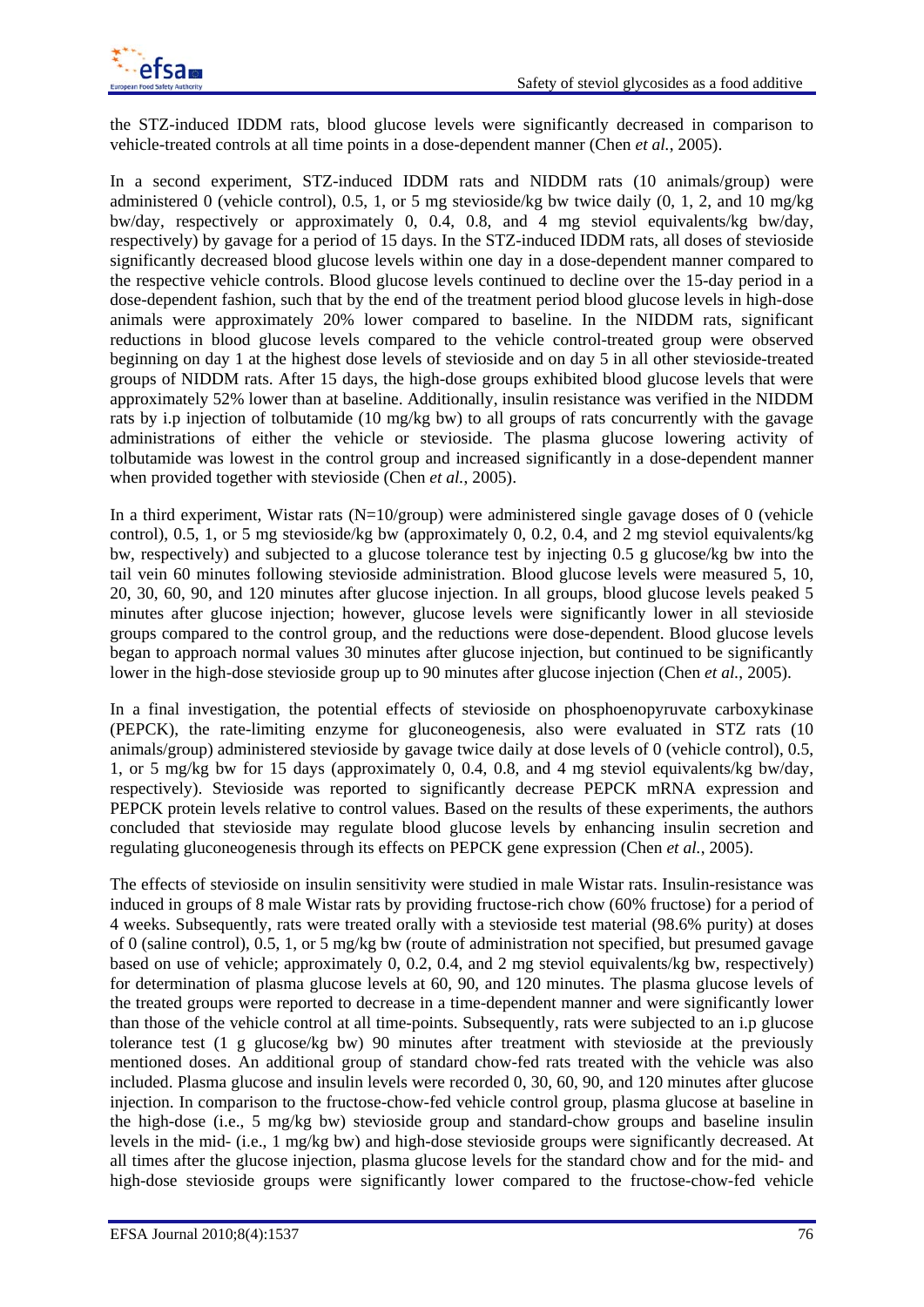

control group. Likewise, plasma insulin levels were significantly lower in all stevioside-treated groups and in the standard chow group compared to the fructose-chow-fed vehicle control group. The glucose insulin index and the AUCs for plasma glucose and insulin levels were reported to be significantly decreased in all stevioside-treated groups and in the standard chow group compared to the fructosechow-fed vehicle control group. In a further experiment, additional groups of rats adapted to a fructose-chow diet received daily 3 oral administrations of 0 (vehicle control) or 5 mg/kg bw of a stevioside-containing test material (equivalent to 6 mg steviol equivalents/kg bw/day) for a period of 28 days. Another group of rats was provided standard chow and was treated with the vehicle. At baseline, body weights and fasting plasma glucose and insulin levels of rats fed the fructose-chow diets were significantly greater than those of the standard chow fed rats; however, following the 28 day stevioside treatment period, body weights, plasma glucose, and plasma levels of the fructose-chow diet rats control were markedly lower than their baseline values (day 0). The reduction in plasma glucose levels attained statistical significance. The plasma glucose lowering ability of a single dose of tolbutamide (10 mg/kg bw) in rats provided in standard chow, high-fructose-chow, or high-fructose chow providing 15 mg stevioside/kg bw/day for 28 days was also examined. The ability of tolbutamide to decrease plasma glucose was demonstrated as early as 3 days in rats fed the highfructose diet compared to the normal diet treatment. On day 6, the reduction was statistically significant, and on the last day of treatment the plasma glucose lowering ability of tolbutamide was reduced to 5.4% (compared to approximately 33% at baseline). In rats treated with stevioside, the glucose lowering activity of tolbutamide was retained for the first 9 days, with statistically significant reductions compared to the standard chow-fed rats occurring from day 12 onward; however, on the last day of treatment the glucose-lowering activity of tolbutamide remained at 15% (Chang *et al.,* 2005).

### **APPENDIX VI-II:** *IN VIVO* **STUDIES ON BLOOD PRESSURE AND CARDIAC FUNCTION**

The available oral study shows that stevioside may have a mild antihypertensive effect in adult adult GK rat. The Systolic Blood Pressure (SBP) and Diastolic Blood Pressure (DBP) of adult GK male rats (10 animals/group) orally administered 25 mg stevioside/kg bw/day (99.6% purity; approximately 10 mg steviol equivalents/kg bw/day) or 16.7 mg glucose/kg bw/day via the drinking water for 6 weeks was measured weekly. Stevioside was reported to cause a progressive lowering of SBP and DBP throughout the study period. After the 6-week treatment period, the stevioside group was reported to have significantly decreased SBP/DBP compared to the control. Stevioside was reported to have no significant effects on body weight (Jeppesen *et al.*, 2003).

## **APPENDIX VII: SUMMARIES OF SPECIAL STUDIES IN ANIMALS WITH STEVIOL GLYCOSIDE NOT MEETING JECFA SPECIFICATIONS, OR ADMINISTERED BY ROUTES OTHER THAN THE ORAL ROUTE**

### **APPENDIX VII-I:** *IN VIVO* **STUDIES ON GLUCOSE METABOLISM AND INSULIN SENSITIVITY**

The combined effects of stevioside (Wako Pure Chemical Industries; purity not reported) and a soysupplement on hyperglycaemia, hypertension, dyslipidaemia, and weight gain were studied in male GK rats (12 animals/group) fed different diets ad libitum for up to 5 weeks: Group A, standard high carbohydrate rodent chow; Group B, chow  $+0.03$  g/kg bw/day stevioside; Group C, 20% chow  $+80\%$ soy protein isolate; and Group D, 20% chow + 80% soy protein isolate + 0.03 g/kg bw/day stevioside. After the intra-arterial glucose challenge, the IAUC0-240 minutes for glucose was significantly decreased by 24 and 46% in Groups B and D respectively compared to Groups A and C, respectively. Stevioside significantly increased the IAUC (0-30 minutes) for first-phase plasma insulin 72 (Group A vs. Group B) and 166% (Group C vs. Group D); however, stevioside had no effect on the IAUC (0- 240 minutes) for plasma insulin. Furthermore, stevioside significantly decreased the AUC (0-240 minutes) plasma glucagon by 22 and 33% (Group A vs. Group B and Group C vs. Group D, respectively). After 5 weeks of dietary treatment, stevioside significantly reduced total plasma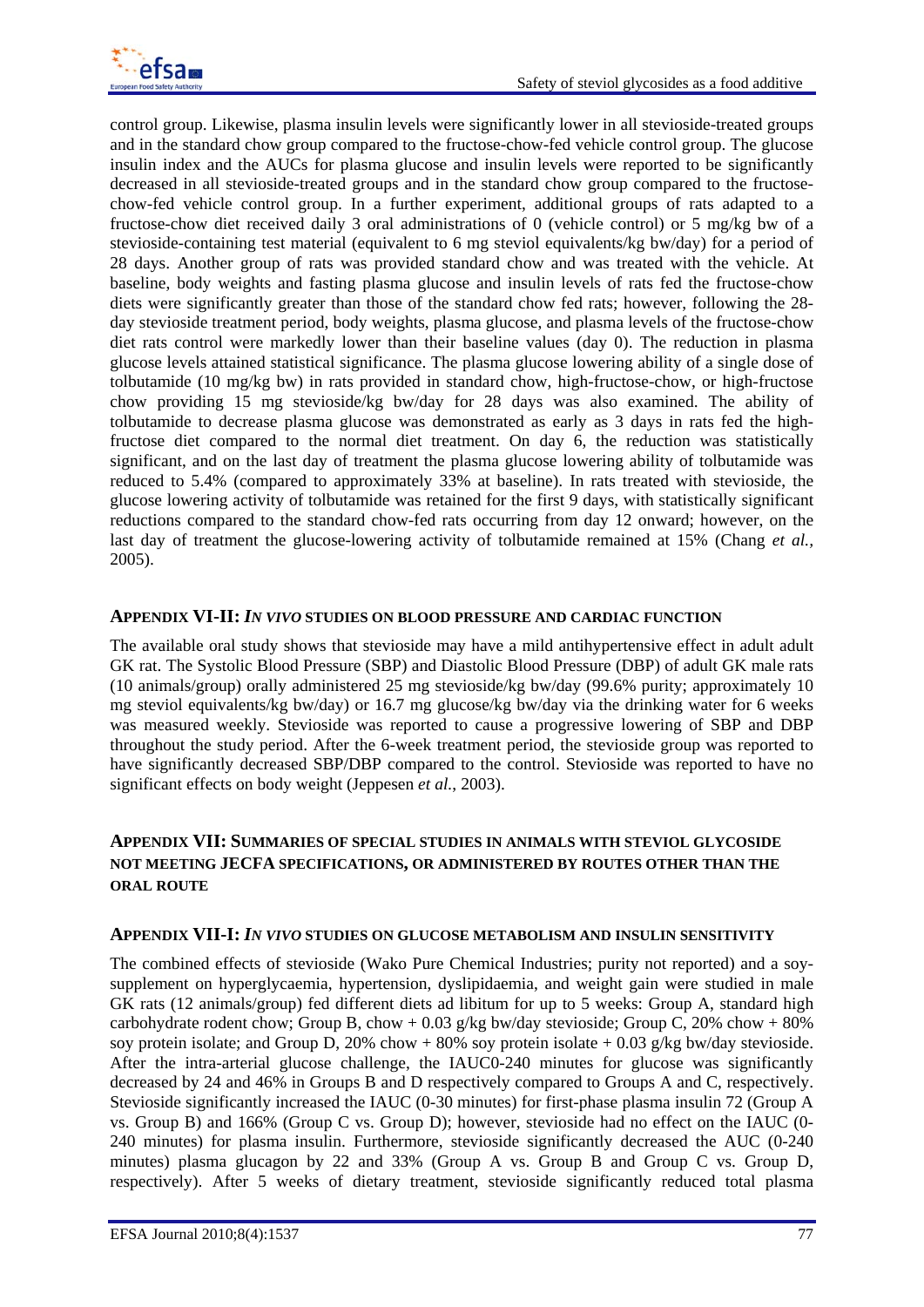cholesterol by 8 and 14% and plasma triglycerides by 31 and 24%, respectively (Group A vs. Group B and Group C vs. Group D, respectively). After 4 weeks of dietary treatment, stevioside significantly decreased systolic blood pressure by 15 and 10% (Group A vs. Group B and Group C vs. Group D, respectively). At the end of the study, body weights were comparable in all groups of rats. The authors noted further that stevioside and soy protein isolate had positive synergistic effects on hyperglycaemia, hypertension, dyslipidaemia, and weight gain (Jeppesen *et al.*, 2006a).

Female lean (insulin sensitive) and obese (insulin resistant) Zucker rats (N=5/group) were administered either stevioside (200 or 500 mg/kg bw; purity not reported) or a vehicle by gavage for an Oral Glucose Tolerance Test (OGTT) to determine insulin and blood glucose response in skeletal muscle. Two hours after the administration of 500 mg stevioside/kg bw, the fasting plasma levels of glucose, insulin, and free fatty acids were reported not to be significantly different from the lean and obese control groups. Treatment with 200 mg stevioside/kg bw was also reported not to significantly alter the plasma glucose and insulin responses during the OGTT in either lean or obese rats. No effects of stevioside (500 mg/kg bw) in comparison to the vehicle controls were noted following treatment of fasted rats. During the OGTT, in lean Zucker rats, stevioside (500 mg/kg bw) had no significant effect on plasma glucose levels, but was reported to significantly reduce insulin levels 15 and 30 minutes after glucose administration in similarly treated vehicle controls. Furthermore, the total and incremental AUCs for insulin and the glucose-insulin index (calculated as the product of the respective glucose and insulin AUCs and is inversely related to whole-body insulin sensitivity) were reported to be significantly decreased compared to the controls. In obese rats, stevioside (500 mg/kg bw) was reported to significantly decrease blood glucose levels 30 minutes after glucose exposure, but no significant effects on insulin levels were reported in comparison to the vehicle controls. The total and incremental AUC for glucose and the glucose-insulin index, as calculated using the incremental AUCs, were reported to be significantly decreased compared to the control group. The authors concluded that acute oral stevioside dosing increased whole-body insulin sensitivity as evidenced by decreased insulin levels in lean rats and decreased blood glucose levels in obese rats (Lailerd *et al*., 2004).

A 0.5% aqueous extract of *Stevia* Rebaudiana leaves (composition not reported) was administered to 7-month old chinchilla rabbits (sex not reported) to determine the hypoglycaemic effects of *Stevia* Rebaudiana. The rabbits were randomised into 3 groups (N=6/group) as follows: Group 1, alloxaninduced diabetic rabbits administered a single dose of 12 mg *Stevia rebaudiana* extract/kg bw by gavage; Group 2, non-diabetic rabbits administered a single dose of 12 mg *Stevia rebaudiana* extract/kg bw by gavage; and Group 3, non-diabetic rabbits administered water by gavage (control). No significant difference in the plasma glucose levels between Group 2 and Group 3 were observed; however, Group 1 had significantly higher plasma glucose levels in comparison to Group 2. The maximal decrease in plasma glucose levels in Group 1 was observed 60 minutes after *Stevia rebaudiana* administration (von Schmeling *et al.*, 1977).

In order to study the effects of stevioside (purity not reported) extracted from *Stevia rebaudiana* leaves on blood glucose and liver glycogen levels, male rats (number/group and strain not identified) were administered either 0.1% stevioside (approximately 100 mg stevioside/kg bw/day) in a highcarbohydrate or high-fat diet, or 10% powdered *Stevia rebaudiana* leaves (approximately 10 g/kg bw/day) in a high-carbohydrate diet for up to 4 weeks. Control groups were fed high-carbohydrate diet or high-fat diet. The Stevia rebaudiana leaves were reported to contain 0.5% stevioside. As such, 10% of Stevia rebaudiana leaves in the diet provided approximately 50 mg stevioside/kg bw/day. Among animals fed 0.1% stevioside in the high-carbohydrate or high-fat diets, no significant differences in food efficiency, relative liver, thyroid, or adrenal weights were reported. Animals fed 0.1% stevioside in the high-carbohydrate diet had significantly lower absolute and relative liver glycogen content, but no significant changes in blood glucose levels compared to animals fed a high-carbohydrate diet alone. In comparison to animals fed a high-fat diet alone, no significant changes in absolute or relative liver glycogen content or blood glucose levels were reported among animals fed 0.1% stevioside in a highfat diet. Likewise, no significant changes in food efficiency, relative liver, thyroid, or adrenal weights were observed among animals administered 10% Stevia rebaudiana leaves in a high carbohydrate diet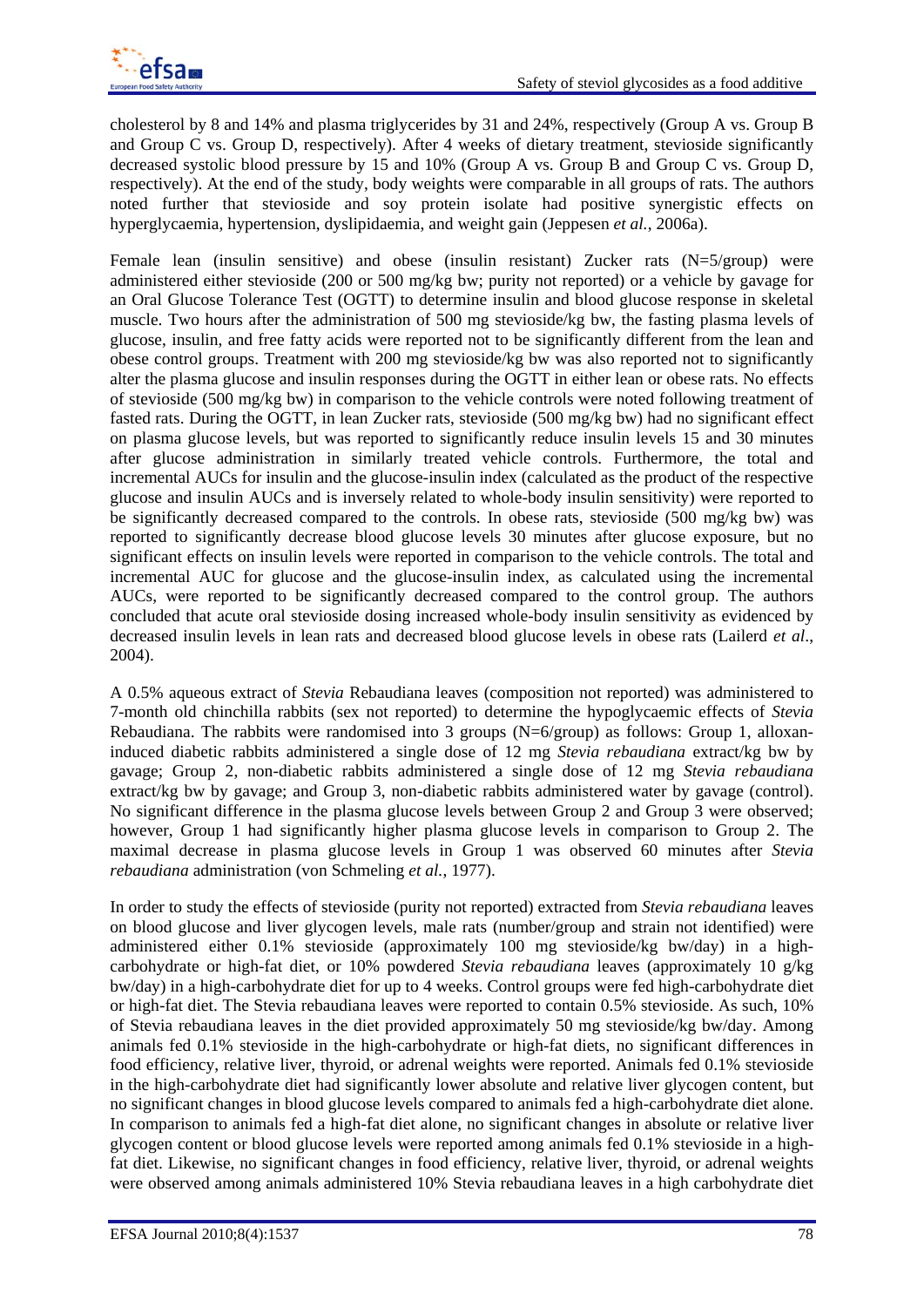after 2 weeks of treatment compared to the respective control group (the high-carbohydrate diet group). After 4 weeks of treatment, these results were largely unchanged with the exception of a significant increase in relative thyroid gland weight compared to the control group. Furthermore, after 2 weeks of treatment, absolute liver glycogen content was significantly decreased in animals administered 10% Stevia rebaudiana leaves, with no significant changes in relative liver glycogen content or blood glucose levels as compared to the high-carbohydratediet group. After 4 weeks of treatment, however, relative and absolute liver glycogen content and blood glucose levels were significantly decreased compared to animals fed a high-carbohydrate diet alone (Suzuki *et al.*, 1977).

The influence of stevioside (purity not reported) on the hepatic glycogen levels was studied in fasted male Wistar rats (6 to 9 animals/group). The animals received orally 2 mL of equimolar (200 μmol) fructose (approximately 167.6 mg/kg bw, based on body weight of 215 g), stevioside (approximately 748.7 mg/kg bw, based on body weight of 215 g), steviol (approximately 296.2 mg/kg bw, based on body weight of 215 g), fructose+stevioside, or fructose+steviol (intake amounts were the same as for rats treated with each compound individually). A slight, but non-significant, increase in glycogen accumulation was reported in the rats treated with stevioside or steviol compared to the rats administered fructose. Stevioside and steviol significantly enhanced the glycogen accumulation associated with fructose intake in the fructose+stevioside and fructose+steviol dose groups; however, the increased glycogen content was reported to be more pronounced in the fructose+stevioside group (Hübler *et al.*, 1994).

In another set of experiments by the same author, water, aqueous stevioside (1.0 or 2.0 mmol/L) or aqueous steviol (1.0 mmol/L) were administered ad libitum during a 24-hour or 48-hour fasting period (total intake for time period was between 30 and 80 μmol, approximately 112.3 to 300 mg stevioside/kg bw and 44.4 to 118.5 mg steviol/kg bw) to male Wistar rats. In the groups receiving aqueous stevioside during the fasting period, a significant increase in glycogen levels was observed in the 24-hour, 2.0 mmol/L dose group and in the 48-hour, 1.0 mmol/L dose group in comparison with the water controls. No significant changes in glycogen levels were seen in the aqueous steviol groups in relation to the water controls. The authors hypothesised that stevioside has a stimulatory effect on glycogen deposition due to the 3 molecules of glucose that are produced when stevioside is hydrolysed. Steviol, however, is the aglycone of stevioside (lacks the glucose molecules present in stevioside) and, therefore, the release of glucose molecules does not explain the increased glycogen levels as observed with steviol (Hübler *et al.*, 1994).

Male Wistar rats (number/group not reported) were administered Stevia [dried powdered leaves from Stevia Rebaudiana Bertoni] at a dose of 20 mg/kg bw/day or stevioside (purity not reported) at a dose of 5.5 mg/kg bw/day by gavage for 15 days to determine the effect of either test material on blood glucose levels. A group of rats administered water served as the control. In comparison to the control group, rats treated with Stevia exhibited significantly lower blood glucose levels. Conversely, no effects were observed in rats treated with stevioside. In order to examine effects on gluconeogenesis, isolated livers of rats administered Stevia or water were perfused with L-alanine (5 mM), L-lactate (2 mM), L-glutamine (5 mM), and glycerol (2 mM) and the AUC was calculated for glucose (all 3 substrates), urea (L-alanine only), pyruvate (L-alanine and L-lactate), and L-lactate (L-alanine only) production. Compared to controls, the AUC values for glucose were significantly lower when livers from Stevia-treated rats were perfused with L-alanine, L-lactate, and L-glutamine, but not with glycerol. AUC test and control values for urea, pyruvate, and L-lactate (indicative of L-alanine catabolism) with L-alanine perfusion were comparable, whereas the AUC for pyruvate was increased following L-lactate perfusion of livers from Stevia-treated rats compared to controls. The authors suggested that Stevia inhibited pyruvate carboxylase (PC) and PEPCK. When the perfusion experiments were repeated with livers from stevioside-treated rats, no differences in glucose production were observed between livers from rats administered stevioside or water. Additionally, glucose production was also evaluated in isolated hepatocytes from stevioside-treated rats. Like the perfusion assays, no differences were observed between test cells (from stevioside-treated rats) and control cells in glucose production following incubation of cells with no substrate, glycerol, L-alanine, L-glutamine, pyruvate, or L-lactate (Ferreira *et al.*, 2006).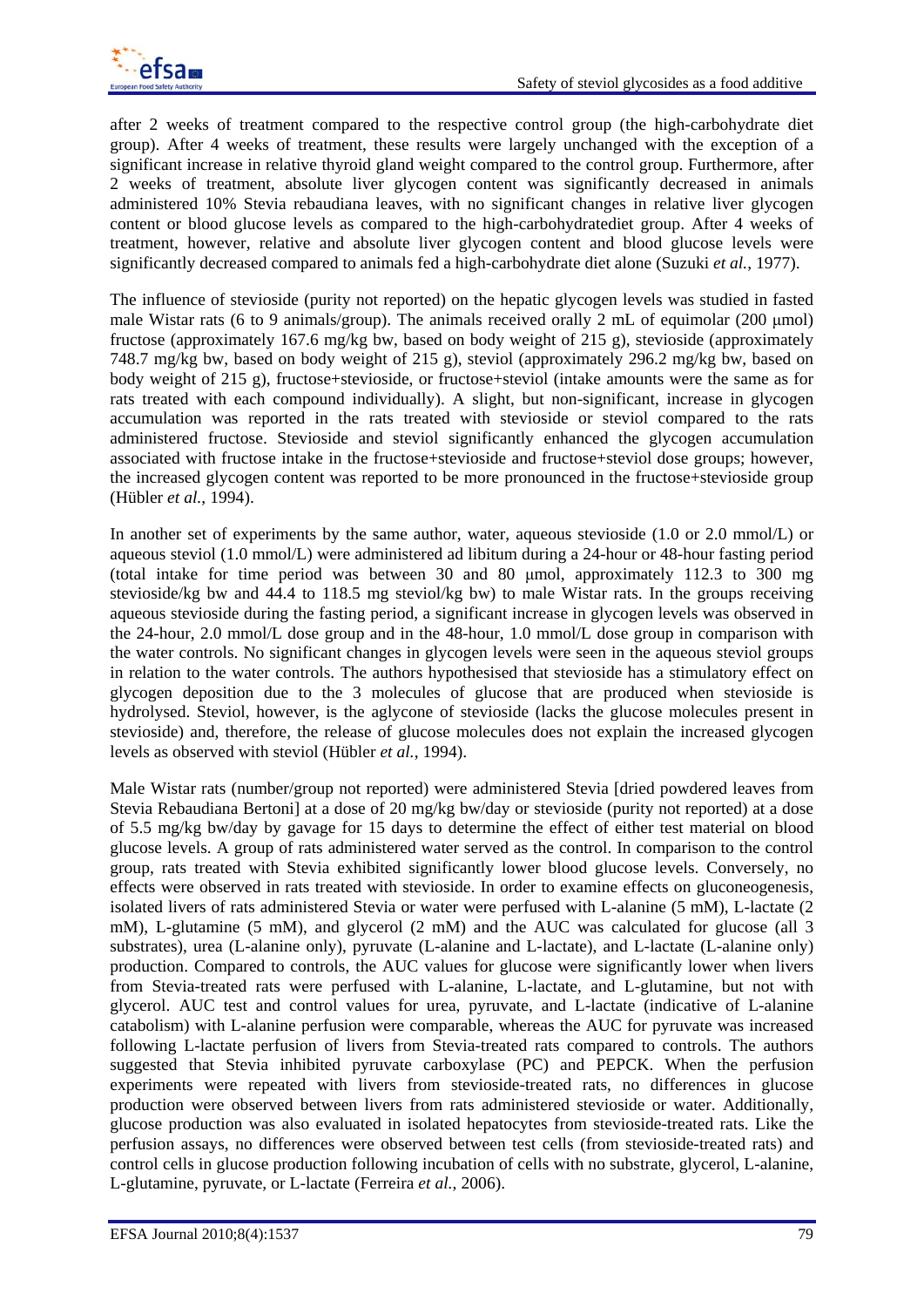

In studies with non-oral routes of administration, plasma glucose and/or insulin levels were reported to increase or decrease at various times following the i.p. or i.v. infusion of stevioside (Jeppesen *et al*., 2002; 2003; Ma *et al*., 2007; Raskovic *et al*, 2004a,b, 2005; Suanarunsawat and Chaiyabutr, 1996). The results of a study in which the route of exposure was not described, demonstrated that pretreatment with a Stevia extract lowered blood glucose levels (Raskovic *et al*., 2006). Due to the lack of description regarding the route of exposure, the results of this study cannot be associated to the effects of steviol glycosides on glucose homeostasis.

### **APPENDIX VII-II: STUDIES ON BLOOD PRESSURE AND CARDIAC FUNCTION**

Spontaneously Hypertensive (SH) rats (4-week old; N=10/group) received 0.1% stevioside (purity not reported) in their drinking water (equivalent to 100 mg/kg bw/day) for 14 weeks. SBP was significantly decreased in the stevioside-treated group compared to the control group from 8 to 18 weeks of age. From 20 to 28 weeks of age, SBP remained significantly lower in the stevioside-treated group compared to the control group despite the withdrawal of stevioside during that time-period. Heart Rate (HR) values were reported to be not significantly different between treatment groups. Additionally, the SBP of 12-week old male SH rats  $(N=13/$ group) administered 0.1% stevioside in their drinking water for 2 weeks (equivalent to 200 to 250 mg/kg bw/day), followed by a 3-day recovery period was significantly decreased throughout the treatment period and during the first 2 days of the recovery period. By the third day of the recovery period, SBP levels were similar to the control group and HR and body weight did not differ significantly from the control group. The authors concluded that 0.1% stevioside provided in the drinking water to immature SH rats prevented the development of hypertension and that 0.1% stevioside provided in the drinking water of mature SH rats may have antihypertensive effects (Hsu *et al*., 2002).

In SH male rats ( $N=13$ ), the ad libitum consumption of a 0.1% stevioside (purity not reported) solution in drinking water (47 mL  $\pm$  5 mL per day providing approximately 171 mg stevioside/kg bw/day) for a period of 14 days was associated with 23±4 to 44±6 mmHg reductions in blood pressure (presumably SBP (De-Yi *et al*., 1990).

In another study designed to evaluate the antihypertensive effects of stevioside (purity not reported) healthy mongrel dogs of both sexes (N=8) received a single dose of 200 mg stevioside (purity not reported)/kg bw by nasogastric feeding. The treatment significantly decreased SBP, DBP, and Mean Arterial Blood Pressure (MABP) between 60 and 120 minutes after stevioside administration compared to baseline; however, by 180 minutes after stevioside administration, SBP, DBP, and MAP were reported to return to baseline values (Liu *et al.*, 2003).

Several studies that used i.p.or i.v injections to examine the potential effects of stevioside on blood pressure parameters demonstrated that stevioside may decrease blood pressure values at doses between 25 and 400 mg/kg bw/day (De-Yi *et al*., 1990; Chan *et al.*, 1998; Lee *et al.*, 2001; Hsu *et al.*, 2002; Liu *et al.*, 2003).

### **APPENDIX VII-III: STUDIES ON RENAL FUNCTION**

A study which elucidated the effects of a Stevia extract and stevioside (purity not reported) administered orally on kidney function was carried out in 40 adult dogs of both sexes (body weights ranging between 5 to 10 kg). The dogs were divided equally into 2 groups. with one group of dogs comprised animals with a urinary osmolality above 1100 mOsm/kg water. The groups were provided oral doses of 10% Stevia extract per day[approximately 5000 mg/kg bw/day (U.S. FDA, 1993)] or 6 mg stevioside/kg bw/day for 10 days presumably in their drinking water. In the animals with a urinary osmolality above 1100 mOsm/kg water, arterial blood pressure decreased following oral administration of both Stevia and stevioside; however, these values returned to the baseline readings after 10 minutes post-exposure. The decreases in arterial blood pressure were generally more pronounced following exposure to stevioside, but were not statistically significant compared to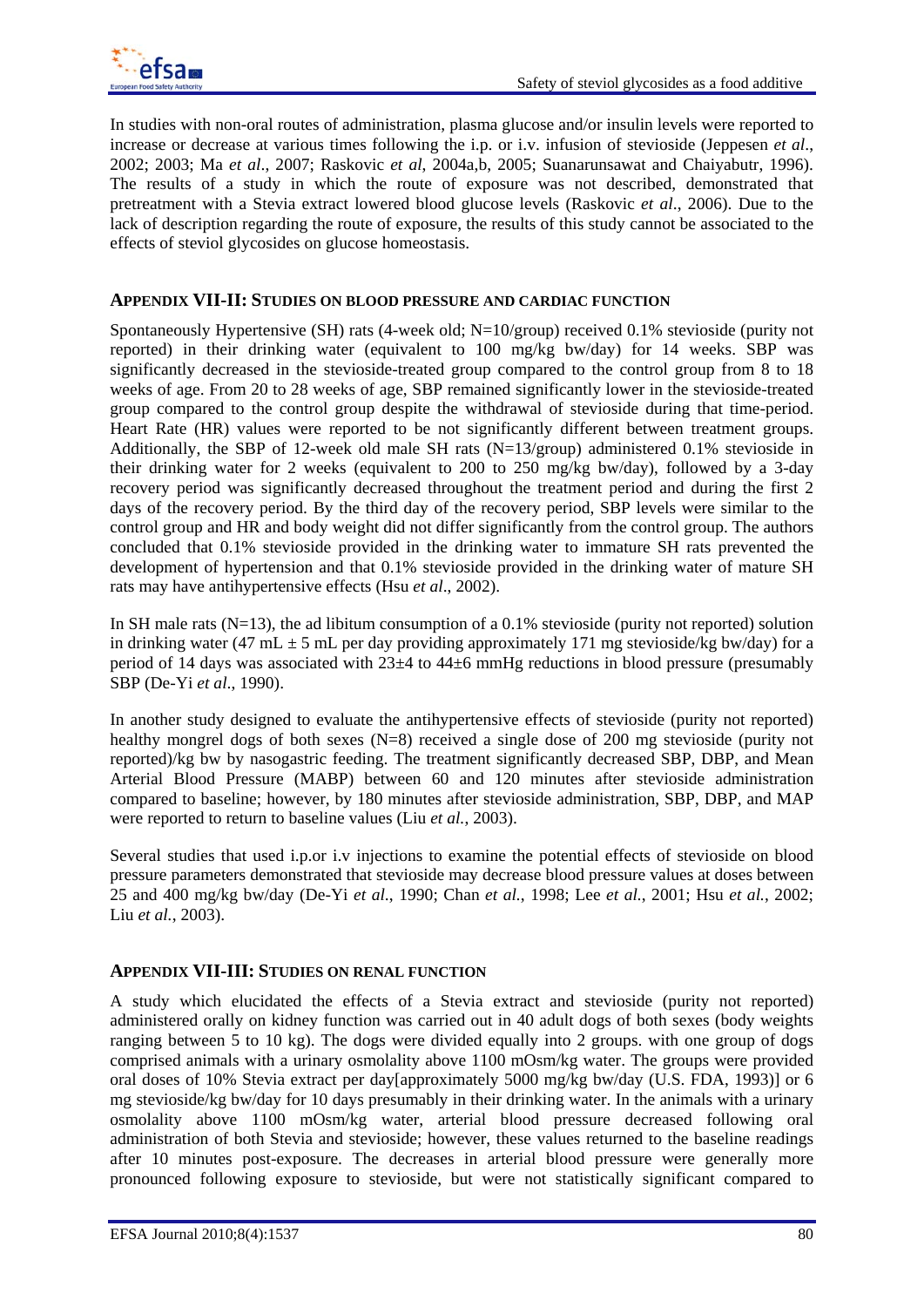

controls. Additionally, respiratory function, urinary output, along with changes in various urinary and plasma parameters were unaffected by exposures to Stevia or stevioside. The authors concluded that both Stevia and stevioside were well-tolerated and displayed no treatment-related effects on kidney function in dogs with urinary osmolality above 1100 mOsm/kg water or in dogs with water overload (Chagas *et al.*, 1990).

A number of *in vivo* studies using i.v. injection as a route of exposure to stevioside and Stevia extract were conducted to assess effects on blood pressure in relation to renal function (Chagas *et al.*, 1990; Melis, 1992a,b,c; Melis and Sainati, 1991a,b; Sainati *et al.*, 1986; Chatsudthipong and Thongouppakarn, 1995; Melis, 1995, 1996).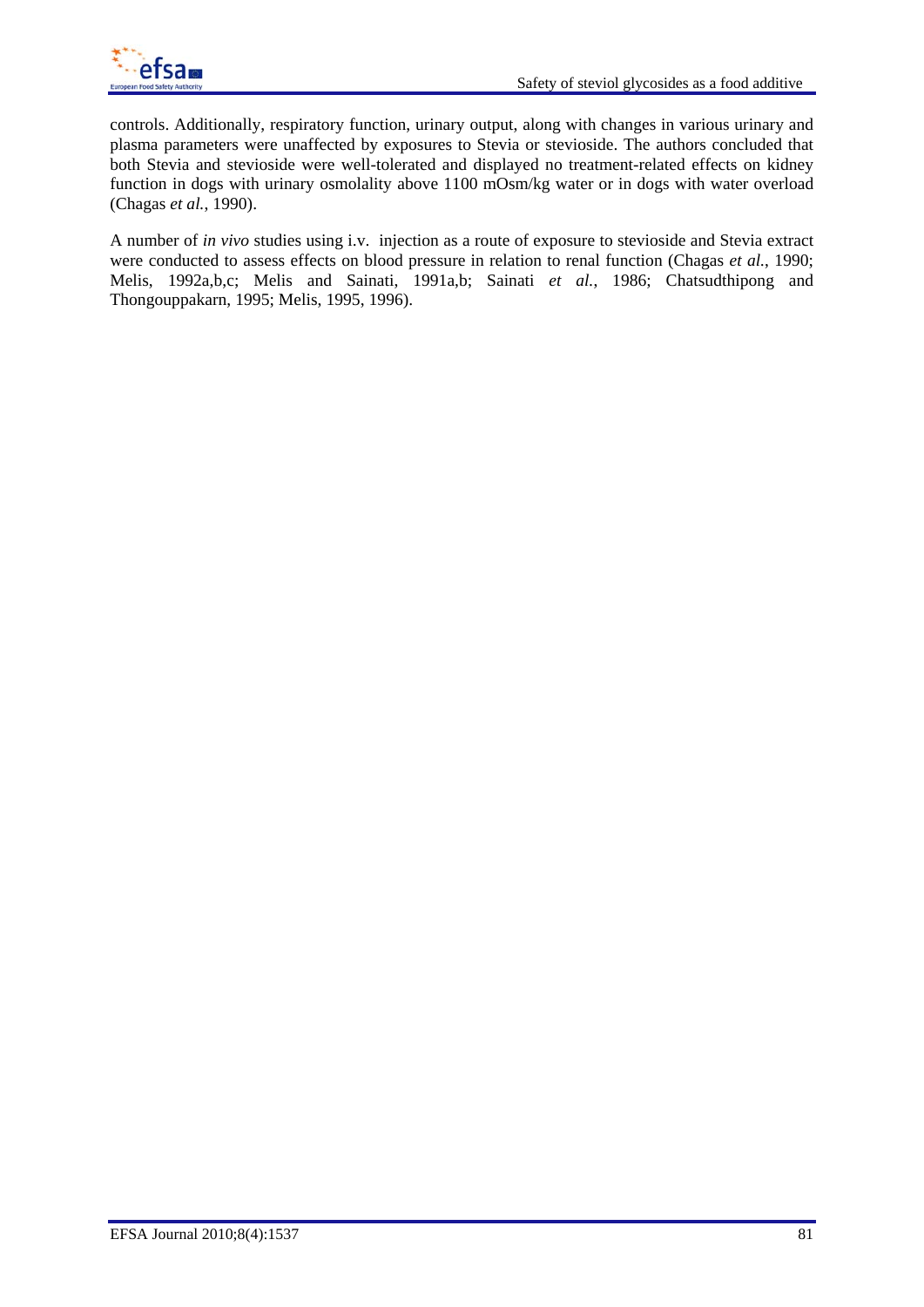

# **GLOSSARY AND ABBREVIATIONS**

| ADI            | Acceptable Daily Intake                                                                           |  |  |  |
|----------------|---------------------------------------------------------------------------------------------------|--|--|--|
| <b>AFC</b>     | Scientific Panel on Additives, Flavourings, Processing Aids and Materials in<br>Contact with Food |  |  |  |
| <b>ALP</b>     | Alkaline Phosphatase                                                                              |  |  |  |
| <b>ALT</b>     | <b>Alanine Transminase</b>                                                                        |  |  |  |
| <b>ANS</b>     | Scientific Panel on Food Additives and Nutrient Sources added to Food                             |  |  |  |
| <b>AFSSA</b>   | Agence Française de Sécurité Sanitaire des Aliments                                               |  |  |  |
| <b>AST</b>     | <b>Aspartate Transaminate</b>                                                                     |  |  |  |
| <b>AUC</b>     | Area under the curve                                                                              |  |  |  |
| <b>BUN</b>     | <b>Blood Urea Nitrogen</b>                                                                        |  |  |  |
| CAS            | <b>Chemical Abstracts Service</b>                                                                 |  |  |  |
| <b>CK</b>      | <b>Creatine Kinase</b>                                                                            |  |  |  |
| <b>DBP</b>     | <b>Diastolic Blood Pressure</b>                                                                   |  |  |  |
| EC             | <b>European Commission</b>                                                                        |  |  |  |
| <b>EFSA</b>    | <b>European Food Safety Authority</b>                                                             |  |  |  |
| <b>EPA</b>     | <b>Environmental Protection Agency</b>                                                            |  |  |  |
| <b>EXPOCHI</b> | Individual food consumption data and exposure assessment studies for children                     |  |  |  |
| ${\rm EU}$     | European Union                                                                                    |  |  |  |
| <b>FDA</b>     | <b>US Food and Drug Administration</b>                                                            |  |  |  |
| FAO/WHO        | Food and Agriculture Organization/World Health Organization                                       |  |  |  |
| GC-MS          | Gas chromatography-Mass Spectrometry                                                              |  |  |  |
| GD             | <b>Gestation Day</b>                                                                              |  |  |  |
| <b>GGT</b>     | Gamma-glutamyl Transferase                                                                        |  |  |  |
| ${\rm GK}$     | Goto-Kazachi rats                                                                                 |  |  |  |
| <b>GMP</b>     | Good Manifacturing Practice                                                                       |  |  |  |
| <b>HPLC</b>    | High-performance liquid chromatography                                                            |  |  |  |
| HR             | <b>Heart Rate</b>                                                                                 |  |  |  |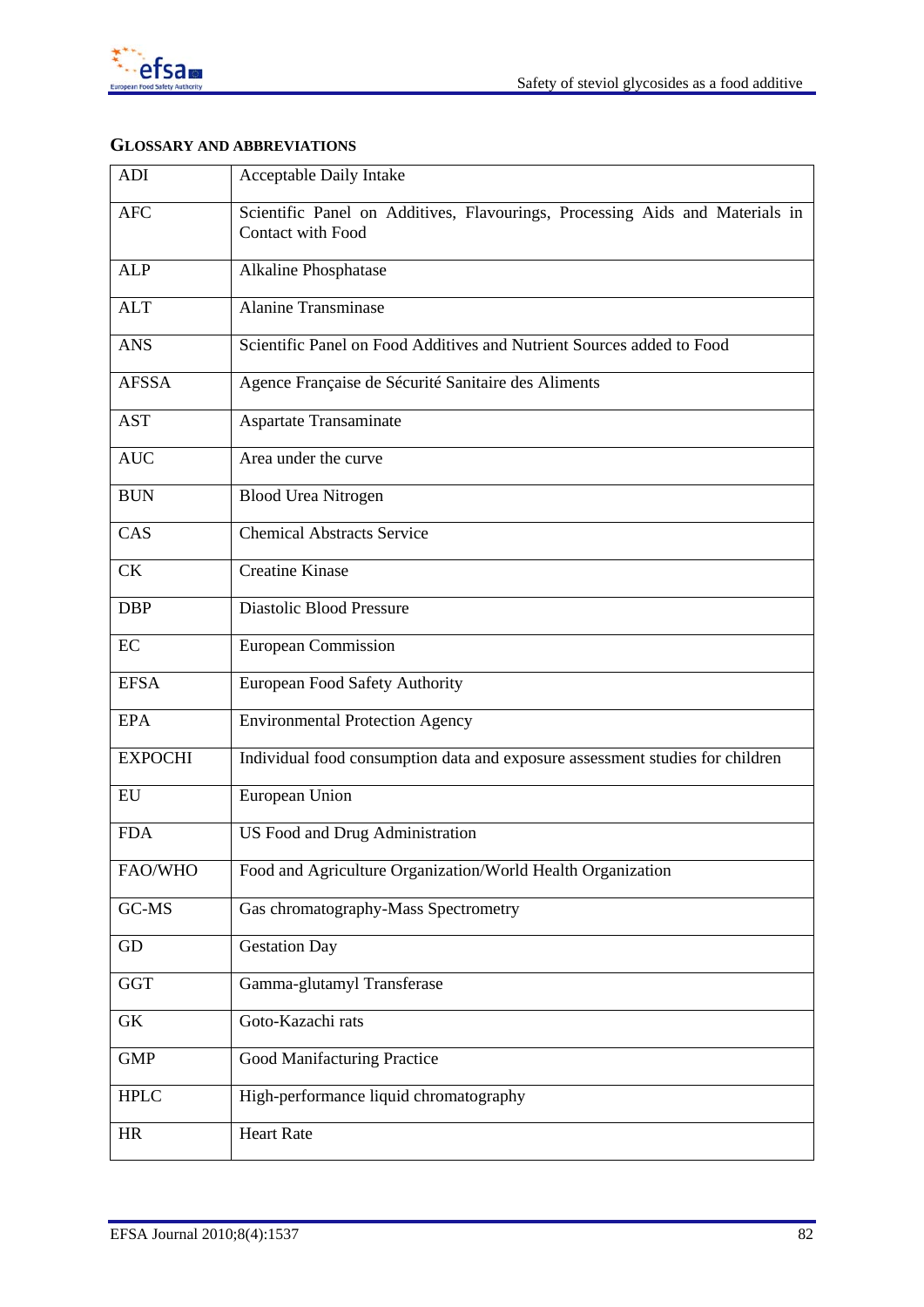

| Incremental Areas Under the concentration Curves                            |  |  |  |
|-----------------------------------------------------------------------------|--|--|--|
| Median Inhibitory Concentration                                             |  |  |  |
| Intraperitoneal                                                             |  |  |  |
| Intravenous                                                                 |  |  |  |
| Joint FAO/WHO Expert Committee on Food Additives                            |  |  |  |
| Liquid Chromatography Mass Spectrometry                                     |  |  |  |
| Liquid Chromatography Electrospray Ionisation Tandem Mass Spectrometry      |  |  |  |
| Lethal Dose, 50 % i.e. dose that causes death among 50 % of treated animals |  |  |  |
| Lactate Dehydrogenase                                                       |  |  |  |
| Lowest-Observed-Adverse-Effect-Level                                        |  |  |  |
| Mean Arterial Pressure                                                      |  |  |  |
| <b>Mass Spectrometry</b>                                                    |  |  |  |
| Molecular Weights                                                           |  |  |  |
| Nitric Oxide                                                                |  |  |  |
| <b>Nuclear Magnetic Resonance</b>                                           |  |  |  |
| No Observed Adverse Effect Level                                            |  |  |  |
| New Zealand White rabbits                                                   |  |  |  |
| Organisation for Economic Co-operation and Development                      |  |  |  |
| <b>Systolic Blood Pressure</b>                                              |  |  |  |
| Subcutaneous                                                                |  |  |  |
| Scientific Committee on Food                                                |  |  |  |
| Supercritical Carbon-dioxide Fluide Extraction                              |  |  |  |
| Spontaneously Hypertensive rats                                             |  |  |  |
| <b>Skin Prick Test</b>                                                      |  |  |  |
| Thin-Layer Chromatography                                                   |  |  |  |
| Tumour Necrosis Factor-α                                                    |  |  |  |
| Union of European Beverages Associations                                    |  |  |  |
| U.S. Food and Drug Administration                                           |  |  |  |
|                                                                             |  |  |  |